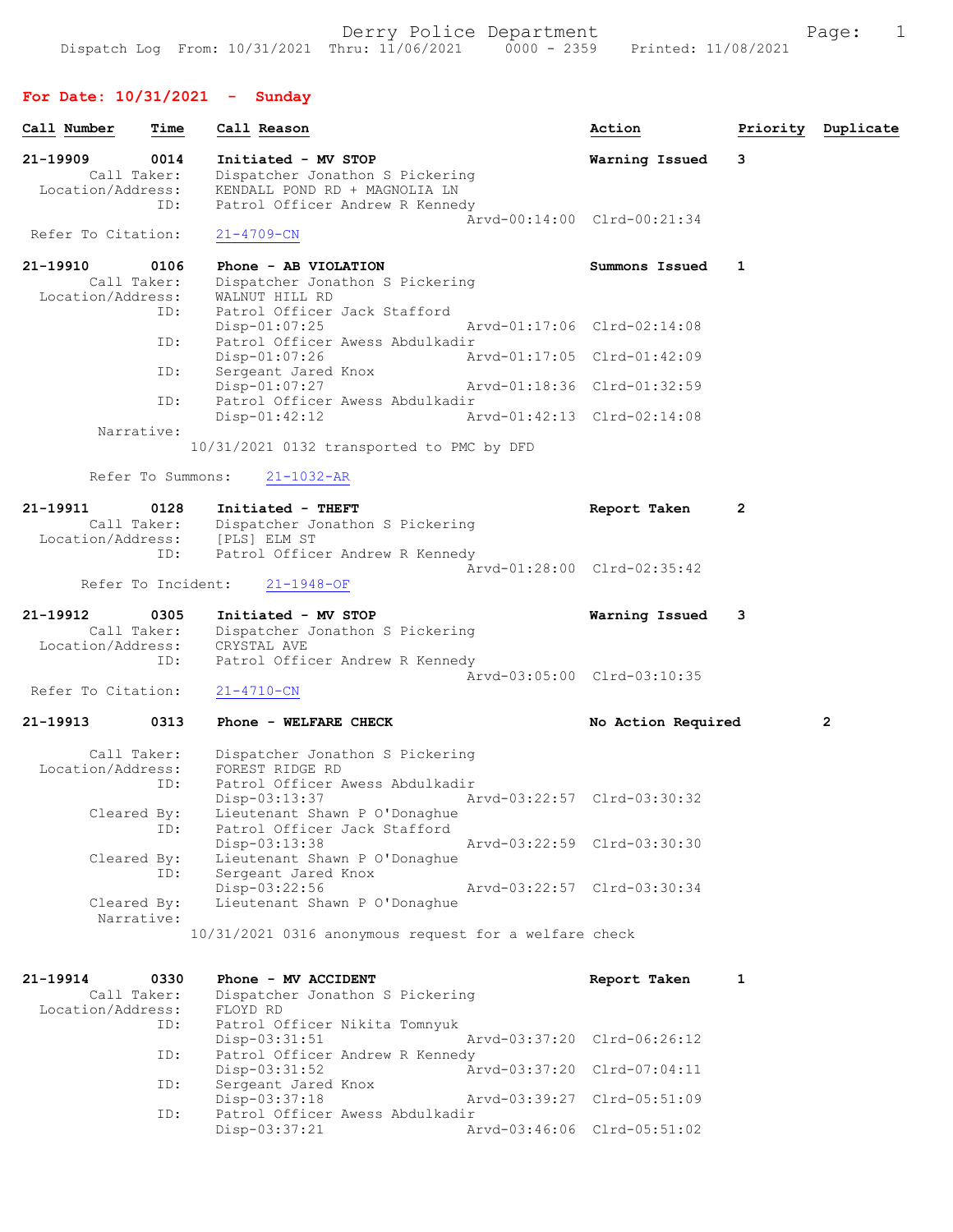Derry Police Department<br>
Page: 2 - 2159 Printed: 11/08/2021 2159 Printed: 0000 - 2359 Printed: 11/08/2021 Dispatch Log From: 10/31/2021 Thru: 11/06/2021 ID: Patrol Officer Jack Stafford Disp-06:14:32 Arvd-06:26:11 Clrd-09:56:37<br>Dispatched By: Lieutenant Shawn P O'Donaghue Lieutenant Shawn P O'Donaghue Narrative: 10/31/2021 0337 car versus pole Narrative: 10/31/2021 0338 off with NH 4458146 Narrative: 10/31/2021 0340 Eversource notified and responding Narrative: 10/31/2021 0341 parents on scene Narrative: 10/31/2021 0419 Eversource on scene Narrative: 10/31/2021 0440 Sullivan v pole - full report Narrative: 10/31/2021 0449 AAA requested for NH 4458146, notified and responding Narrative: 10/31/2021 0545 AAA called back, unable to tow, next on the list requested and responding, Birch St Narrative: 10/31/2021 0554 four barricades and four cones placed Narrative: 10/31/2021 0615 Birch St on scene Refer To Accident: 21-541-AC 21-19915 0727 Phone - ALARM, BURGLAR **False Alarm** 1<br>Call Taker: Dispatcher Jonathon S Pickering Call Taker: Dispatcher Jonathon S Pickering<br>Location/Address: [DY 1041] MANCHESTER AVE ess: [DY 1041] MANCHESTER AVE<br>ID: Patrol Officer Nicholas M Patrol Officer Nicholas M Granville Disp-07:28:05 Arvd-07:29:15 Clrd-07:36:00 ID: Patrol Officer Cody Johnson 07:28:07<br>21-3825-FI <br>21-3825-FI <br>Disposal arvd-07:29:14 Clrd-07:36:01 Refer To Field Int: 21-19916 0736 Initiated - ROAD HAZARD Services Rendered 2 Call Taker: Dispatcher Jonathon S Pickering Location/Address:<br>ID: A ST<br>Patrol Officer Cody Johnson Arvd-07:36:00 Clrd-07:36:34 Narrative: 10/31/2021 0736 flooding water checked 21-19917 0846 Phone - ALARM, BURGLAR Cancelled Prior to Arrival 1 Call Taker: Dispatcher Jonathon S Pickering<br>Location/Address: [DY 3635] CRYSTAL AVE [DY 3635] CRYSTAL AVE ID: Patrol Officer Nicholas M Granville Disp-08:46:24 Clrd-08:47:27<br>ID: Patrol Officer Timothy J Underhill Clrd-08:47:27 Patrol Officer Timothy J Underhill Disp-08:46:26 Clrd-08:47:25 Narrative: 10/31/2021 0847 determined to be DFD and maintenance

21-19918 0921 Initiated - MV STOP **Warning Issued 3**<br>Call Taker: Dispatcher Jonathon S Pickering Dispatcher Jonathon S Pickering<br>WINDHAM RD Location/Address: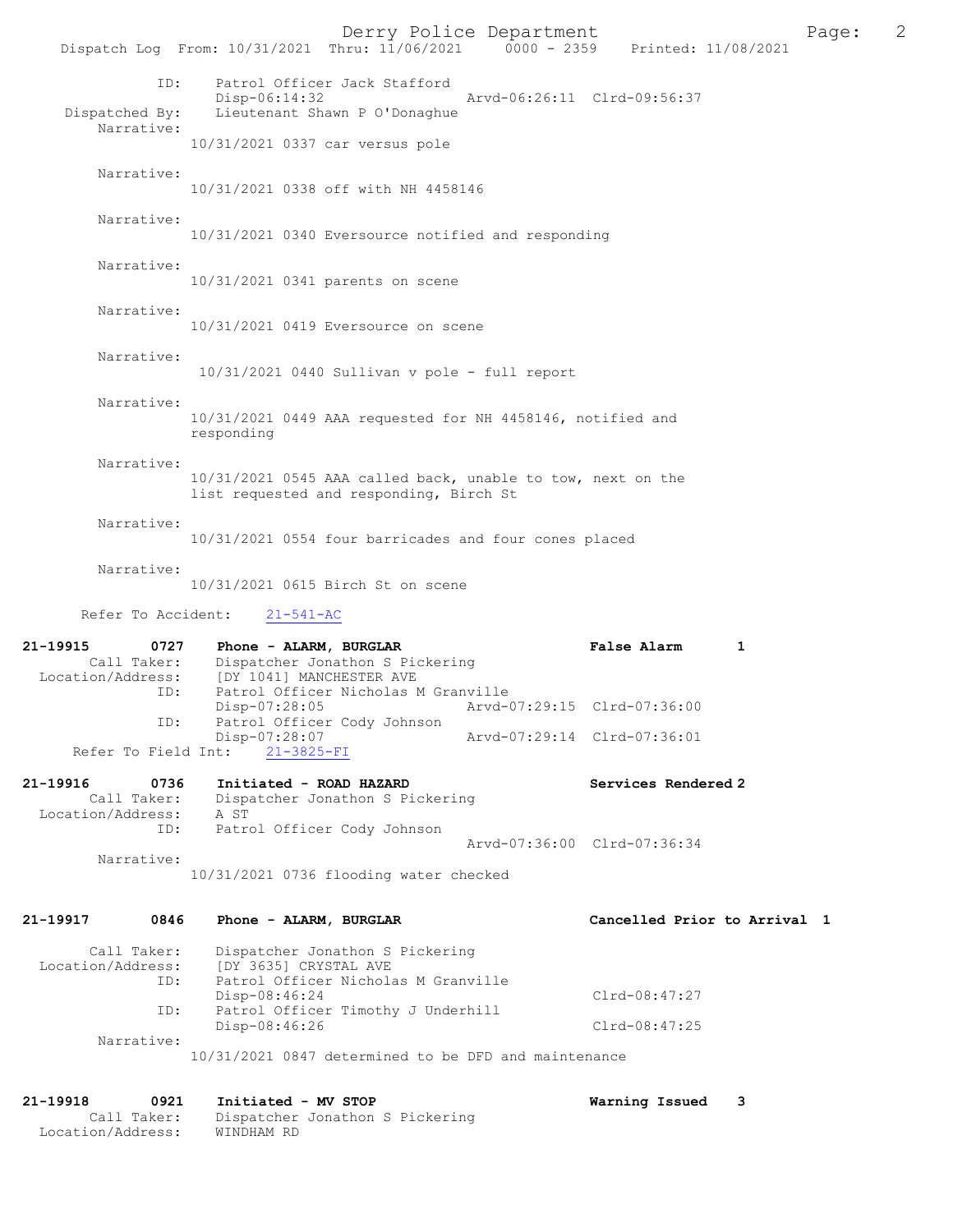Dispatch Log From: 10/31/2021 Thru: 11/06/2021 0000 - 2359 Printed: 11/08/2021 ID: Sergeant James M Belanger Arvd-09:21:00 Clrd-09:24:27<br>21-4711-CN Refer To Citation: 21-19919 0925 Phone - ALARM, BURGLAR False Alarm 1

| ZI-19919 -        | ັບສ∠ລ       | FRONT - ALARM, BURGLAR             |                             | raise Alaim                 |  |
|-------------------|-------------|------------------------------------|-----------------------------|-----------------------------|--|
|                   | Call Taker: | Dispatcher Jonathon S Pickering    |                             |                             |  |
| Location/Address: |             | [DY 2017] REDFIELD CIR             |                             |                             |  |
|                   | ID:         | Patrol Officer Timothy J Underhill |                             |                             |  |
|                   |             | $Disp-09:26:23$                    |                             | Arvd-09:32:37 Clrd-09:40:48 |  |
|                   | ID:         | Patrol Officer Scott M Beegan      |                             |                             |  |
|                   |             | Disp-09:26:28                      | Arvd-09:36:20 Clrd-09:40:48 |                             |  |
|                   | Narrative:  |                                    |                             |                             |  |

10/31/2021 0926 kitchen motion

Refer To Field Int: 21-3906-FI

| 21-19920          | 0926        | Report Taken<br>Phone - VANDALISM            |  |
|-------------------|-------------|----------------------------------------------|--|
|                   | Call Taker: | Dispatcher Jonathon S Pickering              |  |
| Location/Address: |             | FAIRVIEW AVE                                 |  |
|                   | ID:         | Patrol Officer Nicholas M Granville          |  |
|                   |             | Arvd-09:32:23 Clrd-09:55:43<br>Disp-09:26:57 |  |
|                   | Narrative:  |                                              |  |
|                   |             | $10/31/2021$ 0955 broken window on the house |  |

Refer To Incident: 21-1949-OF

| 21-19921          | 0935        |         | Phone - VIN CHECK               |                             | Services Rendered 3 |
|-------------------|-------------|---------|---------------------------------|-----------------------------|---------------------|
|                   | Call Taker: |         | Dispatcher Jonathon S Pickering |                             |                     |
| Location/Address: |             | COLE RD |                                 |                             |                     |
|                   | ID:         |         | Patrol Officer Cody Johnson     |                             |                     |
|                   |             |         | Disp-09:41:56                   | Aryd-09:55:48 Clrd-10:14:30 |                     |
|                   |             |         | Refer To Field Int: 21-3832-FI  |                             |                     |

| 21-19922          | 1045                      | Phone - SUSPICIOUS ACTIVITY     |                             | <b>ADVICE GIVEN</b> | 2 |
|-------------------|---------------------------|---------------------------------|-----------------------------|---------------------|---|
|                   | Call Taker:               | Patrol Officer Collin Kennedy   |                             |                     |   |
| Location/Address: |                           | [DY 2297] OLD MANCHESTER RD     |                             |                     |   |
|                   | ID:                       | Patrol Officer Scott M Beegan   |                             |                     |   |
|                   |                           | Disp-10:49:12                   | Arvd-10:56:26 Clrd-11:36:40 |                     |   |
|                   | Arrived By:               | Dispatcher Jonathon S Pickering |                             |                     |   |
|                   | Cleared By:               | Dispatcher Jonathon S Pickering |                             |                     |   |
| ID:               |                           | Sergeant James M Belanger       |                             |                     |   |
|                   |                           | $Disp-11:02:58$                 | Arvd-11:02:59 Clrd-11:12:56 |                     |   |
| Dispatched By:    |                           | Dispatcher Jonathon S Pickering |                             |                     |   |
|                   | Arrived By:               | Dispatcher Jonathon S Pickering |                             |                     |   |
|                   | Cleared By:<br>Narrative: | Dispatcher Jonathon S Pickering |                             |                     |   |
|                   |                           |                                 |                             |                     |   |

10/31/2021 1135 advice given in regards to a civil matter

Refer To Field Int: 21-3817-FI

| 21-19923          | 1326        | Phone - ASSIST CITIZEN                                | <b>ADVICE GIVEN</b>         |  |
|-------------------|-------------|-------------------------------------------------------|-----------------------------|--|
|                   | Call Taker: | Dispatcher Jonathon S Pickering                       |                             |  |
| Location/Address: |             | LARAWAY CT                                            |                             |  |
|                   | ID:         | Patrol Officer Scott M Beegan                         |                             |  |
|                   |             | Disp-13:26:40                                         | Arvd-13:26:43 Clrd-14:09:33 |  |
|                   | Narrative:  |                                                       |                             |  |
|                   |             | $10/21/2021$ $1402$ cooking odtige on demostic ignues |                             |  |

10/31/2021 1402 seeking advice on domestic issues

 Narrative: 10/31/2021 1402 419 providing transport to DPDHQ s/m: 32046.8

Narrative:

10/31/2021 1406 419 off at DPDHQ e/m: 32047.4

| 21-19924          | 1440        | Phone - ERRATIC OPERATION     | Could Not Locate 2 |  |
|-------------------|-------------|-------------------------------|--------------------|--|
|                   | Call Taker: | Patrol Officer Tyler S Daniel |                    |  |
| Location/Address: |             | RT 28                         |                    |  |
|                   | ID:         | Patrol Officer Scott M Beegan |                    |  |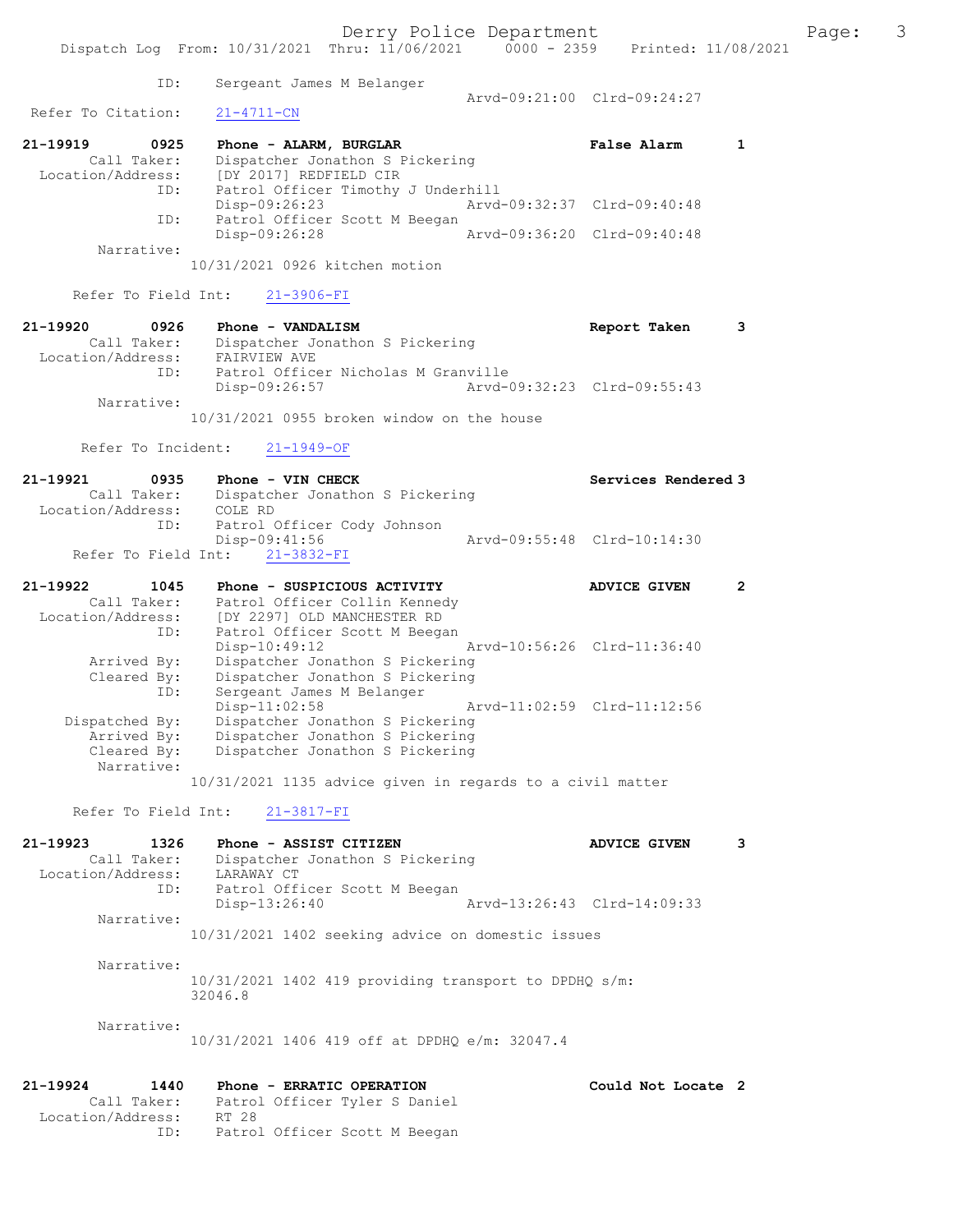Derry Police Department Page: 4 Dispatch Log From: 10/31/2021 Thru: 11/06/2021 0000 - 2359 Disp-14:40:39 Arvd-14:40:43 Clrd-14:52:45 ID: Patrol Officer Timothy J Underhill<br>Disp-14:43:57 Arvd Disp-14:43:57 Arvd-14:43:58 Clrd-14:45:57 21-19925 1516 Phone - MV ACCIDENT Report Taken 1 Call Taker: Patrol Officer Tyler S Daniel Location/Address: [DY 151] E BROADWAY ID: Patrol Officer Ryan M Panaro Disp-15:16:43 Arvd-15:18:27 Clrd-15:48:06 ID: Sergeant Jared Knox Disp-15:19:06 Arvd-15:19:09 Clrd-15:39:25 Narrative: 10/31/2021 1527 NH 4383251, NH 3782499 Narrative: 10/31/2021 1520 DFD ON SCENE Narrative: 10/31/2021 1608 Vladyka vs Remsburg REPORTABLE Refer To Accident: 21-542-AC 21-19926 1517 Phone - NEIGHBORHOOD DISPUTE ADVICE GIVEN 2 Call Taker: Patrol Officer Tyler S Daniel<br>Location/Address: [DY 2550] OLESEN RD Location/Address: [DY 2550] OLESEN RD ID: Patrol Officer Sara R Joyce<br>Disp-15:18:13 Disp-15:18:13 Arvd-15:18:21 Clrd-15:45:23 Patrol Officer Samuel J Troy Refer To Field Int: 21-3819-FI 21-19927 1535 Walk-In - ASSIST CITIZEN ADVICE GIVEN 3 Call Taker: Patrol Officer Tyler S Daniel Location/Address: [DY 2] MUNICIPAL DR ID: Patrol Officer Collin Kennedy Disp-15:36:22 Arvd-15:36:23 Clrd-16:07:49 21-19928 1539 Phone - MV ACCIDENT 1 Report Taken 1 Call Taker: Patrol Officer Tyler S Daniel Location/Address: WINDHAM RD ID: Patrol Officer Melissa M Houde Disp-15:40:14 Arvd-15:49:28 Clrd-15:50:47 ID: Patrol Officer Melissa M Houde<br>Disp-15:50:55 Disp-15:50:55 Arvd-15:50:57 Clrd-16:32:14<br>ID: Patrol Officer Ryan M Panaro Patrol Officer Ryan M Panaro<br>Disp-16:03:52 Disp-16:03:52 Arvd-16:03:55 Clrd-16:34:30 ID: Sergeant Jared Knox<br>Disp-16:03:57 Disp-16:03:57 Arvd-16:04:00 Clrd-16:35:04<br>TD: Patrol Officer Scott M Beegan Patrol Officer Scott M Beegan<br>Disp-16:08:02 Disp-16:08:02 Arvd-16:08:03 Clrd-16:18:41<br>ID: Patrol Officer Collin Kennedy Patrol Officer Collin Kennedy<br>Disp-16:42:40 Disp-16:42:40 Arvd-16:42:42 Clrd-18:03:09<br>ID: Patrol Officer Kevin L Davies Patrol Officer Kevin L Davies<br>Disp-18:03:07 Disp-18:03:07 Arvd-18:03:08 Clrd-18:18:53 Narrative: 10/31/2021 1600 TWO IN CUSTODY AT THIS TIME 10/31/2021 1605 219 TRANSPORTING ONE S/M: 32061.7 10/31/2021 1605 316 TRANSPORTING ONE S/M: 34078.4 10/31/2021 1606 SPACETOWN TOWING RESPONGING FOR NH 47684644 Narrative: 10/31/2021 1625 219 OFF AT DPD E/M 32063.5 10/31/2021 1625 316 OFF AT DPD E/M:34080.2 Narrative: 10/31/2021 1633 SPACETOWN HAS THE VEHICLE Narrative: 10/31/2021 1700 SUBJECTS PLACED IN CELLS 3 AND 4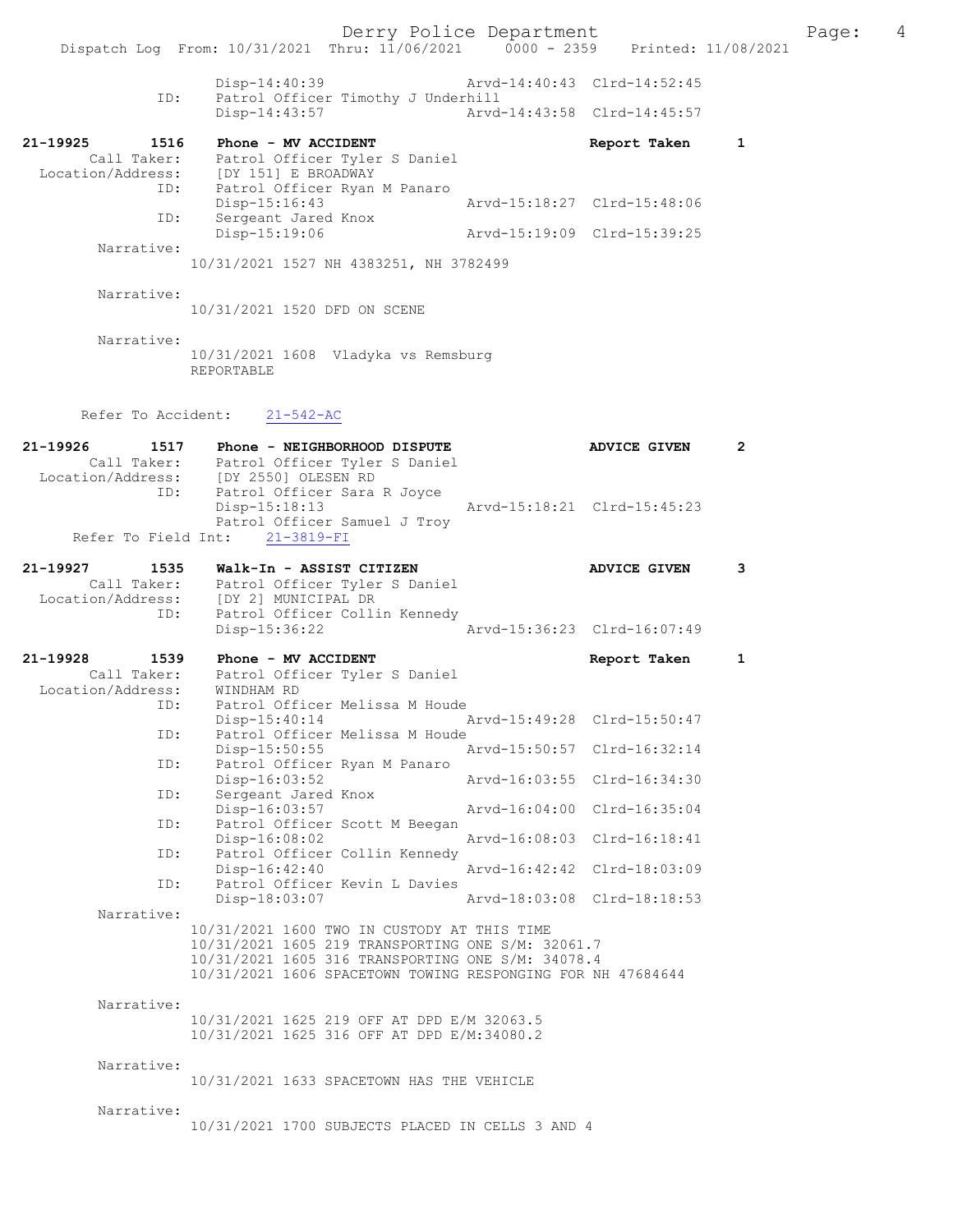Narrative: 10/31/2021 1738 SUBJECT 1: GIOVANNI LIGOCKI DOB: 01/09/2003 109 FRANKLIN EXT, UNIT #C3, DERRY, NH 03038 CHARGES: EBW COURT DATE: 12/28/22 0815 HOURS NASHUA DISTRICT COURT SUBJECT 2: MATTHEW PUTZIG DOB: 2/28/03 123 COGSWELL ST, HAVERHILL,MA 01832 CHARGES: DV SIMPLE ASSAULT X2 WARRANTS, POSSESSION OF TOBACCO >21, TRANSPORTING/POSSESSIONG OF ALCOHOL >21 COURT DATE: 02/10/22 DERRY DISTRICT COURT Narrative: 10/31/2021 1758 LIGOCKI VS MORRISON FULL REPORT Narrative: 10/31/2021 1818 ALL PARTIES RELEASED Refer To Arrest:  $\frac{21-1033-AR}{21-1034-AR}$ Refer To Arrest: 21-1034-AR Refer To Arrest: 21-1035-AR Refer To Accident: 21-543-AC 21-19929 1540 Phone - SUSPICIOUS ACTIVITY Cone on Arrival 2 Call Taker: Patrol Officer Tyler S Daniel Location/Address: GERMANTOWN RD ID: Patrol Officer Sara R Joyce Disp-15:49:59 Arvd-15:50:04 Clrd-15:50:05 Patrol Officer Samuel J Troy<br>ID: Patrol Officer Sara R Joyce Patrol Officer Sara R Joyce<sup>-</sup><br>Disp-15:50:13 Disp-15:50:13 Arvd-16:02:18 Clrd-16:02:19 Patrol Officer Samuel J Troy Narrative: 10/31/2021 1544 TWO SEDANS AND A TRUCK STUCK IN THE MUD 21-19930 1547 911 - SUSPICIOUS ACTIVITY Transported to Hospital 2 Call Taker: Patrol Officer Tyler S Daniel Location/Address ID: Patrol Officer Ryan M Panaro

| LOCALION/AQUIESS: | IDI 2304  HILLSIDE AVE        |                             |                             |
|-------------------|-------------------------------|-----------------------------|-----------------------------|
| ID:               | Patrol Officer Ryan M Panaro  |                             |                             |
|                   | $Disp-15:48:19$               | Arvd-15:50:04 Clrd-16:02:34 |                             |
| ID:               | Sergeant Jared Knox           |                             |                             |
|                   | $Disp-15:48:25$               |                             | Arvd-16:02:30 Clrd-16:02:32 |
| ID:               | Patrol Officer Scott M Beegan |                             |                             |
|                   | $Disp-15:49:26$               |                             | Clrd-16:06:53               |
| Narrative:        |                               |                             |                             |

10/31/2021 1550 DFD ON SCENE

Narrative:

10/31/2021 1607 MEDICAL

#### Refer To Field Int: 21-3818-FI

| 21-19931          | 1630        | Phone - SUSPICIOUS ACTIVITY   | Report Taken                | $\overline{2}$ |
|-------------------|-------------|-------------------------------|-----------------------------|----------------|
|                   | Call Taker: | Patrol Officer Tyler S Daniel |                             |                |
| Location/Address: |             | SETTLERS LN                   |                             |                |
|                   | ID:         | Patrol Officer Scott M Beegan |                             |                |
|                   |             | $Disp-16:32:03$               | Arvd-16:37:27 Clrd-17:11:51 |                |
|                   | Arrived By: | Sergeant James M Belanger     |                             |                |
|                   | ID:         | Patrol Officer Ryan M Panaro  |                             |                |
|                   |             | $Disp-16:34:33$               | Arvd-16:39:11 Clrd-17:11:50 |                |
|                   | Arrived By: | Sergeant James M Belanger     |                             |                |
|                   | ID:         | Sergeant Jared Knox           |                             |                |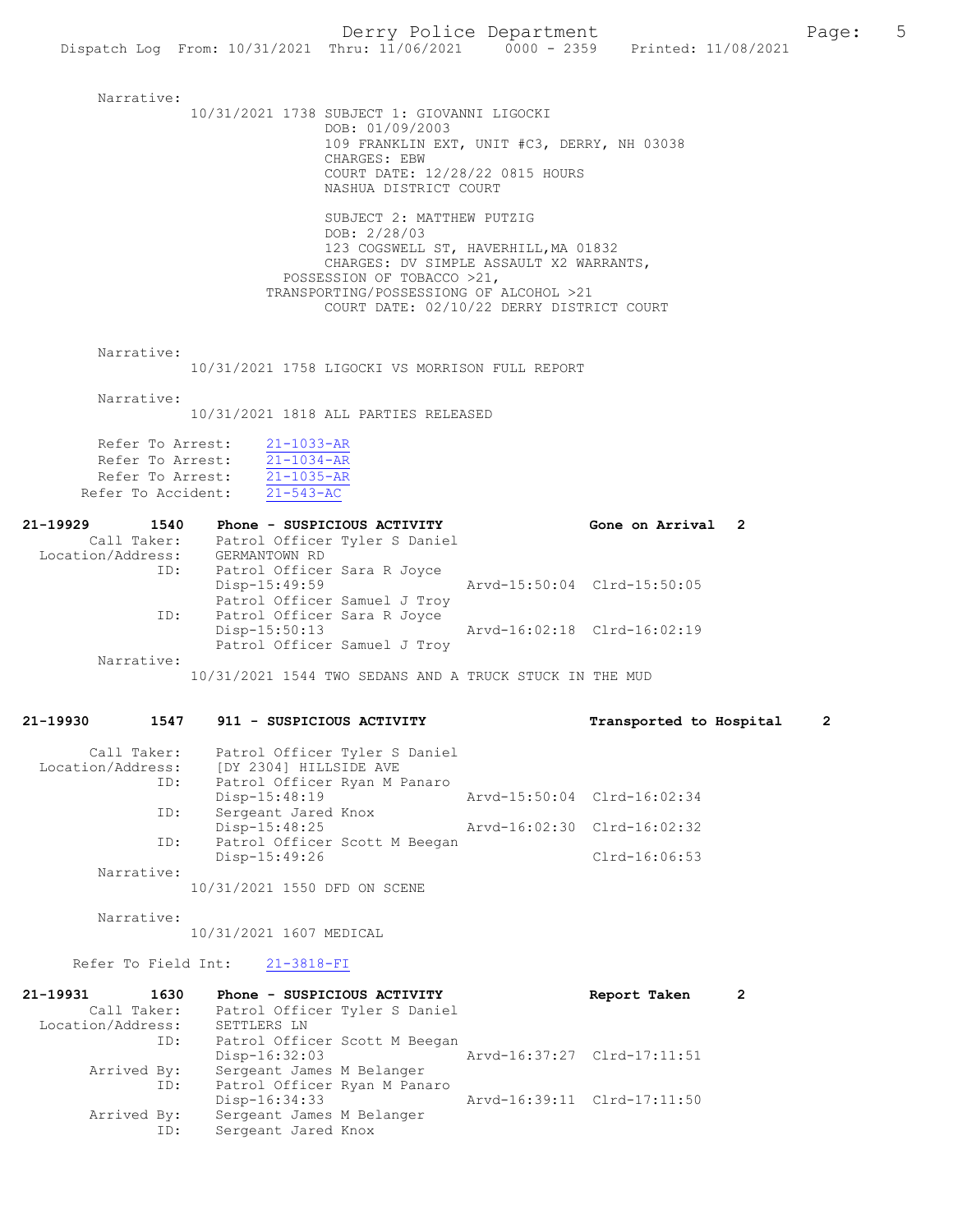| Dispatched By: | Sergeant James M Belanger                           |  |
|----------------|-----------------------------------------------------|--|
| Arrived By:    | Sergeant James M Belanger                           |  |
| ID:            | Patrol Officer Melissa M Houde                      |  |
|                | Arvd-16:39:04 Clrd-17:11:52<br>$Disp-16:37:12$      |  |
| Dispatched By: | Sergeant James M Belanger                           |  |
| Arrived By:    | Sergeant James M Belanger                           |  |
| ID:            | Patrol Officer Sara R Joyce                         |  |
|                | Arvd-16:37:30 Clrd-17:11:56<br>$Disp-16:37:17$      |  |
|                | Patrol Officer Samuel J Troy                        |  |
| Dispatched By: | Sergeant James M Belanger                           |  |
| Arrived By:    | Sergeant James M Belanger                           |  |
| Narrative:     |                                                     |  |
|                | 10/31/2021 1643 SUBJECT IN BACK YARD OF 170 FORDWAY |  |

Narrative:

10/31/2021 1712 SITUATION MEDIATED

Refer To Incident: 21-1950-OF

| 21-19932          | 1735        | Walk-In - ASSIST CITIZEN       | Services Rendered 3         |
|-------------------|-------------|--------------------------------|-----------------------------|
|                   | Call Taker: | Patrol Officer Tyler S Daniel  |                             |
| Location/Address: |             | [DY 2] MUNICIPAL DR            |                             |
|                   | ID:         | Sergeant Jared Knox            |                             |
|                   |             | Disp-17:35:27                  | Arvd-17:35:28 Clrd-17:36:16 |
|                   |             | Refer To Field Int: 21-3820-FI |                             |
|                   |             |                                |                             |

| 21-19933          | 1805        | Radio - FOLLOW-UP                                     | Cleared                     | $\overline{2}$ |
|-------------------|-------------|-------------------------------------------------------|-----------------------------|----------------|
| Location/Address: | Call Taker: | Patrol Officer Tyler S Daniel<br>IDY 3191 COVENTRY LN |                             |                |
|                   | ID:         | Patrol Officer Joshua Martin<br>Disp-18:06:07         | Aryd-18:06:11 Clrd-18:18:21 |                |

# 21-19934 1816 Radio - MV CHECK No Action Required 1

| Call Taker:<br>Location/Address: | Patrol Officer Kevin L Davies<br>CRYSTAL AVE                  |                             |
|----------------------------------|---------------------------------------------------------------|-----------------------------|
| ID:                              | Patrol Officer Sara R Joyce<br>Disp-18:17:04                  | Arvd-18:17:06 Clrd-18:18:07 |
| Cleared By:                      | Patrol Officer Samuel J Troy<br>Patrol Officer Tyler S Daniel |                             |

| 21-19936          | 1826        | Radio - Community Relations                                 | Cleared                     |  |
|-------------------|-------------|-------------------------------------------------------------|-----------------------------|--|
| Location/Address: | ID:         | SUMMIT AVE<br>Patrol Officer Ryan M Panaro<br>Disp-18:26:07 | Arvd-18:26:08 Clrd-18:28:43 |  |
|                   | Call Taker: | Patrol Officer Tyler S Daniel                               |                             |  |
| 21-19935          | 1825        | Radio - Community Relations                                 | Cleared                     |  |

 Call Taker: Patrol Officer Tyler S Daniel Location/Address: LENOX RD ID: Sergeant Jared Knox Disp-18:26:27 Arvd-18:26:29 Clrd-18:32:12

21-19937 1832 Radio - Community Relations Cleared 2 Call Taker: Patrol Officer Tyler S Daniel Location/Address: DERRYFIELD RD ID: Patrol Officer Ryan M Panaro Disp-18:33:00 Arvd-18:33:26 Clrd-18:37:11

21-19938 1833 Radio - Community Relations No Action Required 2 Call Taker: Patrol Officer Tyler S Daniel<br>:ion/Address: FRANKLIN ST Location/Address: ID: Patrol Officer Sara R Joyce Disp-18:33:25 Arvd-18:33:27 Clrd-18:38:49 Patrol Officer Samuel J Troy Cleared By: Patrol Officer Kevin L Davies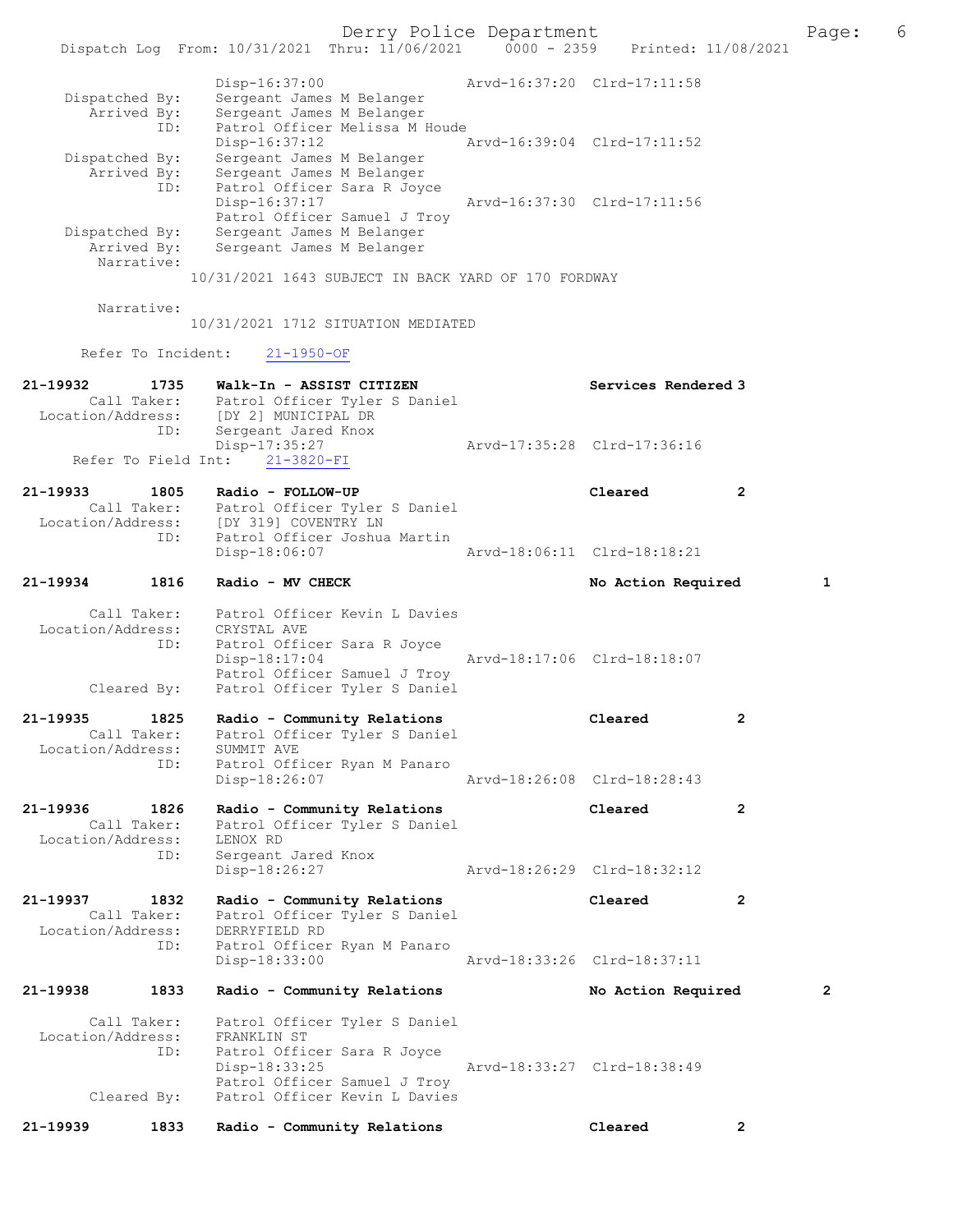Derry Police Department The Page: 7 Dispatch Log From: 10/31/2021 Thru: 11/06/2021 0000 - 2359 Printed: 11/08/2021 Call Taker: Patrol Officer Tyler S Daniel Location/Address: CRAVEN TER ID: Patrol Officer Joshua Martin Disp-18:33:43 Arvd-18:33:44 Clrd-18:37:04 21-19940 1837 Phone - Community Relations Cleared 2 Call Taker: Patrol Officer Tyler S Daniel Location/Address: WRIGHT RD ID: Patrol Officer Melissa M Houde Disp-18:37:46 Arvd-18:37:51 Clrd-18:41:15 21-19941 1837 Phone - ERRATIC OPERATION Gone on Arrival 2 Call Taker: Patrol Officer Kevin L Davies Location/Address: PERLEY RD ID: Patrol Officer Sara R Joyce Disp-18:38:58 Arvd-18:42:53 Clrd-18:44:51 Patrol Officer Samuel J Troy Arrived By: Patrol Officer Tyler S Daniel Cleared By: Patrol Officer Tyler S Daniel Narrative: vehicles speeding up and down the road Narrative: 10/31/2021 1845 CHECKED THE AREA 21-19942 1841 Phone - Community Relations Cleared 2 Call Taker: Patrol Officer Tyler S Daniel Location/Address: JUDITH LN ID: Patrol Officer Melissa M Houde Disp-18:41:53 Arvd-18:41:54 Clrd-18:49:07 21-19943 1841 Radio - Community Relations Cleared 2 Call Taker: Patrol Officer Tyler S Daniel Location/Address: [DY 281] DRURY LN ID: Patrol Officer Joshua Martin Disp-18:42:51 Arvd-18:42:54 Clrd-18:52:47 21-19944 1844 Phone - Community Relations Cleared 2 Call Taker: Patrol Officer Tyler S Daniel Location/Address: DERRYFIELD RD ID: Patrol Officer Ryan M Panaro Disp-18:44:43 Arvd-18:44:45 Clrd-18:52:40 21-19945 1848 Radio - Community Relations Cleared 2 Call Taker: Patrol Officer Tyler S Daniel Location/Address: FRANKLIN ST ID: Patrol Officer Sara R Joyce Disp-18:49:05 Arvd-18:49:06 Clrd-19:02:45 Patrol Officer Samuel J Troy 21-19946 1856 Radio - Community Relations Cleared 2 Call Taker: Patrol Officer Tyler S Daniel Location/Address: BUTTONWOOD DR ID: Patrol Officer Melissa M Houde Disp-18:56:49 Arvd-18:56:50 Clrd-19:02:34 21-19947 2042 Phone - SUSPICIOUS ACTIVITY ADVICE GIVEN 2 Call Taker: Patrol Officer Kevin L Davies Location/Address: SETTLERS LN ID: Patrol Officer Joshua Martin Disp-20:42:55 Arvd-20:48:44 Clrd-21:12:30 Cleared By: Patrol Officer Tyler S Daniel ID: Patrol Officer Ryan M Panaro Disp-20:43:05 Arvd-20:57:17 Clrd-21:13:39 Cleared By: Patrol Officer Tyler S Daniel ID: Patrol Officer Sara R Joyce Disp-20:43:07 Arvd-20:48:59 Clrd-21:12:29 Patrol Officer Samuel J Troy Arrived By: Patrol Officer Tyler S Daniel Cleared By: Patrol Officer Tyler S Daniel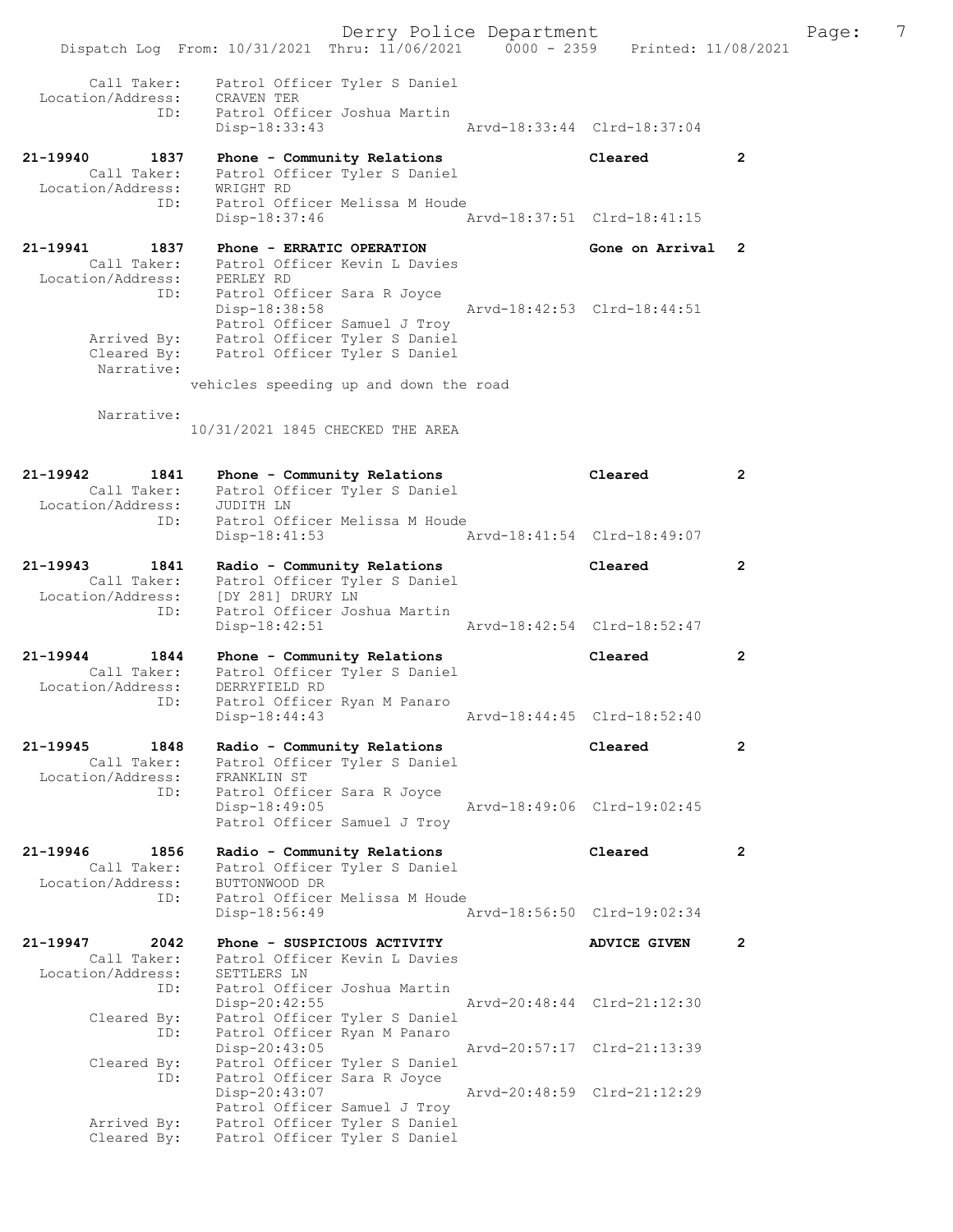ID: Sergeant Jared Knox Disp-20:43:10 Arvd-20:50:23 Clrd-21:12:28 Arrived By: Patrol Officer Tyler S Daniel Cleared By: Patrol Officer Tyler S Daniel ID: Patrol Officer Melissa M Houde Disp-20:54:53 Arvd-20:58:13 Clrd-21:12:31 Dispatched By: Patrol Officer Tyler S Daniel Arrived By: Patrol Officer Tyler S Daniel Cleared By: Patrol Officer Tyler S Daniel Narrative: 10/31/2021 2047 DK SUBJECT YELLING IN ROADWAY Narrative: 10/31/2021 2056 SUBJECT EXITING RESIDENCE Narrative: 10/31/2021 2058 CONTACT MADE WITH SUBJECT BEHIND 170 FORDWAY EXT Narrative: 10/31/2021 2111 SITUATION MEDIATED Refer To Field Int: 21-3821-FI 21-19948 2154 Radio - MV STOP Warning Issued 3 Call Taker: Patrol Officer Tyler S Daniel Location/Address: E DERRY RD ID: Patrol Officer Melissa M Houde<br>Disp-21:55:59 Disp-21:55:59 Arvd-21:56:02 Clrd-21:58:54 Refer To Citation: 21-19949 2203 Radio - MV CHECK No Action Required 1 Call Taker: Patrol Officer Tyler S Daniel Location/Address: ROLLINS ST ID: Patrol Officer Ryan M Panaro Disp-22:04:45 Arvd-22:04:48 Clrd-22:26:42 Cleared By: Patrol Officer Kevin L Davies ID: Patrol Officer Sara R Joyce<br>Disp-22:04:50 Arvd-22:05:42 Clrd-22:26:35 Patrol Officer Samuel J Troy Cleared By: Patrol Officer Kevin L Davies Narrative: 10/31/2021 2209 NH 4793305 and NH 4991013 21-19950 2229 Phone - ABANDONED 911 Report Taken 1 Call Taker: Dispatcher Christine D Carlson Call Taker: Dispatcher Christine D Carlson Location/Address: REDFIELD CIR ID: Patrol Officer Joshua Martin Disp-22:31:29 Arvd-22:37:01 Clrd-23:12:37<br>TD: Patrol Officer Sara R Joyce Patrol Officer Sara R Joyce<br>Disp-22:31:30 Disp-22:31:30 Arvd-22:37:32 Clrd-23:12:36 Patrol Officer Samuel J Troy Refer To Incident: 21-1951-OF 21-19951 2245 Phone - SEX OFFENSES Report Taken 1 Call Taker: Patrol Officer Kevin L Davies Location: EXETER HOSPITAL ID: Patrol Officer Joshua Martin Disp-23:34:28 Arvd-00:17:31 Clrd-11/01/2021 @ 01:01:40 Dispatched By: Dispatcher Christine D Carlson Arrived By: Dispatcher Christine D Carlson Cleared By: Dispatcher Christine D Carlson Narrative: 11/01/2021 0030 Enroute back to town Refer To Incident: 21-1952-OF

21-19953 2309 Phone - SUSPICIOUS ACTIVITY Gone on Arrival 2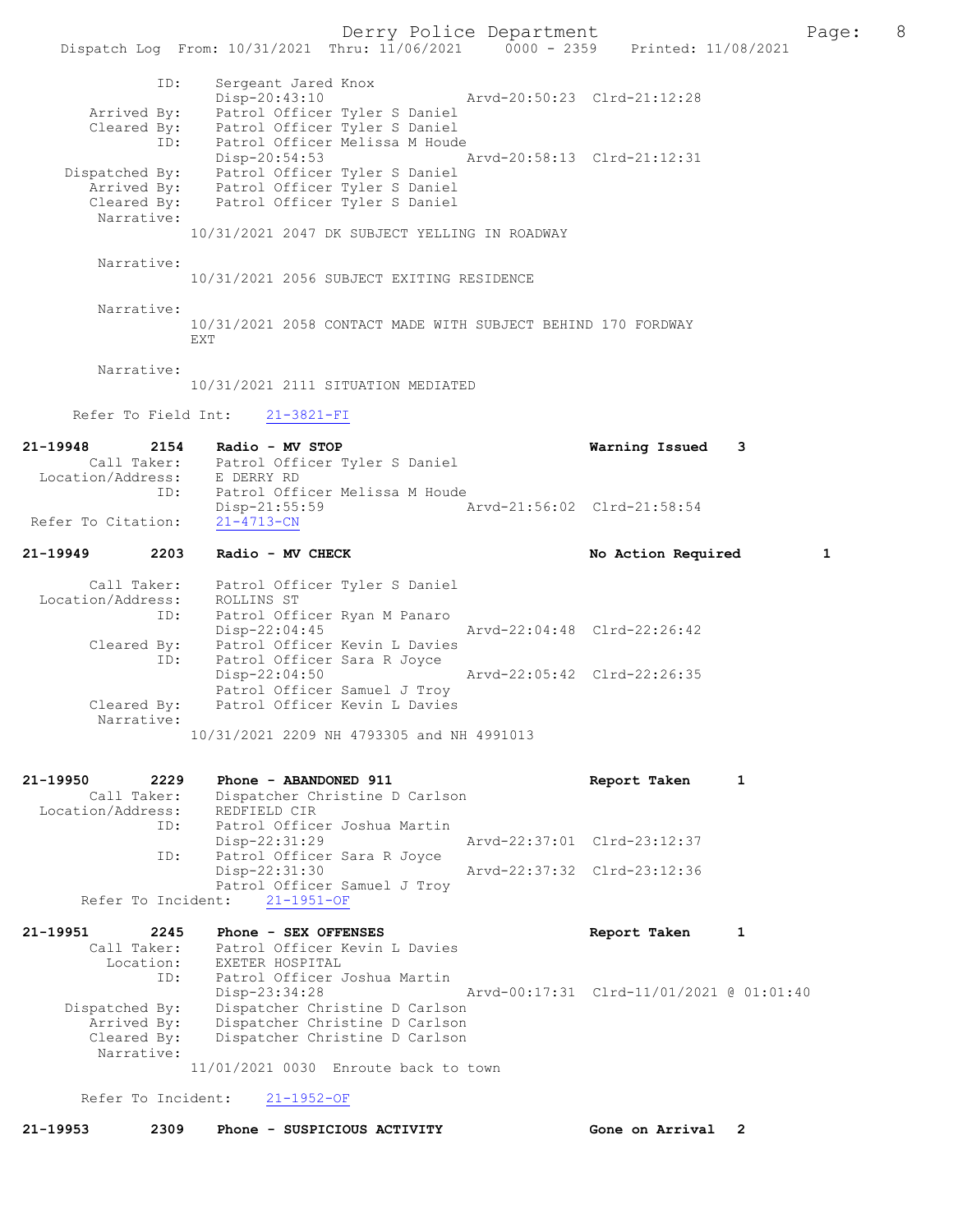Derry Police Department Fage: 9 Dispatch Log From: 10/31/2021 Thru: 11/06/2021 0000 - 2359 Printed: 11/08/2021 Call Taker: Patrol Officer Kevin L Davies Location/Address: LARAWAY CT ID: Patrol Officer Monica Ricci Disp-23:14:31 Arvd-23:17:05 Clrd-23:22:42 Arrived By: Dispatcher Christine D Carlson Cleared By: Dispatcher Christine D Carlson ID: Patrol Officer Nikita Tomnyuk Disp-23:14:34 Arvd-23:19:45 Clrd-23:22:40 Arrived By: Dispatcher Christine D Carlson Cleared By: Dispatcher Christine D Carlson Narrative: teenagers in black clothing acting suspicious 21-19952 2311 Initiated - PED CHECK SENT ON THEIR WAY 2 Call Taker: Dispatcher Christine D Carlson Location/Address: PIERCE AVE ID: Patrol Officer Andrew R Kennedy Arvd-23:11:00 Clrd-23:18:16 Refer To Field Int: 21-3835-FI 21-19954 2326 Initiated - MV STOP Warning Issued 3 Call Taker: Dispatcher Christine D Carlson Location/Address: KENDALL POND RD ID: Patrol Officer Andrew R Kennedy Arvd-23:26:00 Clrd-23:32:18 21-19955 2335 Initiated - MV STOP Warning Issued 3 Call Taker: Dispatcher Christine D Carlson Location/Address: E DERRY RD ID: Patrol Officer Monica Ricci Arvd-23:35:00 Clrd-23:39:52 Refer To Citation: 21-4714-CN 21-19956 2352 Phone - DRUG OVERDOSE Report Taken 2 Call Taker: Dispatcher Christine D Carlson Location/Address: [DY 1050] W BROADWAY ID: Patrol Officer Andrew R Kennedy Disp-23:52:29 Arvd-23:54:22 Clrd-11/01/2021 @ 00:44:41 ID: Patrol Officer Awess Abdulkadir Disp-23:52:34 Arvd-23:53:49 Clrd-11/01/2021 @ 00:44:39 Arrived By: Patrol Officer Kevin L Davies Narrative: 10/31/2021 2357 DFD on scene Narrative: 11/01/2021 0011 DFD transporting subject to PMC, 35 riding w/ ambulance, 37 following Narrative: 11/01/2021 0014 Off at PMC Refer To Incident: 21-1953-OF For Date: 11/01/2021 - Monday 21-19957 0028 Initiated - PED CHECK SENT ON THEIR WAY 2 Call Taker: Dispatcher Christine D Carlson Location/Address: CRYSTAL AVE ID: Patrol Officer Monica Ricci Arvd-00:28:00 Clrd-00:33:12 Refer To Field Int: 21-3834-FI 21-19958 0036 Phone - SUSPICIOUS ACTIVITY Gone on Arrival 2

 Call Taker: Dispatcher Christine D Carlson Location/Address: FAIRWAY DR ID: Patrol Officer Monica Ricci Disp-00:36:37 Arvd-00:41:19 Clrd-01:05:27 ID: Patrol Officer Nikita Tomnyuk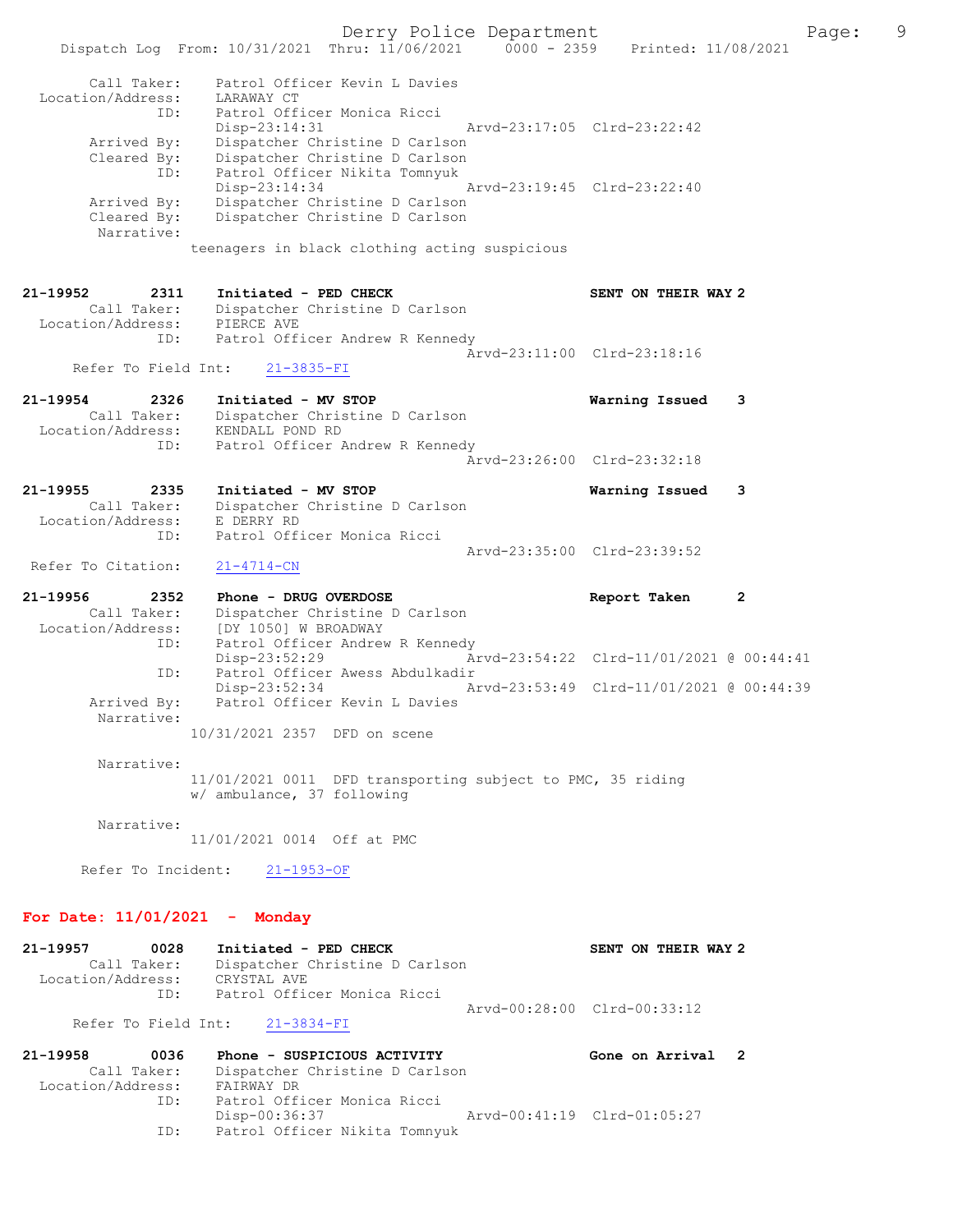Dispatch Log From: 10/31/2021 Thru: 11/06/2021 0000 - 2359 Printed: 11/08/2021 Disp-00:36:40 Arvd-00:40:36 Clrd-01:05:25 Refer To Field Int: 21-3822-FI 21-19959 0224 Initiated - FOLLOW-UP Services Rendered 2 Call Taker: Dispatcher Christine D Carlson Location/Address: FLOYD RD ID: Patrol Officer Nikita Tomnyuk Arvd-02:24:00 Clrd-02:44:32 21-19960 0236 Phone - SUSPICIOUS ACTIVITY Arrest(s) Made 2 Call Taker: Dispatcher Christine D Carlson Location/Address: FAIRVIEW AVE ID: Patrol Officer Andrew R Kennedy Disp-02:37:42 Arvd-02:41:53 Clrd-04:24:18 ID: Patrol Officer Monica Ricci Disp-02:37:45 Arvd-02:41:56 Clrd-03:29:44 ID: Patrol Officer Awess Abdulkadir<br>Disp-02:45:15 Arvd-02:45:15 Clrd-02:55:41  $Disp-02:45:15$  ID: Patrol Officer Awess Abdulkadir Disp-02:57:03 Arvd-02:57:03 Clrd-03:29:46 Narrative: 11/01/2021 0305 337 transporting one to PMC, s/m: 34,166.5 Narrative: 11/01/2021 0306 337 off at PMC, e/m: 34,166.7 Narrative: 11/01/2021 0329 337 transporting subject to Brentwood, s/m: 34,166.7 Narrative: 11/01/2021 0359 337 off in Brentwood, e/m: 34,189.3 Narrative: 11/01/2021 0423 Subject information (p/c): Aaron Perry 219 Walnut St Manchester NH DOB: 5/9/81 Refer To P/C: 21-1036-AR 21-19961 0435 Initiated - MV STOP Warning Issued 3 Call Taker: Dispatcher Christine D Carlson Location/Address: CRYSTAL AVE ID: Patrol Officer Nikita Tomnyuk Arvd-04:35:00 Clrd-04:42:05 Refer To Citation: 21-4715-CN 21-19962 0709 Initiated - MV STOP Warning Issued 3 Call Taker: Dispatcher Jess W Arcand Location/Address: ROCKINGHAM RD ID: Patrol Officer Melissa M Houde Arvd-07:09:00 Clrd-07:17:39<br>21-4716-CN Refer To Citation: 21-19963 0711 Initiated - Parking Enforcement Vehicle checked 1 Call Taker: Dispatcher Jess W Arcand Location/Address: CORWIN DR ID: Patrol Officer Charles L Doherty Arvd-07:11:00 Clrd-07:15:23 21-19964 0725 Initiated - Traffic Enforcement Services Rendered 1 Call Taker: Dispatcher Jess W Arcand Location/Address: WALNUT HILL RD ID: Patrol Officer James M McClafferty Arvd-07:25:00 Clrd-08:09:03 21-19965 0732 Initiated - MV STOP Warning Issued 3 Call Taker: Dispatcher Jess W Arcand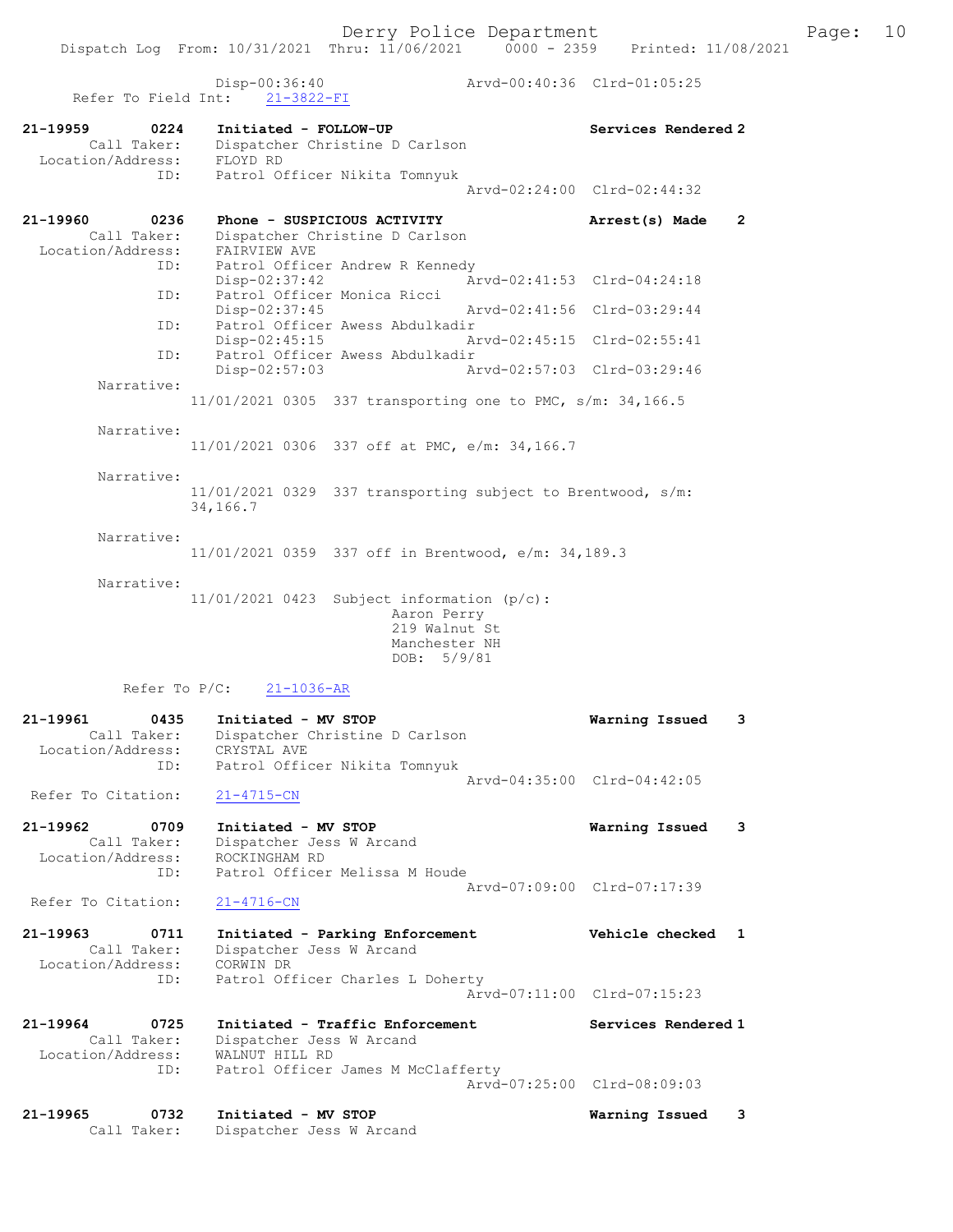Dispatch Log From: 10/31/2021 Thru: 11/06/2021 0000 - 2359 Printed: 11/08/2021 Location/Address: SOUTH AVE ID: Patrol Officer Melissa M Houde Arvd-07:32:00 Clrd-07:37:31<br>21-4717-CN Refer To Citation: 21-19966 0746 Initiated - Community Relations Services Rendered 2 Call Taker: Dispatcher Jess W Arcand Location/Address: W RUNNING BROOK LN ID: Patrol Officer Timothy J Underhill Arvd-07:46:00 Clrd-08:04:13 21-19967 0747 Initiated - SUBPOENA DELIVERY Not Served 1 Call Taker: Dispatcher Jess W Arcand Location/Address: LINLEW DR ID: Patrol Officer Charles L Doherty Arvd-07:47:00 Clrd-07:54:04 21-19968 0754 Initiated - MV STOP Warning Issued 3 Call Taker: Dispatcher Jess W Arcand Location/Address: WINDHAM RD ID: Patrol Officer Melissa M Houde Arvd-07:54:00 Clrd-07:57:47 Refer To Citation:  $21-4718$ -CN 21-19969 0758 Initiated - SUBPOENA DELIVERY Served 1 Call Taker: Dispatcher Jess W Arcand Location/Address: THORNTON ST ID: Patrol Officer Charles L Doherty Arvd-07:58:00 Clrd-08:04:28 21-19970 0803 Initiated - MV STOP Summons Issued 3 Call Taker: Dispatcher Jess W Arcand Location/Address: FORDWAY EXT ID: Patrol Officer Melissa M Houde Arvd-08:03:00 Clrd-08:10:55 Refer To Citation: 21-816-004015 21-19971 0806 Initiated - SUBPOENA DELIVERY Not Served 1 Call Taker: Dispatcher Jess W Arcand Location/Address: DERRY WAY ID: Patrol Officer Charles L Doherty Arvd-08:06:00 Clrd-08:20:44 21-19972 0808 Phone - VANDALISM Report Taken 3 Call Taker: Dispatcher Jess W Arcand Location/Address: DREW RD ID: Patrol Officer Timothy J Underhill Disp-08:09:27 Arvd-08:24:24 Clrd-08:39:10 Narrative: 11/01/2021 0808 MAILBOX DAMAGED Refer To Incident: 21-1955-OF 21-19973 0820 Initiated - MV STOP Warning Issued 3 Call Taker: Dispatcher Jess W Arcand Location/Address: WINDHAM RD + BOWERS RD ID: Patrol Officer Melissa M Houde Arvd-08:20:00 Clrd-08:24:19 Refer To Citation: 21-4719-CN 21-19974 0824 Initiated - MV STOP Warning Issued 3 Call Taker: Dispatcher Jess W Arcand Location/Address: WINDHAM RD + BERRY RD ID: Patrol Officer Melissa M Houde Arvd-08:24:00 Clrd-08:29:02<br>21-4720-CN Refer To Citation: 21-19975 0844 Initiated - MV STOP Warning Issued 3 Call Taker: Dispatcher Jess W Arcand Location/Address: WINDHAM RD + WILLOW ST

Derry Police Department Fage: 11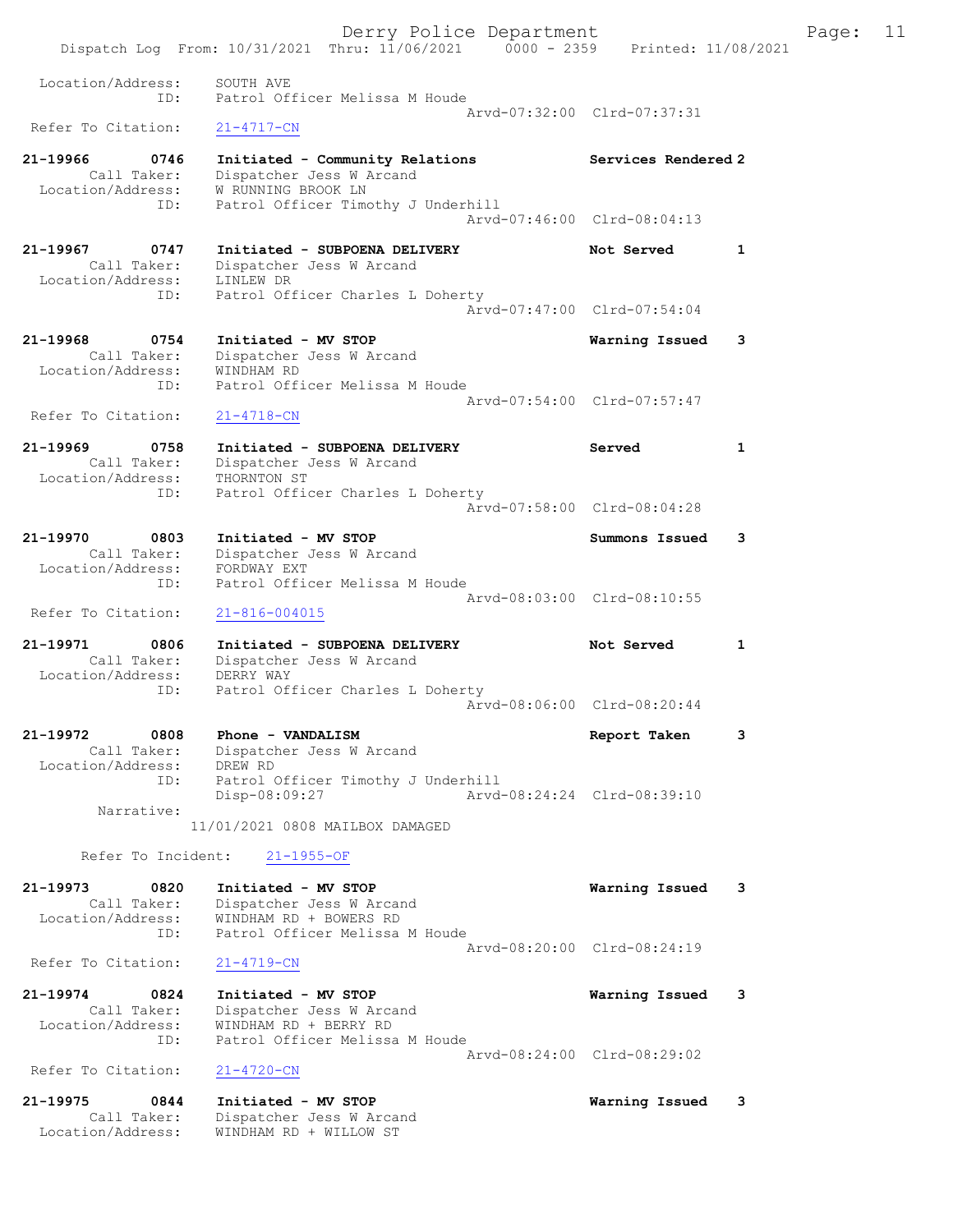|                                                      | Dispatch Log From: 10/31/2021 Thru: 11/06/2021 0000 - 2359 Printed: 11/08/2021                                           | Derry Police Department                                                                                                                                                          |                                              |                | Page:          | 12 |
|------------------------------------------------------|--------------------------------------------------------------------------------------------------------------------------|----------------------------------------------------------------------------------------------------------------------------------------------------------------------------------|----------------------------------------------|----------------|----------------|----|
|                                                      | ID:                                                                                                                      | Patrol Officer Melissa M Houde                                                                                                                                                   |                                              |                |                |    |
| Refer To Citation:                                   | $21 - 4721 - CN$                                                                                                         |                                                                                                                                                                                  | Arvd-08:44:00 Clrd-08:47:48                  |                |                |    |
| 21-19976                                             | 0845<br>Initiated - FOLLOW-UP                                                                                            |                                                                                                                                                                                  | No Action Required                           |                | $\overline{2}$ |    |
| Call Taker:<br>Location/Address:                     | Dispatcher Jess W Arcand<br>W BROADWAY<br>ID:                                                                            | Patrol Officer Nicholas M Granville                                                                                                                                              | Arvd-08:45:00 Clrd-08:57:14                  |                |                |    |
| 21-19977<br>Call Taker:<br>Location/Address:         | 0848<br>Dispatcher Jess W Arcand<br>LARAWAY CT                                                                           | Phone - SUSPICIOUS ACTIVITY                                                                                                                                                      | Arrest(s) Made                               | $\overline{2}$ |                |    |
|                                                      | ID:<br>Disp-08:49:18<br>ID:<br>Sergeant Seth Plumer                                                                      | Patrol Officer Charles L Doherty                                                                                                                                                 | Arvd-08:52:24 Clrd-11:17:26                  |                |                |    |
|                                                      | Disp-08:52:28<br>ID:<br>Disp-08:57:29                                                                                    | Patrol Officer Nicholas M Granville                                                                                                                                              | Arvd-08:52:30 Clrd-09:22:14<br>Clrd-08:57:32 |                |                |    |
|                                                      | ID:<br>Disp-08:58:33<br>ID:                                                                                              | Patrol Officer Nicholas M Granville<br>Patrol Officer Collin Kennedy                                                                                                             | Arvd-08:59:40 Clrd-09:26:58                  |                |                |    |
| Narrative:                                           | Disp-09:29:33                                                                                                            |                                                                                                                                                                                  | Arvd-09:29:35 Clrd-11:01:19                  |                |                |    |
|                                                      |                                                                                                                          | 11/01/2021 0848 SUBJECT SLEEPING IN PARKED CAR                                                                                                                                   |                                              |                |                |    |
| Narrative:                                           | POSSESSION OF CONTROLLED DRUG                                                                                            | 11/01/2021 0859 ONE IN CUSTODY ON A ROCKINGHAM COUNTY<br>SHERIFF WARRANT FOR FAILURE TO APPEAR. ALSO CHARGED WITH                                                                |                                              |                |                |    |
| Narrative:                                           |                                                                                                                          | 11/01/2021 0912 309 TRANSPORTING ONE TO HQ SM 34232.8                                                                                                                            |                                              |                |                |    |
| Narrative:                                           |                                                                                                                          | 11/01/2021 0914 OFF AT HQ EM 34233.4                                                                                                                                             |                                              |                |                |    |
| Narrative:                                           | 11/01/2021 0948 IDENTIFIED AS:                                                                                           |                                                                                                                                                                                  |                                              |                |                |    |
|                                                      | TODD WILBUR<br>16 WINDHAM DEPOT RD #15<br>DERRY NH<br>DOB 7/9/83                                                         |                                                                                                                                                                                  |                                              |                |                |    |
| Narrative:                                           |                                                                                                                          | 11/01/2021 0950 PLACED IN CELL 3                                                                                                                                                 |                                              |                |                |    |
| Narrative:                                           |                                                                                                                          | 11/01/2021 1058 BAIL SET AT \$2500 PR WITH SUPERIOR COURT<br>11/18/21 PER BC MENCIS FOR THE POSSESSION OF CONTROLLED DRUG<br>CHARGE. SUBJECT HELD ON ROCKINGHAM COUNTY WARRANTS. |                                              |                |                |    |
| Narrative:                                           |                                                                                                                          | 11/01/2021 1101 RELEASED TO RCSD                                                                                                                                                 |                                              |                |                |    |
|                                                      | Refer To Arrest: 21-1037-AR                                                                                              |                                                                                                                                                                                  |                                              |                |                |    |
| 21-19978                                             | 0849<br>Call Taker: Dispatcher Jess W Arcand<br>Location/Address: OVERLEDGE DR<br>ID: Patrol Officer James M McClafferty | Initiated - SUBPOENA DELIVERY                                                                                                                                                    | Not Served                                   | 1              |                |    |
|                                                      |                                                                                                                          |                                                                                                                                                                                  | Arvd-08:49:00 Clrd-08:52:17                  |                |                |    |
| 21–19979<br>0859<br>Call Taker:<br>Location/Address: | Dispatcher Jess W Arcand<br>WALNUT HILL RD<br>Civilian Robin Bordonaro<br>ID:                                            | Initiated - Loose Dog Complaint                                                                                                                                                  | Services Rendered 2                          |                |                |    |
|                                                      |                                                                                                                          |                                                                                                                                                                                  | Arvd-08:59:00 Clrd-09:29:58                  |                |                |    |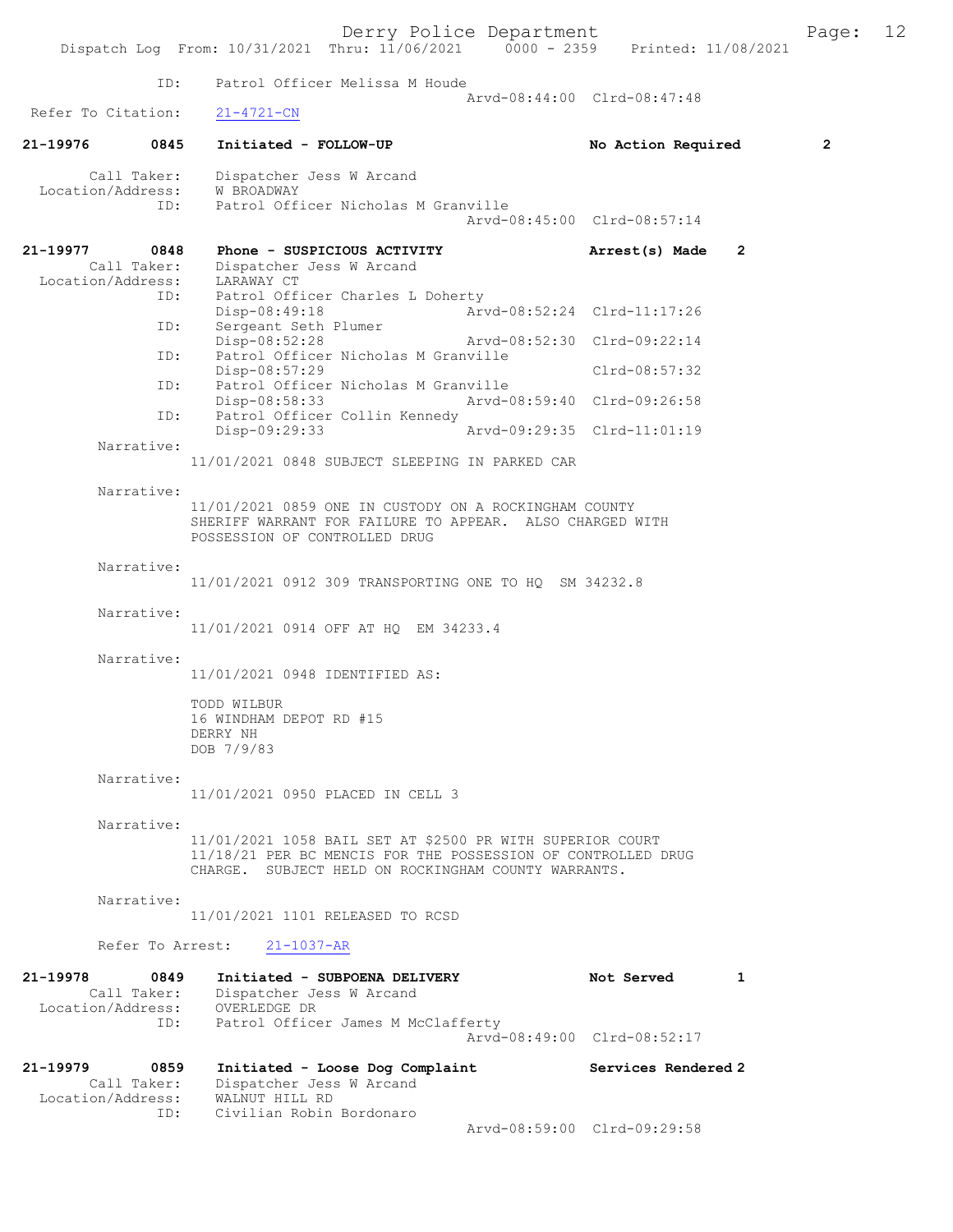

 Call Taker: Dispatcher Jess W Arcand Location/Address: WINDHAM RD ID: Patrol Officer Melissa M Houde Arvd-09:54:00 Clrd-09:59:50 Refer To Citation: 21-4726-CN

21-19986 0958 Initiated - Community Relations Services Rendered 2 Call Taker: Dispatcher Jess W Arcand Location/Address: DUBEAU DR The Morror of the Timothy J Underhill<br>ID: Patrol Officer Timothy J Underhill Arvd-09:58:00 Clrd-10:10:51

21-19987 1003 Initiated - MV STOP Warning Issued 3 Call Taker: Dispatcher Jess W Arcand Location/Address: WINDHAM RD + BOWERS RD ID: Patrol Officer Melissa M Houde Arvd-10:03:00 Clrd-10:07:53<br>21-4727-CN Refer To Citation:

21-19988 1012 Other - PAPER SERVICE Network Services Rendered 3 Call Taker: Dispatcher Jess W Arcand Location/Address: MANNING ST ID: Patrol Officer Nicholas M Granville<br>Disp-10:13:03 Arvd-1 Disp-10:13:03 Arvd-10:18:48 Clrd-10:30:24

21-19989 1056 Phone - VANDALISM Report Taken 3 Call Taker: Dispatcher Jess W Arcand Location/Address: RAILROAD AVE ID: Patrol Officer Nicholas M Granville<br>Disp-11:01:34 Arvd-1 Arvd-11:01:36 Clrd-11:11:01 Narrative:

11/01/2021 1056 SIGNS

Refer To Incident: 21-1956-OF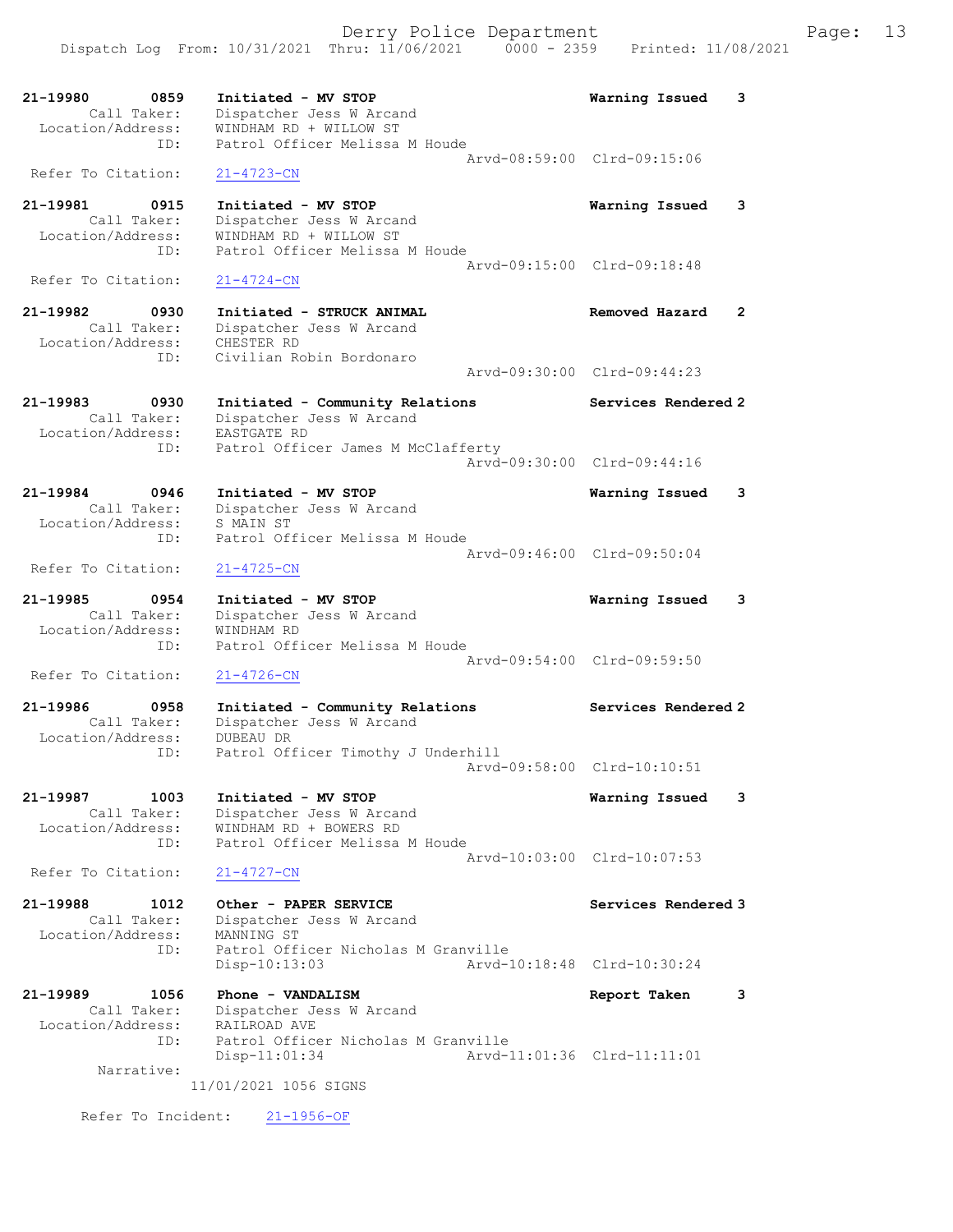| 21-19997                                     | 1313             | Radio - FOLLOW-UP                                                                                                                                                   | $\overline{2}$<br>No Action Required               |    |
|----------------------------------------------|------------------|---------------------------------------------------------------------------------------------------------------------------------------------------------------------|----------------------------------------------------|----|
| 21-19996<br>Location/Address:<br>Cleared By: | 1215<br>ID:      | Phone - FINGERPRINTS<br>Call Taker: Dispatcher Jess W Arcand<br>MUNICIPAL DR<br>Patrol Officer Nicholas M Granville<br>$Disp-12:16:11$<br>Sergeant James M Belanger | Services Rendered 3<br>Arvd-12:20:22 Clrd-12:32:04 |    |
| Refer To Incident:                           |                  | $21 - 1957 - OF$                                                                                                                                                    |                                                    |    |
| Narrative:                                   |                  | 11/01/2021 1209 CELL PHONE                                                                                                                                          |                                                    |    |
| 21-19995                                     | 1209<br>ID:      | Initiated - THEFT<br>Call Taker: Dispatcher Jess W Arcand<br>Location/Address: PINKERTON ST<br>Patrol Officer Brian J Landry                                        | Report Taken<br>2<br>Arvd-12:09:00 Clrd-12:10:17   |    |
|                                              | Refer To Arrest: | $21 - 1038 - AR$                                                                                                                                                    |                                                    |    |
|                                              |                  | 11/01/2021 1221 RELEASED TO A PARENT                                                                                                                                |                                                    |    |
| Narrative:                                   |                  | 11/01/2021 1221 IDENTIFIED AS JUVENILE                                                                                                                              |                                                    |    |
| Narrative:                                   |                  |                                                                                                                                                                     |                                                    |    |
| Narrative:                                   |                  | Disp-11:52:26<br>11/01/2021 1152 SUBJECT IN THE LOBBY ON A JUVENILE PETITION                                                                                        | Arvd-11:52:29 Clrd-12:28:04                        |    |
| 21-19994<br>Call Taker:                      | 1151<br>ID:      | Walk-In - WARRANT ARREST<br>Dispatcher Jess W Arcand<br>Location/Address: MUNICIPAL DR<br>Patrol Officer Collin Kennedy                                             | Arrest(s) Made<br>2                                |    |
| Narrative:                                   |                  | 11/01/2021 1156 parking tickets issued                                                                                                                              |                                                    |    |
| Cleared By:                                  | ID:              | Patrol Officer Charles L Doherty<br>Sergeant James M Belanger                                                                                                       | Arvd-11:49:00 Clrd-11:55:57                        |    |
| 21-19993<br>Location/Address: CORWIN DR      | 1149             | Initiated - Parking Enforcement<br>Call Taker: Dispatcher Jess W Arcand                                                                                             | Summons Issued<br>1                                |    |
|                                              |                  | Cancelled by alarm company                                                                                                                                          |                                                    |    |
| Narrative:                                   |                  | Disp-11:45:28                                                                                                                                                       | $Clrd-11:47:19$                                    |    |
|                                              | ID:              | Disp-11:43:23<br>Patrol Officer Charles L Doherty                                                                                                                   | $Clrd-11:47:24$                                    |    |
| Call Taker:                                  | ID:              | Dispatcher Jess W Arcand<br>Location/Address: [DY 23] POND RD<br>Patrol Officer James M McClafferty                                                                 |                                                    |    |
| 21-19992                                     | 1143             | Phone - ALARM, BURGLAR                                                                                                                                              | Cancelled Prior to Arrival 1                       |    |
| Refer To Field Int:                          | ID:              | Patrol Officer Timothy J Underhill<br>Disp-11:36:33<br>$21 - 3888 - FI$                                                                                             | Arvd-11:48:11 Clrd-12:27:49                        |    |
| 21-19991<br>Location/Address:                | 1135             | 911 - NEIGHBORHOOD DISPUTE<br>Call Taker: Dispatcher Jess W Arcand<br>N SHORE (IP) RD                                                                               | Services Rendered 2                                |    |
|                                              | ID:              | Patrol Officer Charles L Doherty                                                                                                                                    | Arvd-11:19:00 Clrd-11:43:46                        |    |
| 21-19990                                     | 1119             | Initiated - Community Relations<br>Dispatcher Jess W Arcand<br>Call Taker: Dispatcher J<br>Location/Address: PINKERTON ST                                           | Services Rendered 2                                |    |
|                                              |                  | Derry Police Department<br>Dispatch Log From: 10/31/2021 Thru: 11/06/2021 0000 - 2359 Printed: 11/08/2021                                                           | Page:                                              | 14 |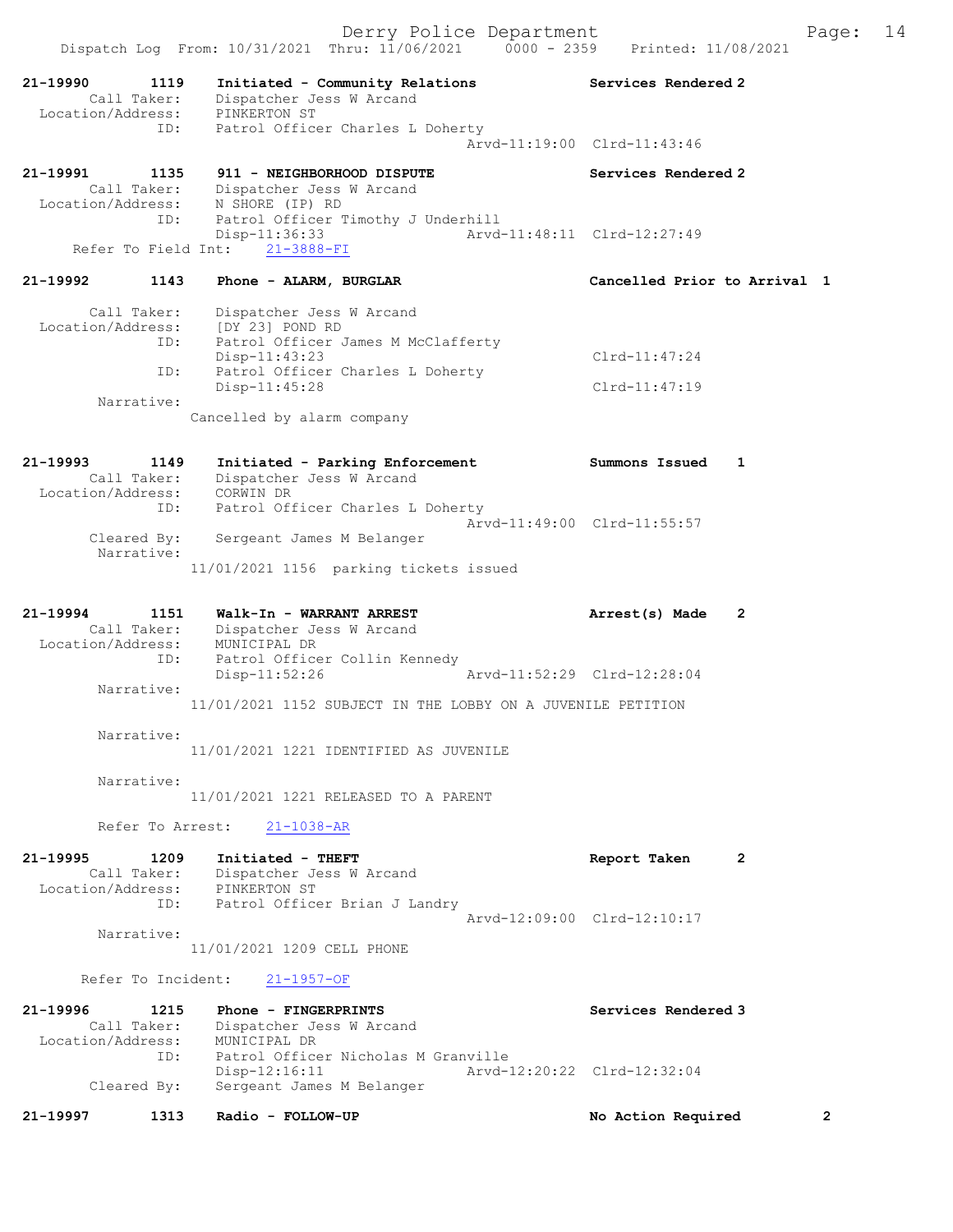|                                                   | Dispatch Log From: 10/31/2021 Thru: 11/06/2021 0000 - 2359 Printed: 11/08/2021               |                             |              |
|---------------------------------------------------|----------------------------------------------------------------------------------------------|-----------------------------|--------------|
| Call Taker:<br>Location/Address:<br>ID:           | Dispatcher Jess W Arcand<br>[DY 146] ASHLEIGH DR<br>Detective Mark Borgatti<br>Disp-13:15:20 | Arvd-13:15:23 Clrd-13:35:42 |              |
| 21-19998<br>1329                                  | Phone - MV ACCIDENT                                                                          | Report Taken                | $\mathbf{1}$ |
| Call Taker:<br>Location/Address:<br>ID:           | Dispatcher Jess W Arcand<br>ENGLISH RANGE RD<br>Patrol Officer Timothy J Underhill           |                             |              |
| ID:                                               | Disp-13:30:34<br>Patrol Officer James M McClafferty                                          | Arvd-13:35:29 Clrd-13:52:25 |              |
| ID:                                               | Disp-13:30:38<br>Patrol Officer Charles L Doherty                                            | Arvd-13:44:05 Clrd-14:42:19 |              |
| Narrative:                                        | Disp-14:33:51                                                                                | $Clrd-14:40:01$             |              |
|                                                   | 11/01/2021 1349 OFF WITH NH 4517506                                                          |                             |              |
| Narrative:                                        | 11/01/2021 1350 AAA NOTIFIED AND RESPONDING FOR NH 4517506                                   |                             |              |
| Narrative:                                        |                                                                                              |                             |              |
|                                                   | 11/01/2021 1401 AAA CANCELLED                                                                |                             |              |
| Narrative:                                        | 11/01/2021 1406 OWNER REQUEST RECOVERY SOLUTIONS. NOTIFIED<br>AND RESPONDING                 |                             |              |
| Narrative:                                        | 11/01/2021 1432 RECOVERY ON SCENE                                                            |                             |              |
| Narrative:                                        | 11/01/2021 1442 REPORTABLE. BARBRICK VS TREE                                                 |                             |              |
| Refer To Accident:                                | $21 - 544 - AC$                                                                              |                             |              |
|                                                   |                                                                                              |                             |              |
| 21-19999<br>1337<br>Location/Address: PEMBROKE DR | Phone - THEFT<br>Call Taker: Dispatcher Jess W Arcand                                        | Arrest(s) Made              | 2            |
| ID:                                               | Patrol Officer Nicholas M Granville<br>Disp-13:39:20                                         | Arvd-13:39:26 Clrd-13:57:06 |              |
| ID:                                               | Patrol Officer Charles L Doherty<br>Disp-13:39:23                                            | Arvd-13:41:35 Clrd-14:14:10 |              |
| ID:                                               | Patrol Officer Collin Kennedy<br>Disp-13:57:01                                               | Arvd-13:57:03 Clrd-14:54:46 |              |
| Narrative:                                        | 11/01/2021 1338 STOLEN BICYCLE                                                               |                             |              |
| Narrative:                                        | 11/01/2021 1339 309 ON A PED CHECK ON E BROADWAY                                             |                             |              |
| Narrative:                                        |                                                                                              |                             |              |
|                                                   | 11/01/2021 1348 ONE IN CUSTODY FOR RECEIVING STOLEN PROPERTY<br>AND CONTEMPT OF COURT        |                             |              |
| Narrative:                                        | 11/01/2021 1351 309 TRANSPORTING ONE TO HO SM 34243.4                                        |                             |              |
| Narrative:                                        | 11/01/2021 1354 OFF AT HQ EM 34244.3                                                         |                             |              |
| Narrative:                                        | 11/01/2021 1434 BC NOTIFIED                                                                  |                             |              |
| Narrative:                                        |                                                                                              |                             |              |
|                                                   | 11/01/2021 1449 IDENTIFIED AS:                                                               |                             |              |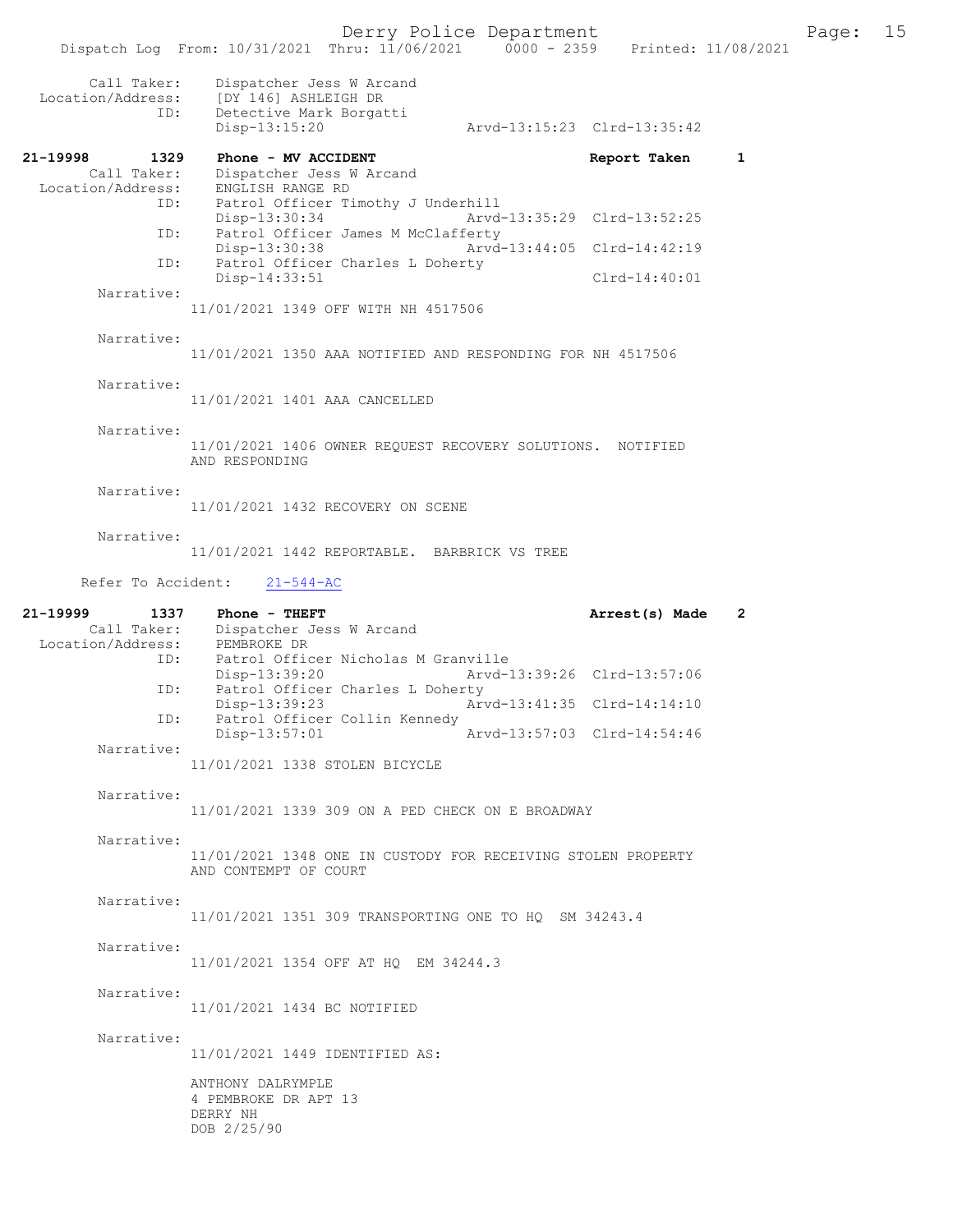Derry Police Department Fage: 16 Dispatch Log From: 10/31/2021 Thru: 11/06/2021 0000 - 2359 Printed: 11/08/2021 Narrative: 11/01/2021 1537 PRISONER CHECK Narrative: 11/01/2021 1552 BC MENCIS ON SCENE Narrative: 11/01/2021 1614 PRISONER HELD ON \$200.00 CASH C/D: 2/10/22 Narrative: 11/01/2021 1646 PRISONER RELEASED ON \$200 CASH BAIL Refer To Arrest: 21-1039-AR 21-20000 1346 Phone - MV ACCIDENT Report Taken 1 Call Taker: Dispatcher Jess W Arcand Location/Address: TSIENNETO RD ID: Patrol Officer Timothy J Underhill Disp-13:53:50 Arvd-13:57:40 Clrd-14:22:24 Narrative: 11/01/2021 1413 OFF WITH NH 4216004 AND NH 9693P Narrative: 11/01/2021 1422 REPORTABLE. Gordon vs. Cook Refer To Accident: 21-545-AC 21-20001 1357 Phone - MV ACCIDENT 1 120001 1 Call Taker: Dispatcher Jess W Arcand Location/Address: CRYSTAL AVE ID: Sergeant Seth Plumer Disp-13:57:36 Arvd-13:57:47 Clrd-14:39:58 ID: Patrol Officer Nicholas M Granville Disp-13:57:53 Arvd-14:04:13 Clrd-15:03:19<br>Cleared By: Patrol Officer Jeffrey R Pike Patrol Officer Jeffrey R Pike Narrative: 11/01/2021 1412 AAA NOTIFIED AND RESPONDING FOR NH 4851872 Narrative: 11/01/2021 1441 AAA ON SCENE Refer To Accident: 21-546-AC 21-20002 1414 Phone - DISTURBANCE Could Not Locate 1 Call Taker: Dispatcher Jess W Arcand Location/Address: BIRCH ST ID: Patrol Officer Charles L Doherty Disp-14:14:57 Arvd-14:16:39 Clrd-14:31:00 21-20003 1441 Phone - VIN CHECK Services Rendered 3 Call Taker: Dispatcher Jess W Arcand Location/Address: OXBOW LN ID: Patrol Officer Nathan S Lavoie Disp-15:27:24 Arvd-15:45:42 Clrd-15:58:04 Dispatched By: Patrol Officer Jeffrey R Pike Arrived By: Patrol Officer Jeffrey R Pike Cleared By: Patrol Officer Jeffrey R Pike 21-20004 1454 Phone - SUSPICIOUS ACTIVITY Report Taken 2 Call Taker: Dispatcher Jess W Arcand Location/Address: MUNICIPAL DR ID: Patrol Officer Collin Kennedy Disp-14:55:21 Arvd-14:55:24 Clrd-16:30:33 Cleared By: Patrol Officer Jeffrey R Pike<br>Refer To Incident: 21-1958-OF Refer To Incident: 21-20005 1521 Initiated - Drop Box Maintenance Services Rendered 3 Call Taker: Patrol Officer Jeffrey R Pike

Refer To Incident: 21-1959-OF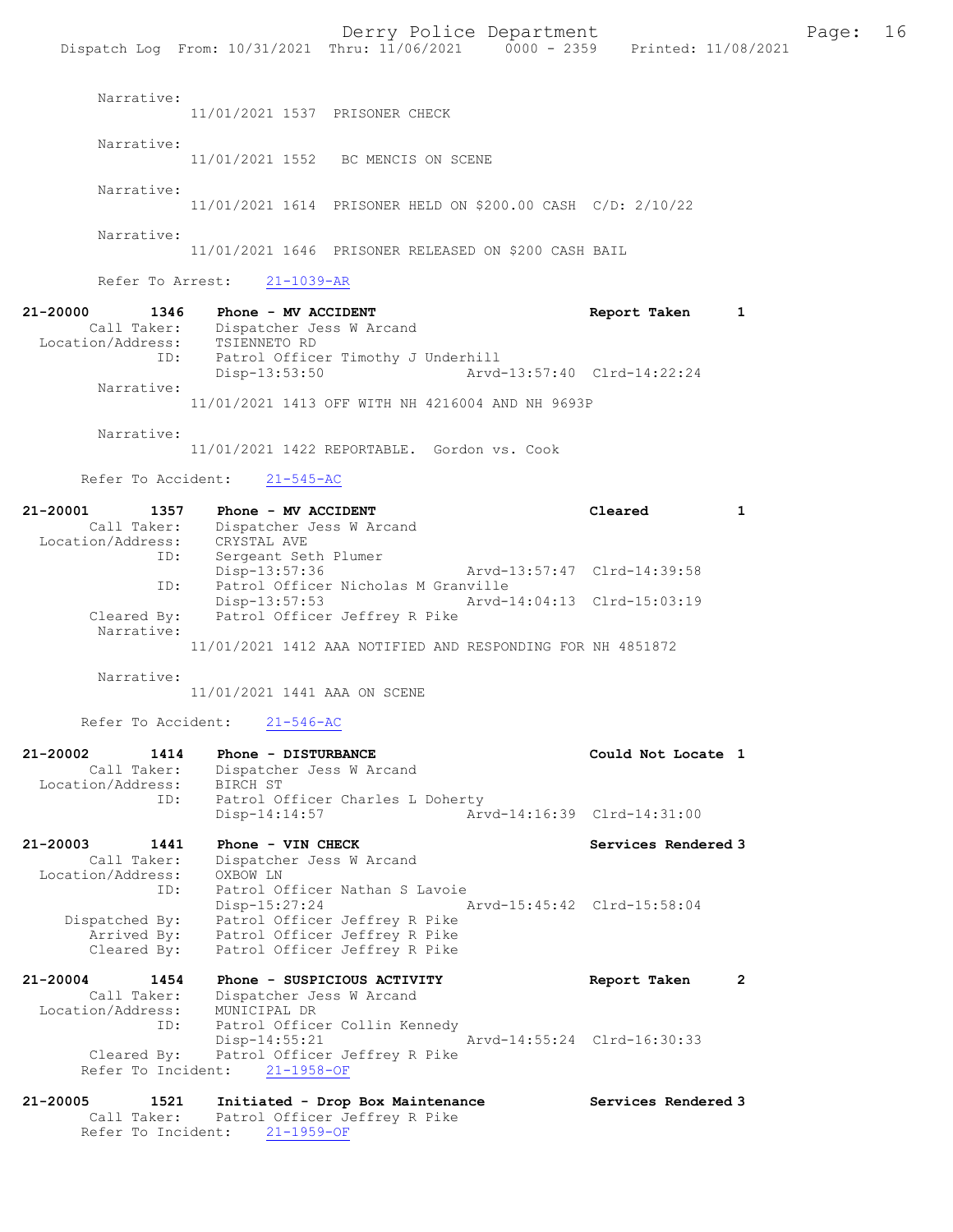Dispatch Log From: 10/31/2021 Thru: 11/06/2021 0000 - 2359 Printed: 11/08/2021 21-20006 1534 Initiated - SUBPOENA DELIVERY Served 1 Call Taker: Patrol Officer Jeffrey R Pike Location/Address: HILDA AVE ID: Patrol Officer Sara R Joyce Arvd-15:34:00 Clrd-15:40:48 21-20007 1548 Phone - VANDALISM Report Taken 3 Call Taker: Patrol Officer Jeffrey R Pike Location/Address: SCENIC DR ID: Patrol Officer Sara R Joyce Disp-15:50:07 Clrd-15:50:37 ID: Patrol Officer Michael P Accorto Disp-15:50:12 Clrd-15:50:40 ID: Patrol Officer Michael P Accorto Disp-16:08:58 Arvd-16:15:59 Clrd-16:24:33 ID: Patrol Officer Sara R Joyce Disp-16:10:03 Arvd-16:15:58 Clrd-16:24:34 Narrative: DAMAGE TO MAILBOX Refer To Incident: 21-1960-OF 21-20008 1553 Initiated - MV STOP Summons Issued 3 Call Taker: Patrol Officer Jeffrey R Pike Location/Address: PEABODY RD ID: Patrol Officer Ryan M Panaro Arvd-15:53:00 Clrd-16:16:24 Refer To Summons: 21-1040-AR 21-20009 1558 Initiated - PAPER SERVICE **12000** Could Not Locate 3 Call Taker: Patrol Officer Jeffrey R Pike Location/Address: FAIRFAX AVE ID: Patrol Officer Michael P Accorto Arvd-15:58:00 Clrd-16:08:34 21-20010 1636 Initiated - PAPER SERVICE Not Served 3 Call Taker: Patrol Officer Jeffrey R Pike Location/Address: OVERLEDGE DRIVE EXT ID: Patrol Officer Sara R Joyce Arvd-16:36:00 Clrd-16:40:50 21-20011 1652 911 - MV ACCIDENT 1 2001 Report Taken 1 Call Taker: Patrol Officer Jeffrey R Pike Location/Address: CRYSTAL AVE ID: Patrol Officer Sara R Joyce Disp-16:56:37 Arvd-16:59:36 Clrd-17:38:50 Arv<br>ID: Patrol Officer Michael P Accorto<br>Disp-16:56:41 Arv Disp-16:56:41 Arvd-16:59:35 Clrd-17:38:49 Narrative: Prevost v. Baker Non-Reportable Refer To Accident: 21-547-AC 21-20012 1657 Phone - NEIGHBORHOOD DISPUTE Matter Mediated 2 Call Taker: Sergeant Jared Knox Location/Address: ELM ST ID: Patrol Officer Ryan M Panaro Disp-17:00:05 Arvd-17:05:24 Clrd-17:29:55 Arrived By: Patrol Officer Jeffrey R Pike Cleared By: Patrol Officer Jeffrey R Pike 21-20013 1718 Initiated - FOLLOW-UP Report Taken 2 Call Taker: Patrol Officer Jeffrey R Pike Location/Address: DERRY WAY ID: Patrol Officer Samuel J Troy Arvd-17:18:00 Clrd-17:25:16 Refer To Incident: 21-1961-OF 21-20014 1721 Phone - ASSIST CITIZEN Services Rendered 3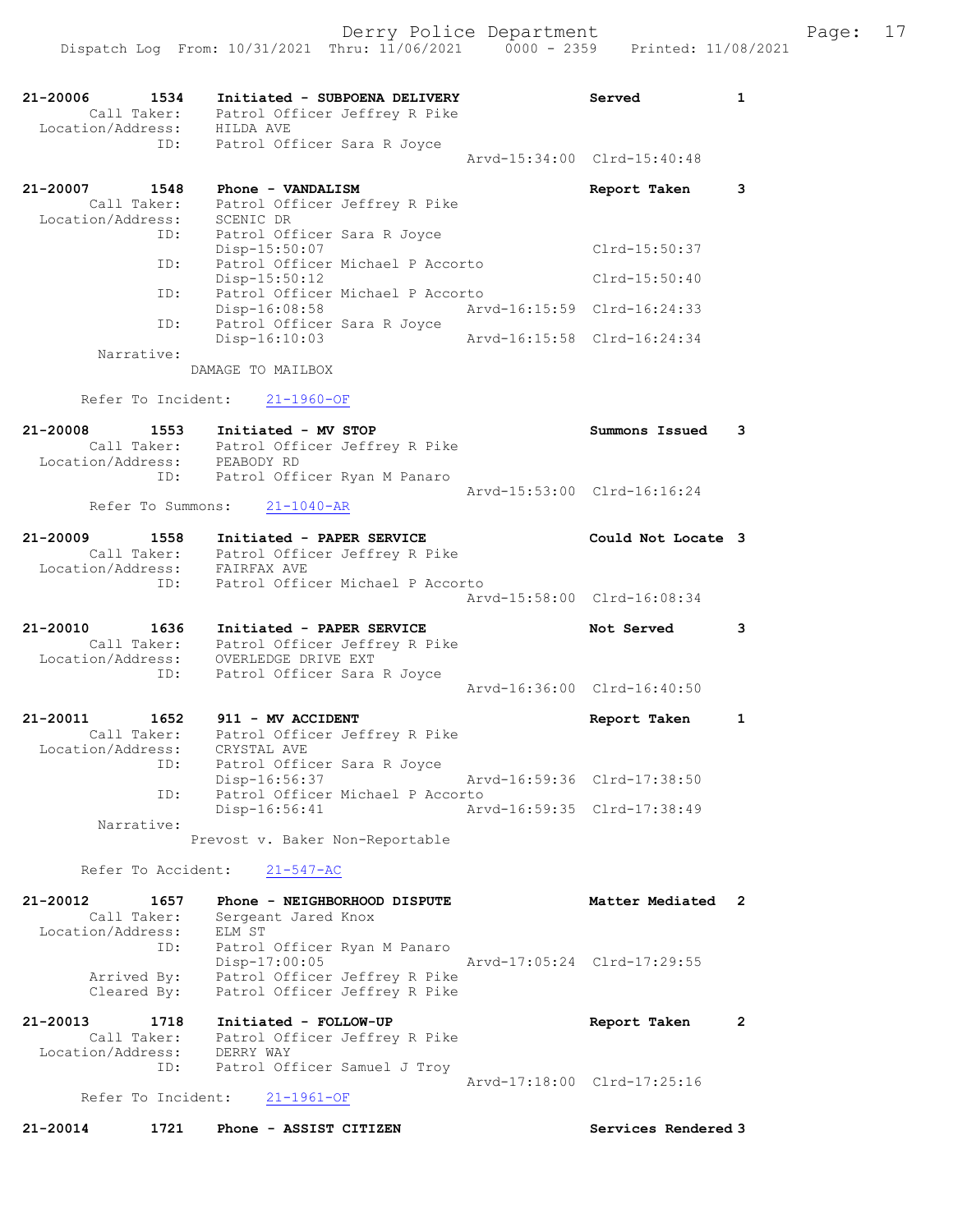Derry Police Department Fage: 18 Dispatch Log From: 10/31/2021 Thru: 11/06/2021 0000 - 2359 Printed: 11/08/2021 Call Taker: Patrol Officer Jeffrey R Pike Location/Address: DREW RD ID: Patrol Officer Nathan S Lavoie Disp-17:22:35 Arvd-17:32:00 Clrd-17:44:40 Narrative: DAMAGED MAILBOX Refer To Field Int: 21-3852-FI 21-20015 1732 Phone - VIN CHECK Services Rendered 3 Call Taker: Patrol Officer Jeffrey R Pike Location/Address: STARK RD ID: Patrol Officer Nathan S Lavoie Disp-17:45:55 Arvd-17:53:35 Clrd-18:10:10 21-20016 1735 Initiated - FOLLOW-UP Cleared 2 Call Taker: Patrol Officer Jeffrey R Pike Location/Address: ELM ST ID: Sergeant Jeffrey M Dawe Arvd-17:35:00 Clrd-17:44:48 21-20017 1738 Phone - NOISE COMPLAINT **12000** Could Not Locate 2 Call Taker: Patrol Officer Jeffrey R Pike Location/Address: SETTLERS LN ID: Patrol Officer Samuel J Troy Disp-18:04:03<br>Patrol Officer Kevin L Davies<br>Patrol Officer Kevin L Davies ID: Patrol Officer Kevin L Davies Disp-18:04:07 Arvd-18:13:23 Clrd-18:15:17 ID: Sergeant Jeffrey M Dawe Disp-18:05:24 Arvd-18:15:31 Clrd-18:15:33 Narrative: LOUD MUSIC 21-20018 1740 Initiated - MV CHECK Cleared 1 Call Taker: Patrol Officer Jeffrey R Pike Location/Address: MANCHESTER RD ID: Patrol Officer Samuel J Troy Arvd-17:40:00 Clrd-17:45:28<br>21-3895-FI Refer To Field Int: 21-20019 1741 911 - DOMESTIC DISTURBANCE Verbal in Nature 1 Call Taker: Patrol Officer Jeffrey R Pike Location/Address: GATES DR ID: Patrol Officer Sara R Joyce<br>Disp-17:43:21 Disp-17:43:21 Arvd-17:52:22 Clrd-18:05:29 ID: Patrol Officer Michael P Accorto Disp-17:43:27 Arvd-17:52:21 Clrd-18:06:02 ID: Patrol Officer Ryan M Panaro Disp-17:43:34 Arvd-17:51:52 Clrd-18:05:28 ID: Sergeant Jeffrey M Dawe Disp-17:45:20 Arvd-17:54:47 Clrd-18:05:10 Refer To Field Int: 21-3837-FI 21-20020 1810 911 - WELFARE CHECK **Report Taken** 2 Call Taker: Patrol Officer Jeffrey R Pike Location/Address: LAWRENCE RD ID: Patrol Officer Sara R Joyce Disp-18:12:35 Arvd-18:17:13 Clrd-18:26:51 ID: Patrol Officer Michael P Accorto Disp-18:12:39 Arvd-18:17:14 Clrd-18:26:52 ID: Patrol Officer Nathan S Lavoie Disp-18:12:47 Arvd-18:15:49 Clrd-18:42:18 Refer To Incident: 21-1962-OF 21-20021 1813 Phone - SUSPICIOUS ACTIVITY Services Rendered 2 Call Taker: Sergeant Jared Knox Location/Address: ADAMS POND RD ID: Patrol Officer Kevin L Davies<br>Disp-18:18:27 Disp-18:18:27 Arvd-18:29:30 Clrd-18:38:08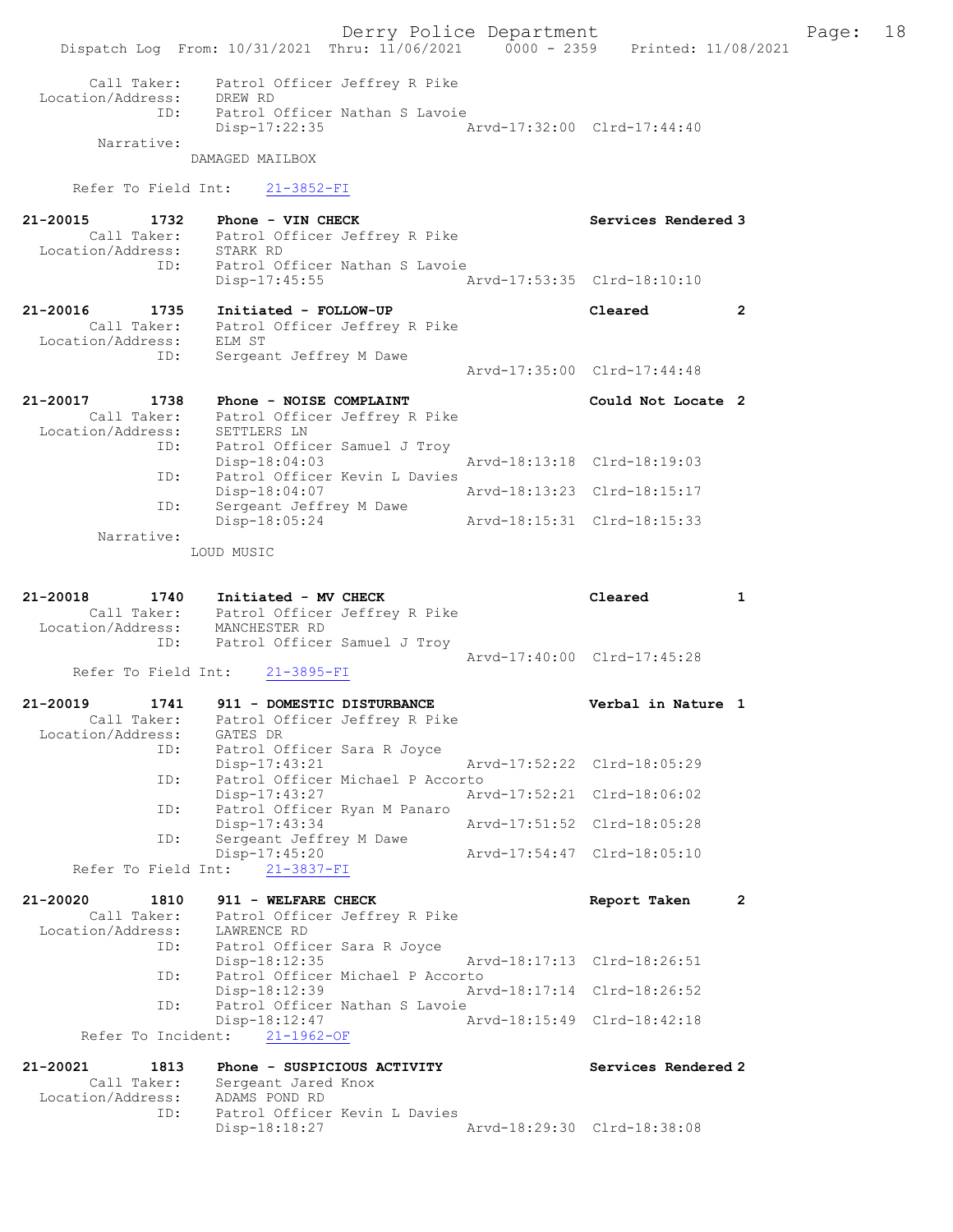|                                          | Dispatch Log From: 10/31/2021 Thru: 11/06/2021                                                             |                                                                  |                             | 0000 - 2359 Printed: 11/08/2021 |   |  |
|------------------------------------------|------------------------------------------------------------------------------------------------------------|------------------------------------------------------------------|-----------------------------|---------------------------------|---|--|
| Dispatched By:<br>Refer To Field Int:    | Arrived By: Patrol Officer Jeffrey R Pike<br>Cleared By: Patrol Officer Jeffrey R Pike<br>$21 - 3838 - FI$ | Patrol Officer Jeffrey R Pike                                    |                             |                                 |   |  |
| 21-20022<br>1820                         | 911 - MEDICAL EMERGENCY                                                                                    |                                                                  |                             | Report Taken                    | 1 |  |
| Call Taker:<br>Location/Address:<br>ID:  | MT PLEASANT ST<br>Sergeant Jeffrey M Dawe                                                                  | Patrol Officer Jeffrey R Pike                                    |                             |                                 |   |  |
| Dispatched By:<br>Arrived By:            | Disp-18:21:16                                                                                              | Patrol Officer Robert Corwin<br>Patrol Officer Robert Corwin     | Arvd-18:21:18 Clrd-18:47:54 |                                 |   |  |
| ID:<br>Dispatched By:                    | $Disp-18:21:55$                                                                                            | Patrol Officer Samuel J Troy<br>Patrol Officer Robert Corwin     | Arvd-18:21:57 Clrd-21:36:58 |                                 |   |  |
| Arrived By:<br>ID:                       | Patrol Officer Sara R Joyce<br>Disp-18:26:55                                                               | Patrol Officer Robert Corwin                                     | Arvd-18:30:50 Clrd-18:46:46 |                                 |   |  |
| ID:                                      | Disp-18:26:59                                                                                              | Patrol Officer Michael P Accorto                                 | Arvd-18:30:49 Clrd-18:46:47 |                                 |   |  |
| ID:                                      | Disp-18:29:51                                                                                              | Patrol Officer Ryan M Panaro                                     | Arvd-18:35:25 Clrd-20:08:59 |                                 |   |  |
| Cleared By:<br>ID:                       |                                                                                                            | Patrol Officer Robert Corwin<br>Detective Sergeant Ryan O'Rourke |                             |                                 |   |  |
| ID:                                      | Disp-19:30:27<br>Detective Peter A Houlis                                                                  |                                                                  | Arvd-19:30:29 Clrd-21:37:01 |                                 |   |  |
| Narrative:                               | Disp-19:30:34                                                                                              |                                                                  | Arvd-19:30:36 Clrd-21:37:03 |                                 |   |  |
|                                          | 11/01/2021 1827 S9 ADVISES DFD TRANSPORTING TWO TO PMC                                                     |                                                                  |                             |                                 |   |  |
| Narrative:                               | 11/01/2021 1833 DFD NOTIFIED EVERSOURCE                                                                    |                                                                  |                             |                                 |   |  |
| Narrative:                               | 11/01/2021 1835 316 OFF AT PMC LANDING ZONE                                                                |                                                                  |                             |                                 |   |  |
| Narrative:                               | 11/01/2021 1839 FIRE OFFICE NOTIFIED                                                                       |                                                                  |                             |                                 |   |  |
| Narrative:                               | 11/01/2021 1836 S6 L/M FOR A3                                                                              |                                                                  |                             |                                 |   |  |
| Narrative:                               | 11/01/2021 1908 A2 NOTIFIED                                                                                |                                                                  |                             |                                 |   |  |
| Narrative:                               | 11/01/2021 1910 316 ADVISES MEDLIGHT TRANSPORT 1ST VICTIM<br>TO MASS GENERAL HOSPITAL                      |                                                                  |                             |                                 |   |  |
| Narrative:                               | 11/01/2021 1911 A3 NOTIFIED                                                                                |                                                                  |                             |                                 |   |  |
| Narrative:                               | 11/01/2021 1929 DFD ADVISES OSHA NOTIFIED                                                                  |                                                                  |                             |                                 |   |  |
| Narrative:                               | 11/01/2021 1941 SECOND VICTIM MEDFLIGHT TO BRIGHAM WOMENS                                                  |                                                                  |                             |                                 |   |  |
| Narrative:                               | 11/01/2021 1943 A1 NOTIFIED                                                                                |                                                                  |                             |                                 |   |  |
|                                          | Refer To Incident: 21-1964-OF                                                                              |                                                                  |                             |                                 |   |  |
| 21-20023<br>Location/Address: FAIRWAY DR | 1838 Phone - DOMESTIC DISTURBANCE<br>Call Taker: Patrol Officer Robert Corwin                              |                                                                  |                             | Report Taken 1                  |   |  |
| ID:                                      | Patrol Officer Kevin L Davies<br>Disp-18:40:01                                                             |                                                                  | Arvd-18:47:24 Clrd-19:04:42 |                                 |   |  |

 Arrived By: Patrol Officer Jeffrey R Pike Cleared By: Patrol Officer Jeffrey R Pike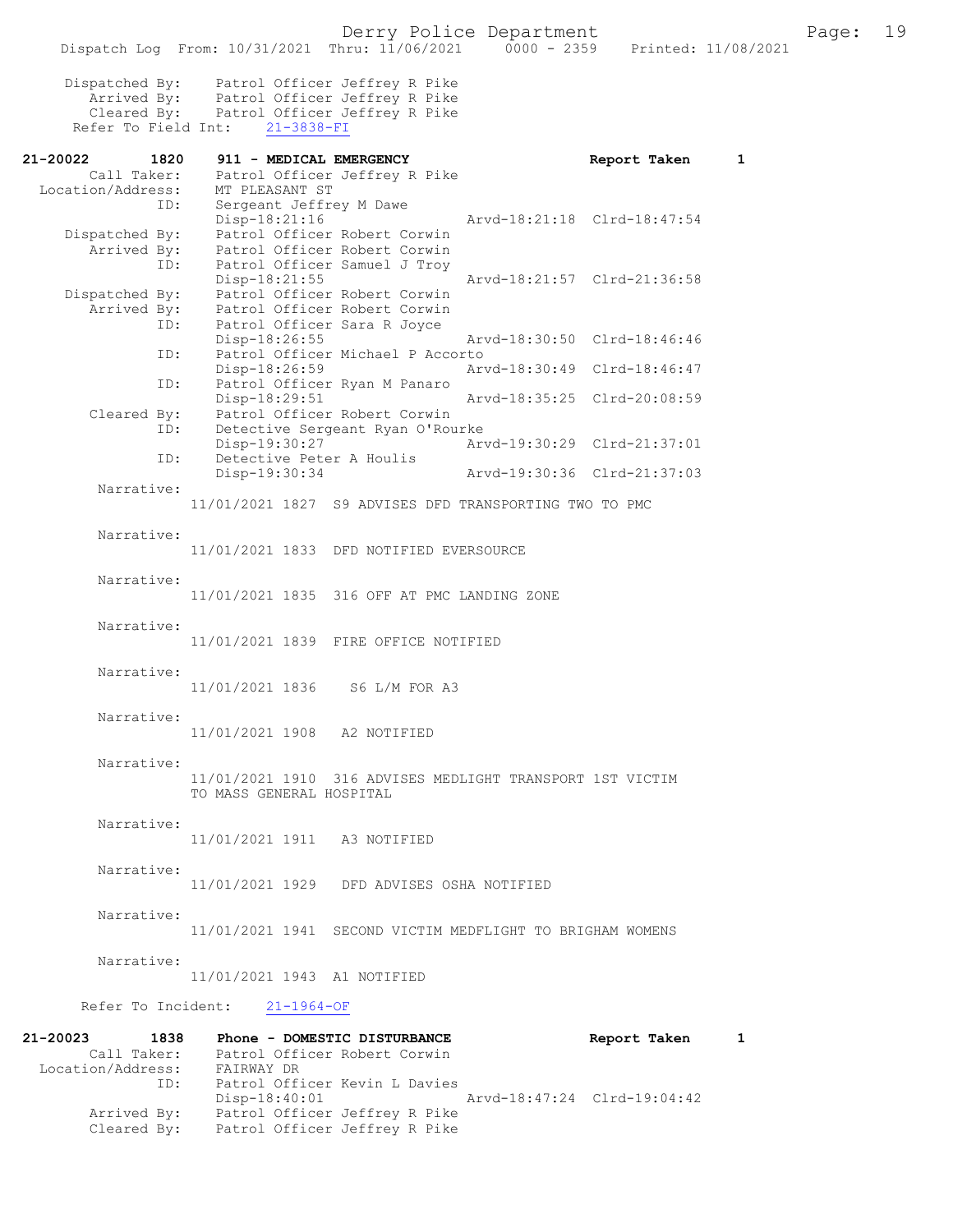Derry Police Department Fage: 20

 Dispatch Log From: 10/31/2021 Thru: 11/06/2021 0000 - 2359 Printed: 11/08/2021 ID: Patrol Officer Sara R Joyce Disp-18:47:01 Arvd-18:47:10 Clrd-19:02:40 Dispatched By: Patrol Officer Jeffrey R Pike Arrived By: Patrol Officer Jeffrey R Pike Cleared By: Patrol Officer Jeffrey R Pike ID: Patrol Officer Michael P Accorto Disp-18:47:08 Arvd-18:47:11 Clrd-19:02:39 Dispatched By: Patrol Officer Jeffrey R Pike Arrived By: Patrol Officer Jeffrey R Pike Cleared By: Patrol Officer Jeffrey R Pike Narrative: Out of Control 13 yr old

Refer To Incident: 21-1963-OF

| 21-20024<br>1845     | Initiated - FOLLOW-UP                                      |                                            | Cleared                     | $\mathbf{2}$ |
|----------------------|------------------------------------------------------------|--------------------------------------------|-----------------------------|--------------|
| Call Taker:          | Patrol Officer Jeffrey R Pike                              |                                            |                             |              |
| Location/Address:    | E BROADWAY                                                 |                                            |                             |              |
| ID:                  | Patrol Officer Nathan S Lavoie                             |                                            |                             |              |
|                      |                                                            |                                            | Arvd-18:45:00 Clrd-19:06:15 |              |
| ID:                  | Sergeant Jeffrey M Dawe                                    |                                            |                             |              |
|                      | Disp-18:48:28                                              |                                            | Arvd-18:51:02 Clrd-19:06:12 |              |
| ID:                  | Detective Peter A Houlis                                   |                                            |                             |              |
|                      | Disp-18:48:44                                              |                                            | Arvd-18:50:42 Clrd-19:06:14 |              |
|                      |                                                            |                                            |                             |              |
| 21-20025<br>1902     | Radio - MV ACCIDENT                                        |                                            | Report Taken                | $\mathbf{1}$ |
| Call Taker:          | Patrol Officer Jeffrey R Pike                              |                                            |                             |              |
| Location/Address:    | HOOD RD                                                    |                                            |                             |              |
| ID:                  | Patrol Officer Sara R Joyce                                |                                            |                             |              |
|                      | $Disp-19:03:14$                                            |                                            | Arvd-19:06:54 Clrd-19:50:02 |              |
| ID:                  | Patrol Officer Michael P Accorto                           |                                            |                             |              |
|                      | $Disp-19:03:19$                                            |                                            | Arvd-19:06:55 Clrd-19:50:03 |              |
| ID:                  | Patrol Officer Kevin L Davies                              |                                            |                             |              |
|                      | $Disp-19:05:49$                                            |                                            | Arvd-19:08:19 Clrd-19:32:01 |              |
| ID:                  | Detective Peter A Houlis                                   |                                            |                             |              |
|                      | Disp-19:08:16                                              |                                            | Arvd-19:08:18 Clrd-19:21:11 |              |
| ID:                  | Sergeant Jeffrey M Dawe                                    |                                            |                             |              |
|                      | Disp-19:10:19                                              |                                            | Arvd-19:10:21 Clrd-19:50:11 |              |
| Narrative:           |                                                            |                                            |                             |              |
|                      | 11/01/2021 1904 DFD ON SCENE                               |                                            |                             |              |
|                      |                                                            |                                            |                             |              |
| Narrative:           |                                                            |                                            |                             |              |
|                      | 11/01/2021 1913 NH# 4877144 NH# CALHOUN                    |                                            |                             |              |
|                      |                                                            |                                            |                             |              |
| Narrative:           |                                                            |                                            |                             |              |
|                      | 11/01/2021 1914 S9 REQUESTING NEXT ON LIST NH# 4877144     |                                            |                             |              |
|                      |                                                            |                                            |                             |              |
| Narrative:           |                                                            |                                            |                             |              |
|                      | 11/01/2021 1926 NEXT ON THE LIST REQUESTED FOR NH# CALHOUN |                                            |                             |              |
|                      |                                                            |                                            |                             |              |
| Narrative:           |                                                            |                                            |                             |              |
|                      | 11/01/2021 1926                                            | RECOVERY SOLUTIONS ENROUTE FOR NH# 4877144 |                             |              |
|                      |                                                            |                                            |                             |              |
| Narrative:           |                                                            |                                            |                             |              |
|                      | 11/01/2021 1927 LBP ENROUTE FOR NH# CALHOUN                |                                            |                             |              |
|                      |                                                            |                                            |                             |              |
| Narrative:           |                                                            |                                            |                             |              |
|                      | 11/01/2021 1933 LBP ON SCENE                               |                                            |                             |              |
|                      |                                                            |                                            |                             |              |
| Refer To Accident:   | $21 - 548 - AC$                                            |                                            |                             |              |
|                      |                                                            |                                            |                             |              |
| $21 - 20026$<br>1924 | Phone - MV ACCIDENT                                        |                                            | Report Taken                | $\mathbf{1}$ |
| Call Taker:          | Patrol Officer Robert Corwin                               |                                            |                             |              |
| Location/Address:    | E DERRY RD                                                 |                                            |                             |              |
| ID:                  | Patrol Officer Nathan S Lavoie                             |                                            |                             |              |
|                      |                                                            |                                            |                             |              |

 Disp-19:25:54 Arvd-19:28:45 Clrd-19:53:24 Arrived By: Patrol Officer Jeffrey R Pike Cleared By: Patrol Officer Jeffrey R Pike Refer To Citation: 21-4728-CN Narrative: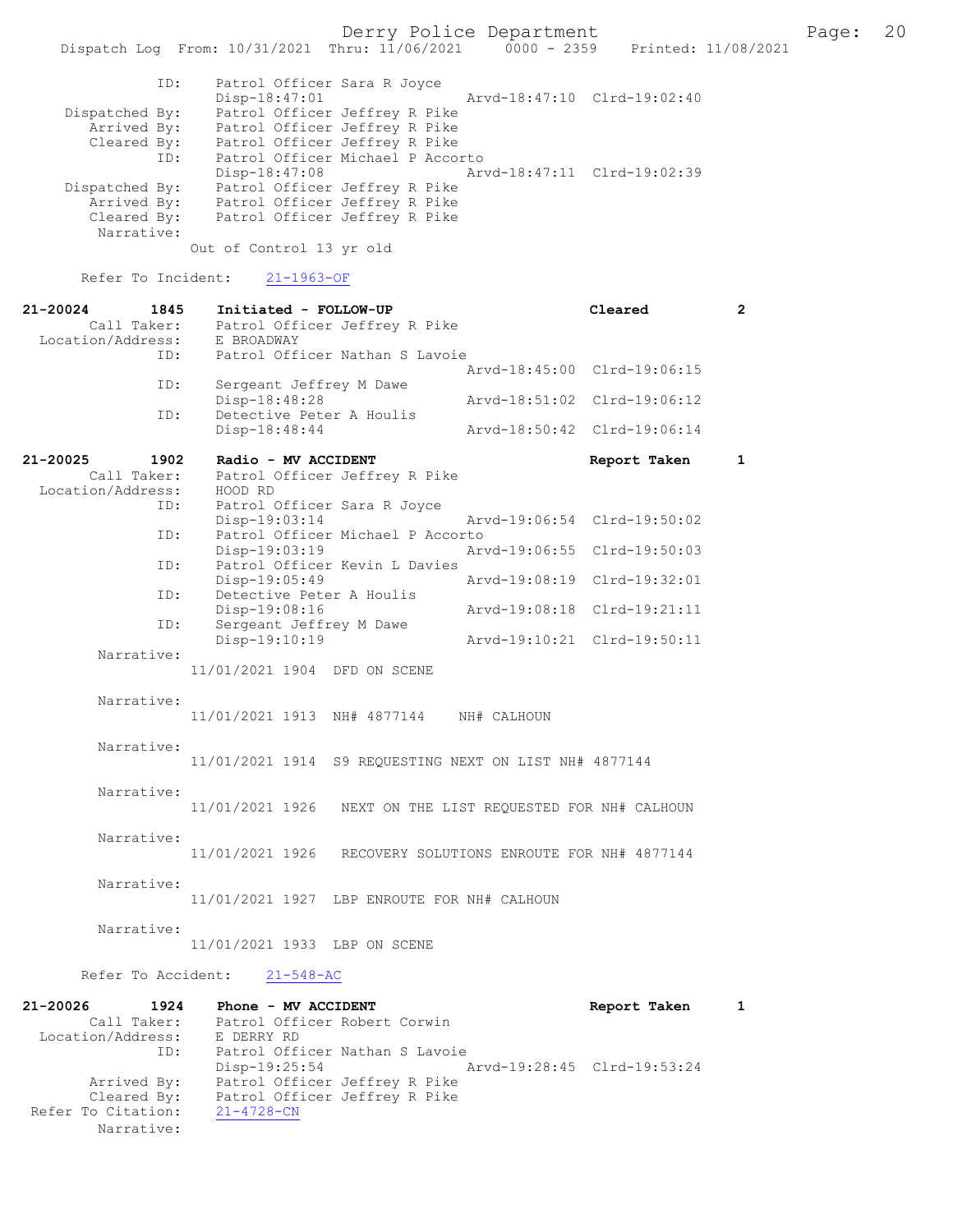Derry Police Department Fage: 21

Dispatch Log From: 10/31/2021 Thru: 11/06/2021 0000 - 2359 Printed: 11/08/2021

11/01/2021 1928 NH# 3199182 NH# 4420902

Narrative:

11/01/2021 1951 Reportable: Berard v. Bugley

Refer To Accident: 21-549-AC

| 21-20027<br>1926  | Phone - NEIGHBORHOOD DISPUTE  | Matter Mediated 2           |  |
|-------------------|-------------------------------|-----------------------------|--|
| Call Taker:       | Patrol Officer Robert Corwin  |                             |  |
| Location/Address: | FORDWAY EXT                   |                             |  |
| ID:               | Patrol Officer Ryan M Panaro  |                             |  |
|                   | Disp-20:09:04                 | Arvd-20:16:53 Clrd-20:28:57 |  |
| ID:               | Sergeant Jeffrey M Dawe       |                             |  |
|                   | $Disp-20:11:23$               | Arvd-20:18:37 Clrd-20:29:00 |  |
| Dispatched By:    | Patrol Officer Jeffrey R Pike |                             |  |
| Arrived By:       | Patrol Officer Jeffrey R Pike |                             |  |
| ID:               | Patrol Officer Kevin L Davies |                             |  |
|                   | $Disp-20:11:32$               | Arvd-20:18:40 Clrd-20:42:42 |  |
| Arrived By:       | Patrol Officer Jeffrey R Pike |                             |  |
| Narrative:        |                               |                             |  |
|                   | on going issue                |                             |  |

21-20028 1926 Phone - THEFT No Action Required 2

| Call Taker:<br>Location/Address: | Patrol Officer Robert Corwin<br>RAILROAD AVE   |  |
|----------------------------------|------------------------------------------------|--|
| ID:                              | Patrol Officer Sara R Joyce                    |  |
|                                  | Aryd-20:14:08 Clrd-20:24:10<br>Disp-20:10:15   |  |
| Arrived By:                      | Patrol Officer Jeffrey R Pike                  |  |
| Cleared By:                      | Patrol Officer Jeffrey R Pike                  |  |
| ID:                              | Patrol Officer Michael P Accorto               |  |
|                                  | Arvd-20:14:09 Clrd-20:24:12<br>$Disp-20:12:51$ |  |
| Dispatched By:                   | Patrol Officer Jeffrey R Pike                  |  |
| Arrived By:                      | Patrol Officer Jeffrey R Pike                  |  |
| Cleared By:                      | Patrol Officer Jeffrey R Pike                  |  |
| Narrative:                       |                                                |  |
|                                  | Possible theft of cat                          |  |

Refer To Field Int: 21-3851-FI

| 21-20029          | 1932        | Radio - DISABLED MV           | Services Rendered 3         |
|-------------------|-------------|-------------------------------|-----------------------------|
|                   | Call Taker: | Patrol Officer Jeffrey R Pike |                             |
| Location/Address: |             | E BROADWAY                    |                             |
|                   | ID:         | Patrol Officer Kevin L Davies |                             |
|                   |             | Disp-19:32:40                 | Arvd-19:35:13 Clrd-19:50:34 |
|                   | Narrative:  |                               |                             |
|                   |             | 11/01/2021 1935 MA# 2WMH51    |                             |

| 21-20030          | 1948        | Phone - DOMESTIC DISTURBANCE     | Cleared                     |  |
|-------------------|-------------|----------------------------------|-----------------------------|--|
|                   | Call Taker: | Patrol Officer Jeffrey R Pike    |                             |  |
| Location/Address: |             | LARAWAY CT                       |                             |  |
|                   | ID:         | Patrol Officer Sara R Joyce      |                             |  |
|                   |             | Disp-19:50:50                    | Arvd-19:53:20 Clrd-20:09:31 |  |
|                   | Cleared By: | Patrol Officer Robert Corwin     |                             |  |
|                   | ID:         | Patrol Officer Michael P Accorto |                             |  |
|                   |             | Disp-19:50:56                    | Arvd-19:53:21 Clrd-20:09:19 |  |
|                   | Cleared By: | Patrol Officer Robert Corwin     |                             |  |
|                   | ID:         | Patrol Officer Kevin L Davies    |                             |  |
|                   |             | $Disp-19:51:09$                  | Arvd-19:53:23 Clrd-20:09:15 |  |
|                   | Cleared By: | Patrol Officer Robert Corwin     |                             |  |
|                   | ID:         | Sergeant Jeffrey M Dawe          |                             |  |
|                   |             | Disp-19:53:44                    | Arvd-19:56:18 Clrd-20:11:03 |  |
|                   |             | Refer To Field Int: 21-3839-FI   |                             |  |
|                   |             |                                  |                             |  |

## 21-20031 2009 Phone - WELFARE CHECK Services Rendered 2 Call Taker: Sergeant Jared Knox Location/Address: HALLS VILLAGE RD ID: Patrol Officer Jeffrey R Pike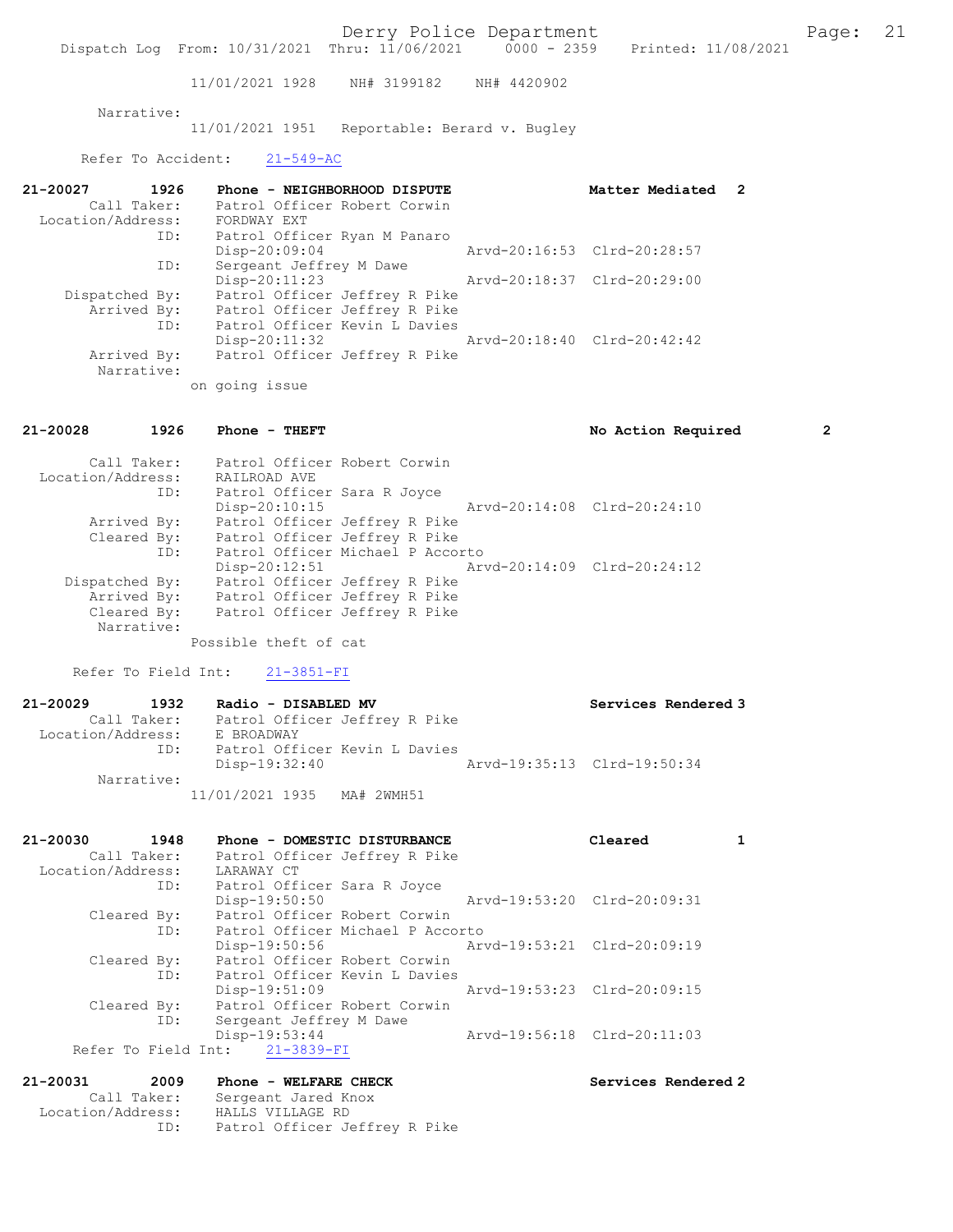Derry Police Department Fage: 22 Dispatch Log From: 10/31/2021 Thru: 11/06/2021 0000 - 2359 Printed: 11/08/2021 Disp-20:37:31 Arvd-20:37:35 Clrd-20:37:43 Dispatched By: Patrol Officer Jeffrey R Pike Arrived By: Patrol Officer Jeffrey R Pike Cleared By: Patrol Officer Jeffrey R Pike Narrative: 11/01/2021 2038 CONTACT MADE WITH FEMALE VIA PHONE. SHE IS OUT OF STATE AND IS IN GOOD HEALTH. 21-20032 2025 Initiated - FOLLOW-UP Cleared 2 Call Taker: Patrol Officer Robert Corwin Location/Address: BIRCH ST ID: Patrol Officer Sara R Joyce Arvd-20:25:00 Clrd-20:57:19 Cleared By: Patrol Officer Jeffrey R Pike 21-20033 2040 Phone - JUVENILE OFFENSES Cleared 2 Call Taker: Patrol Officer Robert Corwin Location/Address: EMERALD DR ID: Patrol Officer Kevin L Davies Disp-20:43:15 Clrd-20:42:00 Cleared By: Patrol Officer Jeffrey R Pike ID: Patrol Officer Andrew R Kennedy Disp-20:49:02 Arvd-20:49:04 Clrd-21:21:56 Dispatched By: Patrol Officer Jeffrey R Pike Arrived By: Patrol Officer Jeffrey R Pike Cleared By: Patrol Officer Jeffrey R Pike Refer To Field Int: 21-3869-FI 21-20034 2042 Initiated - MV CHECK SENT ON THEIR WAY 1 Call Taker: Patrol Officer Jeffrey R Pike Location/Address: TSIENNETO RD ID: Patrol Officer Kevin L Davies Arvd-20:42:00 Clrd-20:46:33 21-20035 2118 911 - DOMESTIC DISTURBANCE Summons Issued 1 Call Taker: Patrol Officer Jeffrey R Pike Location/Address: RIDER LN ID: Patrol Officer Sara R Joyce Disp-21:19:33 Arvd-21:21:29 Clrd-22:23:01 ID: Patrol Officer Michael P Accorto<br>Disp-21:19:39 Arv Disp-21:19:39 Arvd-21:21:30 Clrd-22:23:00 ID: Patrol Officer Kevin L Davies Disp-21:19:48 Arvd-21:23:17 Clrd-22:23:04 ID: Sergeant Jeffrey M Dawe Disp-21:22:12 Arvd-21:25:05 Clrd-22:15:58 Narrative: 11/01/2021 2123 122 ADVISES ONE DETAINED Refer To Summons: 21-1041-AR 21-20036 2150 Initiated - PED CHECK SENT ON THEIR WAY 2 Call Taker: Patrol Officer Jeffrey R Pike Location/Address: HUMPHREY RD ID: Patrol Officer Nathan S Lavoie Arvd-21:50:00 Clrd-21:56:02 ID: Patrol Officer Andrew R Kennedy<br>Disp-21:54:31 Ar Disp-21:54:31 Arvd-21:54:33 Clrd-21:56:07 21-20037 2202 Initiated - MV STOP Warning Issued 3 Call Taker: Patrol Officer Jeffrey R Pike Location/Address: E BROADWAY + OAK ST ID: Patrol Officer Awess Abdulkadir Arvd-22:02:00 Clrd-22:09:32<br>21-4729-CN Refer To Citation: 21-20038 2210 Initiated - MV STOP Warning Issued 3 Call Taker: Patrol Officer Jeffrey R Pike Location/Address: BIRCH ST ID: Patrol Officer Andrew R Kennedy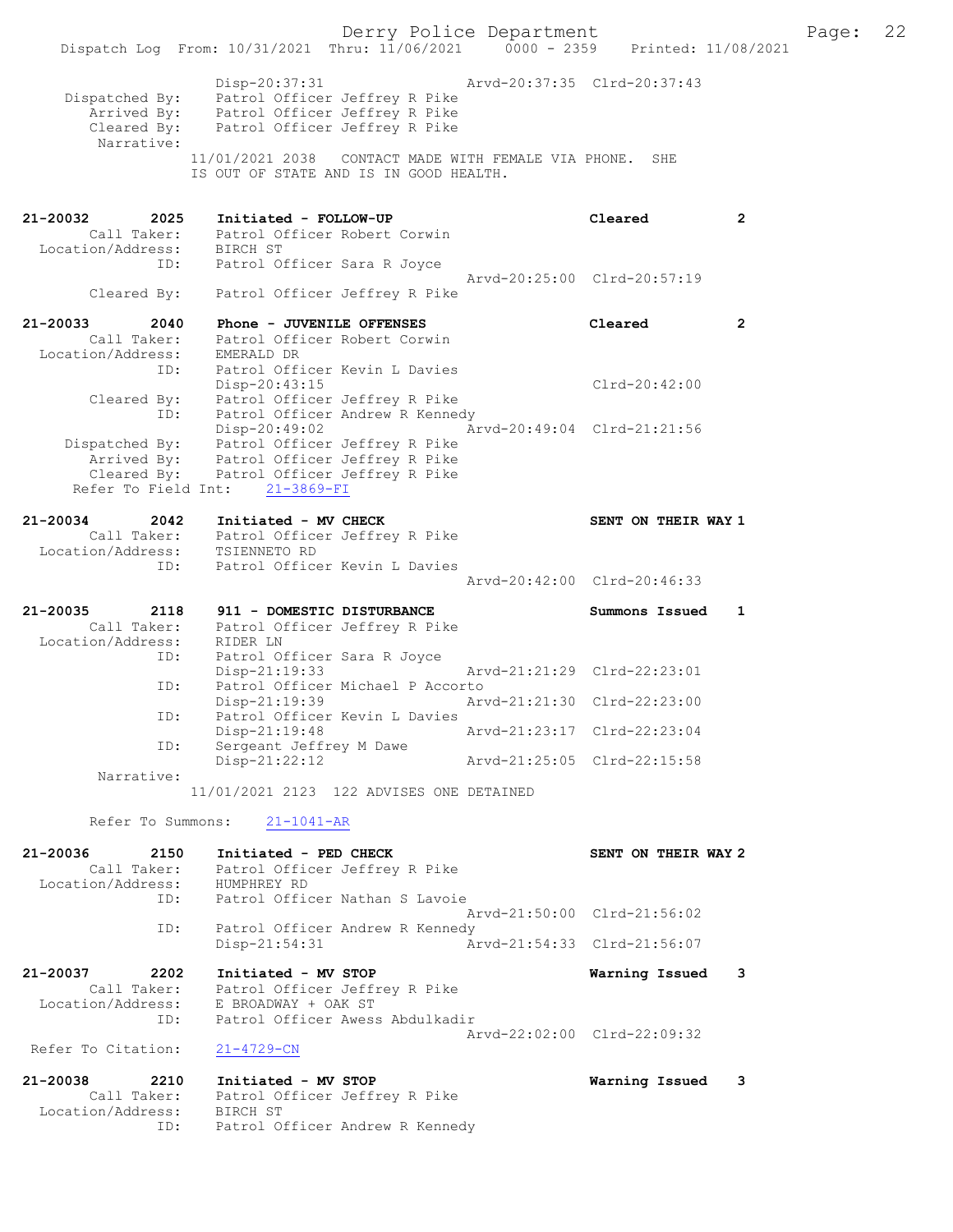Arvd-22:10:00 Clrd-22:18:33 Refer To Citation: 21-4730-CN 21-20039 2217 Initiated - MV CHECK Could Not Locate 1 Call Taker: Patrol Officer Jeffrey R Pike Location/Address: HOOD RD ID: Patrol Officer Awess Abdulkadir Arvd-22:17:00 Clrd-22:23:19 ID: Patrol Officer Andrew R Kennedy<br>Disp-22:18:46 Ar Disp-22:18:46 Arvd-22:19:27 Clrd-22:23:18 Narrative: NH # 4946804 NH# 4991239 NH# 4889419 21-20040 2226 Initiated - PROPERTY CHECK No Action Required 2 Call Taker: Patrol Officer Jeffrey R Pike Location/Address: PIERCE AVE ID: Patrol Officer Andrew R Kennedy Arvd-22:26:00 Clrd-22:26:44 21-20041 2252 Initiated - MV STOP Warning Issued 3 Call Taker: Dispatcher Christine D Carlson Location/Address: CRYSTAL AVE ID: Patrol Officer Andrew R Kennedy Arvd-22:52:00 Clrd-22:58:45 Refer To Citation: 21-4731-CN 21-20042 2302 Phone - ALARM, BURGLAR False Alarm 1 Call Taker: Patrol Officer Robert Corwin Location/Address: [DY 81] TSIENNETO RD ID: Patrol Officer Monica Ricci Disp-23:03:47 Arvd-23:09:11 Clrd-23:18:21 Arrived By: Dispatcher Christine D Carlson Cleared By: Dispatcher Christine D Carlson ID: Patrol Officer Kevin L Davies Disp-23:03:49 Arvd-23:06:39 Clrd-23:18:20 Arrived By: Dispatcher Christine D Carlson Cleared By: Dispatcher Christine D Carlson Narrative: workroom floor South Refer To Field Int: 21-3842-FI 21-20043 2312 Initiated - MV CHECK 21 Vehicle checked 1 Call Taker: Dispatcher Christine D Carlson Location/Address: CRYSTAL AVE ID: Patrol Officer Andrew R Kennedy Arvd-23:12:00 Clrd-23:13:38 21-20044 2315 Initiated - MV STOP Warning Issued 3 Call Taker: Dispatcher Christine D Carlson Location/Address: CRYSTAL AVE ID: Patrol Officer Awess Abdulkadir Arvd-23:15:00 Clrd-23:22:51 ID: Patrol Officer Andrew R Kennedy Disp-23:16:05 Arvd-23:16:06 Clrd-23:17:36 Refer To Citation: 21-4732-CN 21-20045 2320 Initiated - MV CHECK Vehicle checked 1 Call Taker: Dispatcher Christine D Carlson Location/Address: ASHLEIGH DR ID: Patrol Officer Andrew R Kennedy Arvd-23:20:00 Clrd-23:27:13 ID: Patrol Officer Kevin L Davies Disp-23:21:54 Arvd-23:21:55 Clrd-23:27:11 Refer To Field Int: 21-3868-FI 21-20046 2333 Initiated - MV STOP Warning Issued 3 Call Taker: Dispatcher Christine D Carlson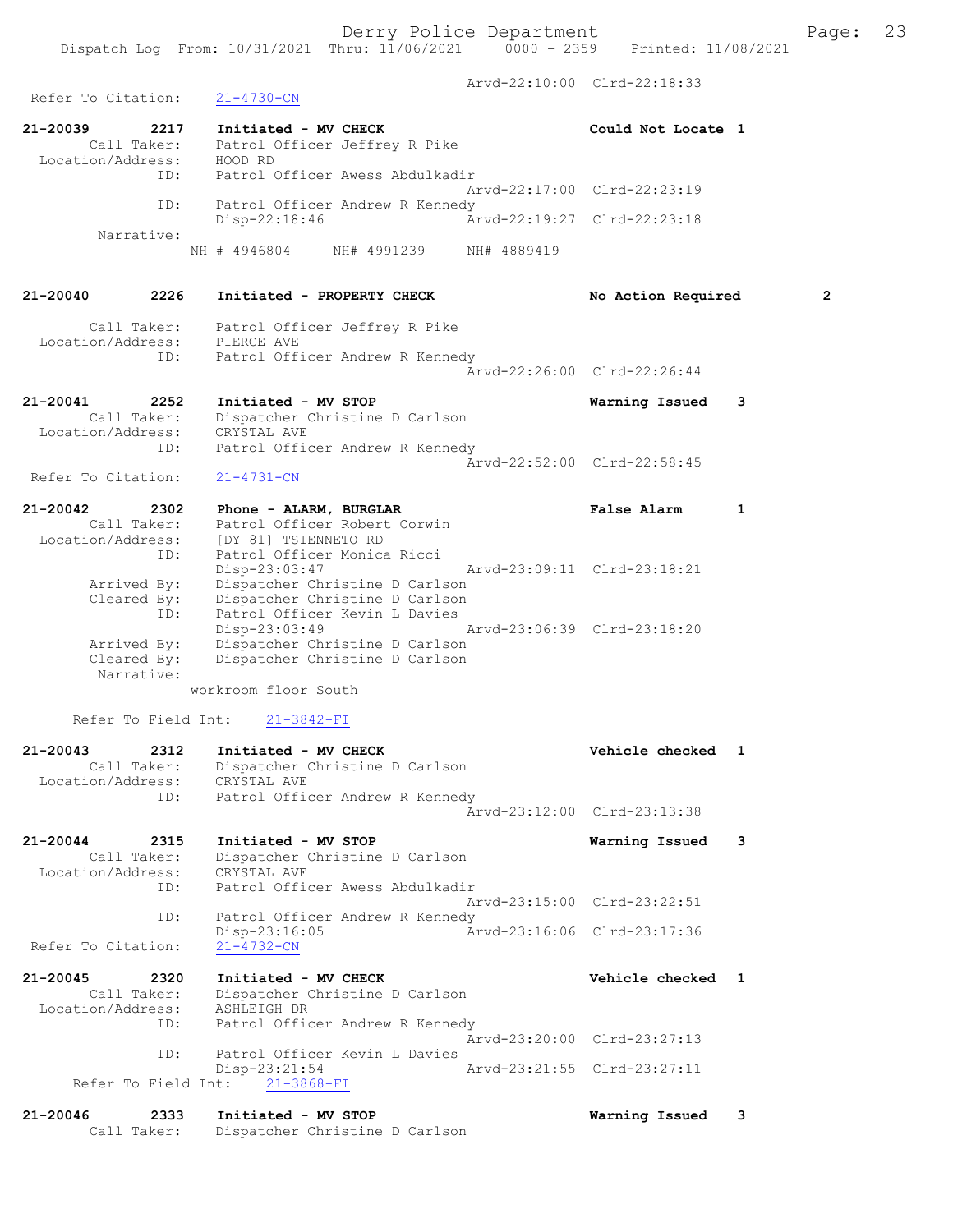Derry Police Department Fage: 24 Dispatch Log From: 10/31/2021 Thru: 11/06/2021 0000 - 2359 Printed: 11/08/2021 Location/Address: S MAIN ST ID: Patrol Officer Monica Ricci Arvd-23:33:00 Clrd-23:37:56<br>21-4733-CN Refer To Citation: 21-20047 2345 Initiated - PED CHECK SENT ON THEIR WAY 2 Call Taker: Dispatcher Christine D Carlson Location/Address: MANCHESTER RD ID: Patrol Officer Awess Abdulkadir Arvd-23:45:00 Clrd-23:48:23 ID: Patrol Officer Monica Ricci Disp-23:48:13 Arvd-23:48:14 Clrd-23:48:21 21-20048 2354 Initiated - MV STOP Warning Issued 3 Call Taker: Dispatcher Christine D Carlson Location/Address: MANCHESTER RD + LINLEW DR ID: Patrol Officer Awess Abdulkadir Arvd-23:54:00 Clrd-11/02/2021 @ 00:01:52

## For Date: 11/02/2021 - Tuesday

Refer To Citation: 21-4734-CN

| $21 - 20049$      | 0009        |            | Initiated - MV CHECK           |                                 |                             | SENT ON THEIR WAY 1 |  |
|-------------------|-------------|------------|--------------------------------|---------------------------------|-----------------------------|---------------------|--|
|                   | Call Taker: |            |                                | Dispatcher Christine D Carlson  |                             |                     |  |
| Location/Address: |             | ROLLINS ST |                                |                                 |                             |                     |  |
|                   | ID:         |            |                                | Patrol Officer Andrew R Kennedy |                             |                     |  |
|                   |             |            |                                |                                 | Arvd-00:09:00 Clrd-00:23:04 |                     |  |
|                   | ID:         |            |                                | Patrol Officer Kevin L Davies   |                             |                     |  |
|                   |             |            | $Disp-00:12:47$                |                                 | Arvd-00:12:48 Clrd-00:23:02 |                     |  |
|                   | ID:         |            | Sergeant Patrick H Dawson      |                                 |                             |                     |  |
|                   |             |            | Disp-00:17:16                  |                                 | Arvd-00:17:17 Clrd-00:23:00 |                     |  |
|                   |             |            | Refer To Field Int: 21-3867-FI |                                 |                             |                     |  |
| 21.20050          | nnnn.       |            | TAILIALAJ ART OMOD             |                                 |                             | Manning Taccool     |  |

| 21-20090          | , vvv b     | $1111$ claced $-$ MV SIOP      | warning issued              | . ت |
|-------------------|-------------|--------------------------------|-----------------------------|-----|
|                   | Call Taker: | Dispatcher Christine D Carlson |                             |     |
| Location/Address: |             | E DERRY RD                     |                             |     |
|                   | TD:         | Patrol Officer Monica Ricci    |                             |     |
|                   |             |                                | Aryd-00:09:00 Clrd-00:14:44 |     |

Refer To Citation: 21-4735-CN

### 21-20051 0127 Phone - MV REPO No Action Required 1

## Call Taker: Dispatcher Christine D Carlson Location/Address: DAMREN RD Narrative:

11/02/2021 0128 Unknown if owner aware

### 21-20052 0215 Initiated - PROPERTY CHECK Services Rendered 2 Call Taker: Dispatcher Christine D Carlson Location: DON BALL FIELD ID: Patrol Officer Monica Ricci

 Arvd-02:15:00 Clrd-02:15:54 21-20053 0318 Initiated - MV STOP Warning Issued 3 Call Taker: Dispatcher Christine D Carlson Location/Address: S MAIN ST

#### ID: Patrol Officer Andrew R Kennedy Arvd-03:18:00 Clrd-03:23:21 Refer To Citation: 21-4736-CN

| 21-20054           | 0601        | Initiated - MV STOP             | Warning Issued 3            |  |
|--------------------|-------------|---------------------------------|-----------------------------|--|
|                    | Call Taker: | Dispatcher Christine D Carlson  |                             |  |
|                    | Location:   | SHUTES CORNER                   |                             |  |
|                    | ID:         | Patrol Officer Andrew R Kennedy |                             |  |
|                    |             |                                 | Aryd-06:01:00 Clrd-06:06:55 |  |
| Refer To Citation: |             | 21-4737-CN                      |                             |  |

21-20055 0603 Walk-In - WARRANT ARREST Arrest(s) Made 2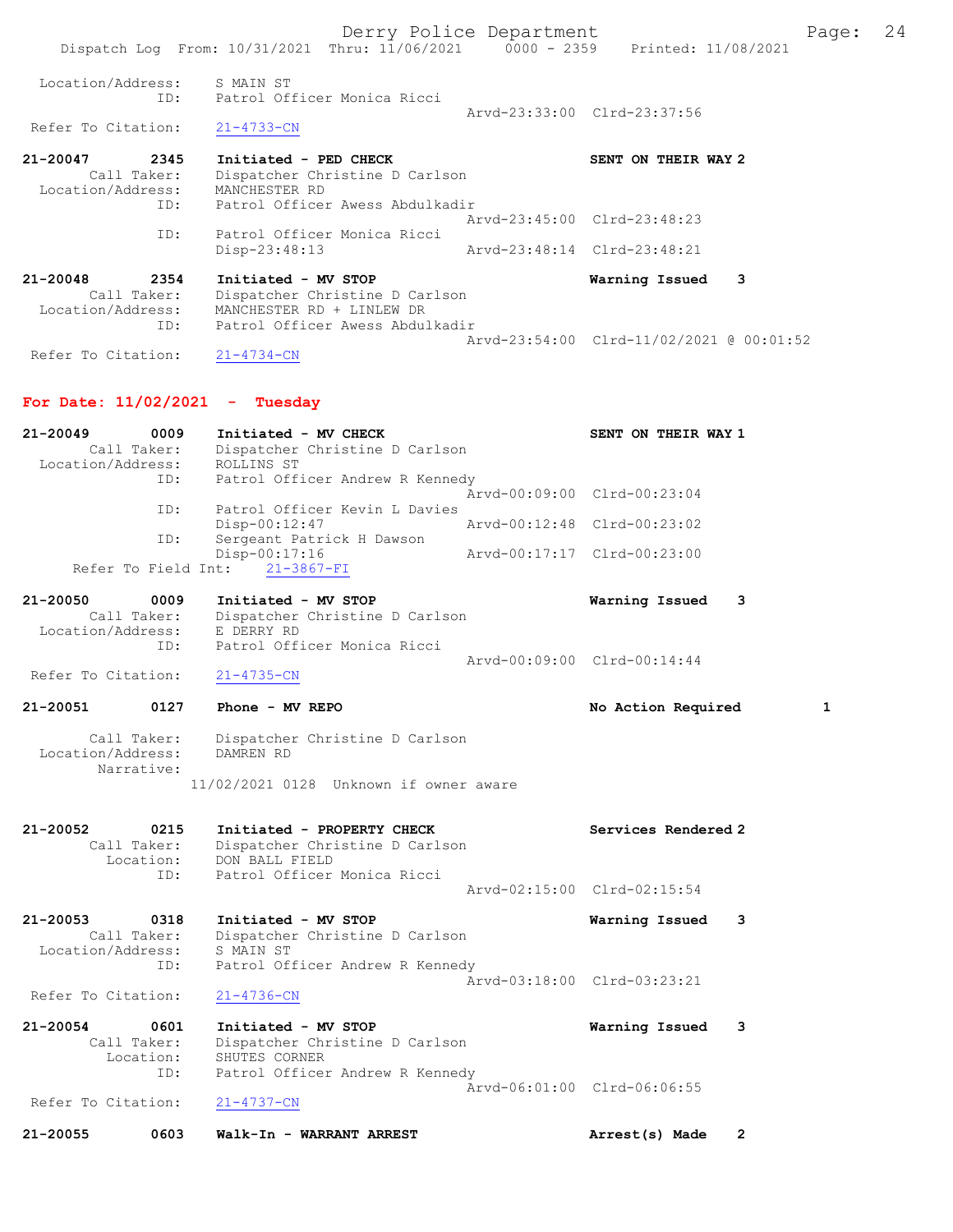Derry Police Department<br>
Page: 25 Printed: 11/08/2021 0000 - 2359 Printed: 11/08/2021 Dispatch Log From: 10/31/2021 Thru: 11/06/2021 Call Taker: Dispatcher Christine D Carlson<br>.on/Address: MUNICIPAL DR Location/Address:<br>ID: Patrol Officer Awess Abdulkadir<br>Disp-06:04:23 A Disp-06:04:23 Arvd-06:04:24 Clrd-06:38:25 ID: Patrol Officer Cody Johnson Disp-07:36:30 Arvd-07:36:34 Clrd-09:21:03<br>Dispatched By: Sergeant James M Belanger Dispatched By: Sergeant James M Belanger Arrived By: Sergeant James M Belanger Cleared By: Dispatcher Jess W Arcand Narrative: 11/02/2021 0607 One into lobby on our warrant #21-279, stalking x2 Narrative: 11/02/2021 0612 Subject information (stalking x2) Nicholas Sylvester 3 Fairfax Ave 363 Derry NH DOB: 1/11/00 Narrative: 11/02/2021 0615 B/C Mencis called at this time Narrative: 11/02/2021 0636 Subject placed in cell 3 at this time Narrative: 11/02/2021 0700 Prisoner checked at this time Narrative: 11/02/2021 0739 BAIL SET AT NO BAIL PER BC MENCIS. SUBJECT CHECKED Narrative: 11/02/2021 0827 CHECKED Narrative: 11/02/2021 0841 315 EN ROUTE TO DDC WITH ONE SM 34305.0 Narrative: 11/02/2021 0845 315 OFF AT HQ EM 34306.1 Narrative: 11/02/2021 0920 SUBJECT RELEASED ON \$10,000 PR BAIL WITH COURT 1/20/22 PER THE COURT Refer To Arrest: 21-1042-AR 21-20056 0620 Phone - ALARM, BURGLAR No No Action Required 1 Call Taker: Dispatcher Christine D Carlson Location/Address: [DY 151] E BROADWAY<br>ID: Patrol Officer Andre Patrol Officer Andrew R Kennedy Disp-06:20:54 Clrd-06:22:42 ID: Patrol Officer Monica Ricci Disp-06:20:57 Clrd-06:22:45 Narrative: 11/02/2021 0620 Vestibule motion Narrative: 11/02/2021 0622 Cancelled by alarm co.

| 21-20058          | 0801        | Initiated - FOLLOW-UP                             | No Action Required          | $\overline{2}$ |
|-------------------|-------------|---------------------------------------------------|-----------------------------|----------------|
|                   | ID:         | Patrol Officer Charles L Doherty<br>Disp-07:31:05 | Arvd-07:33:22 Clrd-07:34:59 |                |
| Location/Address: | Call Taker: | Dispatcher Jess W Arcand<br>E BROADWAY            |                             |                |
| 21-20057          | 0730        | Phone - DISABLED MV                               | Vehicle Moved               |                |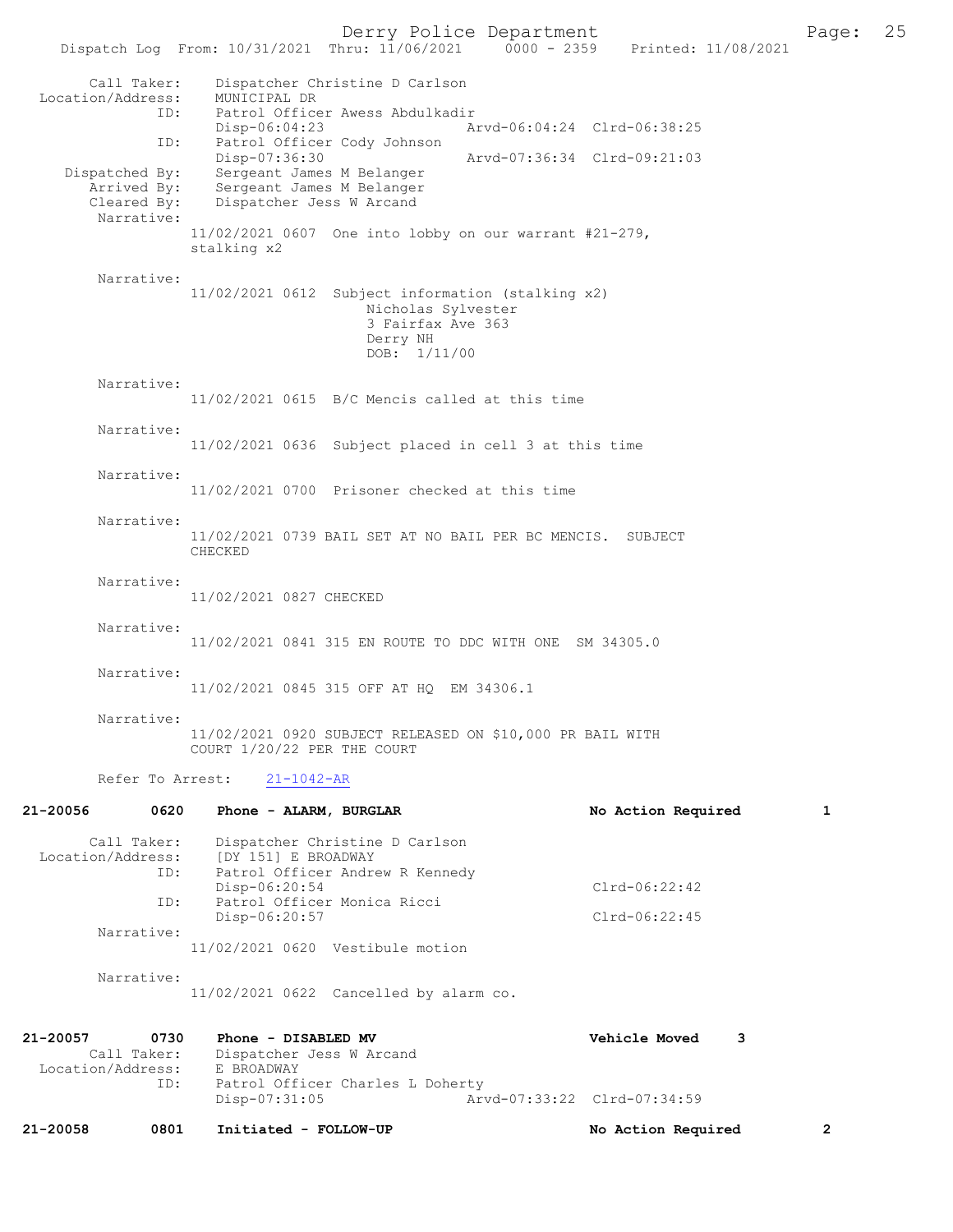| 21-20065<br>Location/Address: | 0958<br>Call Taker: | Initiated - FOLLOW-UP<br>Dispatcher Jess W Arcand<br>MUNICIPAL DR                              |                             | No Action Required          | 2              |
|-------------------------------|---------------------|------------------------------------------------------------------------------------------------|-----------------------------|-----------------------------|----------------|
|                               | Narrative:          | 11/02/2021 0923 OFF AT HQ EM 34307.1                                                           |                             |                             |                |
|                               | Narrative:          | 11/02/2021 0921 COURTESY TRANSPORT TO HQ SM 34306.1                                            |                             |                             |                |
| Location/Address:             | ID:                 | COURTHOUSE LN<br>Patrol Officer Cody Johnson                                                   |                             | Arvd-09:21:00 Clrd-09:31:31 |                |
| 21-20064                      | 0921<br>Call Taker: | Initiated - TRANSPORT<br>Dispatcher Jess W Arcand                                              |                             | <b>TRANSPORTED</b>          | 3              |
|                               | ID:                 | Civilian Robin Bordonaro                                                                       |                             | Arvd-09:09:00 Clrd-09:24:44 |                |
| 21-20063<br>Location/Address: | 0909<br>Call Taker: | Initiated - STRUCK ANIMAL<br>Dispatcher Jess W Arcand<br>E DERRY RD                            |                             | Could Not Locate 2          |                |
|                               | Refer To Field Int: | 21-3873-FI                                                                                     |                             |                             |                |
|                               | Narrative:          | 11/02/2021 0912 418 ON A PED CHECK                                                             |                             |                             |                |
|                               |                     | 11/02/2021 0900 MALE SUBJECT SITTING ON THE SIDE OF THE ROAD<br>DRINKING                       |                             |                             |                |
|                               | ID:<br>Narrative:   | Patrol Officer Brian J Landry<br>Disp-09:09:25                                                 |                             | Arvd-09:14:50 Clrd-09:26:04 |                |
| Location/Address:             | Call Taker:<br>ID:  | Dispatcher Jess W Arcand<br>FAIRWAY DR<br>Patrol Officer Charles L Doherty<br>Disp-09:09:20    |                             | Arvd-09:11:53 Clrd-09:26:02 |                |
| 21-20062                      | 0859                | Phone - SUSPICIOUS ACTIVITY                                                                    |                             | Services Rendered 2         |                |
| Location/Address:             | ID:                 | BROOKVIEW DR<br>Patrol Officer Brian J Landry<br>$Disp-08:35:46$                               |                             | Arvd-08:35:49 Clrd-08:46:08 |                |
| 21-20061                      | 0835<br>Call Taker: | Walk-In - ASSIST CITIZEN<br>Dispatcher Jess W Arcand                                           |                             | Services Rendered 3         |                |
|                               |                     | Disp-08:36:19<br>Refer To Field Int:<br>$21 - 3874 - FI$                                       |                             | Arvd-08:36:21 Clrd-08:47:19 |                |
|                               | ID:                 | Disp-08:31:23<br>Sergeant Patrick H Dawson                                                     | Arvd-08:43:03 Clrd-08:47:16 |                             |                |
|                               | ID:<br>ID:          | Patrol Officer Charles L Doherty<br>Disp-08:31:20<br>Patrol Officer Blake A Martineau          |                             | Arvd-08:34:59 Clrd-08:47:18 |                |
| 21-20060                      | 0830<br>Call Taker: | Phone - SECURITY /OPEN DOOR/WINDOW<br>Dispatcher Jess W Arcand<br>Location/Address: E BROADWAY |                             | <b>Services Rendered 2</b>  |                |
| Refer To Citation:            |                     | $21 - 4738 - CN$                                                                               |                             |                             |                |
| Location/Address:             | Call Taker:<br>ID:  | Dispatcher Jess W Arcand<br>LEDGEWOOD DR<br>Patrol Officer James M McClafferty                 |                             | Arvd-08:08:00 Clrd-08:27:58 |                |
| 21-20059                      | 0808                | Initiated - FOLLOW-UP                                                                          |                             | No Action Required          | $\overline{2}$ |
| Location/Address:             | Call Taker:<br>ID:  | Dispatcher Jess W Arcand<br>ENGLISH RANGE RD<br>Patrol Officer James M McClafferty             |                             | Aryd-08:01:00 Clrd-08:06:57 |                |
|                               |                     |                                                                                                |                             |                             |                |

ID: Patrol Officer Charles L Doherty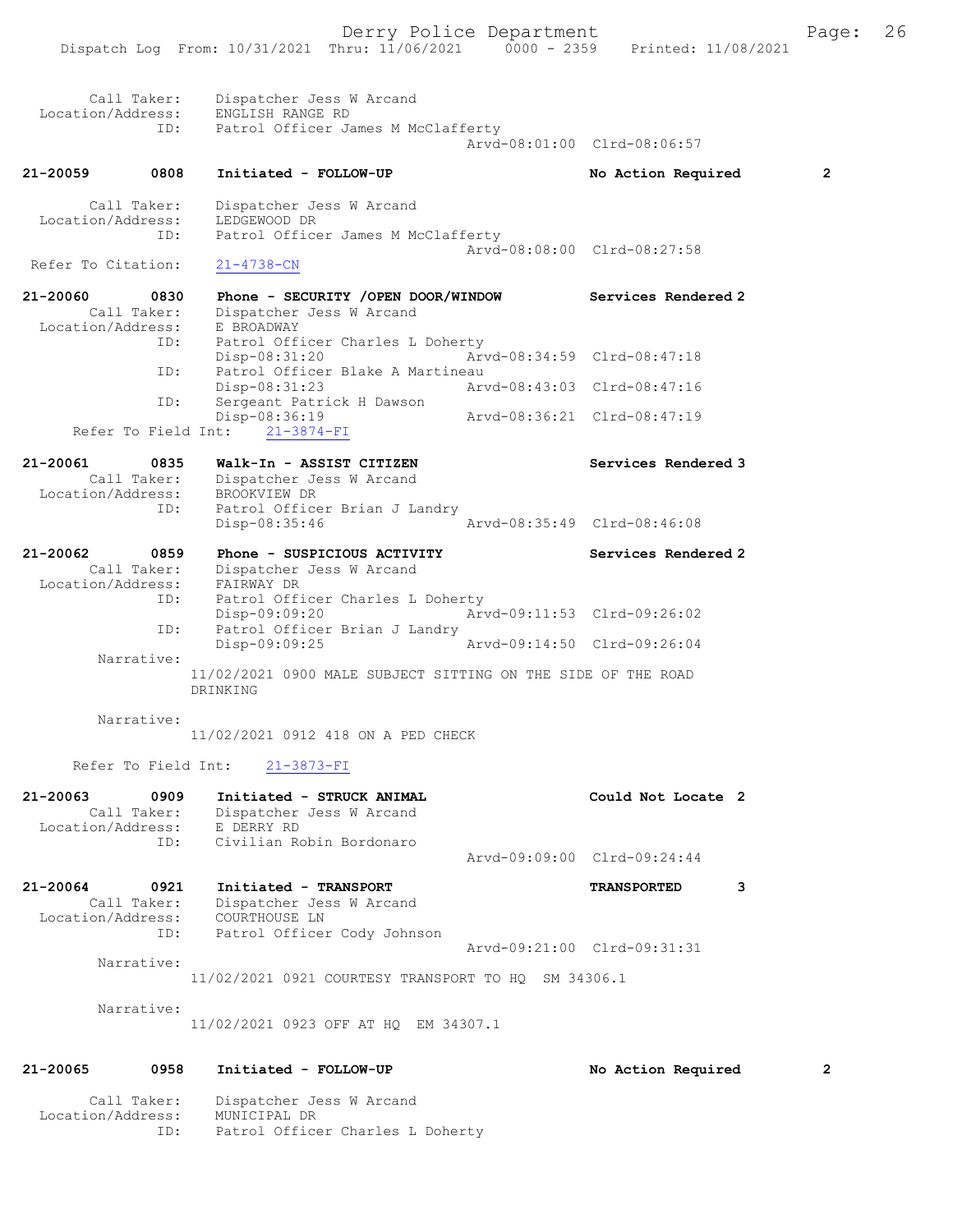Arvd-09:58:00 Clrd-10:00:06

| 21-20066<br>0959<br>Call Taker:<br>Location/Address: | Phone - DISTURBANCE<br>Dispatcher Jess W Arcand<br>FAIRWAY DR                                                        | Services Rendered 1         |              |
|------------------------------------------------------|----------------------------------------------------------------------------------------------------------------------|-----------------------------|--------------|
| ID:                                                  | Patrol Officer Charles L Doherty                                                                                     |                             |              |
| ID:                                                  | $Disp-10:00:12$<br>Patrol Officer Brian J Landry                                                                     | Arvd-10:07:20 Clrd-10:12:54 |              |
|                                                      | $Disp-10:00:14$                                                                                                      | Arvd-10:07:54 Clrd-10:12:55 |              |
| ID:                                                  | Sergeant Patrick H Dawson<br>Disp-10:00:16                                                                           | Arvd-10:07:56 Clrd-10:12:59 |              |
| 21-20067<br>1000<br>Call Taker:<br>Location/Address: | Walk-In - CRIMINAL THREAT<br>Dispatcher Jess W Arcand<br>MUNICIPAL DR                                                | Report Taken                | 2            |
| ID:                                                  | Patrol Officer Collin Kennedy<br>$Disp-10:00:57$                                                                     | Arvd-10:00:59 Clrd-10:07:28 |              |
| Refer To Incident:                                   | $21 - 1965 - OF$                                                                                                     |                             |              |
| 21-20068<br>1025<br>Call Taker:<br>Location/Address: | Phone - WELFARE CHECK<br>Dispatcher Jess W Arcand<br>LINLEW DR                                                       | Cleared                     | $\mathbf{2}$ |
| ID:<br>Arrived By:<br>Cleared By:                    | Patrol Officer Brian J Landry<br>Disp-10:26:37<br>Patrol Officer Charles L Doherty<br>Patrol Officer Robert Corwin   | Arvd-10:31:57 Clrd-11:10:02 |              |
| ID:<br>Arrived By:<br>Cleared By:                    | Patrol Officer Cody Johnson<br>Disp-10:26:38<br>Patrol Officer Charles L Doherty<br>Patrol Officer Charles L Doherty | Arvd-10:32:05 Clrd-10:40:14 |              |
| ID:<br>Arrived By:<br>Cleared By:                    | Sergeant Patrick H Dawson<br>$Disp-10:27:33$<br>Patrol Officer Charles L Doherty<br>Patrol Officer Charles L Doherty | Arvd-10:32:00 Clrd-10:40:18 |              |
| Narrative:                                           | 11/02/2021 1035 checking apt                                                                                         |                             |              |
| Refer To Incident:                                   | $21 - 1966 - OF$                                                                                                     |                             |              |
| 21-20069                                             | 1054<br>Radio - FOLLOW-UP                                                                                            | Cleared                     | $\mathbf{2}$ |
| Call Taker:                                          | Patrol Officer Charles L Doherty                                                                                     |                             |              |
| Location/Address:<br>ID:                             | E BROADWAY<br>Patrol Officer Blake A Martineau                                                                       |                             |              |
|                                                      | $Disp-10:54:54$                                                                                                      | Arvd-10:54:57 Clrd-10:58:35 |              |
| 21-20070<br>1124<br>Call Taker:<br>Location/Address: | 911 - MEDICAL EMERGENCY<br>Patrol Officer Robert Corwin<br>HOOD RD                                                   | Report Taken                | 1            |
| ID:                                                  | Patrol Officer Cody Johnson<br>Disp-11:25:48                                                                         | Arvd-11:29:04 Clrd-11:42:32 |              |
| ID:                                                  | Sergeant Patrick H Dawson<br>Disp-11:29:06                                                                           | Arvd-11:29:09 Clrd-11:42:34 |              |
| Narrative:                                           | 11/02/2021 1129 DFD on scene                                                                                         |                             |              |
| Narrative:                                           | 11/02/2021 1142 DFD transporting female to PMC                                                                       |                             |              |
| Refer To Incident:                                   | 21-1967-OF                                                                                                           |                             |              |
| 21-20071<br>1135                                     | 911 - ABANDONED 911                                                                                                  | No Action Required          | 1            |
| Call Taker:<br>Location/Address:<br>ID:              | Patrol Officer Robert Corwin<br>[DY 3382] LAWRENCE RD<br>Patrol Officer Blake A Martineau<br>$Disp-11:37:05$         | Arvd-11:43:10 Clrd-11:48:22 |              |
| Narrative:                                           | 11/02/2021 1148 contact made/no issue                                                                                |                             |              |
| Refer To Field Int:                                  | $21 - 3901 - FI$                                                                                                     |                             |              |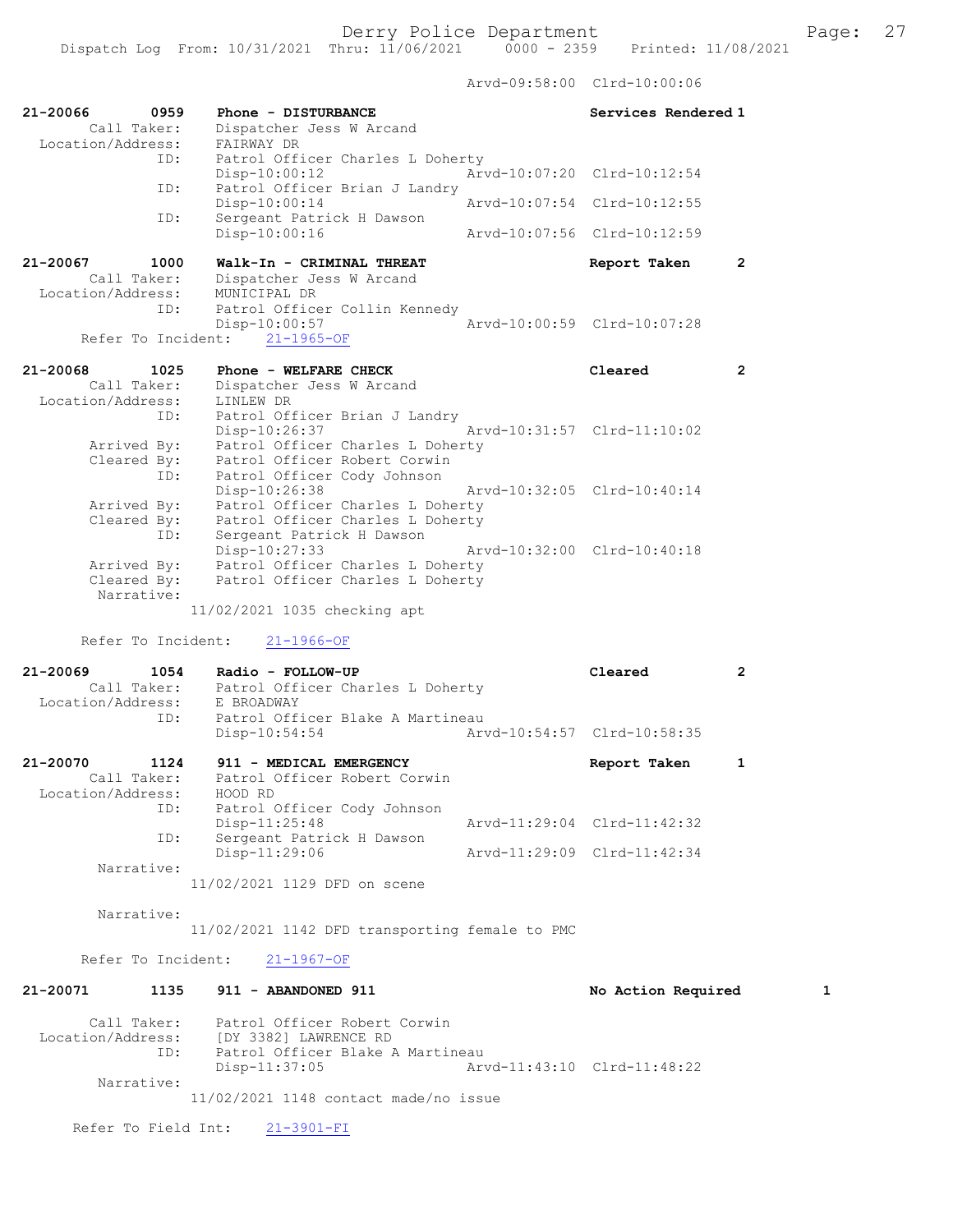| 21-20072<br>1237<br>Call Taker:                      | Phone - THEFT<br>Patrol Officer Robert Corwin                                                                               | Arrest(s) Made              | 2 |
|------------------------------------------------------|-----------------------------------------------------------------------------------------------------------------------------|-----------------------------|---|
| Location/Address:<br>ID:<br>Cleared By:              | [DY 3668] E BROADWAY<br>Patrol Officer Cody<br>Patrol Officer Cody Johnson<br>Disp-12:40:32<br>Dispatcher Christina L Power | Arvd-12:48:46 Clrd-15:14:23 |   |
| ID:<br>ID:                                           | Patrol Officer Blake A Martineau<br>Disp-12:53:52<br>Sergeant Patrick H Dawson                                              | Arvd-12:55:46 Clrd-13:56:09 |   |
| ID:                                                  | Disp-12:56:34<br>Arvd-12:56:36 Clrd-13:56:20<br>Patrol Officer Charles L Doherty<br>Disp-13:19:56                           | Arvd-13:19:59 Clrd-13:25:40 |   |
| Narrative:                                           | 11/02/2021 1300 female detained                                                                                             |                             |   |
| Narrative:                                           | 11/02/2021 1301 one in custody                                                                                              |                             |   |
| Narrative:                                           | 11/02/2021 1309 transporting one female s/m 53101.1                                                                         |                             |   |
| Narrative:                                           | 11/02/2021 1311 off at Franlin St. e/m 53101.2                                                                              |                             |   |
| Narrative:                                           | 11/02/2021 1320 consent granted at 11 Franlin St. #1                                                                        |                             |   |
| Narrative:                                           | 11/02/2021 1321 search started                                                                                              |                             |   |
| Narrative:                                           | 11/02/2021 1325 clear of search                                                                                             |                             |   |
| Narrative:                                           | $11/02/2021$ 1327 en route to PD w/female s/m 53101.2                                                                       |                             |   |
| Narrative:                                           | 11/02/2021 1339 off at e/m 53102.2                                                                                          |                             |   |
| Narrative:                                           | $11/02/2021$ 1403 BC called and responding                                                                                  |                             |   |
| Narrative:                                           | 11/02/2021 1403 One female in custody:                                                                                      |                             |   |
|                                                      | Name: Lemieux, Lauren<br>DOB: 09/03/1975<br>Address: 11 Franlin St. #11<br>Derry, NH 03038                                  |                             |   |
|                                                      | Charge: Wilfill Concealment                                                                                                 |                             |   |
| Narrative:                                           | 11/02/2021 1416 Female placed in Cell #1                                                                                    |                             |   |
| Narrative:                                           | 11/02/2021 1513 released on PR bail with a court date of<br>2/10//22                                                        |                             |   |
| Refer To Arrest:                                     | $21 - 1043 - AR$                                                                                                            |                             |   |
| 21-20073<br>1240<br>Call Taker:<br>Location/Address: | Initiated - FOLLOW-UP<br>Patrol Officer Robert Corwin<br>[DY 8] MANNING ST                                                  | Cleared                     | 2 |
| ID:                                                  | Patrol Officer Blake A Martineau                                                                                            | Arvd-12:40:00 Clrd-12:48:52 |   |
| 21-20074<br>1317<br>Call Taker:                      | Walk-In - HIT AND RUN<br>Patrol Officer Robert Corwin                                                                       | Report Taken                | 2 |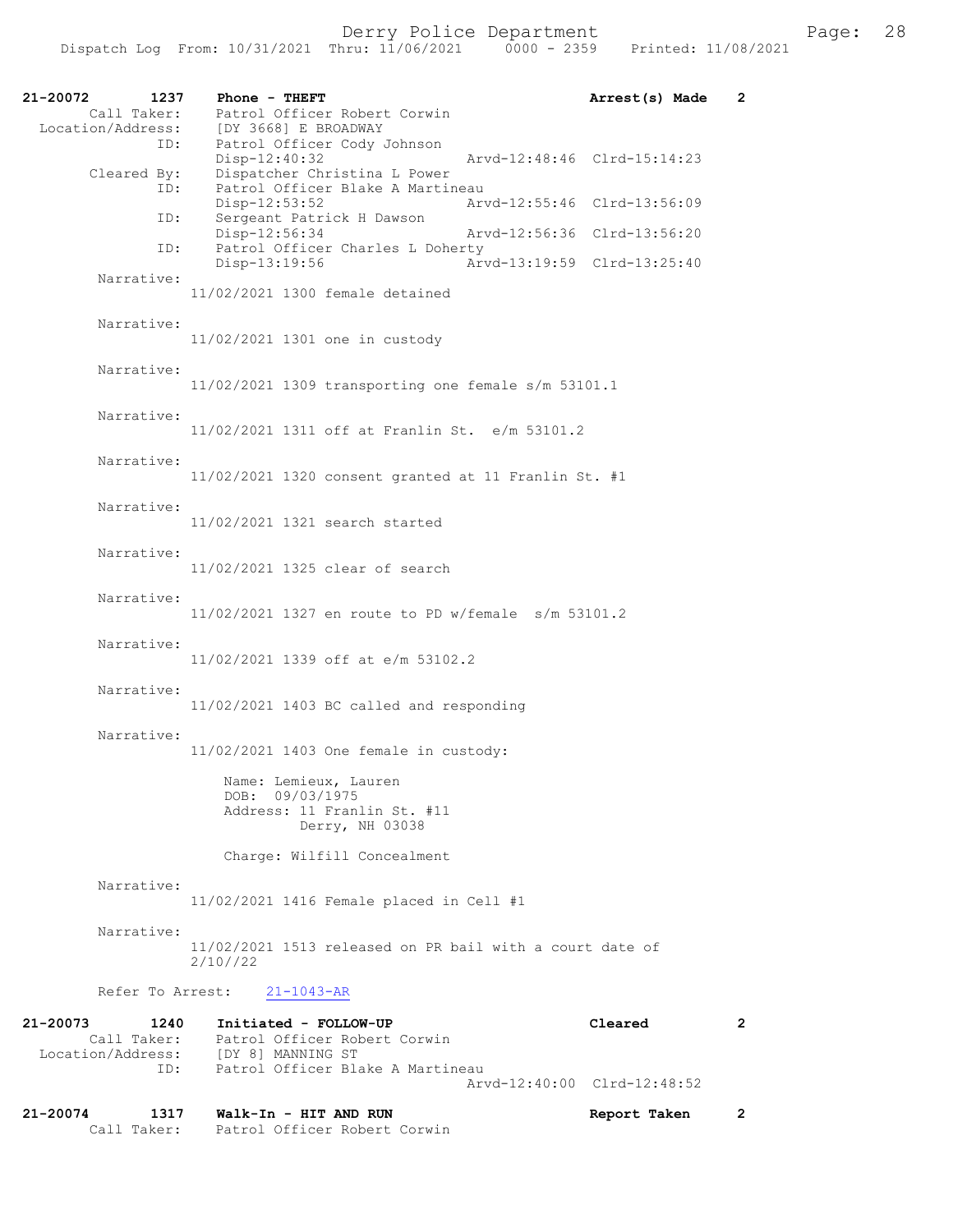Dispatch Log From: 10/31/2021 Thru: 11/06/2021 0000 - 2359 Location/Address: [DY 2] MUNICIPAL DR ID: Patrol Officer Collin Kennedy<br>Disp-13:17:49 -13:17:49 <br>
21-1968-OF <br>
Arvd-13:17:51 Clrd-13:31:37 Refer To Incident: 21-20075 1325 Phone - DISTURBANCE Arrest(s) Made 1 Call Taker: Patrol Officer Robert Corwin Location/Address: PEMBROKE DR ID: Patrol Officer Brian J Landry Disp-13:31:04 Arvd-13:35:26 Clrd-15:13:33 Cleared By: Dispatcher Christina L Power ID: Patrol Officer Charles L Doherty<br>Disp-13:31:07 Ar Disp-13:31:07 <br>D: Patrol Officer Brian J Landry Patrol Officer Brian J Landry<br>Disp-15:44:35 Arvd-15:50:37 Clrd-19:29:45 Dispatched By: Dispatcher Christina L Power Arrived By: Dispatcher Christina L Power Cleared By: Dispatcher Christina L Power Narrative: male yelling Narrative: 11/02/2021 1359 one male in custody Narrative: 11/02/2021 1402 enroute with one male s/m 32278.6 Narrative: 11/02/2021 1408 off at PD e/m 32280.9 Narrative: 11/02/2021 1439 placed in cell #3 Narrative: 11/02/2021 1445 one male in custody: Name: Anthony Dalrymple DOB: 02/25/1990 Address: 4 Pembroke #13 Derry NH 03038 Charges: Disorderly Criminal Contempt Narrative: 11/02/2021 1537 held on \$300 cash Narrative: 11/02/2021 1550 enroute to PMC for clearance s/m 9965.3 Narrative: 11/02/2021 1556 e/m 9966.8 Narrative: 11/02/2021 1812 cleared PMC enroute to RCHOS s/m 9966.8 Narrative: 11/02/2021 1845 off at RCHOS e/m 9989.2 Refer To Arrest: 21-1044-AR 21-20076 1346 Phone - DOMESTIC DISTURBANCE Matter Mediated 1 Call Taker: Patrol Officer Robert Corwin<br>Location/Address: [DY 2064] KENDALL POND RD ess: [DY 2064] KENDALL POND RD<br>ID: Patrol Officer Blake A Mai Patrol Officer Blake A Martineau Disp-13:56:17 Arvd-14:01:37 Clrd-14:17:41 ID: Patrol Officer Charles L Doherty<br>Disp-14:03:13 Art

-14:03:13<br>
21-3844-FI<br>
21-3844-FI Refer To Field Int: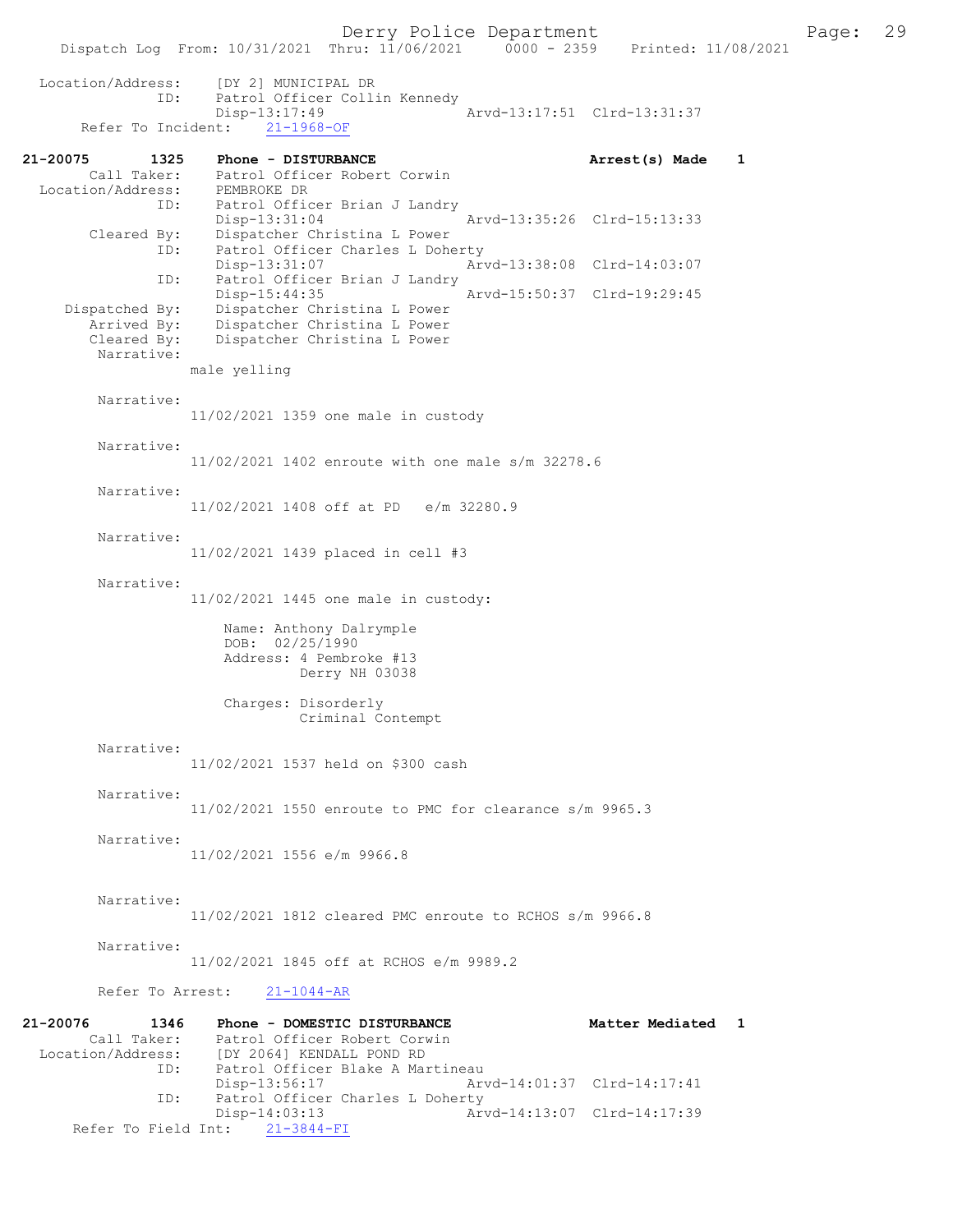| 21-20077<br>Call Taker:          | 1347 | Patrol Officer Robert Corwin                                 | Initiated - FOUND/LOST PROPERTY  | Cleared                     | 3                     |
|----------------------------------|------|--------------------------------------------------------------|----------------------------------|-----------------------------|-----------------------|
| Location/Address:                | ID:  | ROLLINS ST<br>Captain Vernon L Thomas                        |                                  |                             |                       |
| Refer To Incident:               |      |                                                              |                                  | Arvd-13:47:00 Clrd-14:17:49 |                       |
|                                  |      | $21 - 1969 - OF$                                             |                                  |                             |                       |
| 21-20078                         | 1428 | Initiated - MV STOP                                          |                                  | Warning Issued              | 3                     |
| Call Taker:<br>Location/Address: |      | Patrol Officer Robert Corwin<br>CRYSTAL AVE                  |                                  |                             |                       |
|                                  | ID:  |                                                              | Patrol Officer Blake A Martineau |                             |                       |
|                                  |      |                                                              |                                  | Arvd-14:28:00 Clrd-14:35:32 |                       |
| Refer To Citation:               |      | 21-4739-CN                                                   |                                  |                             |                       |
| 21-20079                         | 1458 | Phone - WELFARE CHECK                                        |                                  | Could Not Locate 2          |                       |
| Call Taker:<br>Location/Address: |      | Sergeant James M Belanger<br>BLUNT DR                        |                                  |                             |                       |
|                                  | ID:  | Patrol Officer Casey J Noyes                                 |                                  |                             |                       |
|                                  |      | Disp-15:37:31                                                |                                  | Arvd-15:37:32 Clrd-15:45:52 |                       |
| Dispatched By:                   |      | Dispatcher Christina L Power                                 |                                  |                             |                       |
| Arrived By:<br>Cleared By:       |      | Dispatcher Christina L Power<br>Dispatcher Christina L Power |                                  |                             |                       |
|                                  |      |                                                              |                                  |                             |                       |
| 21-20080                         | 1518 | Phone - JUVENILE OFFENSES                                    |                                  | Matter Mediated             | 2                     |
| Call Taker:                      |      | Dispatcher Christina L Power                                 |                                  |                             |                       |
| Location/Address:                | ID:  | FAIRWAY DR<br>Patrol Officer Samuel J Troy                   |                                  |                             |                       |
|                                  |      | Disp-15:20:43                                                |                                  | Arvd-15:25:51 Clrd-15:46:28 |                       |
|                                  | ID:  |                                                              | Patrol Officer Nathan S Lavoie   |                             |                       |
|                                  |      | Disp-15:20:47                                                |                                  | Arvd-15:24:14 Clrd-15:44:51 |                       |
| Refer To Field Int:              |      | $21 - 3845 - FI$                                             |                                  |                             |                       |
| 21-20081                         | 1520 | Phone - FOLLOW-UP                                            |                                  | Cleared                     | $\overline{2}$        |
| Call Taker:                      |      | Dispatcher Christina L Power                                 |                                  |                             |                       |
| Location/Address:                |      | N MAIN ST                                                    |                                  |                             |                       |
|                                  | ID:  | Patrol Officer Samuel J Troy<br>Disp-15:46:54                |                                  | Arvd-15:53:13 Clrd-16:07:30 |                       |
|                                  |      |                                                              |                                  |                             |                       |
| 21-20082                         | 1554 | Initiated - MV CHECK                                         |                                  | Vehicle checked             | 1                     |
| Call Taker:                      |      | Dispatcher Christina L Power                                 |                                  |                             |                       |
| Location/Address:                | ID:  | ISLAND POND RD<br>Patrol Officer Casey J Noyes               |                                  |                             |                       |
|                                  |      |                                                              |                                  | Arvd-15:54:00 Clrd-15:56:02 |                       |
|                                  |      |                                                              |                                  |                             |                       |
| $21 - 20083$                     | 1628 | Initiated - MV STOP                                          |                                  | Warning Issued              | 3                     |
| Call Taker:<br>Location/Address: |      | Dispatcher Christina L Power<br>WINDHAM RD                   |                                  |                             |                       |
|                                  | ID:  | Patrol Officer Casey J Noyes                                 |                                  |                             |                       |
|                                  |      |                                                              |                                  | Arvd-16:28:00 Clrd-16:34:27 |                       |
| Refer To Citation:               |      | $21 - 4740 - CN$                                             |                                  |                             |                       |
| 21-20084                         | 1629 | Initiated - FOLLOW-UP                                        |                                  | Cleared                     | $\mathbf{2}^{\prime}$ |
| Call Taker:                      |      | Dispatcher Christina L Power                                 |                                  |                             |                       |
| Location/Address:                |      | PEABODY RD                                                   |                                  |                             |                       |
|                                  | ID:  | Patrol Officer Samuel J Troy                                 |                                  |                             |                       |
|                                  |      |                                                              |                                  | Arvd-16:29:00 Clrd-16:43:07 |                       |
| 21-20085                         | 1658 | Phone - Loose Dog Complaint                                  |                                  | Gone on Arrival             | 2                     |
| Call Taker:                      |      | Dispatcher Christina L Power                                 |                                  |                             |                       |
| Location/Address:                |      | CHESTER RD                                                   |                                  |                             |                       |
|                                  | ID:  | Patrol Officer Samuel J Troy<br>Disp-16:58:47                |                                  | Arvd-17:04:35 Clrd-17:06:32 |                       |
|                                  | ID:  |                                                              | Patrol Officer Nathan S Lavoie   |                             |                       |
|                                  |      | Disp-17:02:30                                                |                                  | Arvd-17:04:34 Clrd-17:06:45 |                       |
| Narrative:                       |      |                                                              |                                  |                             |                       |
|                                  |      | husky                                                        |                                  |                             |                       |
|                                  |      |                                                              |                                  |                             |                       |
| 21-20086                         | 1703 | Phone - ANIMAL COMPLAINT                                     |                                  | Matter Mediated             | 1                     |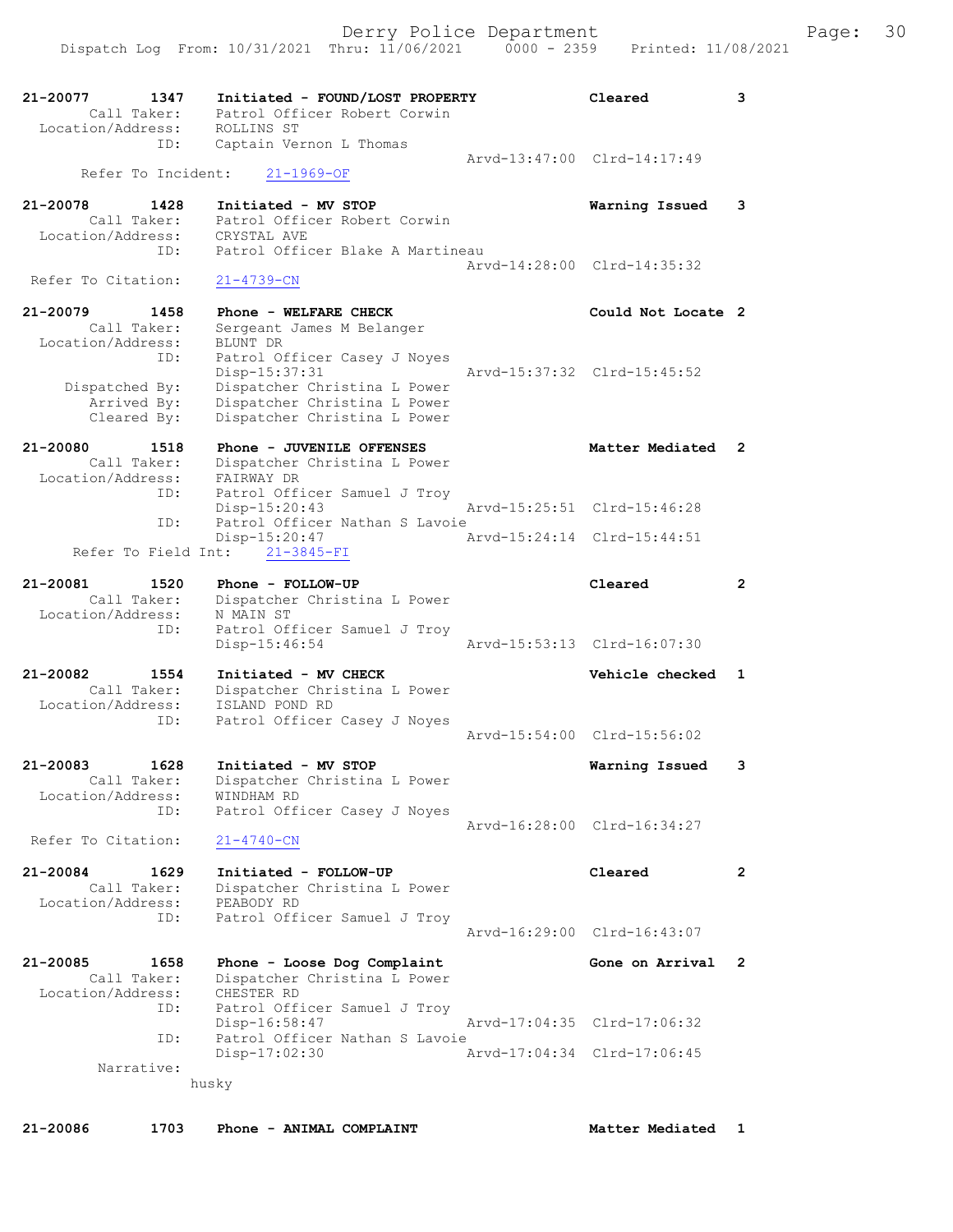Derry Police Department Fage: 31 Dispatch Log From: 10/31/2021 Thru: 11/06/2021 0000 - 2359 Printed: 11/08/2021 Call Taker: Dispatcher Christina L Power Location/Address: DAMREN RD<br>ID: Patrol Of ID: Patrol Officer Nathan S Lavoie Disp-17:06:54 Arvd-17:28:30 Clrd-17:36:30 Refer To Incident: 21-1971-OF 21-20087 1727 Phone - MV CHECK CHECH Cone on Arrival 1 Call Taker: Dispatcher Christina L Power Location/Address: MANCHESTER RD ID: Patrol Officer Samuel J Troy Disp-17:27:49 Arvd-17:28:32 Clrd-17:41:42 21-20088 1731 Phone - MISSING PERSON Report Taken 1 Call Taker: Dispatcher Christina L Power Location/Address: MUNICIPAL DR ID: Patrol Officer Collin Kennedy Disp-17:33:00 Arvd-17:33:01 Clrd-17:40:33 ID: Patrol Officer Robert Corwin Disp-17:40:31 Arvd-17:40:38 Clrd-18:01:09 Cleared By: Patrol Officer Robert Corwin Refer To Incident: 21-1970-OF 21-20089 1734 Phone - DRUG OVERDOSE Transported to Hospital 2 Call Taker: Dispatcher Christina L Power Location/Address: RICHARDSON DR ID: Patrol Officer Casey J Noyes<br>Disp-17:35:56 Disp-17:35:56 Arvd-17:42:40 Clrd-18:02:01 ID: Patrol Officer Ryan M Panaro<br>Disp-17:36:01 Disp-17:36:01 Arvd-17:42:42 Clrd-18:01:59 ID: Patrol Officer Nathan S Lavoie<br>Disp-17:36:48 Arvd-17:40:54 Clrd-18:34:42 Disp-17:36:48<br>ID: Sergeant Jeffrey M Dawe Sergeant Jeffrey M Dawe<br>Disp-17:42:48 Disp-17:42:48 Arvd-17:42:49 Clrd-18:01:57 Narrative: transported to PMC via DFD 21-20090 1737 Walk-In - WARRANT ARREST Arrest(s) Made 2 Call Taker: Dispatcher Christina L Power Location/Address: [DY 2] MUNICIPAL DR ID: Patrol Officer Robert Corwin Disp-17:40:08 Clrd-17:40:23 ID: Patrol Officer Collin Kennedy<br>Disp-17:40:37 Disp-17:40:37 Arvd-17:40:56 Clrd-18:52:33 Narrative: subject into hq's to turn themself in on a warrant for conduct after an accident Draghi,Victor 23 Hemlock St Londonderry, NH dob 082159 Narrative: 11/02/2021 1812 released on a summons with a court date of 2/10/22 Refer To Arrest: 21-1045-AR 21-20091 1845 Phone - FOLLOW-UP Cleared 2<br>Call Taker: Dispatcher Christina L Power Cleared 2 Call Taker: Dispatcher Christina L Power Location/Address: DRIFTWOOD RD ID: Detective Victoria M Kidd<br>Disp-18:46:11 Disp-18:46:11 Arvd-18:46:17 Clrd-20:05:03<br>ID: Detective Kimberly M Bouse Detective Kimberly M Bouse<br>Disp-18:46:15 Disp-18:46:15 Arvd-18:46:17 Clrd-20:05:01 21-20092 1909 Initiated - SERVE RESTRAINING ORDER Served 2 Call Taker: Dispatcher Christina L Power Location/Address: SHELDON RD ID: Patrol Officer Nathan S Lavoie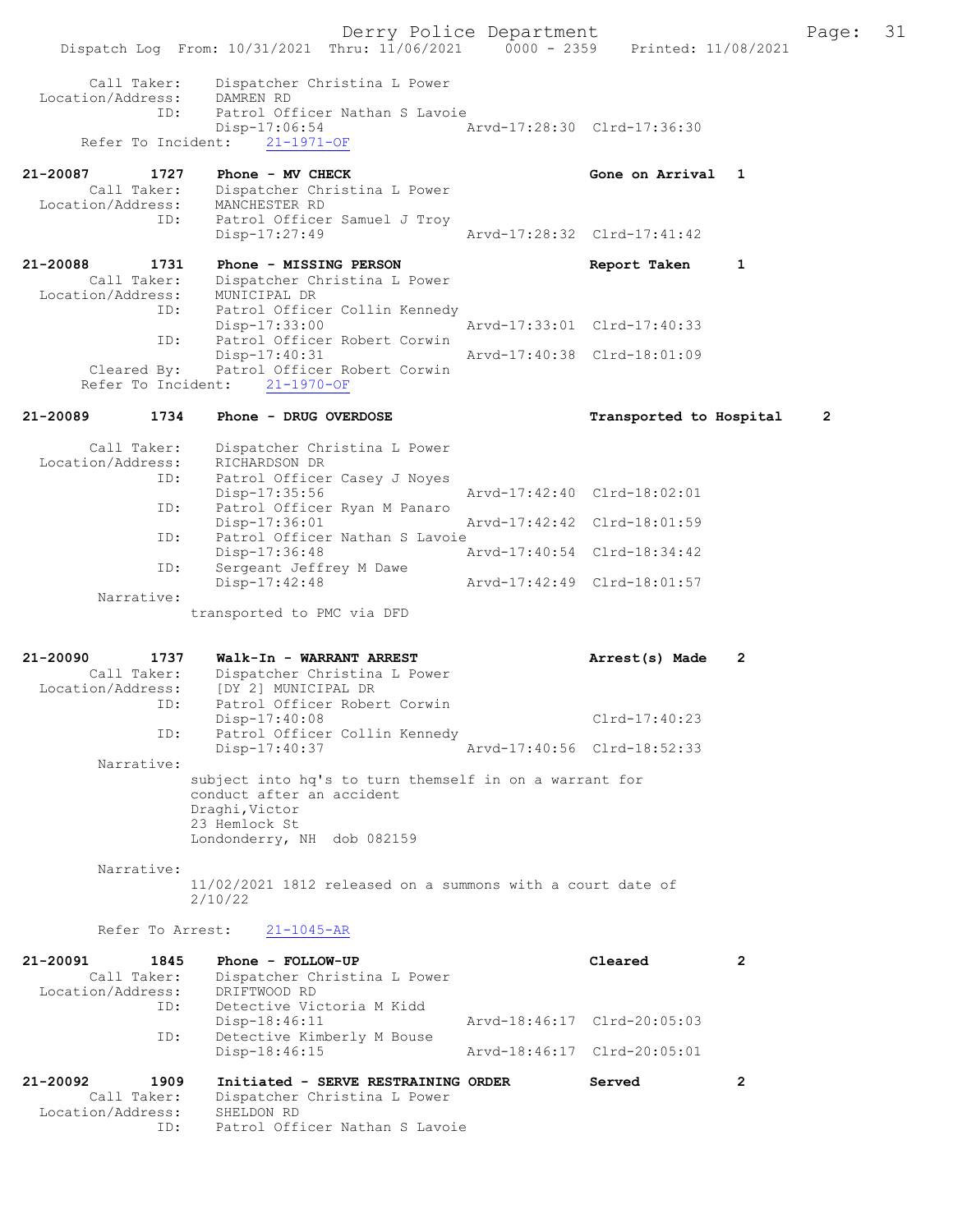Dispatch Log From: 10/31/2021 Thru: 11/06/2021 0000 - 2359 Printed: 11/08/2021

Arvd-19:09:00 Clrd-19:26:35

| 21-20093<br>1931<br>Call Taker:<br>Location/Address: | Phone - MISSING PERSON<br>Patrol Officer Robert Corwin<br>[DY 2] MUNICIPAL DR                  | Report Taken                | 1 |
|------------------------------------------------------|------------------------------------------------------------------------------------------------|-----------------------------|---|
| ID:                                                  | Patrol Officer Robert Corwin<br>Disp-19:32:22                                                  | Arvd-19:32:25 Clrd-20:46:51 |   |
| Cleared By:<br>Refer To Incident:                    | Dispatcher Christina L Power<br>$21 - 1972 - OF$                                               |                             |   |
| 21-20094<br>1945<br>Call Taker:<br>Location/Address: | Phone - NOISE COMPLAINT<br>Sergeant Jared Knox<br>E BROADWAY                                   | Matter Rectified 2          |   |
| ID:                                                  | Patrol Officer Ryan M Panaro<br>$Disp-20:55:33$                                                | Arvd-20:55:36 Clrd-21:01:52 |   |
| Cleared By:<br>Narrative:                            | Dispatcher Christina L Power<br>car alarm periodically sounding                                |                             |   |
|                                                      |                                                                                                |                             |   |
| 21-20095<br>1947<br>Call Taker:                      | Phone - WELFARE CHECK<br>Sergeant Jared Knox                                                   | Services Rendered 2         |   |
| Location/Address:<br>ID:                             | N SHORE (IP) RD<br>Patrol Officer Nathan S Lavoie<br>Disp-19:49:43                             | Arvd-20:01:31 Clrd-20:10:06 |   |
| Arrived By:<br>Cleared By:                           | Dispatcher Christina L Power<br>Dispatcher Christina L Power<br>Refer To Field Int: 21-3846-FI |                             |   |
| 21-20096<br>2045                                     | Phone - SUSPICIOUS ACTIVITY                                                                    | Could Not Locate 2          |   |
| Call Taker:                                          | Dispatcher Christina L Power                                                                   |                             |   |
| Location/Address:<br>ID:                             | CRYSTAL AVE<br>Patrol Officer Samuel J Troy                                                    |                             |   |
| ID:                                                  | Disp-20:46:43<br>Patrol Officer Casey J Noyes                                                  | Arvd-20:46:45 Clrd-21:01:59 |   |
|                                                      | Disp-20:46:48                                                                                  | Arvd-20:46:50 Clrd-21:02:01 |   |
| 21-20097<br>2102<br>Call Taker:                      | Initiated - MV STOP<br>Dispatcher Christina L Power                                            | Report Taken                | 3 |
| Location/Address:<br>ID:                             | <b>BIRCH ST</b><br>Patrol Officer Collin Kennedy                                               | Arvd-21:02:00 Clrd-22:47:15 |   |
| ID:                                                  | Patrol Officer Ryan M Panaro<br>Disp-21:21:20                                                  | Arvd-21:21:21 Clrd-21:50:11 |   |
| ID:                                                  | Sergeant Jeffrey M Dawe<br>Disp-21:27:54                                                       | Arvd-21:27:56 Clrd-21:50:07 |   |
| Narrative:                                           | 11/02/2021 2129 consent search start time                                                      |                             |   |
| Narrative:                                           |                                                                                                |                             |   |
|                                                      | e 11/02/2021 2149 consent search end time                                                      |                             |   |
| Refer To Incident:                                   | $21 - 1973 - OF$                                                                               |                             |   |
| 21-20098<br>2112<br>Call Taker:                      | Phone - SUSPICIOUS ACTIVITY<br>Patrol Officer Robert Corwin                                    | Vehicle checked             | 2 |
| Location/Address:<br>ID:                             | MISTY MORNING DR<br>Patrol Officer Samuel J Troy                                               |                             |   |
| Arrived By:<br>Cleared By:                           | $Disp-21:14:06$<br>Dispatcher Christina L Power<br>Dispatcher Christina L Power                | Aryd-21:17:23 Clrd-21:24:03 |   |
| ID:<br>Arrived By:                                   | Sergeant Jeffrey M Dawe<br>Disp-21:16:06<br>Dispatcher Christina L Power                       | Arvd-21:17:25 Clrd-21:24:02 |   |
| Cleared By:<br>Narrative:                            | Dispatcher Christina L Power                                                                   |                             |   |
|                                                      | NH #443755                                                                                     |                             |   |
| Narrative:                                           |                                                                                                |                             |   |
|                                                      | no issues upon checking                                                                        |                             |   |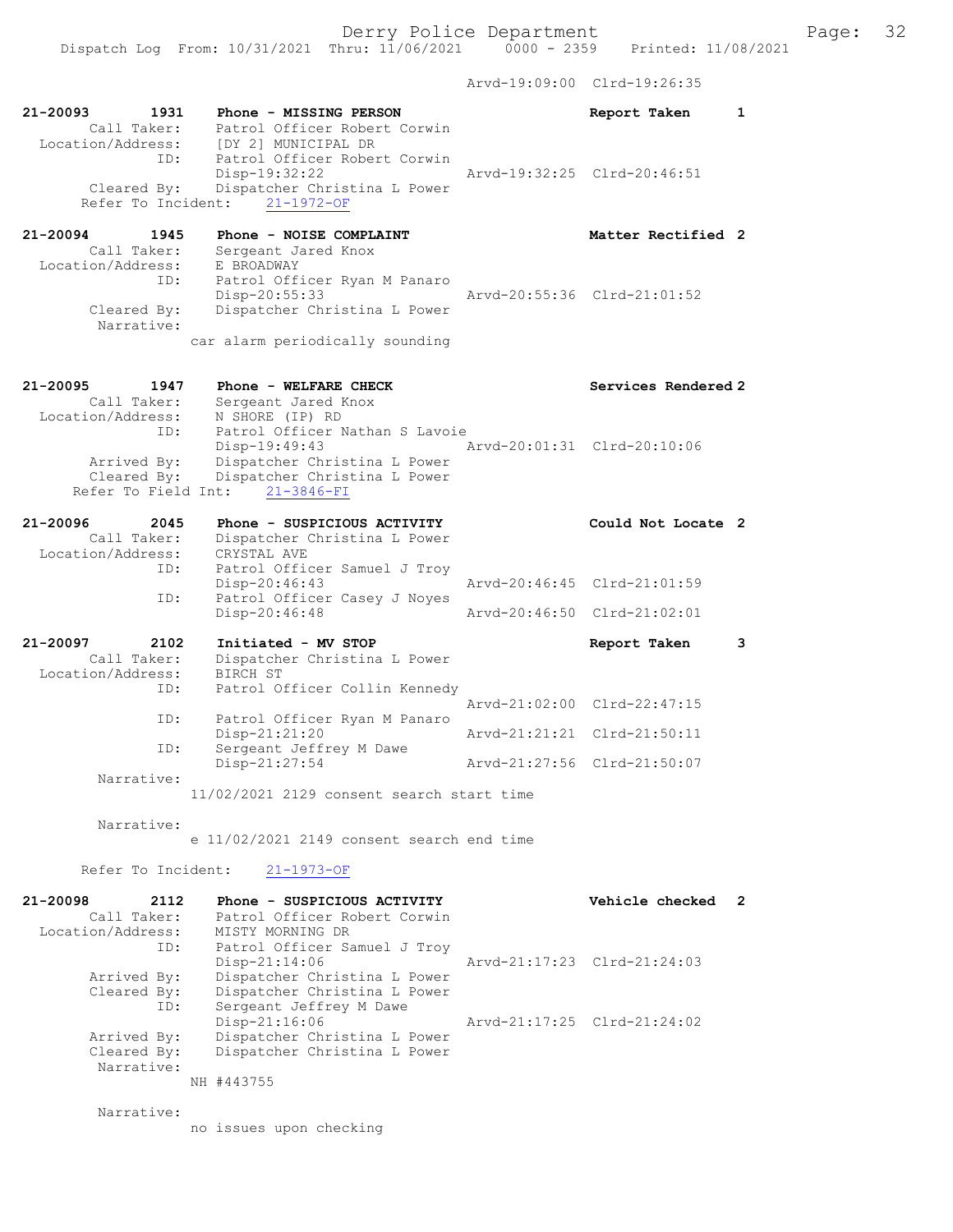| Refer To Field Int:                                         | $21 - 3896 - FI$                                                                                                     |                                                            |
|-------------------------------------------------------------|----------------------------------------------------------------------------------------------------------------------|------------------------------------------------------------|
| 21-20099<br>2157<br>Call Taker:<br>Location/Address:        | Phone - SERVE RESTRAINING ORDER<br>Dispatcher Christina L Power<br>NEWELLS MEADOW LN                                 | Not Served<br>2                                            |
| ID:                                                         | Patrol Officer Ryan M Panaro<br>$Disp-21:57:54$                                                                      | Arvd-21:58:04 Clrd-22:04:38                                |
| ID:                                                         | Patrol Officer Robert Corwin<br>Disp-21:57:57                                                                        | Arvd-21:58:05 Clrd-22:04:37                                |
| ID:                                                         | Sergeant Jeffrey M Dawe<br>Disp-21:58:02                                                                             | Aryd-21:58:05 Clrd-22:04:35                                |
| 21-20100<br>2314<br>Call Taker:<br>Location/Address:<br>ID: | Initiated - MV STOP<br>Dispatcher Jonathon S Pickering<br>FAIRWAY DR + S MAIN ST<br>Sergeant Patrick H Dawson        | Warning Issued<br>3                                        |
| Refer To Citation:                                          | $21 - 4741 - CN$                                                                                                     | Arvd-23:14:00 Clrd-23:18:37                                |
| 21-20101<br>2322<br>Call Taker:<br>Location/Address:<br>ID: | Initiated - MV STOP<br>Dispatcher Jonathon S Pickering<br>FRANKLIN ST + ROLLINS ST<br>Patrol Officer Monica Ricci    | Warning Issued<br>3                                        |
| Refer To Citation:                                          | $21 - 4742 - CN$                                                                                                     | Aryd-23:22:00 Clrd-23:28:01                                |
| 21-20102<br>2328<br>Call Taker:<br>Location/Address:<br>ID: | Initiated - PROPERTY CHECK<br>Dispatcher Jonathon S Pickering<br>PIERCE AVE<br>Patrol Officer Andrew R Kennedy       | Services Rendered 2                                        |
|                                                             |                                                                                                                      | Arvd-23:28:00 Clrd-23:28:17                                |
| 21-20103<br>2335<br>Call Taker:<br>Location/Address:<br>ID: | Initiated - PROPERTY CHECK<br>Dispatcher Jonathon S Pickering<br>HUMPHREY RD<br>Sergeant Patrick H Dawson            | Services Rendered 2<br>Arvd-23:35:00 Clrd-23:35:58         |
| 21-20104<br>2356<br>Call Taker:<br>Location/Address:<br>ID: | Initiated - MV STOP<br>Dispatcher Jonathon S Pickering<br>FOREST RIDGE RD<br>Patrol Officer Monica Ricci             | Warning Issued<br>3                                        |
| Refer To Citation:                                          | $21 - 4743 - CN$                                                                                                     | Arvd-23:56:00 Clrd-11/03/2021 @ 00:01:47                   |
| For Date: $11/03/2021$ - Wednesday                          |                                                                                                                      |                                                            |
| 21-20105<br>0021<br>Call Taker:<br>Location/Address:<br>ID: | Initiated - MV STOP<br>Dispatcher Jonathon S Pickering<br>TSIENNETO RD<br>Patrol Officer Jack Stafford               | Warning Issued<br>3                                        |
| Refer To Citation:                                          | $21 - 4744 - CN$                                                                                                     | Aryd-00:21:00 Clrd-00:28:54                                |
| 21-20106<br>0035<br>Call Taker:<br>Location/Address:<br>ID: | Initiated - PED CHECK<br>Dispatcher Jonathon S Pickering<br>BIRCH ST + E BROADWAY<br>Patrol Officer Andrew R Kennedy | SENT ON THEIR WAY 2                                        |
| ID:<br>Refer To Field Int:<br>Refer To Field Int:           | Patrol Officer Monica Ricci<br>Disp-00:36:09<br>$21 - 3871 - FI$<br>$21 - 3872 - FI$                                 | Arvd-00:35:00 Clrd-00:51:35<br>Arvd-00:36:09 Clrd-00:51:35 |
| 21-20107<br>0144                                            | Initiated - MV CHECK                                                                                                 | SENT ON THEIR WAY 1                                        |

| 21-20107          | 0144        | Initiated - MV CHECK            |
|-------------------|-------------|---------------------------------|
|                   | Call Taker: | Dispatcher Jonathon S Pickering |
| Location/Address: |             | [DY 2258] E BROADWAY            |
|                   | TD:         | Patrol Officer Andrew R Kennedy |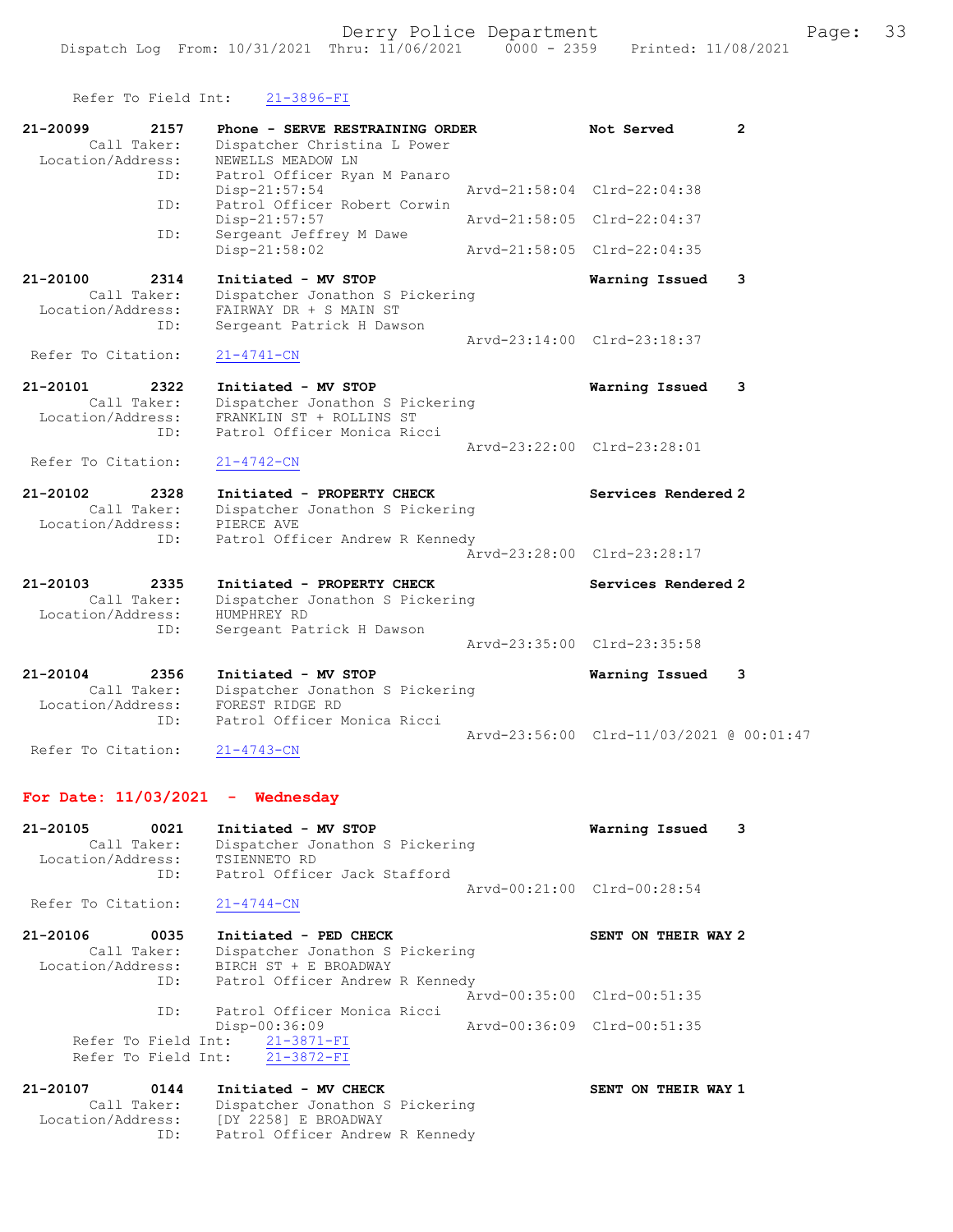Arvd-01:44:00 Clrd-01:49:13 Refer To Field Int: 21-3870-FI 21-20108 0152 Initiated - PROPERTY CHECK Services Rendered 2 Call Taker: Dispatcher Jonathon S Pickering Location/Address: SOUTH AVE ID: Patrol Officer Nicholas M Granville Arvd-01:52:00 Clrd-02:15:37 21-20109 0231 Initiated - PROPERTY CHECK Services Rendered 2 Call Taker: Dispatcher Jonathon S Pickering Location/Address: ROLLINS ST ID: Patrol Officer Monica Ricci Arvd-02:31:00 Clrd-02:31:19 21-20110 0235 Initiated - MV STOP Warning Issued 3 Call Taker: Dispatcher Jonathon S Pickering Location/Address: THORNTON ST + N MAIN ST ID: Patrol Officer Jack Stafford Arvd-02:35:00 Clrd-02:42:01 Refer To Citation: 21-4745-CN 21-20111 0315 Initiated - MV STOP Warning Issued 3 Call Taker: Dispatcher Jonathon S Pickering Location/Address: FORDWAY ST ID: Patrol Officer Andrew R Kennedy  $\bar{A}rvd-03:15:00$  Clrd-03:21:31<br>21-4746-CN Refer To Citation: 21-20112 0337 Initiated - MV STOP Warning Issued 3 Call Taker: Dispatcher Jonathon S Pickering Location/Address: PINEHURST AVE + EDGEMONT ST ID: Patrol Officer Andrew R Kennedy Arvd-03:37:00 Clrd-03:46:14 Refer To Citation: 21-4747-CN 21-20113 0444 Initiated - MV STOP Warning Issued 3 Call Taker: Dispatcher Jonathon S Pickering Location/Address: CRYSTAL AVE ID: Patrol Officer Andrew R Kennedy Arvd-04:44:00 Clrd-04:53:26 21-20114 0631 Initiated - MV STOP Summons Issued 3 Call Taker: Dispatcher Jonathon S Pickering Location/Address: N MAIN ST ID: Patrol Officer Monica Ricci Arvd-06:31:00 Clrd-07:00:36 Cleared By: Dispatcher Jess W Arcand ID: Patrol Officer Andrew R Kennedy Disp-06:36:55 Arvd-06:36:56 Clrd-07:00:34 Cleared By: Dispatcher Jess W Arcand Refer To Citation: 21-4748-CN Refer To Citation: 21-816-003053 21-20115 0710 Initiated - MV STOP Warning Issued 3 Call Taker: Dispatcher Jess W Arcand Location/Address: WINDHAM RD + WILLOW ST ID: Patrol Officer Timothy J Underhill Arvd-07:10:00 Clrd-07:20:22 21-20116 0725 Initiated - MV STOP Summons Issued 3 Call Taker: Dispatcher Jess W Arcand Location/Address: S MAIN ST ID: Patrol Officer James M McClafferty Arvd-07:25:00 Clrd-08:17:29 Refer To Citation: 21-4753-CN Narrative: 11/03/2021 0737 NEXT ON LIST BIRCH ST COLLISION NOTIFIED AND RESPONDING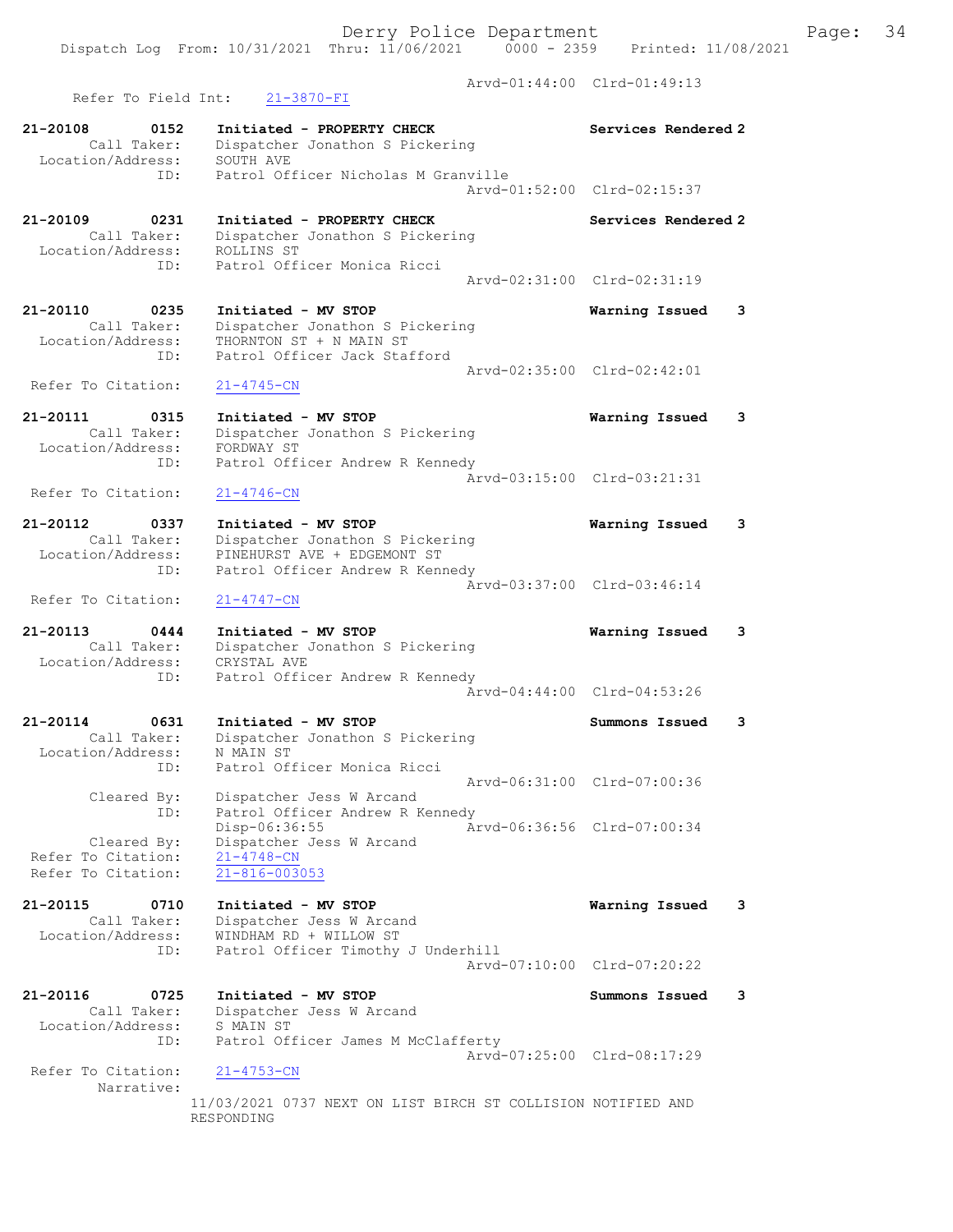Narrative:

11/03/2021 0754 WRECKER ON SCENE

Refer To Summons: 21-1047-AR

| 21-20117<br>0729<br>Call Taker:<br>Location/Address:            | Initiated - MV STOP<br>Dispatcher Jess W Arcand<br>WINDHAM RD + BERRY RD                                             | 3<br>Warning Issued         |
|-----------------------------------------------------------------|----------------------------------------------------------------------------------------------------------------------|-----------------------------|
| ID:                                                             | Patrol Officer Timothy J Underhill                                                                                   |                             |
| Refer To Citation:                                              | $21 - 4749 - CN$                                                                                                     | Arvd-07:29:00 Clrd-07:32:20 |
| 21-20118<br>0740<br>Call Taker:                                 | Initiated - MV STOP<br>Dispatcher Jess W Arcand                                                                      | Warning Issued<br>3         |
| Location/Address:<br>ID:                                        | ROCKINGHAM RD<br>Patrol Officer Timothy J Underhill                                                                  | Arvd-07:40:00 Clrd-07:43:11 |
| Refer To Citation:                                              | $21 - 4750 - CN$                                                                                                     |                             |
| 21-20119<br>0749<br>Call Taker:<br>Location/Address:<br>ID:     | Initiated - MV STOP<br>Dispatcher Jess W Arcand<br>ISLAND POND RD<br>Patrol Officer Timothy J Underhill              | 3<br>Warning Issued         |
| Refer To Citation:                                              | $21 - 4751 - CN$                                                                                                     | Arvd-07:49:00 Clrd-07:54:46 |
| 21-20120<br>0801<br>Call Taker:                                 | Initiated - MV STOP<br>Dispatcher Jess W Arcand                                                                      | Warning Issued<br>3         |
| Location/Address:<br>ID:                                        | ISLAND POND RD<br>Patrol Officer Timothy J Underhill                                                                 | Arvd-08:01:00 Clrd-08:04:08 |
| Refer To Citation:                                              | $21 - 4752 - CN$                                                                                                     |                             |
| 21-20121<br>0816<br>Call Taker:                                 | Initiated - MV STOP<br>Dispatcher Jess W Arcand                                                                      | 3<br>Warning Issued         |
| Location/Address:<br>ID:                                        | E DERRY RD<br>Patrol Officer Timothy J Underhill                                                                     | Arvd-08:16:00 Clrd-08:19:12 |
| Refer To Citation:                                              | $21 - 4754 - CN$                                                                                                     |                             |
| 21-20122<br>0817<br>Call Taker:<br>Location/Address:<br>ID:     | Initiated - Parking Enforcement<br>Dispatcher Jess W Arcand<br>CORWIN DR<br>Patrol Officer James M McClafferty       | Vehicle checked<br>1        |
|                                                                 |                                                                                                                      | Arvd-08:17:00 Clrd-08:24:07 |
| 21-20123<br>0827<br>Call Taker:<br>Location/Address:            | Initiated - TRAFFIC CONTROL<br>Dispatcher Jess W Arcand<br>PINKERTON ST + N MAIN ST                                  | Services Rendered 3         |
| ID:                                                             | Patrol Officer James M McClafferty<br>Arvd-08:27:00 Clrd-08:28:09                                                    |                             |
| 21-20124<br>0831                                                | Phone - ASSIST CITIZEN                                                                                               | Services Rendered 3         |
| Call Taker:<br>Location/Address:<br>ID:                         | Dispatcher Jess W Arcand<br>MAPLE ST<br>Patrol Officer Nicholas M Granville                                          |                             |
|                                                                 | Disp-08:31:54                                                                                                        | Arvd-08:35:50 Clrd-08:46:41 |
| $21 - 20125$<br>0841<br>Call Taker:<br>Location/Address:<br>ID: | Initiated - MV STOP<br>Dispatcher Jess W Arcand<br>ROCKINGHAM RD + BRADFORD ST<br>Patrol Officer Timothy J Underhill | Warning Issued<br>3         |
|                                                                 |                                                                                                                      | Arvd-08:41:00 Clrd-08:45:22 |
| Refer To Citation:                                              | $21 - 4755 - CN$                                                                                                     |                             |
| 21-20126<br>0855<br>Call Taker:<br>Location/Address:            | Walk-In - ASSIST CITIZEN<br>Dispatcher Jess W Arcand<br>MUNICIPAL DR                                                 | 3<br><b>ADVICE GIVEN</b>    |
| ID:                                                             | Patrol Officer Blake A Martineau<br>Disp-08:55:56                                                                    | Arvd-08:55:58 Clrd-08:56:00 |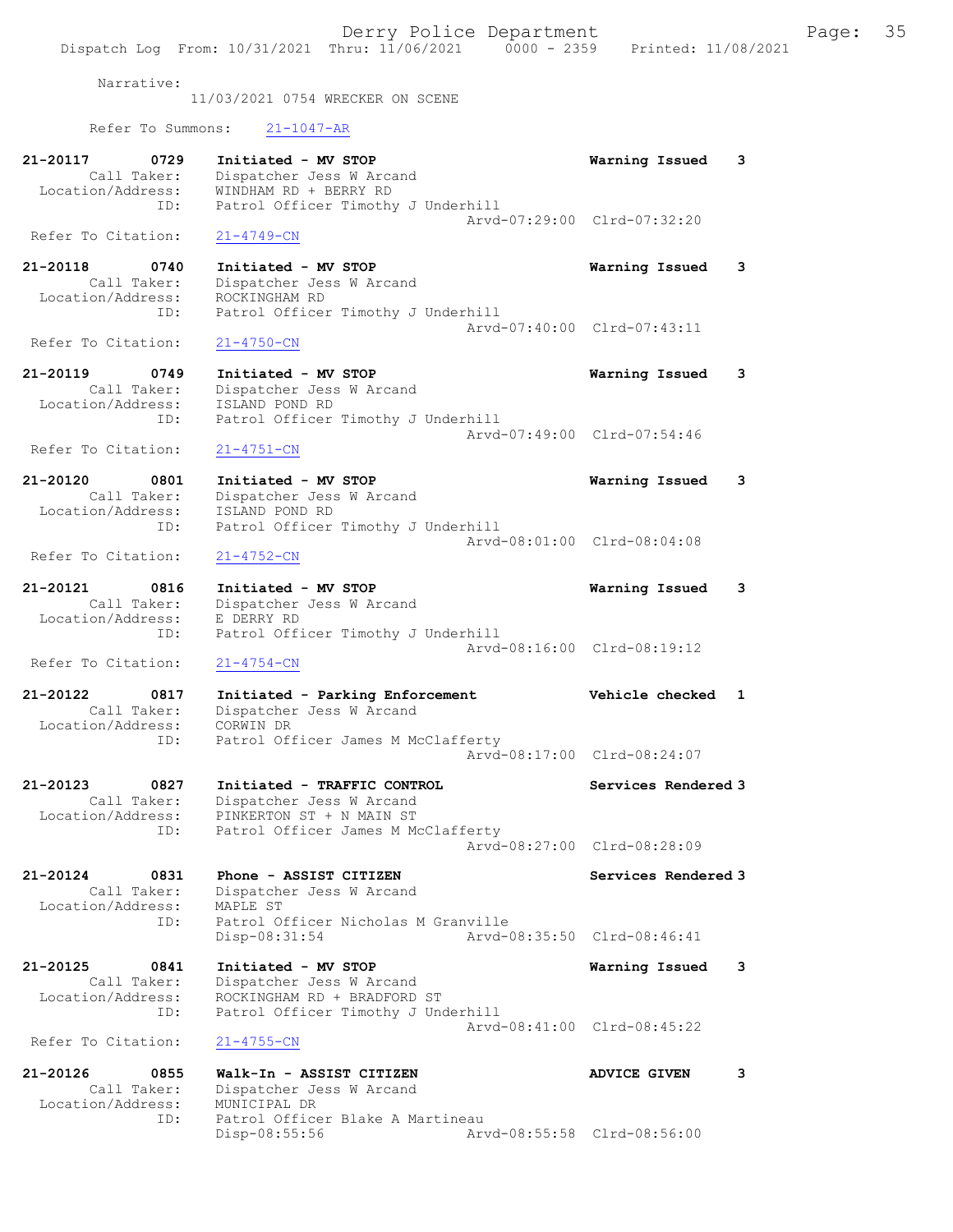Refer To Field Int: 21-3902-FI

| 21-20127<br>0903<br>Call Taker:<br>Location/Address:     | Phone - WELFARE CHECK<br>Dispatcher Jess W Arcand<br>KENDALL POND RD                               | Services Rendered 2            |
|----------------------------------------------------------|----------------------------------------------------------------------------------------------------|--------------------------------|
| ID:<br>Cleared By:                                       | Patrol Officer Nicholas M Granville<br>Disp-09:04:15<br>Lieutenant Robert F Smith                  | Arvd-09:10:19 Clrd-09:38:46    |
| ID:<br>Cleared By:<br>Refer To Field Int:                | Patrol Officer Blake A Martineau<br>Disp-09:04:22<br>Lieutenant Robert F Smith<br>$21 - 3857 - FI$ | Arvd-09:10:36 Clrd-09:38:37    |
| 21-20128<br>0908<br>Call Taker:<br>Location/Address:     | Initiated - Community Relations<br>Dispatcher Jess W Arcand<br>S MAIN ST                           | Services Rendered 2            |
| ID:                                                      | Patrol Officer James M McClafferty                                                                 | Arvd-09:08:00 Clrd-09:19:21    |
| 21-20129<br>0924<br>Call Taker:<br>Location/Address:     | Initiated - MV STOP<br>Dispatcher Jess W Arcand<br>E DERRY RD                                      | Warning Issued<br>3            |
| ID:<br>Refer To Citation:                                | Patrol Officer Timothy J Underhill<br>$21 - 4756 - CN$                                             | Arvd-09:24:00 Clrd-09:26:53    |
| $21 - 20130$<br>0934<br>Call Taker:<br>Location/Address: | Initiated - MV STOP<br>Dispatcher Jess W Arcand<br>S MAIN ST                                       | Warning Issued<br>3            |
| ID:<br>Refer To Citation:                                | Patrol Officer James M McClafferty<br>$21 - 4757 - CN$                                             | Arvd-09:34:00 Clrd-09:41:16    |
| 21-20131<br>0938<br>Call Taker:<br>Location/Address:     | Initiated - MV STOP<br>Lieutenant Robert F Smith<br>BIRCH ST                                       | Warning Issued<br>3            |
| ID:<br>Cleared By:<br>Refer To Citation:                 | Patrol Officer Timothy J Underhill<br>Dispatcher Jess W Arcand<br>$21 - 4758 - CN$                 | Arvd-09:38:00 Clrd-09:42:49    |
| 21-20132<br>0948<br>Call Taker:<br>Location/Address:     | Initiated - JUVENILE OFFENSES<br>Dispatcher Jess W Arcand<br>PINKERTON ST                          | $\overline{2}$<br>Report Taken |
| ID:<br>Refer To Incident:                                | Patrol Officer Brian J Landry<br>$21 - 1974 - OF$                                                  | Arvd-09:48:00 Clrd-09:48:49    |
| 21-20133<br>0948<br>Call Taker:<br>Location/Address:     | Initiated - JUVENILE OFFENSES<br>Dispatcher Jess W Arcand<br>PINKERTON ST                          | Services Rendered 2            |
| ID:<br>Refer To Field Int:                               | Patrol Officer Brian J Landry<br>$21 - 3858 - FI$                                                  | Aryd-09:48:00 Clrd-09:49:09    |
| 21-20134<br>0949<br>Call Taker:<br>Location/Address:     | Initiated - MV STOP<br>Dispatcher Jess W Arcand<br>BIRCH ST                                        | Warning Issued<br>3            |
| ID:<br>Refer To Citation:                                | Patrol Officer Timothy J Underhill<br>$21 - 4759 - CN$                                             | Aryd-09:49:00 Clrd-09:52:45    |
| 21-20135<br>1008<br>Call Taker:<br>Location/Address:     | Initiated - MV STOP<br>Dispatcher Jess W Arcand<br>S MAIN ST                                       | Warning Issued<br>3            |
| ID:<br>Refer To Citation:                                | Patrol Officer James M McClafferty<br>$21 - 4761 - CN$                                             | Arvd-10:08:00 Clrd-10:13:08    |
| 21-20136<br>1019                                         | Initiated - FOLLOW-UP                                                                              | No Action Required<br>2        |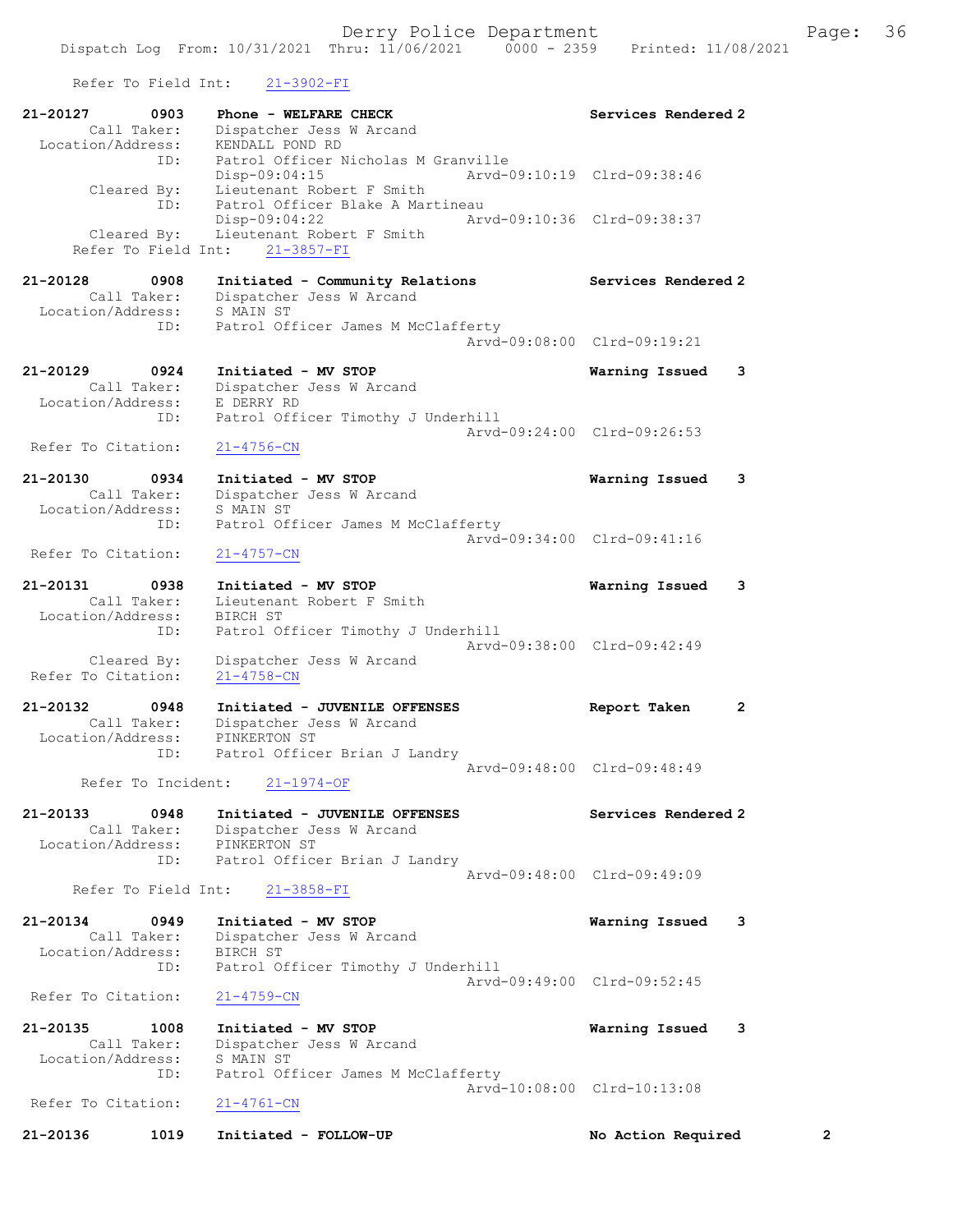Dispatch Log From: 10/31/2021 Thru: 11/06/2021 0000 - 2359 Printed: 11/08/2021

 Call Taker: Dispatcher Jess W Arcand Location/Address: HALLS VILLAGE RD ID: Patrol Officer Melissa M Houde Arvd-10:19:00 Clrd-10:31:57 21-20137 1031 Initiated - MV STOP Summons Issued 3 Call Taker: Dispatcher Jess W Arcand Location/Address: S MAIN ST ID: Patrol Officer James M McClafferty Arvd-10:31:00 Clrd-11:06:21 ID: Patrol Officer Blake A Martineau<br>Disp-10:43:08 Martine10:43:10 Clrd-11:06:19 Disp-10:43:08<br>21-816-003054 Refer To Citation: Refer To Summons: 21-1048-AR 21-20138 1032 Initiated - MV STOP Warning Issued 3 Call Taker: Dispatcher Jess W Arcand Location/Address: WINDHAM RD + BOWERS RD ID: Patrol Officer Timothy J Underhill Arvd-10:32:00 Clrd-10:35:19 Refer To Citation: 21-4762-CN 21-20139 1033 911 - MV ACCIDENT Report Taken 1 Call Taker: Dispatcher Jess W Arcand Location/Address: MANCHESTER RD + LINLEW DR ID: Patrol Officer Melissa M Houde Disp-10:35:13 Arvd-10:36:33 Clrd-11:00:14<br>ID: Patrol Officer Nicholas M Granville Patrol Officer Nicholas M Granville Disp-10:35:16 Clrd-10:37:47 Narrative: 11/03/2021 1059 REPORTABLE. LEE VS KIBILDIS Refer To Accident: 21-550-AC 21-20140 1047 Initiated - MV STOP Summons Issued 3 Call Taker: Dispatcher Jess W Arcand Location/Address: PINKERTON ST + PINKERTON ST ID: Patrol Officer Timothy J Underhill Arvd-10:47:00 Clrd-10:59:24<br>21-816-004016 Refer To Citation: 21-20141 1108 Initiated - Parking Enforcement Parking Ticket Issued 1 Call Taker: Dispatcher Jess W Arcand Location/Address: CORWIN DR ID: Patrol Officer James M McClafferty Arvd-11:08:00 Clrd-11:13:34 21-20142 1108 Phone - SUSPICIOUS ACTIVITY ADVICE GIVEN 2 Call Taker: Patrol Officer Casey J Noyes Location/Address: MANCHESTER AVE ID: Patrol Officer Casey J Noyes<br>Disp-11:11:27 Arvd-11:11:31 Clrd-11:11:34  $Disp-11:11:27$  Refer To Field Int: 21-3860-FI 21-20143 1113 Phone - SUSPICIOUS ACTIVITY Report Taken 2 Call Taker: Dispatcher Jess W Arcand Location/Address: S MAIN ST ID: Patrol Officer Melissa M Houde Disp-11:14:12 Arvd-11:15:07 Clrd-11:41:32 ID: Patrol Officer James M McClafferty<br>Disp-11:14:18 Arvd- Disp-11:14:18 Arvd-11:15:21 Clrd-13:32:02 ID: Patrol Officer Blake A Martineau<br>Disp-11:14:20 Art Arvd-11:16:00 Clrd-11:42:11 ID: Patrol Officer Cody Johnson Disp-11:17:39 Arvd-11:17:41 Clrd-11:41:55<br>TD: Patrol Officer Nicholas M Granville Patrol Officer Nicholas M Granville<br>Disp-11:26:46 <br>Arvd-11:26:48 Clrd-11:26:52 Disp-11:26:46

Narrative: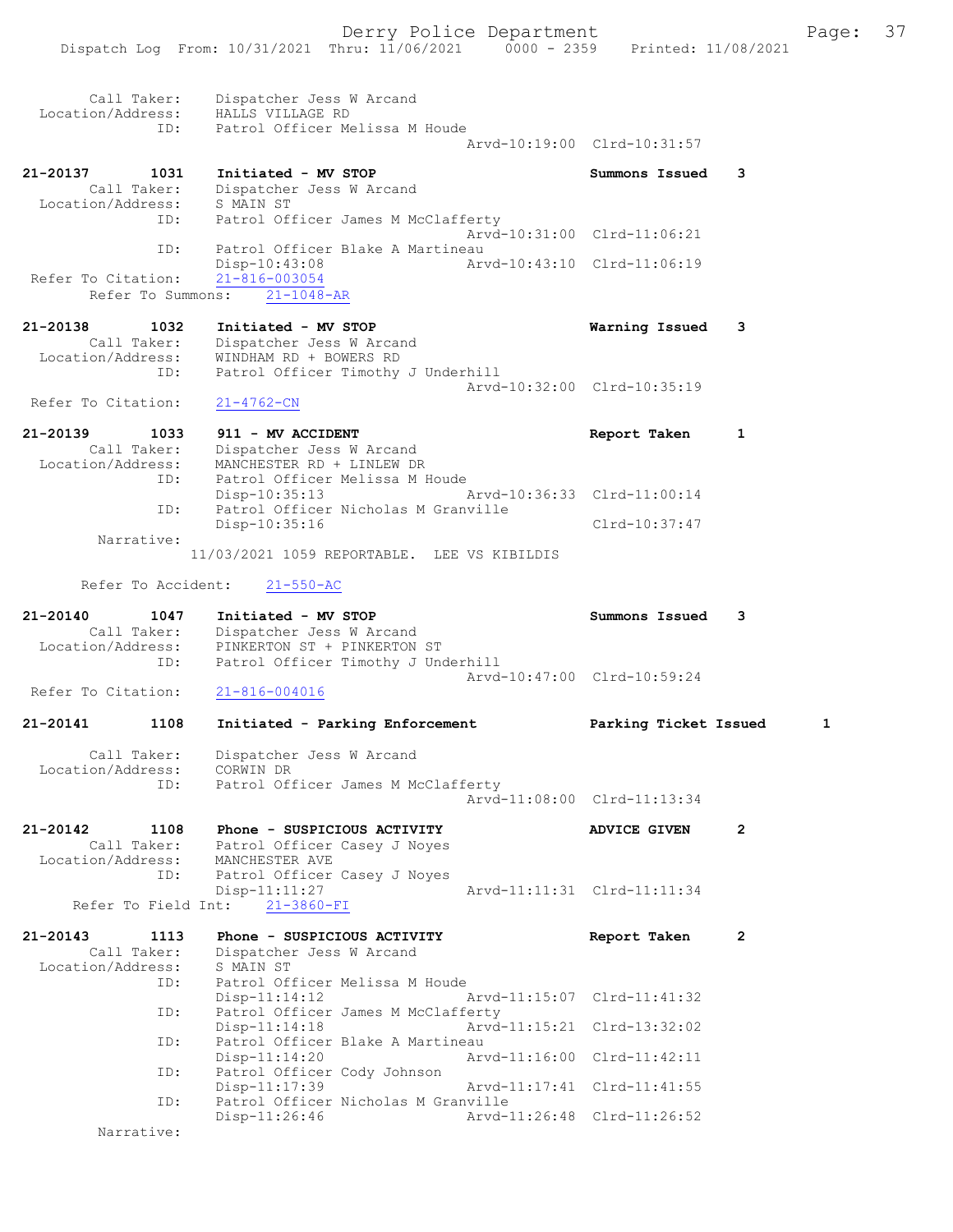11/03/2021 1124 WINDHAM PD NOTIFIED

Refer To Incident: 21-1975-OF

| 21-20144<br>1235<br>Call Taker:<br>Location/Address:        | Phone - SUSPICIOUS ACTIVITY<br>Dispatcher Jess W Arcand<br>MARTHA DR                                                              | 2<br><b>ADVICE GIVEN</b>                           |                |
|-------------------------------------------------------------|-----------------------------------------------------------------------------------------------------------------------------------|----------------------------------------------------|----------------|
| ID:                                                         | Patrol Officer Melissa M Houde<br>$Disp-13:11:56$                                                                                 | Arvd-13:19:55 Clrd-13:31:40                        |                |
| 21-20145<br>1300<br>Call Taker:<br>Location/Address:<br>ID: | Phone - FOUND/LOST PROPERTY<br>Dispatcher Jess W Arcand<br>HOPE HILL RD<br>Patrol Officer Nicholas M Granville<br>$Disp-13:02:54$ | Report Taken<br>3<br>Arvd-13:09:55 Clrd-13:32:29   |                |
| Narrative:                                                  | 11/03/2021 1319 FOUND WALLET                                                                                                      |                                                    |                |
| Refer To Incident:                                          | $21 - 1976 - OF$                                                                                                                  |                                                    |                |
| 21-20146<br>1302<br>Call Taker:<br>Location/Address:<br>ID: | Phone - JUVENILE OFFENSES<br>Dispatcher Jess W Arcand<br>PINKERTON ST<br>Patrol Officer Cody Johnson<br>Disp-13:02:28             | Services Rendered 2<br>Arvd-13:03:36 Clrd-13:32:14 |                |
| ID:                                                         | Patrol Officer Brian J Landry<br>$Disp-13:02:35$<br>Refer To Field Int: 21-3861-FI                                                | Arvd-13:02:39 Clrd-13:29:23                        |                |
| $21 - 20147$<br>1339<br>Location/Address:                   | Phone - SUSPICIOUS ACTIVITY<br>Call Taker: Dispatcher Jess W Arcand<br>CRESCENT ST                                                | Services Rendered 2                                |                |
| ID:<br>ID:                                                  | Patrol Officer Melissa M Houde<br>$Disp-13:42:19$<br>Patrol Officer Cody Johnson                                                  | Arvd-13:43:39 Clrd-13:54:53                        |                |
| Narrative:                                                  | $Disp-13:44:22$                                                                                                                   | Arvd-13:44:24 Clrd-13:54:55                        |                |
|                                                             | 11/03/2021 1339 FEMALE WALKING ON THE SIDE OF THE ROAD<br>YELLING                                                                 |                                                    |                |
| Narrative:                                                  | 11/03/2021 1344 726 ON A PED CHECK                                                                                                |                                                    |                |
| 21-20148<br>1410                                            | Initiated - FOLLOW-UP                                                                                                             | No Action Required                                 | $\overline{2}$ |
| Call Taker:<br>Location/Address:<br>ID:                     | Dispatcher Jess W Arcand<br>MUNICIPAL DR<br>Patrol Officer Nicholas M Granville                                                   |                                                    |                |
|                                                             |                                                                                                                                   | Arvd-14:10:00 Clrd-14:33:08                        |                |
| 21-20149<br>1431<br>Call Taker:<br>Location/Address:        | Phone - KEEP THE PEACE<br>Dispatcher Jess W Arcand<br>DERRY WAY                                                                   | Services Rendered 2                                |                |
| ID:                                                         | Patrol Officer Joshua Martin<br>$Disp-14:45:26$                                                                                   | Arvd-14:45:38 Clrd-14:53:01                        |                |
| 21-20150<br>1433                                            | Initiated - FOLLOW-UP                                                                                                             | No Action Required                                 | 2              |
| Call Taker:<br>Location/Address:<br>ID:                     | Dispatcher Jess W Arcand<br>CRYSTAL AVE<br>Patrol Officer Nicholas M Granville                                                    | Arvd-14:33:00 Clrd-14:45:16                        |                |
| 21-20151<br>1446                                            | Initiated - FOLLOW-UP                                                                                                             | Cleared<br>$\overline{2}$                          |                |
| Call Taker:<br>Location/Address:<br>ID:                     | Dispatcher Jess W Arcand<br>DRIFTWOOD RD<br>Detective Victoria M Kidd                                                             |                                                    |                |
| Cleared By:                                                 | Dispatcher Christina L Power                                                                                                      | Arvd-14:46:00 Clrd-15:33:58                        |                |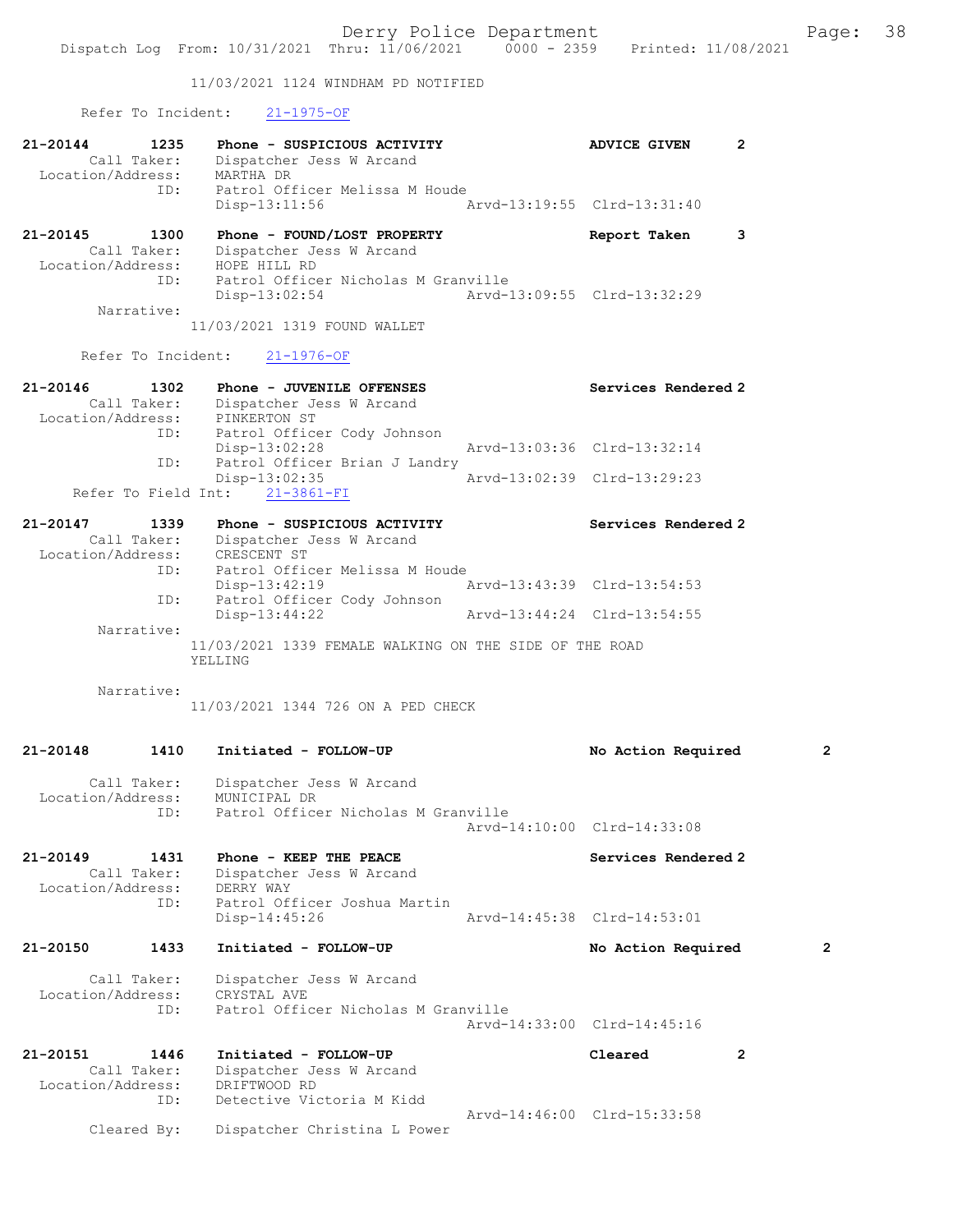21-20152 1447 Phone - SUSPICIOUS ACTIVITY SENT ON THEIR WAY 2 Call Taker: Dispatcher Jess W Arcand Location/Address: CRYSTAL AVE ID: Patrol Officer Melissa M Houde Disp-14:48:07 Arvd-14:48:10 Clrd-15:07:12 Cleared By: Dispatcher Christina L Power Narrative: 11/03/2021 1447 FEMALE WALKING ON THE SIDE OF THE ROAD YELLING Narrative: 11/03/2021 1452 726 ON A PED CHECK 21-20153 1519 Phone - DOMESTIC DISTURBANCE Could Not Locate 1 Call Taker: Dispatcher Christina L Power Location/Address: FOREST RIDGE RD ID: Patrol Officer Nathan S Lavoie<br>Disp-15:19:57 Disp-15:19:57 Arvd-15:20:43 Clrd-15:50:28 ID: Patrol Officer Joshua Martin<br>Disp-15:20:02 Disp-15:20:02 Arvd-15:30:09 Clrd-15:50:29 ID: Sergeant Jeffrey M Dawe Disp-15:30:13 Arvd-15:30:14 Clrd-15:43:03 Refer To Field Int: 21-3863-FI 21-20154 1534 Initiated - FOLLOW-UP Cleared 2 Call Taker: Dispatcher Christina L Power Location/Address: MANCHESTER RD ID: Patrol Officer Scott M Beegan Arvd-15:34:00 Clrd-16:04:34 21-20155 1543 Initiated - NEIGHBORHOOD DISPUTE Matter Mediated 2 Call Taker: Dispatcher Christina L Power Location/Address: FOREST RIDGE RD ID: Sergeant Jeffrey M Dawe Arvd-15:43:00 Clrd-15:50:14 21-20156 1554 Initiated - MV STOP Warning Issued 3 Call Taker: Dispatcher Christina L Power Location/Address: CRYSTAL AVE ID: Captain Vernon L Thomas Arvd-15:54:00 Clrd-15:58:46 21-20157 1600 Phone - ATTEMPTED PAPER SERVICE Could Not Locate 2 Call Taker: Dispatcher Christina L Power Call Taker: Dispatcher<br>Location/Address: FAIRWAY DR ID: Patrol Officer Nathan S Lavoie<br>Disp-16:01:41 Disp-16:01:41 Arvd-16:10:37 Clrd-16:10:51 ID: Patrol Officer Joshua Martin Disp-16:01:45 Arvd-16:10:38 Clrd-16:10:49 21-20158 1602 911 - UNWANTED SUBJECT 2 Arrest(s) Made 2 Call Taker: Lieutenant Michael T Muncey Location/Address: ADAMS POND RD ID: Sergeant Jeffrey M Dawe Disp-16:05:24 Arvd-16:17:04 Clrd-16:54:21 Dispatched By: Dispatcher Christina L Power Arrived By: Dispatcher Christina L Power Cleared By: Dispatcher Christina L Power ID: Patrol Officer Melissa M Houde<br>Disp-16:05:30 Disp-16:05:30 Arvd-16:10:32 Clrd-17:23:31 Dispatched By: Dispatcher Christina L Power Arrived By: Dispatcher Christina L Power Cleared By: Dispatcher Christina L Power ID: Patrol Officer Scott M Beegan Disp-16:05:34 Arvd-16:17:02 Clrd-16:54:18 Dispatched By: Dispatcher Christina L Power Arrived By: Dispatcher Christina L Power Cleared By: Dispatcher Christina L Power ID: Patrol Officer Joshua Martin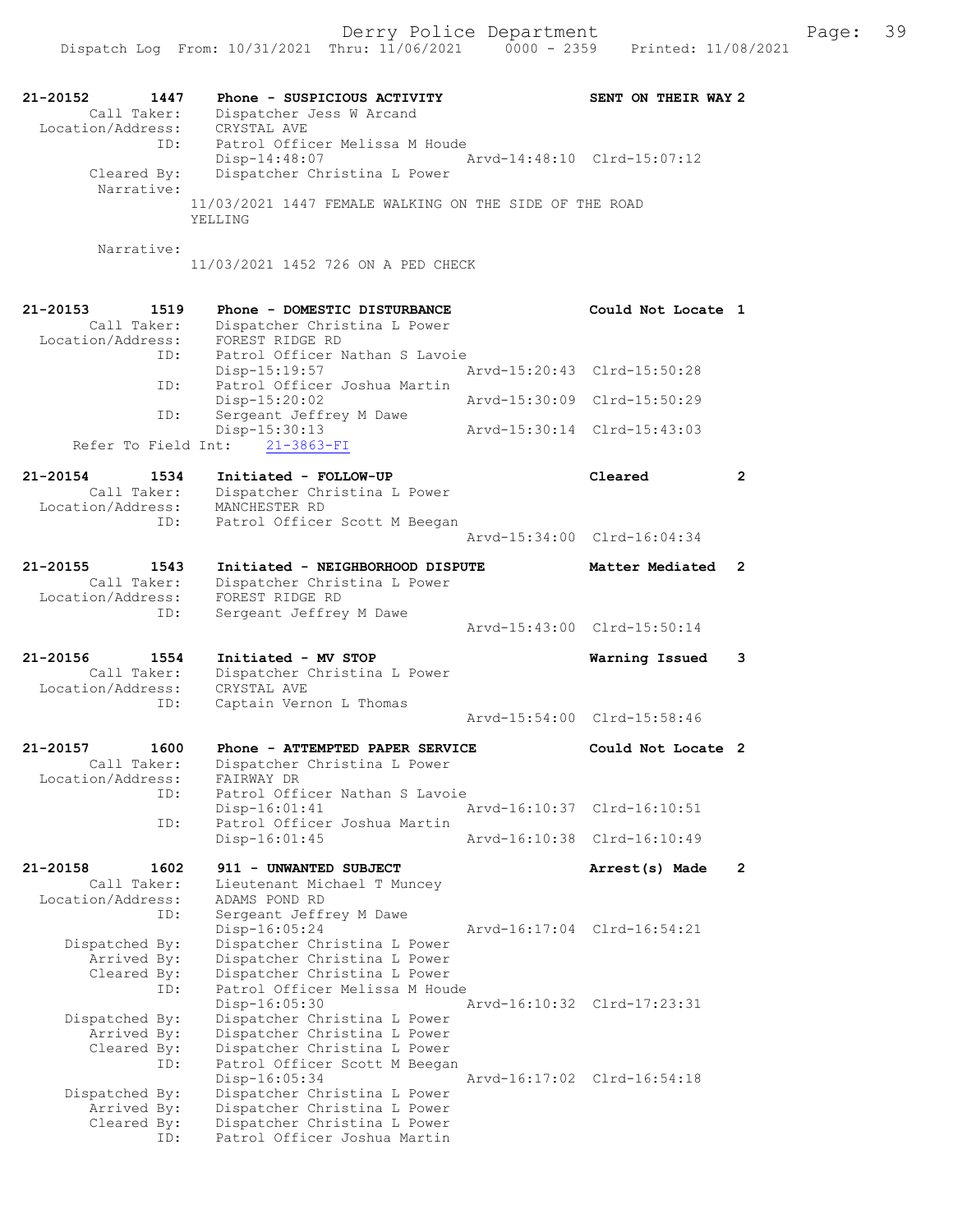Derry Police Department **Page: 40**<br>Phru: 11/06/2021 0000 - 2359 Printed: 11/08/2021 Dispatch Log From: 10/31/2021 Thru: 11/06/2021 0000 - 2359 Disp-16:11:31 Clrd-16:19:50 Dispatched By: Dispatcher Christina L Power<br>Cleared By: Dispatcher Christina L Power py: The Christina L Power<br>
By: Dispatcher Christina L Power<br>
ID: Patrol Officer Scott M Beegar Patrol Officer Scott M Beegan Disp-17:21:13 Clrd-17:21:17 Narrative: ped check on Old Auburn Rd Narrative: 11/03/2021 1620 126 out on Adams Pond Rd Narrative: 11/03/2021 1653 transporting to hq's s/m 17145 Narrative: 11/03/2021 1651 one in custody for possession of a controlled drug and comtempt of court Narrative: 11/03/2021 1703 off at hq's e/m 17148.7 with; Ferrin, Christopher homeless dob 070593 Narrative: 11/03/2021 1821 released on \$500 PR with a Superior Court date of 11/18/21 and PR bail with a DDC date of 2/17/22 Refer To Arrest:  $\frac{21-1050-AR}{21-1051-AR}$ Refer To Arrest: 21-20159 1614 Phone - MV CHECK Summons Issued 1 Call Taker: Dispatcher Christina L Power Location/Address: LARAWAY CT ID: Patrol Officer Nathan S Lavoie<br>Disp-16:15:34 Disp-16:15:34 Arvd-16:17:14 Clrd-16:54:09<br>ID: Patrol Officer Ryan M Panaro Patrol Officer Ryan M Panaro<br>Disp-16:15:39 Arvd-16:18:10 Clrd-16:51:39 Narrative: blue chevy p/up Narrative: 11/03/2021 1617 stopping on A St Narrative: 11/03/2021 1620 DFD on scene Narrative: 11/03/2021 1622 DFD clear, checking sobriety Refer To Summons: 21-1049-AR 21-20160 1723 Phone - SUSPICIOUS ACTIVITY Could Not Locate 2 Call Taker: Dispatcher Christina L Power Location/Address: ROCKINGHAM SHORE DR Patrol Officer Scott M Beegan<br>Disp-17:24:19 Disp-17:24:19 Arvd-17:24:30 Clrd-18:11:07 ID: Patrol Officer Ryan M Panaro Disp-17:24:21 Arvd-17:24:31 Clrd-18:02:00 ID: Patrol Officer Joshua Martin Disp-17:24:24 Arvd-17:28:35 Clrd-17:57:36 Sergeant Jeffrey M Dawe<br>Disp-17:24:27 Disp-17:24:27 Arvd-17:28:36 Clrd-17:51:17<br>TD: Patrol Officer Nathan S Lavoie Patrol Officer Nathan S Lavoie Disp-17:28:31 Arvd-17:28:32 Clrd-17:51:05 21-20161 1735 Walk-In - WARRANT ARREST 2 Call Taker: Dispatcher Christina L Power Location/Address: [DY 2] MUNICIPAL DR ID: Patrol Officer Robert Corwin<br>Disp-17:37:52

Disp-17:37:52 Arvd-17:43:26 Clrd-17:57:49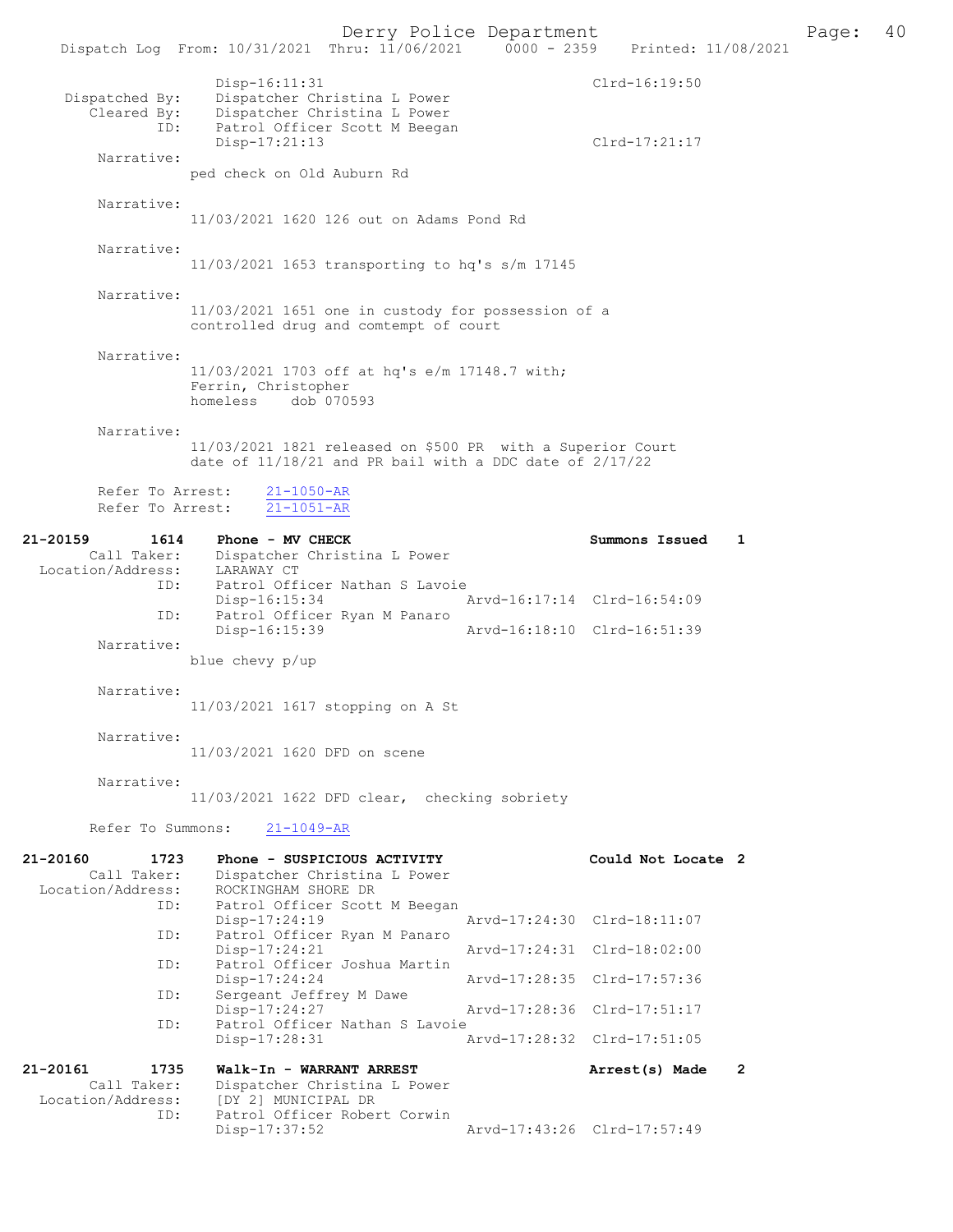Narrative: subject into hq's to turn themself in on a warrant for simple assault (x2) Spear, Desiree 33 Fairway Dr Derry, NH dob 090596 Narrative: 11/03/2021 1841 released on PR bail with a court date of 2/17/22 Refer To Arrest: 21-1052-AR 21-20162 1805 Initiated - MV STOP Warning Issued 3 Call Taker: Dispatcher Christina L Power<br>ion/Address: ISLAND POND RD Location/Address:<br>ID: Sergeant Jeffrey M Dawe Arvd-18:05:00 Clrd-18:11:16 21-20163 1809 Phone - ERRATIC OPERATION Could Not Locate 2 Call Taker: Dispatcher Christina L Power Location/Address: FORDWAY EXT ID: Patrol Officer Ryan M Panaro Disp-18:11:04 Arvd-18:15:54 Clrd-18:25:01<br>ID: Patrol Officer Joshua Martin Patrol Officer Joshua Martin<br>Disp-18:20:41 Disp-18:20:41 Arvd-18:20:42 Clrd-18:24:59 Narrative: older F150 p/up 21-20164 1845 Initiated - FOLLOW-UP Cleared 2 Call Taker: Dispatcher Christina L Power<br>ion/Address: PEABODY RD Location/Address:<br>TD: Patrol Officer Nathan S Lavoie Arvd-18:45:00 Clrd-18:50:11 21-20165 1852 Phone - SUSPICIOUS ACTIVITY Services Rendered 2 Call Taker: Patrol Officer Robert Corwin Location/Address: GRANT ST ID: Patrol Officer Scott M Beegan Disp-18:53:38 Arvd-18:57:22 Clrd-19:10:37 Arrived By: Dispatcher Christina L Power Cleared By: Dispatcher Christina L Power ID: Patrol Officer Nathan S Lavoie Disp-18:53:40 Arvd-18:57:21 Clrd-19:10:39 Arrived By: Dispatcher Christina L Power Cleared By: Dispatcher Christina L Power Narrative: flashlights in woods Narrative: determined to be a neighbor, no issues Refer To Field Int: 21-3897-FI 21-20166 1859 Phone - ERRATIC OPERATION SENT ON THEIR WAY 2 Call Taker: Patrol Officer Robert Corwin<br>.on/Address: TSIENNETO RD Location/Address:<br>ID: Patrol Officer Joshua Martin<br>Disp-19:00:49 Disp-19:00:49 Arvd-19:00:52 Clrd-19:17:34<br>Cleared By: Dispatcher Christina L Power Dispatcher Christina L Power ID: Patrol Officer Melissa M Houde<br>Disp-19:01:01 Disp-19:01:01 Arvd-19:01:04 Cleared By: Dispatcher Christina L Power By: Dispatcher Christina L Power<br>ID: Sergeant Jeffrey M Dawe Sergeant Jeffrey M Dawe<br>Disp-19:14:28 Disp-19:14:28 Arvd-19:14:29 Clrd-19:17:31<br>Dispatched By: Dispatcher Christina L Power spatched By: Dispatcher Christina L Power<br>Arrived By: Dispatcher Christina L Power Arrived By: Dispatcher Christina L Power<br>Cleared By: Dispatcher Christina L Power Dispatcher Christina L Power Narrative: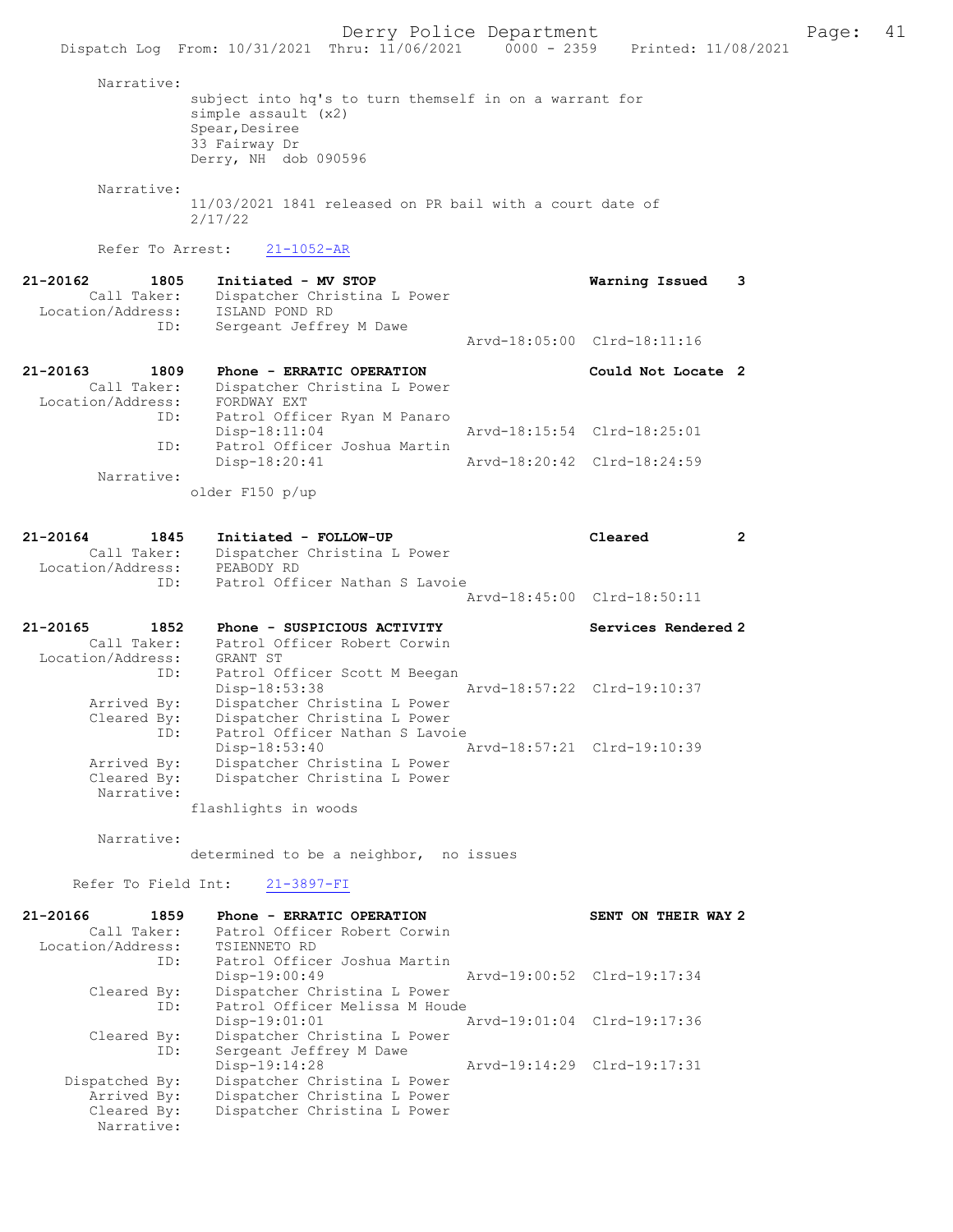|                                     |                                                                                | Derry Police Department     |                             |              |
|-------------------------------------|--------------------------------------------------------------------------------|-----------------------------|-----------------------------|--------------|
|                                     | Dispatch Log From: 10/31/2021 Thru: 11/06/2021 0000 - 2359 Printed: 11/08/2021 |                             |                             |              |
|                                     | Ford Silver Truck                                                              |                             |                             |              |
| Narrative:                          |                                                                                |                             |                             |              |
|                                     | 11/03/2021 1905 stopping NY 93546NB                                            |                             |                             |              |
| Narrative:                          | 11/03/2021 1910 checking sobriety                                              |                             |                             |              |
|                                     |                                                                                |                             |                             |              |
| 21-20167<br>1933<br>Call Taker:     | Phone - WELFARE CHECK                                                          |                             | Services Rendered 2         |              |
| Location/Address: FAIRWAY DR        | Dispatcher Christina L Power                                                   |                             |                             |              |
| ID:                                 | Patrol Officer Nathan S Lavoie<br>Disp-19:34:51                                |                             | Arvd-19:42:09 Clrd-19:58:56 |              |
| ID:                                 | Patrol Officer Joshua Martin                                                   |                             |                             |              |
| Refer To Field Int:                 | $Disp-19:35:33$<br>$21 - 3864 - FI$                                            | Arvd-19:40:11 Clrd-19:58:57 |                             |              |
|                                     |                                                                                |                             |                             |              |
| $21 - 20168$<br>2003<br>Call Taker: | Walk-In - ASSIST CITIZEN<br>Patrol Officer Robert Corwin                       |                             | <b>ADVICE GIVEN</b>         | 3            |
| Location/Address:<br>ID:            | [DY 2] MUNICIPAL DR<br>Patrol Officer Robert Corwin                            |                             |                             |              |
|                                     | Disp-20:06:08                                                                  |                             | Arvd-20:06:10 Clrd-20:44:51 |              |
| Cleared By:<br>Narrative:           | Dispatcher Christina L Power                                                   |                             |                             |              |
|                                     | issue w/Lou's Custom Exhaust                                                   |                             |                             |              |
| Refer To Incident:                  | $21 - 1981 - OF$                                                               |                             |                             |              |
| Refer To Field Int:                 | $21 - 3865 - FI$                                                               |                             |                             |              |
| 21-20169<br>2006                    | Initiated - FOLLOW-UP                                                          |                             | Cleared                     | $\mathbf{2}$ |
| Call Taker:<br>Location/Address:    | Dispatcher Christina L Power<br>MUNICIPAL DR                                   |                             |                             |              |
| ID:                                 | Patrol Officer Nathan S Lavoie                                                 |                             | Arvd-20:06:00 Clrd-21:29:35 |              |
|                                     |                                                                                |                             |                             |              |
| 21-20170<br>2041<br>Call Taker:     | Phone - SUSPICIOUS ACTIVITY<br>Patrol Officer Robert Corwin                    |                             | Services Rendered 2         |              |
| Location/Address:                   | ADAMS POND RD                                                                  |                             |                             |              |
| ID:                                 | Patrol Officer Melissa M Houde<br>$Disp-20:44:29$                              |                             | Arvd-20:53:02 Clrd-21:39:52 |              |
| Arrived By:<br>Cleared By:          | Dispatcher Christina L Power<br>Dispatcher Christina L Power                   |                             |                             |              |
| ID:                                 | Patrol Officer Joshua Martin                                                   |                             |                             |              |
| Arrived By:                         | Disp-20:44:33<br>Dispatcher Christina L Power                                  |                             | Arvd-20:53:04 Clrd-21:28:39 |              |
| Cleared By:                         | Dispatcher Christina L Power                                                   |                             |                             |              |
| ID:                                 | Patrol Officer Ryan M Panaro<br>$Disp-21:10:11$                                |                             | Arvd-21:10:20 Clrd-21:28:41 |              |
| Cleared By:<br>ID:                  | Dispatcher Christina L Power<br>Sergeant Jeffrey M Dawe                        |                             |                             |              |
|                                     | $Disp-21:10:16$                                                                |                             | Arvd-21:10:18 Clrd-21:25:39 |              |
| Cleared By:                         | Dispatcher Christina L Power                                                   |                             |                             |              |
| 21-20171<br>2110                    | Phone - ERRATIC OPERATION                                                      |                             | Warning Issued              | 2            |
| Call Taker:<br>Location/Address:    | Dispatcher Christina L Power<br>ASHLEIGH DR                                    |                             |                             |              |
| ID:                                 | Patrol Officer Scott M Beegan<br>Disp-21:11:19                                 |                             | Arvd-21:13:34 Clrd-21:23:28 |              |
| Arrived By:                         | Patrol Officer Robert Corwin                                                   |                             |                             |              |
| Refer To Field Int:                 | $21 - 3875 - FI$                                                               |                             |                             |              |
| 21-20172<br>2128                    | Initiated - ROAD HAZARD                                                        |                             | Report Taken                | $\mathbf{2}$ |
| Call Taker:<br>Location/Address:    | Dispatcher Christina L Power<br>ADAMS POND RD                                  |                             |                             |              |
| ID:                                 | Patrol Officer Ryan M Panaro                                                   |                             | Arvd-21:28:00 Clrd-21:53:23 |              |
| ID:                                 | Patrol Officer Joshua Martin<br>Disp-21:29:17                                  |                             | Arvd-21:29:19 Clrd-21:48:59 |              |
|                                     |                                                                                |                             |                             |              |

Page:  $42$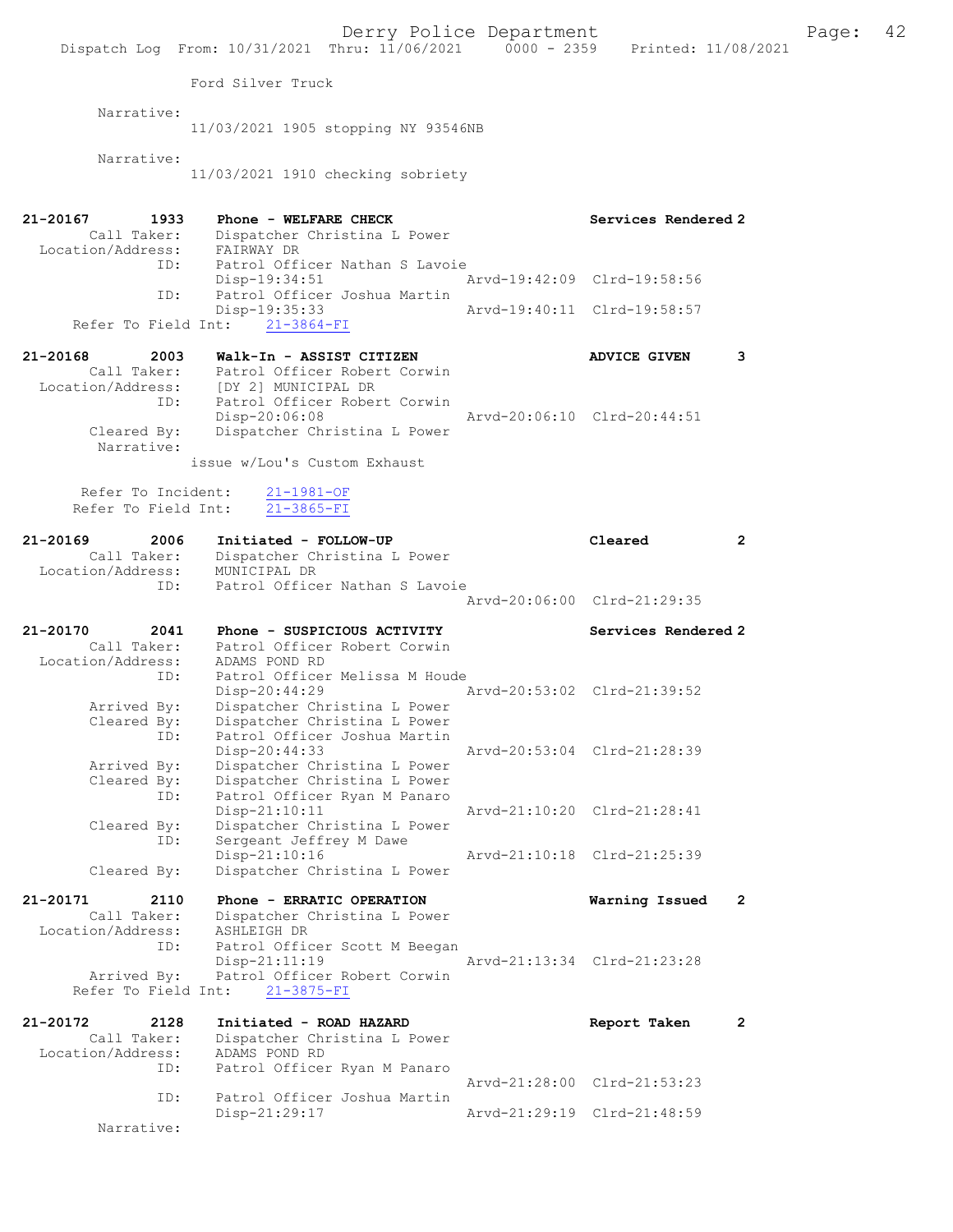debris in the roadway

Refer To Incident: 21-1977-OF

| 21-20173                          | 2252<br>Call Taker:       | Initiated - MV STOP<br>Patrol Officer Robert Corwin<br>Location/Address: CRYSTAL AVE                      | Warning Issued              | 3 |
|-----------------------------------|---------------------------|-----------------------------------------------------------------------------------------------------------|-----------------------------|---|
|                                   |                           | ID: Patrol Officer Joshua Martin                                                                          | Arvd-22:52:00 Clrd-22:59:53 |   |
| Cleared By:<br>Refer To Citation: |                           | Dispatcher Jonathon S Pickering<br>$21 - 4763 - CN$                                                       |                             |   |
| 21-20174                          | 2314                      | Alarm - ALARM, BURGLAR                                                                                    | Cleared                     |   |
|                                   | Call Taker:<br>ID:        | Patrol Officer Robert Corwin<br>Location/Address: [DY 2097] E BROADWAY<br>Patrol Officer Michael Carnazzo |                             |   |
|                                   |                           | $Disp-23:14:58$                                                                                           | $Clrd-23:19:20$             |   |
| Dispatched By:                    | ID:                       | Dispatcher Jonathon S Pickering<br>Patrol Officer Joshua Martin                                           |                             |   |
| Dispatched By:                    |                           | Disp-23:15:00<br>Dispatcher Jonathon S Pickering                                                          | Arvd-23:16:36 Clrd-23:19:22 |   |
|                                   | Arrived By:<br>Narrative: | Dispatcher Jonathon S Pickering                                                                           |                             |   |

night drop

#### Refer To Field Int: 21-3903-FI

| 21-20175           | 2328        | Initiated - MV STOP             | Warning Issued              | $\overline{\mathbf{3}}$ |
|--------------------|-------------|---------------------------------|-----------------------------|-------------------------|
|                    | Call Taker: | Dispatcher Jonathon S Pickering |                             |                         |
| Location/Address:  |             | S MAIN ST                       |                             |                         |
|                    | ID:         | Patrol Officer Nikita Tomnyuk   |                             |                         |
|                    |             |                                 | Aryd-23:28:00 Clrd-23:34:19 |                         |
| Refer To Citation: |             | 21-4764-CN                      |                             |                         |

| 21-20176          | 2332        | Initiated - MV STOP             | Warning Issued 3            |  |
|-------------------|-------------|---------------------------------|-----------------------------|--|
|                   | Call Taker: | Dispatcher Jonathon S Pickering |                             |  |
| Location/Address: |             | E BROADWAY                      |                             |  |
|                   | TD:         | Patrol Officer Monica Ricci     |                             |  |
|                   |             |                                 | Arvd-23:32:00 Clrd-23:37:26 |  |

#### Refer To Citation: 21-4765-CN

| 21-20177          | 2332        | Phone - SUSPICIOUS ACTIVITY                             |                             | SENT ON THEIR WAY 2 |  |
|-------------------|-------------|---------------------------------------------------------|-----------------------------|---------------------|--|
|                   | Call Taker: | Dispatcher Jonathon S Pickering                         |                             |                     |  |
| Location/Address: |             | GULF RD + HAMPSHIRE DR                                  |                             |                     |  |
|                   | ID:         | Patrol Officer Joshua Martin                            |                             |                     |  |
|                   |             | $Disp-23:33:11$                                         | Arvd-23:45:23 Clrd-23:49:47 |                     |  |
|                   | ID:         | Patrol Officer Nikita Tomnyuk                           |                             |                     |  |
|                   |             | $Disp-23:34:25$                                         | Arvd-23:43:26 Clrd-23:49:46 |                     |  |
|                   | Narrative:  |                                                         |                             |                     |  |
|                   |             | $11/00/001$ $0.222$ $0.441$ $0.15$ $0.15$ $0.15$ $0.15$ |                             |                     |  |

11/03/2021 2333 dark color jeep liberty

## Narrative:

11/03/2021 2346 off with NH 4532611

#### Refer To Field Int: 21-3915-FI

| 21-20178           | 2342        | Initiated - MV STOP             | Warning Issued 3 |  |
|--------------------|-------------|---------------------------------|------------------|--|
|                    | Call Taker: | Dispatcher Jonathon S Pickering |                  |  |
| Location/Address:  |             | E BROADWAY                      |                  |  |
|                    | ID:         | Patrol Officer Michael Carnazzo |                  |  |
|                    |             | Arvd-23:42:00 Clrd-23:55:31     |                  |  |
| Refer To Citation: |             | $21 - 4766 - CN$                |                  |  |

| 21-20179          | 2342        | Initiated - PROPERTY CHECK      | Services Rendered 2         |
|-------------------|-------------|---------------------------------|-----------------------------|
|                   | Call Taker: | Dispatcher Jonathon S Pickering |                             |
| Location/Address: |             | [DY 3681] HAMPSTEAD RD          |                             |
|                   | TD:         | Patrol Officer Jack Stafford    |                             |
|                   |             |                                 | Arvd-23:42:00 Clrd-23:49:00 |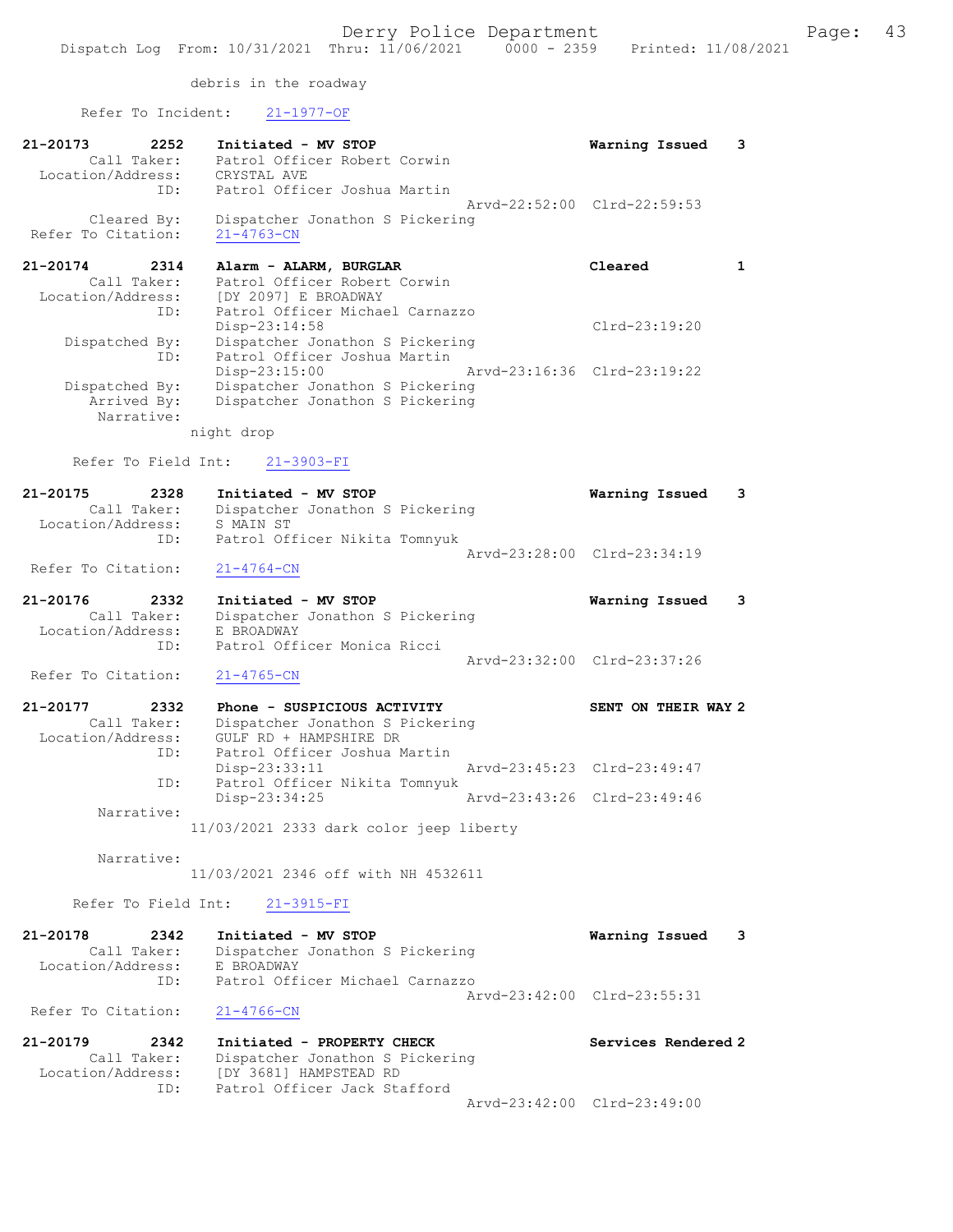## For Date: 11/04/2021 - Thursday

| 21-20180          | 0006<br>Call Taker:           | Initiated - PROPERTY CHECK<br>Dispatcher Jonathon S Pickering      | Services Rendered 2         |              |
|-------------------|-------------------------------|--------------------------------------------------------------------|-----------------------------|--------------|
| Location/Address: | ID:                           | ROLLINS ST<br>Patrol Officer Michael Carnazzo                      |                             |              |
|                   |                               |                                                                    | Arvd-00:06:00 Clrd-00:06:11 |              |
| 21-20181          | 0019                          | Initiated - MV STOP                                                | No Action Required          | 3            |
| Location/Address: | Call Taker:                   | Dispatcher Jonathon S Pickering<br>PIERCE AVE                      |                             |              |
|                   | ID:                           | Patrol Officer Michael Carnazzo                                    | Arvd-00:19:00 Clrd-00:21:46 |              |
|                   | Cleared By:                   | Patrol Officer Michael Carnazzo                                    |                             |              |
| 21-20182          | 0047                          | Phone - MEDICAL EMERGENCY                                          | Transported to Hospital     | 1            |
|                   | Call Taker:                   | Dispatcher Jonathon S Pickering                                    |                             |              |
| Location/Address: |                               | FAIRWAY DR<br>Patrol Officer Monica Ricci                          |                             |              |
|                   | ID:<br>ID:                    | $Disp-00:47:48$<br>Patrol Officer Jack Stafford                    | Arvd-00:52:28 Clrd-00:58:45 |              |
|                   |                               | Disp-00:48:07                                                      | Arvd-00:55:30 Clrd-00:58:45 |              |
|                   | ID:<br>Refer To Incident:     | Sergeant Patrick H Dawson<br>$Disp-00:55:28$<br>$21 - 1978 - OF$   | Aryd-00:55:29 Clrd-00:58:44 |              |
| 21-20183          | 0119                          | Phone - SUSPICIOUS ACTIVITY                                        | Assistance Rendered         | $\mathbf{2}$ |
|                   | Call Taker:                   | Patrol Officer Robert Corwin                                       |                             |              |
| Location/Address: |                               | LARAWAY CT                                                         |                             |              |
|                   | ID:                           | Patrol Officer Monica Ricci                                        |                             |              |
|                   | Arrived By:                   | Disp-01:20:19<br>Dispatcher Jonathon S Pickering                   | Arvd-01:22:51 Clrd-01:46:33 |              |
|                   | Cleared By:                   | Dispatcher Jonathon S Pickering                                    |                             |              |
|                   | ID:                           | Patrol Officer Joshua Martin                                       |                             |              |
|                   |                               | $Disp-01:20:24$                                                    | Arvd-01:30:10 Clrd-01:46:32 |              |
|                   | Arrived By:<br>Cleared By:    | Dispatcher Jonathon S Pickering<br>Dispatcher Jonathon S Pickering |                             |              |
|                   | ID:                           | Sergeant Patrick H Dawson                                          |                             |              |
|                   |                               | Disp-01:22:52                                                      | Arvd-01:22:53 Clrd-01:46:31 |              |
|                   | Dispatched By:<br>Arrived By: | Dispatcher Jonathon S Pickering<br>Dispatcher Jonathon S Pickering |                             |              |
|                   | Cleared By:                   | Dispatcher Jonathon S Pickering                                    |                             |              |
|                   | ID:                           | Patrol Officer Jack Stafford                                       |                             |              |
|                   |                               | $Disp-01:30:12$                                                    | Arvd-01:33:48 Clrd-01:46:34 |              |
|                   | Dispatched By:<br>Arrived By: | Dispatcher Jonathon S Pickering<br>Dispatcher Jonathon S Pickering |                             |              |
|                   | Cleared By:                   | Dispatcher Jonathon S Pickering                                    |                             |              |
|                   | Narrative:                    |                                                                    |                             |              |
|                   |                               | 11/04/2021 0133 reported water leak                                |                             |              |
|                   | Narrative:                    | 11/04/2021 0133 DFD on scene                                       |                             |              |
|                   |                               |                                                                    |                             |              |
|                   | Narrative:                    | 11/04/2021 0136 checking apartment                                 |                             |              |
|                   | Narrative:                    | $11/04/2021$ 0139 maintenance on scene                             |                             |              |
|                   | Narrative:                    |                                                                    |                             |              |
|                   |                               | 11/04/2021 0146 handled by maintenance crew                        |                             |              |
|                   | Refer To Field Int:           | $21 - 3914 - FI$                                                   |                             |              |
| 21-20184          | 0225                          | Phone - MEDICAL EMERGENCY                                          | Assistance Rendered         | 1            |

Call Taker: Dispatcher Jonathon S Pickering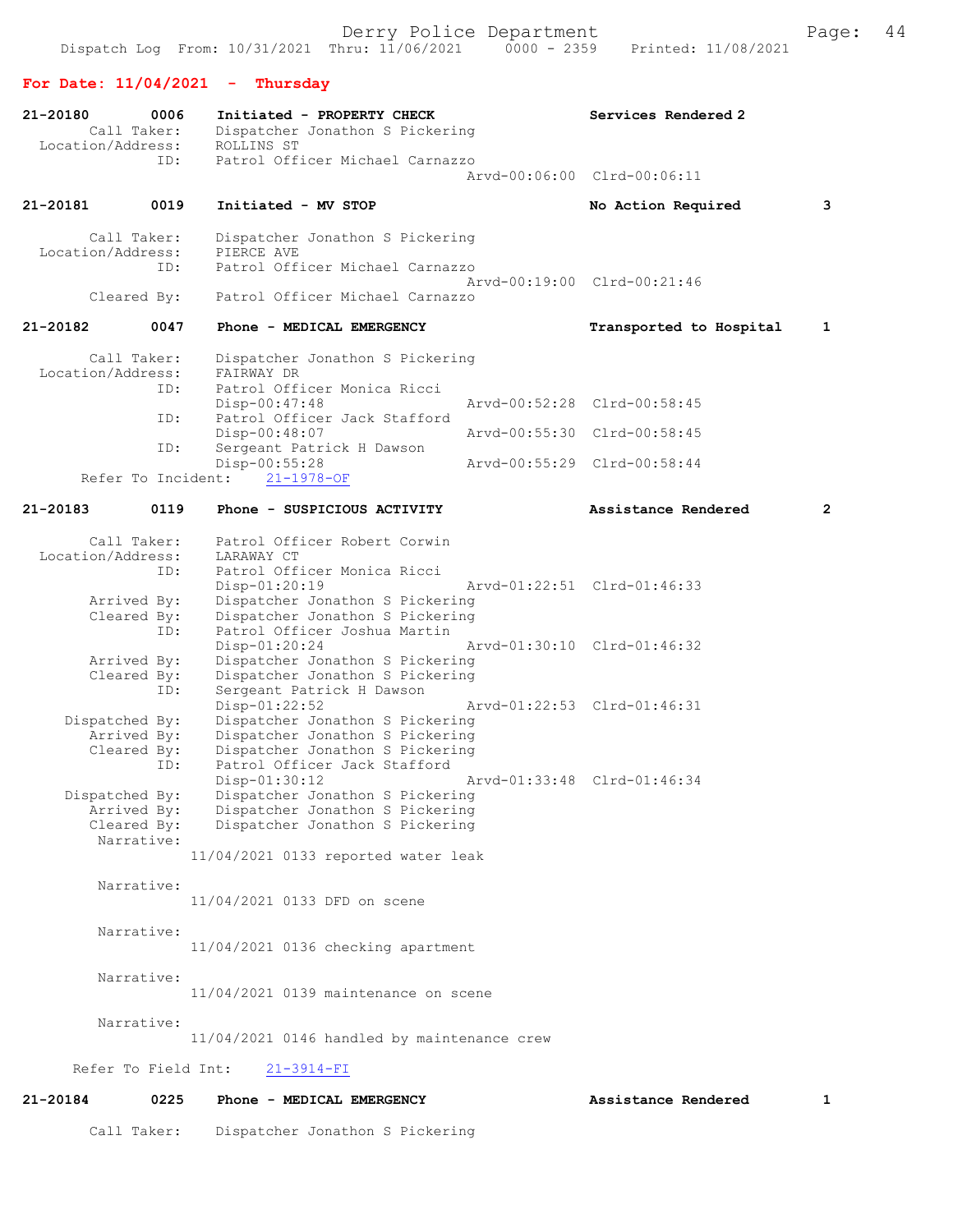Derry Police Department The Page: 45 Dispatch Log From: 10/31/2021 Thru: 11/06/2021 0000 - 2359 Printed: 11/08/2021 Location/Address: N MAIN ST ID: Patrol Officer Monica Ricci<br>Disp-02:25:10 Disp-02:25:10 Arvd-02:25:48 Clrd-02:38:18 ID: Patrol Officer Jack Stafford Disp-02:25:11 Arvd-02:26:30 Clrd-02:38:17<br>ID: Sergeant Patrick H Dawson Sergeant Patrick H Dawson Disp-02:27:32 Arvd-02:27:33 Clrd-02:38:18 Narrative: 11/04/2021 0227 DFD on scene Refer To Field Int: 21-3866-FI 21-20185 0301 Initiated - ABANDONED 911 Assistance Rendered 1 Call Taker: Dispatcher Jonathon S Pickering Location/Address: CHESTER RD ID: Dispatcher Jonathon S Pickering Arvd-03:01:00 Clrd-03:12:31 Narrative: 11/04/2021 0302 confused patient, handled by nursing staff 21-20186 0319 Initiated - MV REPO Vehicle Towed 1 Call Taker: Dispatcher Jonathon S Pickering Location/Address: SHELDON RD ID: Dispatcher Jonathon S Pickering Arvd-03:19:00 Clrd-03:20:01 Narrative: 11/04/2021 0319 2008 Chevy Trailblazer color silver - owner unaware 21-20187 0346 Initiated - MV REPO Vehicle Towed 1 Call Taker: Dispatcher Jonathon S Pickering Location/Address: CHESTER RD ID: Dispatcher Jonathon S Pickering Arvd-03:46:00 Clrd-03:46:58 Narrative: 11/04/2021 0346 2015 Nissan Altima - owner unaware 21-20188 0438 Initiated - MV STOP Warning Issued 3 Call Taker: Dispatcher Jonathon S Pickering Location/Address: W BROADWAY ID: Patrol Officer Michael Carnazzo Arvd-04:38:00 Clrd-04:45:29 Refer To Citation: 21-4767-CN 21-20189 0451 Initiated - MV STOP Warning Issued 3 Call Taker: Dispatcher Jonathon S Pickering Location/Address: W BROADWAY ID: Patrol Officer Michael Carnazzo Arvd-04:51:00 Clrd-05:01:00<br>21-4768-CN Refer To Citation: 21-20190 0507 Initiated - MV STOP 1999 Warning Issued 3<br>Call Taker: Dispatcher Jonathon S Pickering Dispatcher Jonathon S Pickering Location/Address: S MAIN ST<br>TD: Patrol Of: Patrol Officer Monica Ricci Arvd-05:07:00 Clrd-05:14:42 Refer To Citation: 21-4769-CN 21-20191 0538 Initiated - MV STOP Warning Issued 3 Call Taker: Dispatcher Jonathon S Pickering Location/Address: HAMPSTEAD RD ID: Patrol Officer Nikita Tomnyuk Arvd-05:38:00 Clrd-05:45:22<br>21-4770-CN Refer To Citation: 21-20192 0547 Initiated - MV STOP Warning Issued 3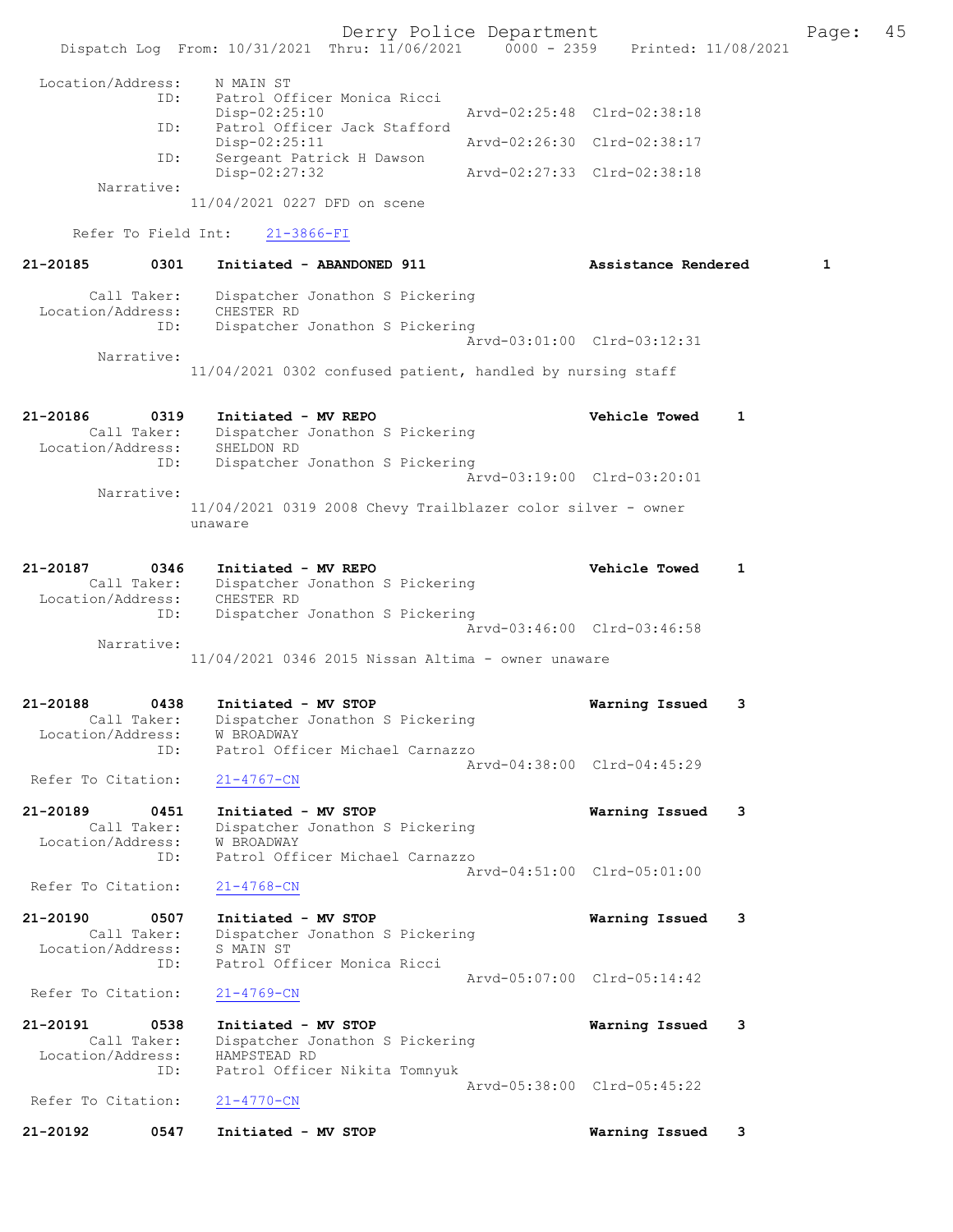Derry Police Department Fage: 46 Dispatch Log From: 10/31/2021 Thru: 11/06/2021 0000 - 2359 Printed: 11/08/2021 Call Taker: Dispatcher Jonathon S Pickering Location/Address: [DY 1217] CRYSTAL AVE ID: Patrol Officer Michael Carnazzo Arvd-05:47:00 Clrd-05:53:22<br>
21-4771-CN Refer To Citation: 21-20193 0648 Phone - MV ACCIDENT Report Taken 1 Call Taker: Dispatcher Jonathon S Pickering Location/Address: HAMPSTEAD RD ID: Patrol Officer Cody Johnson Disp-07:00:07 Arvd-07:09:40 Clrd-07:41:34 Dispatched By: Dispatcher Jess W Arcand Arrived By: Dispatcher Jess W Arcand Cleared By: Dispatcher Jess W Arcand Narrative: 11/04/2021 0734 REPORTABLE. Lynch V Croteau Refer To Accident: 21-551-AC 21-20194 0727 Phone - ERRATIC OPERATION Could Not Locate 2 Call Taker: Dispatcher Jess W Arcand Location/Address: E DERRY RD ID: Patrol Officer Blake A Martineau Disp-07:28:24 Arvd-07:29:15 Clrd-07:35:11 ID: Patrol Officer James M McClafferty<br>Disp-07:29:12 Arvd- Disp-07:29:12 Arvd-07:31:09 Clrd-07:35:12 21-20195 0734 Initiated - MV STOP Warning Issued 3 Call Taker: Dispatcher Jess W Arcand Location/Address: S MAIN ST ID: Patrol Officer Melissa M Houde Arvd-07:34:00 Clrd-07:44:12 Refer To Citation: 21-4772-CN 21-20196 0741 Phone - ALARM, BURGLAR False Alarm 1 Call Taker: Dispatcher Jess W Arcand Location/Address: [DY 3399] RT 111 ID: Patrol Officer Cody Johnson<br>Disp-07:44:19 Disp-07:44:19 Arvd-07:53:15 Clrd-08:07:48 Cleared By: Patrol Officer Cody Johnson ID: Patrol Officer Melissa M Houde Disp-07:44:25 Arvd-07:55:29 Clrd-08:10:11 Refer To Field Int: 21-3886-FI 21-20197 0815 Initiated - DEPARTMENT INFO ADVICE GIVEN 3 Call Taker: Dispatcher Jess W Arcand Location/Address: PINKERTON ST ID: Patrol Officer Brian J Landry Arvd-08:15:00 Clrd-08:15:59 Refer To Field Int: 21-3876-FI 21-20198 0821 Phone - SUSPICIOUS ACTIVITY Services Rendered 2 Call Taker: Dispatcher Jess W Arcand Location/Address: HILLSIDE AVE ID: Patrol Officer Blake A Martineau<br>Disp-08:22:29 Art Disp-08:22:29 Arvd-08:29:17 Clrd-09:09:07 ID: Sergeant Seth Plumer Disp-08:22:35 Arvd-08:29:14 Clrd-09:09:06 ID: Patrol Officer Melissa M Houde Disp-08:25:57 Arvd-08:34:12 Clrd-08:51:34 Narrative: 11/04/2021 0834 LONDONDERRY POLICE NOTIFIED Narrative: 11/04/2021 0844 LONDONDERRY PD ON SCENE

Refer To Field Int: 21-3877-FI

21-20199 0826 Initiated - FOLLOW-UP No Action Required 2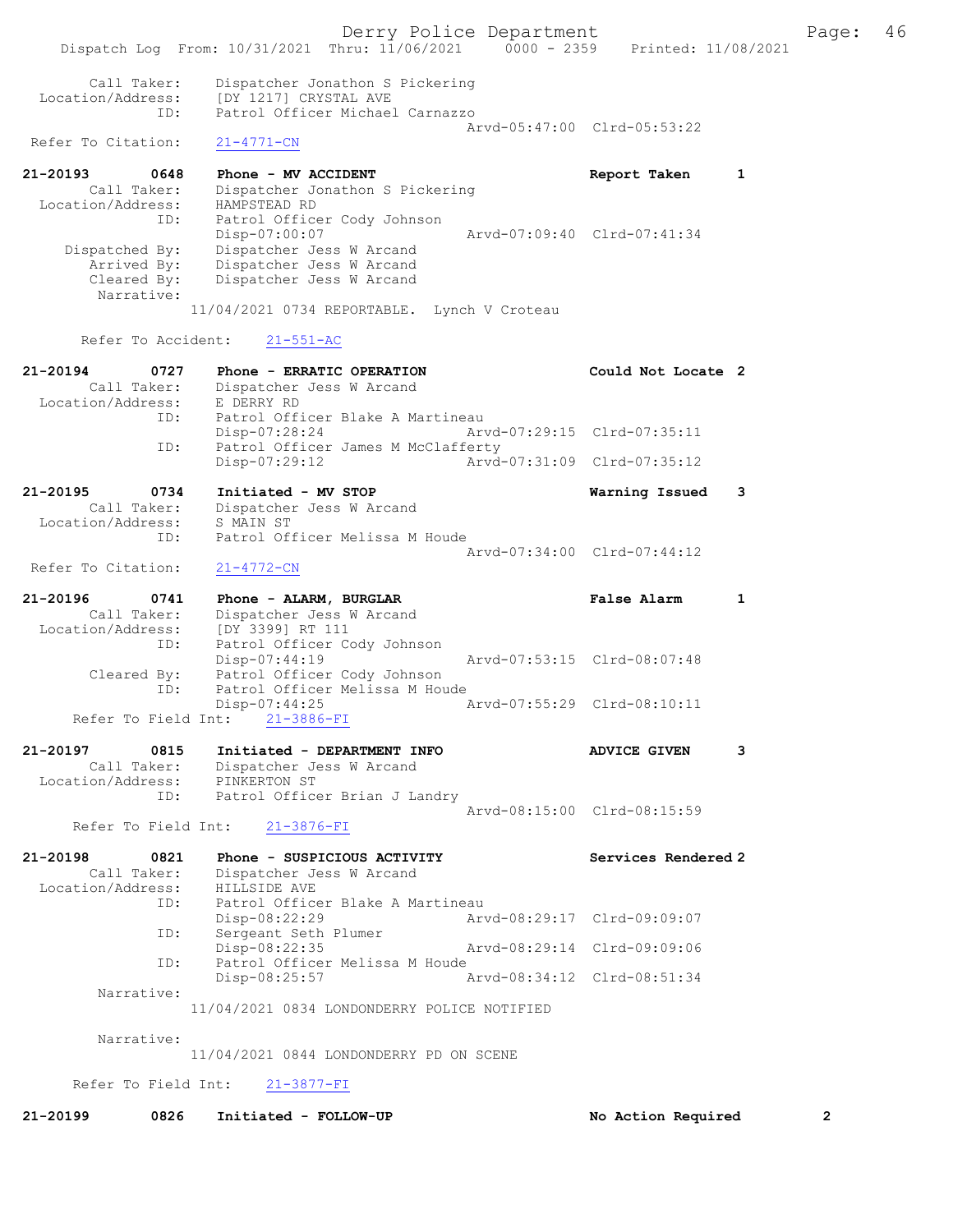Derry Police Department Fage: 47 Dispatch Log From: 10/31/2021 Thru: 11/06/2021 0000 - 2359 Printed: 11/08/2021 Call Taker: Dispatcher Jess W Arcand Location/Address: S MAIN ST ID: Patrol Officer James M McClafferty Arvd-08:26:00 Clrd-09:09:14 21-20200 0840 Walk-In - SEX OFFENSES Report Taken 1 Call Taker: Dispatcher Jess W Arcand Location/Address: MUNICIPAL DR ID: Detective Peter A Houlis Disp-08:41:09 Arvd-08:41:11 Clrd-08:41:31 Refer To Incident: 21-1979-OF 21-20201 0931 Phone - WELFARE CHECK Cancelled Prior to Arrival 2 Call Taker: Dispatcher Jess W Arcand Location/Address: W BROADWAY ID: Patrol Officer Blake A Martineau Disp-09:32:32 Arvd-09:38:18 Clrd-09:51:45 ID: Patrol Officer Melissa M Houde Disp-09:32:34 Arvd-09:38:36 Clrd-09:51:44 21-20202 0957 Initiated - SUBPOENA DELIVERY Not Served 1 Call Taker: Dispatcher Jess W Arcand Location/Address: BRADFORD ST ID: Patrol Officer Melissa M Houde Arvd-09:57:00 Clrd-10:00:23 21-20203 1002 Phone - CUSTOMER PROBLEM Services Rendered 2 Call Taker: Dispatcher Jess W Arcand Location/Address: MANCHESTER RD ID: Patrol Officer James M McClafferty<br>Disp-10:02:48 Arvd- Disp-10:02:48 Arvd-10:08:26 Clrd-10:38:17 Refer To Field Int: 21-3878-FI 21-20204 1030 Initiated - MV STOP Warning Issued 3 Call Taker: Dispatcher Jess W Arcand Location/Address: WINDHAM DEPOT RD ID: Patrol Officer Melissa M Houde Arvd-10:30:00 Clrd-10:34:23<br>
21-4773-CN Refer To Citation: 21-20205 1043 Initiated - MV STOP Warning Issued 3 Call Taker: Dispatcher Jess W Arcand Location/Address: ROCKINGHAM RD + BEDARD AVE ID: Patrol Officer Melissa M Houde Arvd-10:43:00 Clrd-10:47:48 Refer To Citation: 21-4774-CN 21-20206 1104 Initiated - FOLLOW-UP No Action Required 2 Call Taker: Dispatcher Jess W Arcand Location/Address: E BROADWAY ID: Patrol Officer Blake A Martineau Arvd-11:04:00 Clrd-11:25:51 21-20207 1114 Phone - Loose Dog Complaint Services Rendered 2 Call Taker: Dispatcher Jess W Arcand Location/Address: E BROADWAY ID: Civilian Robin Bordonaro Disp-11:14:30 Arvd-11:14:34 Clrd-12:15:57<br>ID: Patrol Officer Blake A Martineau Patrol Officer Blake A Martineau<br>Disp-11:30:05 Arv Disp-11:30:05 Arvd-11:32:51 Clrd-12:09:16 21-20208 1115 Initiated - PAPER SERVICE Not Served 3 Call Taker: Dispatcher Jess W Arcand Location/Address: REDFIELD CIR ID: Patrol Officer Melissa M Houde Arvd-11:15:00 Clrd-11:20:09 21-20209 1119 Initiated - TOBACCO VIOLATION Warning Issued 1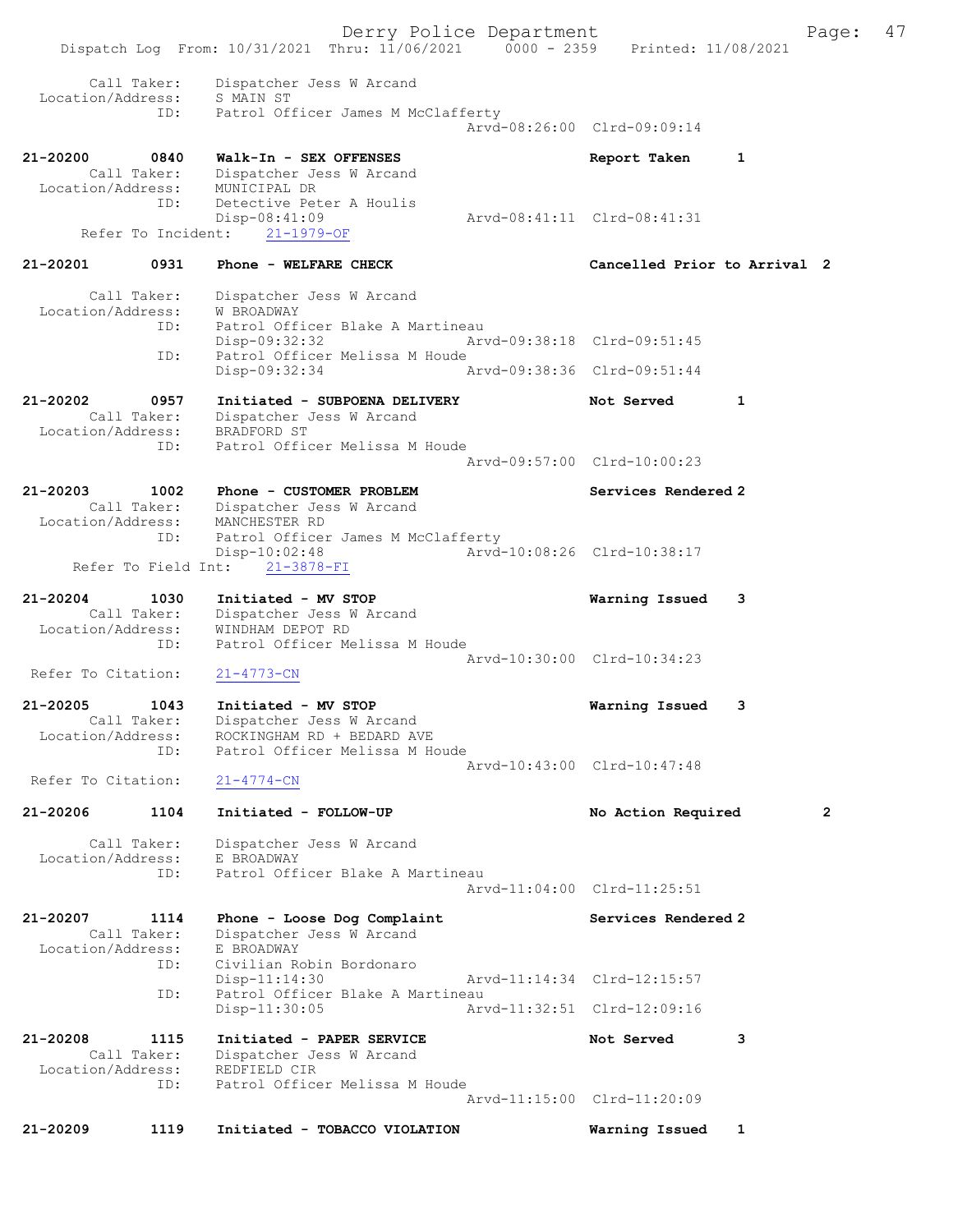Derry Police Department Fage: 48 Dispatch Log From: 10/31/2021 Thru: 11/06/2021 0000 - 2359 Printed: 11/08/2021 Call Taker: Dispatcher Jess W Arcand Location/Address: PINKERTON ST ID: Patrol Officer Brian J Landry Arvd-11:19:00 Clrd-11:20:01 Refer To Field Int: 21-3879-FI 21-20210 1123 Initiated - Parking Enforcement Vehicle checked 1 Call Taker: Dispatcher Jess W Arcand Location/Address: CORWIN DR ID: Patrol Officer James M McClafferty Arvd-11:23:00 Clrd-11:26:18 21-20211 1133 Initiated - PAPER SERVICE 1120 Not Served 3 Call Taker: Dispatcher Jess W Arcand Location/Address: BEDARD AVE ID: Patrol Officer Melissa M Houde Arvd-11:33:00 Clrd-11:35:59 21-20212 1144 Initiated - PAPER SERVICE Not Served 3 Call Taker: Dispatcher Jess W Arcand Location/Address: DRAKE LN ID: Patrol Officer Melissa M Houde Arvd-11:44:00 Clrd-11:49:14 21-20213 1221 Initiated - WARRANT ARREST Arrest(s) Made 2 Call Taker: Dispatcher Jess W Arcand Location/Address: E BROADWAY ID: Patrol Officer Blake A Martineau Arvd-12:21:00 Clrd-13:21:19 ID: Patrol Officer Melissa M Houde Disp-12:21:26 Arvd-12:21:29 Clrd-12:40:49 Narrative: 11/04/2021 1235 ONE IN CUSTODY Narrative: 11/04/2021 1236 STARTING MILEAGE 34692.7 Narrative: 11/04/2021 1238 ENDING MILEAGE 34693.6 Narrative: 11/04/2021 1321 RELEASED ON A SUMMONS WITH COURT 2/10/22 Narrative: 11/04/2021 1322 IDENTIFIED AS: CATHRYN LABRIE 45 E BROADWAY APT 3 DERRY NH DOB 2/11/63 Refer To Arrest: 21-1053-AR 21-20215 1250 Phone - THEFT Cancelled Prior to Arrival 2 Call Taker: Dispatcher Jess W Arcand Location/Address: RAILROAD AVE Narrative: THEFT OF A CAT Narrative: 11/04/2021 1346 CALLER WILL CALL BACK AT A LATER TIME 21-20214 1254 Phone - ASSIST OTHER AGENCY Report Taken 3 Call Taker: Dispatcher Jess W Arcand

Location/Address: [DY 997] PARKLAND DR

ID: Patrol Officer Melissa M Houde

Cleared By: Dispatcher Christina L Power

Disp-12:55:56 Arvd-12:56:24 Clrd-16:31:04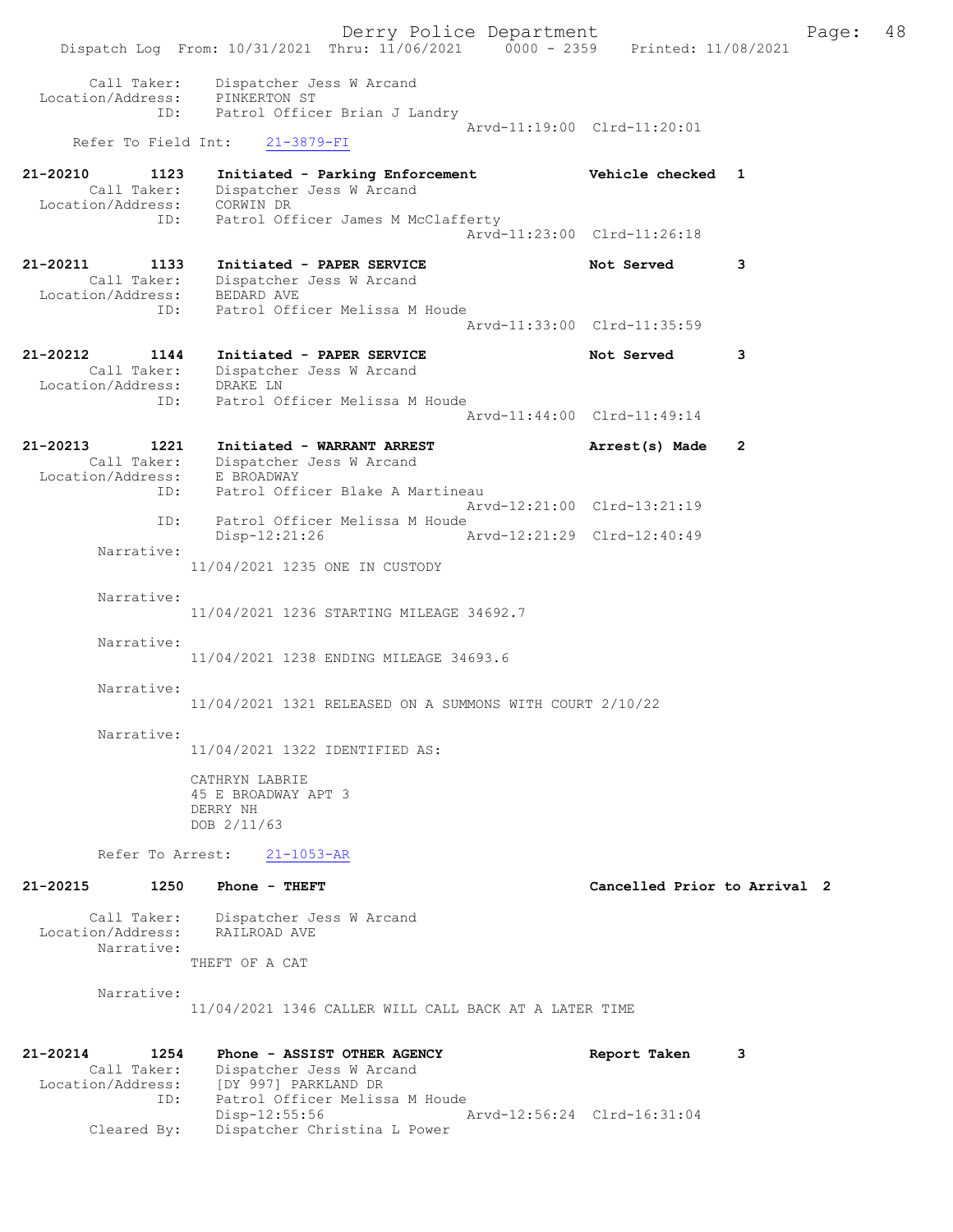Derry Police Department Fage: 49

|                              | Dispatch Log From: 10/31/2021 Thru: 11/06/2021                | $0000 - 2359$ | Printed: 11/08/2021         |   |
|------------------------------|---------------------------------------------------------------|---------------|-----------------------------|---|
| ID:                          | Patrol Officer James M McClafferty<br>Disp-12:56:01           |               | Arvd-12:56:27 Clrd-17:09:06 |   |
| Cleared By:<br>ID:           | Dispatcher Christina L Power<br>Sergeant Seth Plumer          |               |                             |   |
|                              | Disp-12:56:32                                                 |               | Arvd-12:56:35 Clrd-17:09:12 |   |
| Cleared By:                  | Dispatcher Christina L Power                                  |               |                             |   |
| ID:                          | Patrol Officer Cody Johnson                                   |               |                             |   |
| Cleared By:                  | Disp-12:56:42<br>Dispatcher Christina L Power                 |               | Arvd-12:56:44 Clrd-17:09:08 |   |
| ID:                          | Captain George R Feole                                        |               |                             |   |
|                              | Disp-13:13:19                                                 |               | Arvd-13:13:23 Clrd-13:53:11 |   |
| ID:                          | Administrative Lieutenant David Michaud                       |               |                             |   |
| ID:                          | Disp-13:13:30<br>Captain Vernon L Thomas                      |               | Arvd-13:13:47 Clrd-14:17:04 |   |
|                              | Disp-13:27:33                                                 |               | Arvd-13:27:35 Clrd-15:40:57 |   |
| Cleared By:                  | Dispatcher Christina L Power                                  |               |                             |   |
| ID:                          | Patrol Officer Blake A Martineau                              |               |                             |   |
|                              | Disp-13:47:42                                                 |               | Arvd-13:47:44 Clrd-13:53:00 |   |
| ID:                          | Detective Peter A Houlis<br>Disp-14:19:50                     |               | Arvd-14:19:52 Clrd-14:19:54 |   |
| ID:                          | Patrol Officer Blake A Martineau                              |               |                             |   |
|                              | Disp-14:48:30                                                 |               | Arvd-14:48:34 Clrd-15:33:02 |   |
| Cleared By:                  | Dispatcher Christina L Power                                  |               |                             |   |
| Narrative:                   |                                                               |               |                             |   |
|                              | 11/04/2021 1302 INDIVIDUAL LACERATIONS TO NECK AND ARM        |               |                             |   |
| Narrative:                   |                                                               |               |                             |   |
|                              | 11/04/2021 1304 ER DOCTOR ADMINISTERED MEDS                   |               |                             |   |
|                              |                                                               |               |                             |   |
| Narrative:                   | 11/04/2021 1331 NEXT ON LIST BIRCH ST COLLISION NOTIFIED AND  |               |                             |   |
|                              | RESPONDING                                                    |               |                             |   |
|                              |                                                               |               |                             |   |
| Narrative:                   |                                                               |               |                             |   |
|                              | 11/04/2021 1440 DFD NOTIFIED AND ON SCENE                     |               |                             |   |
| Narrative:                   |                                                               |               |                             |   |
|                              | 11/04/2021 1451 325 OFF AT SPACETOWN AUTO                     |               |                             |   |
|                              |                                                               |               |                             |   |
| Narrative:                   |                                                               |               |                             |   |
|                              | 11/04/2021 1517 Rock County on scene at Spacetown             |               |                             |   |
| Refer To Incident:           | $21 - 1980 - OF$                                              |               |                             |   |
| 21-20216<br>1306             | Phone - FOUND/LOST PROPERTY                                   |               | Matter Rectified 3          |   |
| Call Taker:                  | Dispatcher Jess W Arcand                                      |               |                             |   |
| Location/Address:            | KENDALL POND RD                                               |               |                             |   |
| ID:                          | Patrol Officer Blake A Martineau                              |               |                             |   |
| Narrative:                   | $Disp-14:03:36$                                               |               | Aryd-14:08:29 Clrd-14:18:36 |   |
|                              | FOUND BICYCLE                                                 |               |                             |   |
|                              |                                                               |               |                             |   |
|                              |                                                               |               |                             |   |
| 21-20217<br>1321             | Initiated - TRANSPORT<br>Call Taker: Dispatcher Jess W Arcand |               | <b>TRANSPORTED</b>          | 3 |
| Location/Address: E BROADWAY |                                                               |               |                             |   |
| ID:                          | Patrol Officer Blake A Martineau                              |               |                             |   |
|                              |                                                               |               | Arvd-13:21:00 Clrd-13:32:05 |   |
| Narrative:                   | 11/04/2021 1321 TRANSPORTING ONE FROM HQ TO E BROADWAY        |               |                             |   |
|                              |                                                               |               |                             |   |
| Narrative:                   |                                                               |               |                             |   |
|                              | 11/04/2021 1324 OFF ON E BROADWAY EM 34694.6                  |               |                             |   |
|                              |                                                               |               |                             |   |
| 21-20218<br>1452             | 911 - MV ACCIDENT                                             |               | Report Taken                | 1 |
| Call Taker:                  | Dispatcher Jess W Arcand                                      |               |                             |   |
| Location/Address:<br>ID:     | TSIENNETO RD<br>Patrol Officer Casey J Noyes                  |               |                             |   |
|                              | $Disp-14:53:43$                                               |               | Arvd-15:02:17 Clrd-15:15:01 |   |
|                              |                                                               |               |                             |   |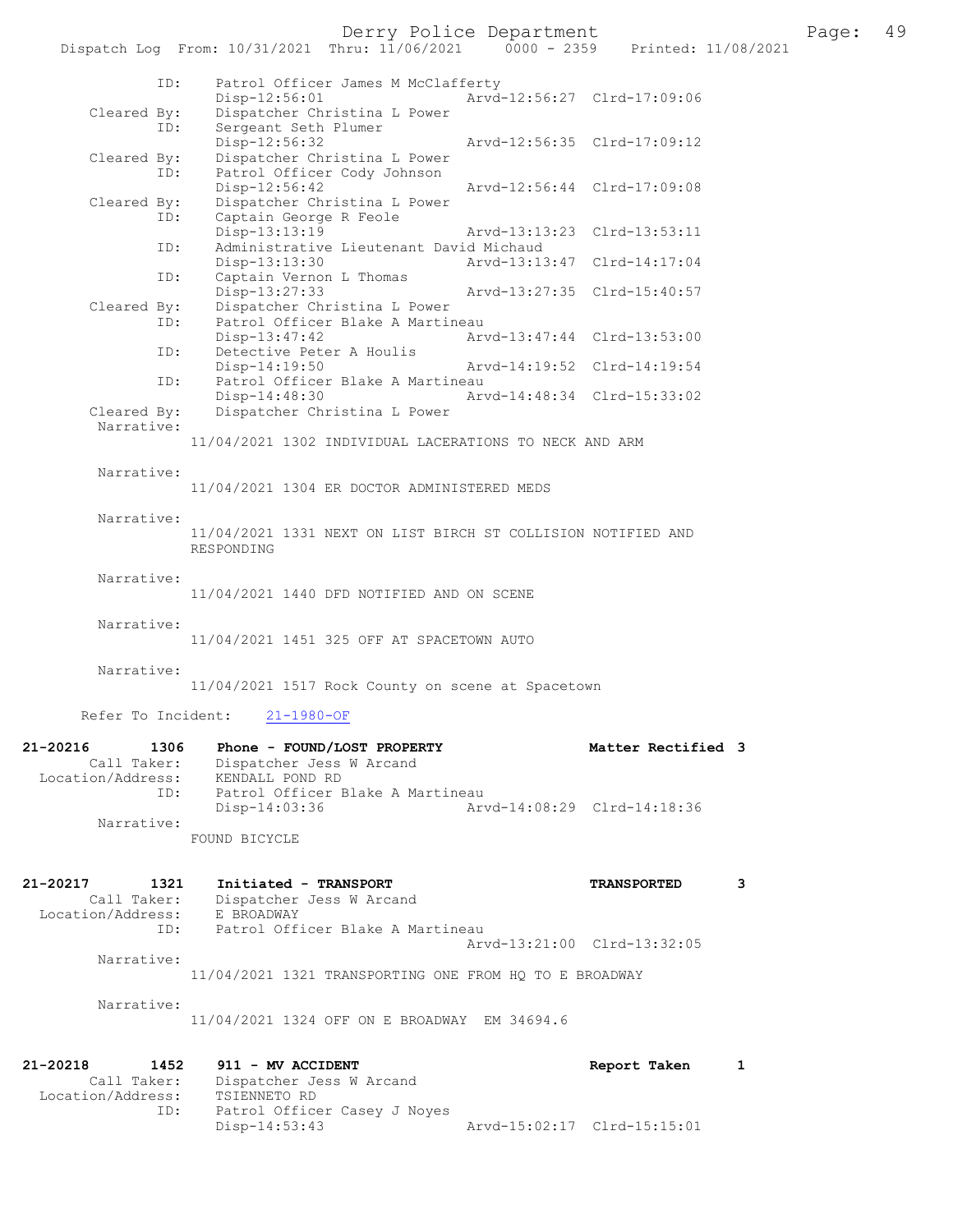Derry Police Department Fage: 50 Dispatch Log From: 10/31/2021 Thru: 11/06/2021 0000 - 2359 Printed: 11/08/2021 Arrived By: Dispatcher Christina L Power Cleared By: Dispatcher Christina L Power Refer To Citation: 21-4775-CN Narrative: Berg VS Gilman, full report Refer To Accident: 21-552-AC 21-20219 1526 Phone - MEDICAL EMERGENCY Assistance Rendered 1 Call Taker: Lieutenant Michael T Muncey Location/Address: E BROADWAY + BIRCH ST ID: Patrol Officer Casey J Noyes Disp-15:27:28 Arvd-15:28:20 Clrd-15:38:16 Arrived By: Dispatcher Christina L Power Cleared By: Dispatcher Christina L Power Refer To Field Int: 21-3882-FI 21-20220 1537 Phone - NOISE COMPLAINT Could Not Locate 2 Call Taker: Dispatcher Christina L Power Location/Address: FAIRWAY DR ID: Patrol Officer Casey J Noyes Disp-15:39:05 Arvd-15:44:44 Clrd-15:55:04 ID: Patrol Officer Blake A Martineau Disp-15:39:10 Arvd-15:44:47 Clrd-15:55:06 ID: Sergeant Jeffrey M Dawe Disp-15:42:17 Arvd-15:49:53 Clrd-15:55:09 21-20221 1549 Phone - JUVENILE OFFENSES ADVICE GIVEN 2 Call Taker: Dispatcher Christina L Power Location/Address: ADAMS POND RD ID: Patrol Officer Nathan S Lavoie Disp-15:50:50 Arvd-16:03:33 Clrd-16:17:42 Narrative: juv attempting to take lawn ornaments Refer To Field Int: 21-3900-FI 21-20222 1604 Phone - Loose Dog Complaint Services Rendered 2 Call Taker: Dispatcher Christina L Power Location/Address: DERRYFIELD RD ID: Patrol Officer Casey J Noyes Disp-16:05:39 Arvd-16:09:44 Clrd-16:28:16 Narrative: german shepard, 4Paws notified. 21-20223 1618 Phone - PROPERTY CHECK Services Rendered 2 Call Taker: Dispatcher Christina L Power Location/Address: [DY 1377] CRYSTAL AVE ID: Patrol Officer Sara R Joyce Disp-16:19:12 Arvd-16:23:42 Clrd-16:37:21 Patrol Officer Michael P Accorto ID: Patrol Officer Nathan S Lavoie<br>Disp-16:19:16 Arvd-16:23:42 Clrd-16:43:36 Narrative: storage space Narrative: unsecured door Narrative: property secured. Refer To Field Int: 21-3898-FI 21-20224 1629 Phone - UNWANTED SUBJECT Vehicle checked 2 Call Taker: Dispatcher Christina L Power Location/Address: [DY 3450] ROCKINGHAM RD ID: Patrol Officer Casey J Noyes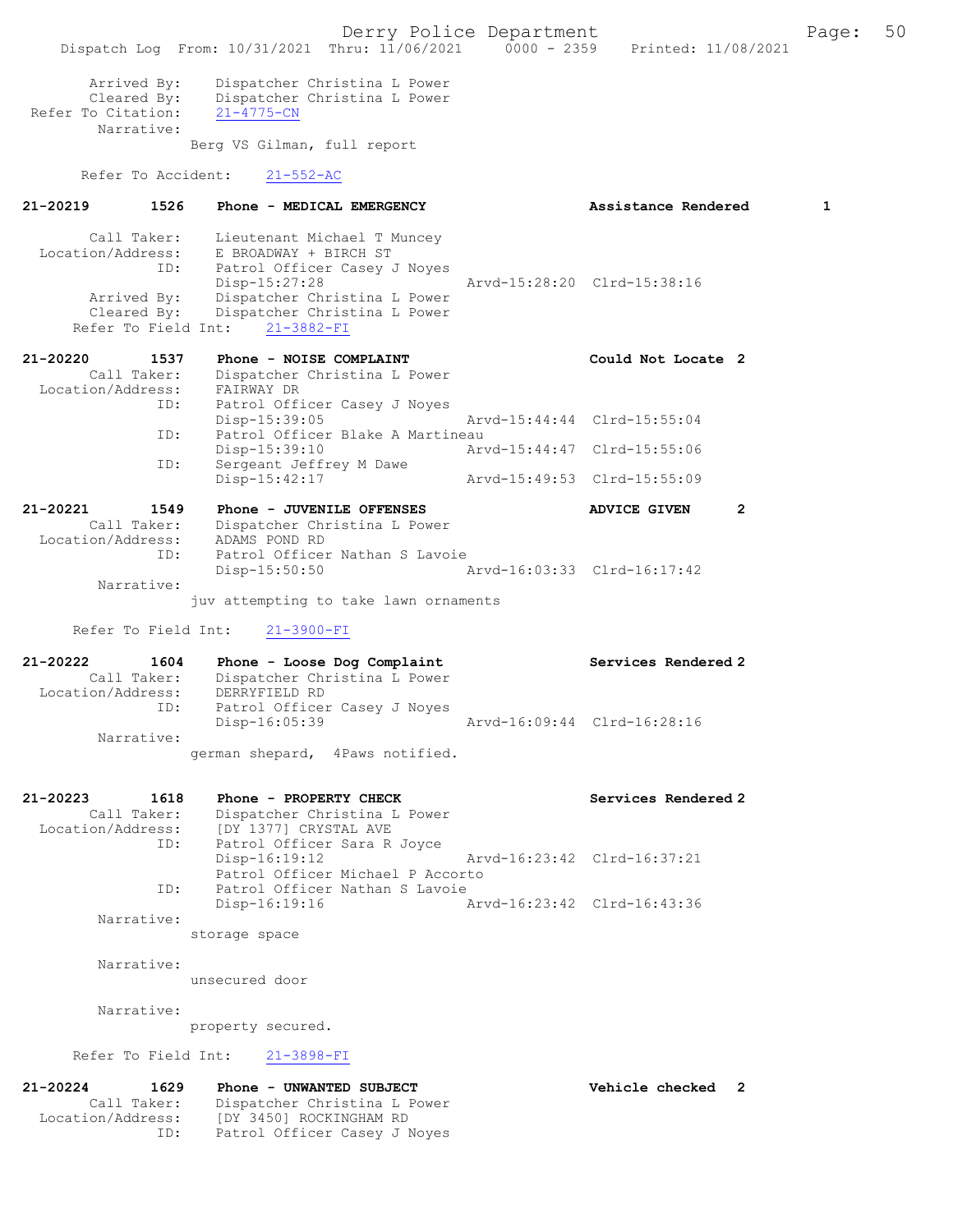|                                   | Dispatch Log From: 10/31/2021 Thru: 11/06/2021 0000 - 2359 Printed: 11/08/2021 | Derry Police Department            |                                                            |                | Page: | 51 |
|-----------------------------------|--------------------------------------------------------------------------------|------------------------------------|------------------------------------------------------------|----------------|-------|----|
|                                   |                                                                                |                                    |                                                            |                |       |    |
| ID:                               | Disp-16:29:53<br>$Disp-16:29:56$                                               | Patrol Officer Blake A Martineau   | Arvd-16:35:21 Clrd-16:37:06<br>Arvd-16:37:09 Clrd-17:00:22 |                |       |    |
| ID:                               |                                                                                | Patrol Officer Casey J Noyes       |                                                            |                |       |    |
| ID:                               | Disp-16:37:17<br>Patrol Officer Sara R Joyce                                   |                                    | Arvd-16:37:18 Clrd-17:00:18                                |                |       |    |
|                                   | Disp-16:38:13                                                                  | Patrol Officer Michael P Accorto   | Arvd-16:51:19 Clrd-17:00:20                                |                |       |    |
| ID:                               | Sergeant Jeffrey M Dawe<br>Disp-16:38:17                                       |                                    | Arvd-16:38:20 Clrd-17:00:13                                |                |       |    |
| Narrative:                        | 3 males                                                                        |                                    |                                                            |                |       |    |
|                                   |                                                                                |                                    |                                                            |                |       |    |
| Narrative:                        | 11/04/2021 1638 checking Rt 28 for a red truck/trailer                         |                                    |                                                            |                |       |    |
| Narrative:                        | 11/04/2021 1640 stopping NH TL reg T654533                                     |                                    |                                                            |                |       |    |
| Narrative:                        | vehicle checked and matter rectified                                           |                                    |                                                            |                |       |    |
| Refer To Field Int:               | $21 - 3885 - FI$                                                               |                                    |                                                            |                |       |    |
| 21-20225<br>1635<br>Call Taker:   | Initiated - FOLLOW-UP<br>Dispatcher Christina L Power                          |                                    | Cleared                                                    | $\overline{2}$ |       |    |
| Location/Address:<br>ID:          | MUNICIPAL DR                                                                   | Patrol Officer Melissa M Houde     |                                                            |                |       |    |
| ID:                               | Patrol Officer Cody Johnson                                                    |                                    | Arvd-16:35:00 Clrd-21:53:23                                |                |       |    |
|                                   | Disp-17:11:21                                                                  |                                    | Arvd-17:11:38 Clrd-20:00:41                                |                |       |    |
| 21-20226<br>1648<br>Call Taker:   | Phone - COMPLAINT<br>Dispatcher Christina L Power                              |                                    | <b>ADVICE GIVEN</b>                                        | 3              |       |    |
| Location/Address:                 | FOLSOM RD                                                                      |                                    |                                                            |                |       |    |
| ID:<br>Refer To Field Int:        | $Disp-16:50:37$<br>$21 - 3899 - FI$                                            | Patrol Officer Nathan S Lavoie     | Arvd-16:51:35 Clrd-17:12:09                                |                |       |    |
| 21-20227<br>1710                  | Walk-In - FOLLOW-UP                                                            |                                    | Cleared                                                    | $\mathbf{2}$   |       |    |
| Call Taker:<br>Location/Address:  | Dispatcher Christina L Power<br>MUNICIPAL DR                                   |                                    |                                                            |                |       |    |
| ID:                               |                                                                                | Patrol Officer James M McClafferty |                                                            |                |       |    |
| ID:                               | Disp-17:11:27<br>Sergeant Seth Plumer                                          |                                    | Arvd-17:11:39 Clrd-20:00:45                                |                |       |    |
|                                   | $Disp-17:11:31$                                                                |                                    | Arvd-17:11:41 Clrd-20:00:43                                |                |       |    |
| 21-20228<br>1719                  | Initiated - FOLLOW-UP                                                          |                                    | Services Rendered 2                                        |                |       |    |
| Call Taker:<br>Location/Address:  | Dispatcher Christina L Power<br>FORDWAY ST                                     |                                    |                                                            |                |       |    |
| ID:                               | Patrol Officer Casey J Noyes                                                   |                                    | Arvd-17:19:00 Clrd-17:25:18                                |                |       |    |
| 21-20229<br>1801                  | Initiated - MV STOP                                                            |                                    |                                                            |                |       |    |
| Call Taker:                       | Dispatcher Christina L Power                                                   |                                    | Warning Issued 3                                           |                |       |    |
| Location/Address:<br>ID:          | BIRCH ST<br>Patrol Officer Joshua Martin                                       |                                    |                                                            |                |       |    |
| Refer To Citation:                | $21 - 4776 - CN$                                                               |                                    | Arvd-18:01:00 Clrd-18:05:42                                |                |       |    |
|                                   |                                                                                |                                    |                                                            |                |       |    |
| 21-20230<br>1810<br>Call Taker:   | Phone - MV ACCIDENT<br>Dispatcher Christina L Power                            |                                    | Report Taken                                               | 1              |       |    |
| Location/Address:<br>ID:          | CRYSTAL AVE                                                                    | Patrol Officer Nathan S Lavoie     |                                                            |                |       |    |
|                                   | $Disp-18:11:52$                                                                |                                    | Arvd-18:15:50 Clrd-18:50:16                                |                |       |    |
| Cleared By:<br>Refer To Citation: | $21 - 4778 - CN$                                                               | Patrol Officer Robert Corwin       |                                                            |                |       |    |
| Narrative:                        | 11/04/2021 1850 Reportable: Marquis v. Parent                                  |                                    |                                                            |                |       |    |
|                                   |                                                                                |                                    |                                                            |                |       |    |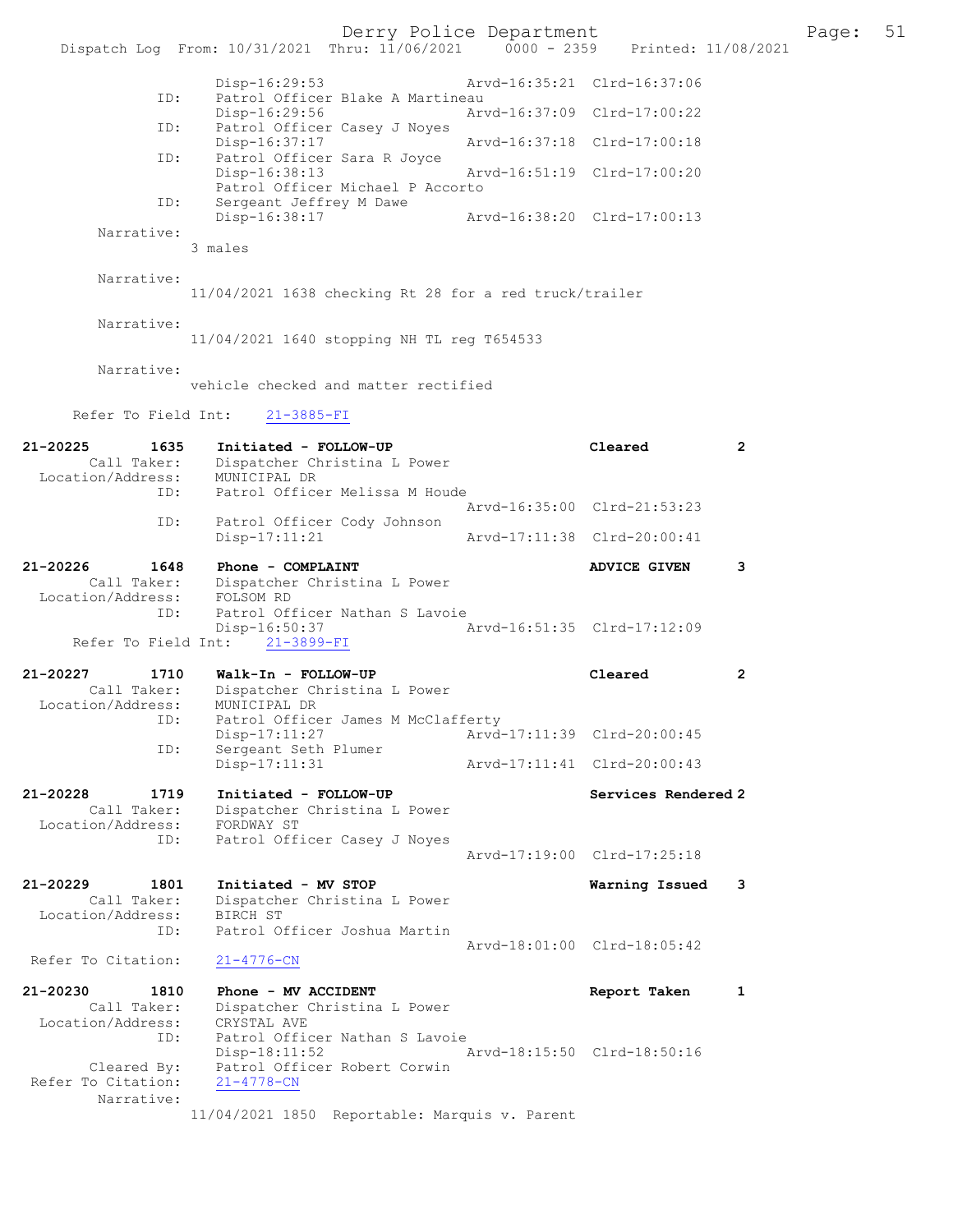Refer To Accident: 21-553-AC

| Transported to Hospital<br>1 |
|------------------------------|
|                              |
|                              |
|                              |
|                              |
|                              |
|                              |

transported to PMC via DFD

Refer To Field Int: 21-3883-FI

| 21-20233           | 1902        | Initiated - MV STOP            | Warning Issued 3            |  |
|--------------------|-------------|--------------------------------|-----------------------------|--|
|                    | Call Taker: | Dispatcher Christina L Power   |                             |  |
| Location/Address:  |             | PERLEY RD                      |                             |  |
|                    | TD:         | Patrol Officer Nathan S Lavoie |                             |  |
|                    |             |                                | Aryd-19:02:00 Clrd-19:10:04 |  |
| Refer To Citation: |             | $21 - 4777 - CN$               |                             |  |

21-20234 1912 Phone - SEX OFFENSES Report Taken 1 Call Taker: Dispatcher Christina L Power Location/Address: MUNICIPAL DR ID: Detective Victoria M Kidd Detective Victoria m niuu<br>Disp-19:13:03 Arvd-19:13:05 Clrd-19:15:34 Refer To Incident: 21-1983-OF

| $21 - 20235$<br>Location/Address: | 1932<br>Call Taker:<br>ID:               | Phone - DOMESTIC DISTURBANCE<br>Patrol Officer Robert Corwin<br>LARAWAY CT<br>Patrol Officer Nathan S Lavoie  |                             | Verbal in Nature 1 |  |
|-----------------------------------|------------------------------------------|---------------------------------------------------------------------------------------------------------------|-----------------------------|--------------------|--|
|                                   | Cleared By:                              | Disp-19:35:08<br>Dispatcher Christina L Power                                                                 | Arvd-19:35:17 Clrd-20:15:08 |                    |  |
|                                   | ID:                                      | Patrol Officer Joshua Martin<br>$Disp-19:35:13$                                                               | Arvd-19:35:15 Clrd-20:15:16 |                    |  |
|                                   | Cleared By:<br>ID:                       | Dispatcher Christina L Power<br>Sergeant Jeffrey M Dawe                                                       |                             |                    |  |
| Dispatched By:                    | Arrived By:<br>Cleared By:<br>Narrative: | Disp-19:38:14<br>Dispatcher Christina L Power<br>Dispatcher Christina L Power<br>Dispatcher Christina L Power | Aryd-19:38:16 Clrd-20:14:16 |                    |  |

between boyfriend/girlfriend

## Refer To Field Int: 21-3884-FI

21-20236 2241 Walk-In - MV REPO No Action Required 1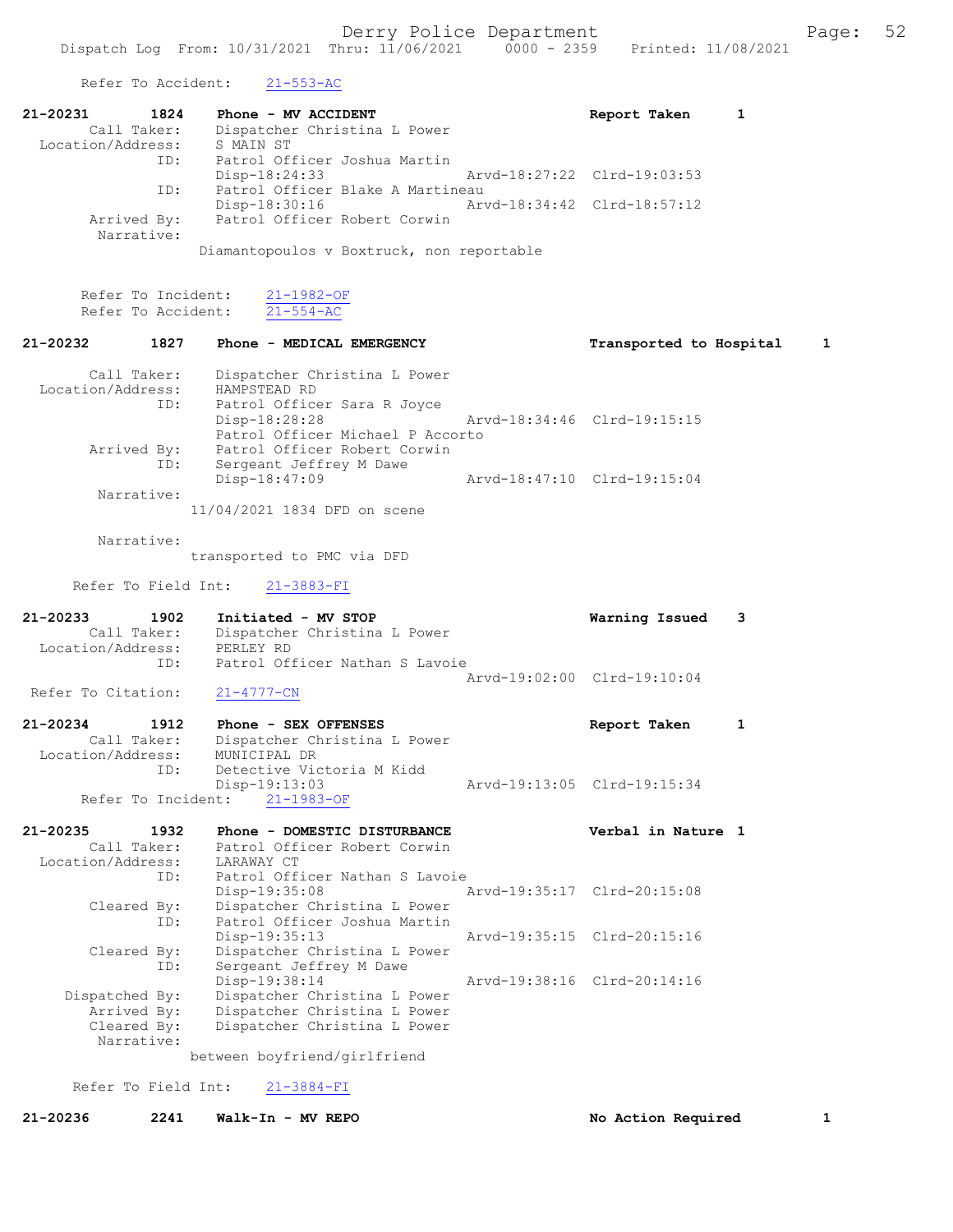Derry Police Department The Page: 53 Dispatch Log From: 10/31/2021 Thru: 11/06/2021 0000 - 2359 Printed: 11/08/2021 Call Taker: Dispatcher Christina L Power Location/Address: WALL ST ID: Dispatcher Christina L Power Disp-22:44:02 Arvd-22:44:04 Clrd-22:45:14 Narrative: 2014/chev/silverado/red 21-20237 2319 Initiated - MV CHECK Vehicle checked 1 Call Taker: Dispatcher Christine D Carlson Location/Address: [DY 1516] ROCKINGHAM RD ID: Patrol Officer Michael Carnazzo Arvd-23:19:00 Clrd-23:22:38 21-20238 2326 Initiated - PROPERTY CHECK Services Rendered 2 Call Taker: Dispatcher Christine D Carlson Location/Address: PIERCE AVE ID: Patrol Officer Michael Carnazzo Arvd-23:26:00 Clrd-23:26:19 21-20239 2333 Initiated - MV STOP Warning Issued 3 Call Taker: Dispatcher Christine D Carlson Location/Address: S MAIN ST ID: Patrol Officer Awess Abdulkadir Arvd-23:33:00 Clrd-23:41:32<br>ID: Patrol Officer Joshua Martin Patrol Officer Joshua Martin<br>Disp-23:36:40 Disp-23:36:40 Arvd-23:36:42 Clrd-23:41:30 Refer To Citation: 21-20240 2334 Phone - WELFARE CHECK COULD Could Not Locate 2 Call Taker: Patrol Officer Robert Corwin Location/Address: EZEKIEL DR ID: Patrol Officer Nikita Tomnyuk Disp-23:45:46 Arvd-00:00:08 Clrd-11/05/2021 @ 00:19:32 Dispatched By: Dispatcher Christine D Carlson Arrived By: Dispatcher Christine D Carlson Cleared By: Dispatcher Christine D Carlson ID: Patrol Officer Jack Stafford Disp-23:45:49 Arvd-00:00:09 Clrd-11/05/2021 @ 00:19:30 Dispatched By: Dispatcher Christine D Carlson Arrived By: Dispatcher Christine D Carlson Cleared By: Dispatcher Christine D Carlson ID: Sergeant Jeffrey M Dawe Disp-23:45:51 Arvd-00:00:10 Clrd-11/05/2021 @ 00:19:28 Dispatched By: Dispatcher Christine D Carlson Arrived By: Dispatcher Christine D Carlson Cleared By: Dispatcher Christine D Carlson 21-20241 2334 Initiated - MV STOP Warning Issued 3 Call Taker: Dispatcher Christine D Carlson Location/Address: FORDWAY ST ID: Patrol Officer Michael Carnazzo Arvd-23:34:00 Clrd-23:39:51 Refer To Citation: 21-4781-CN 21-20242 2345 Initiated - PED CHECK SENT ON THEIR WAY 2 Call Taker: Dispatcher Christine D Carlson Location/Address: E BROADWAY ID: Patrol Officer Michael Carnazzo Arvd-23:45:00 Clrd-23:46:18 21-20243 2354 Initiated - MV STOP No Action Required 3 Call Taker: Dispatcher Christine D Carlson Location/Address: CRYSTAL AVE ID: Patrol Officer Awess Abdulkadir Arvd-23:54:00 Clrd-23:58:49

For Date: 11/05/2021 - Friday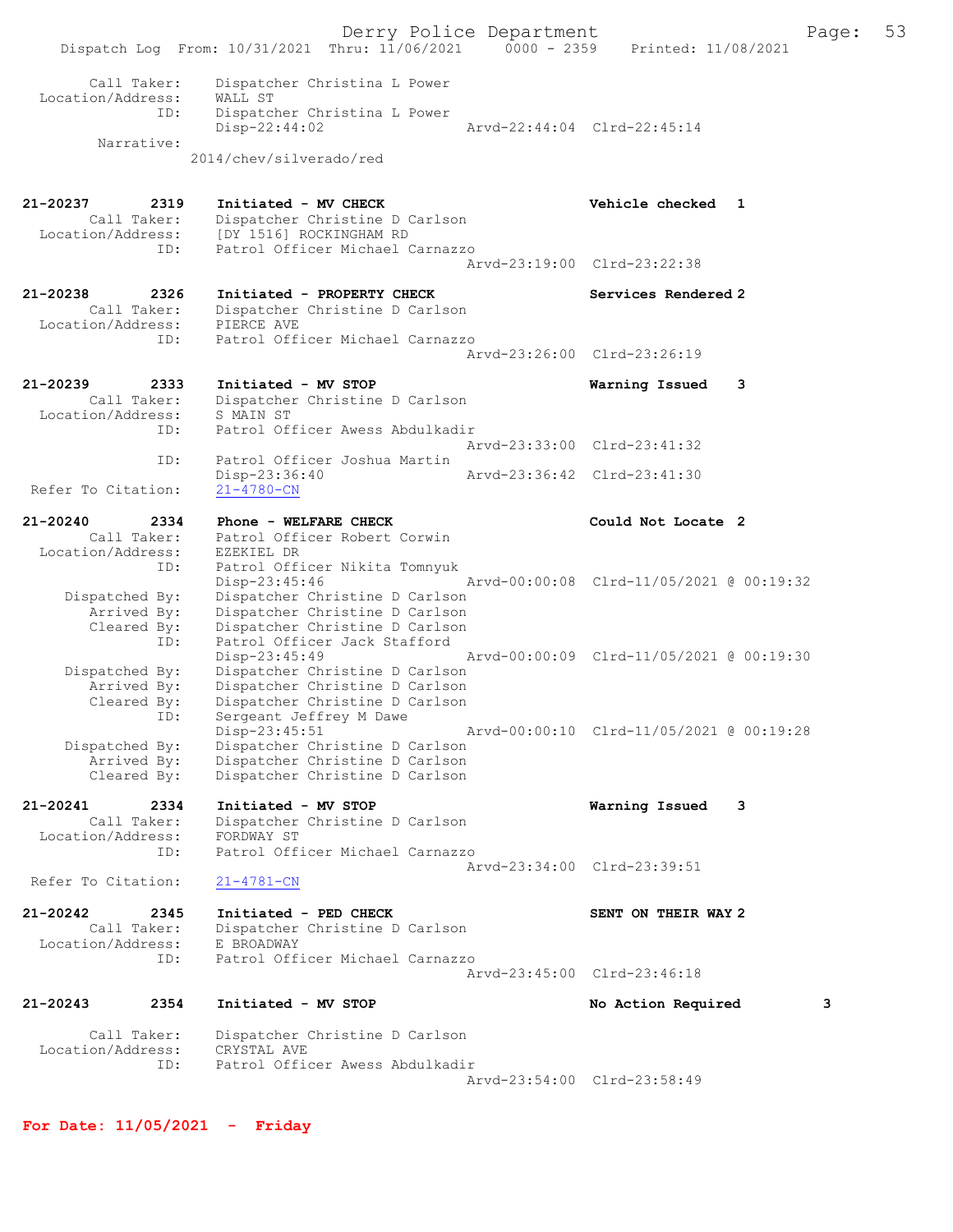Derry Police Department Fage: 54

21-20244 0032 Initiated - PED CHECK SENT ON THEIR WAY 2 Call Taker: Dispatcher Christine D Carlson Location/Address: LINLEW DR + MANCHESTER RD ID: Patrol Officer Awess Abdulkadir Arvd-00:32:00 Clrd-00:33:50 ID: Patrol Officer Michael Carnazzo Disp-00:33:43 Arvd-00:33:44 Clrd-00:33:48 21-20245 0056 Initiated - MV STOP Warning Issued 3 Call Taker: Dispatcher Christine D Carlson Location/Address: MANCHESTER RD ID: Patrol Officer Michael Carnazzo Arvd-00:56:00 Clrd-01:04:44 Refer To Citation: 21-4782-CN 21-20246 0104 Initiated - MV STOP Warning Issued 3 Call Taker: Dispatcher Christine D Carlson Location/Address: CRYSTAL AVE ID: Patrol Officer Awess Abdulkadir Arvd-01:04:00 Clrd-01:14:14 Refer To Citation: 21-4783-CN 21-20247 0118 Initiated - PROPERTY CHECK Services Rendered 2 Call Taker: Dispatcher Christine D Carlson Location/Address: ROLLINS ST ID: Patrol Officer Awess Abdulkadir Arvd-01:18:00 Clrd-01:19:09 21-20248 0130 Phone - DISTURBANCE TRANSPORTED 1 Call Taker: Dispatcher Christine D Carlson Location/Address: LINLEW DR ID: Patrol Officer Awess Abdulkadir Disp-01:32:20 Arvd-01:35:36 Clrd-02:34:07 ID: Patrol Officer Jack Stafford Disp-01:32:22 Arvd-01:35:34 Clrd-02:17:28 Disp-01:32.22<br>ID: Sergeant Jeffrey M Dawe<br>Disp-01:35:38 Disp-01:35:38 Arvd-01:36:59 Clrd-02:17:15 Narrative: 11/05/2021 0217 435 Transporting one to 272 Island Pond, s/m: 40,440.2 Narrative: 11/05/2021 0228 435 off on Island Pond, e/m: 40,446.8 Refer To Field Int: 21-3889-FI 21-20249 0142 Initiated - MV STOP Warning Issued 3 Call Taker: Dispatcher Christine D Carlson Location/Address: S MAIN ST ID: Patrol Officer Michael Carnazzo Arvd-01:42:00 Clrd-02:15:42 ID: Patrol Officer Nikita Tomnyuk Disp-01:58:03 Arvd-02:00:51 Clrd-02:15:40 Narrative: 11/05/2021 0203 336 checking sobriety on one Narrative: 11/05/2021 0215 Negative 19 21-20250 0228 Initiated - PROPERTY CHECK Services Rendered 2 Call Taker: Dispatcher Christine D Carlson Location/Address: HUMPHREY RD ID: Patrol Officer Nikita Tomnyuk Arvd-02:28:00 Clrd-02:29:19 21-20251 0253 Initiated - PED CHECK SENT ON THEIR WAY 2 Call Taker: Dispatcher Christine D Carlson Location/Address: BIRCH ST + NORTON ST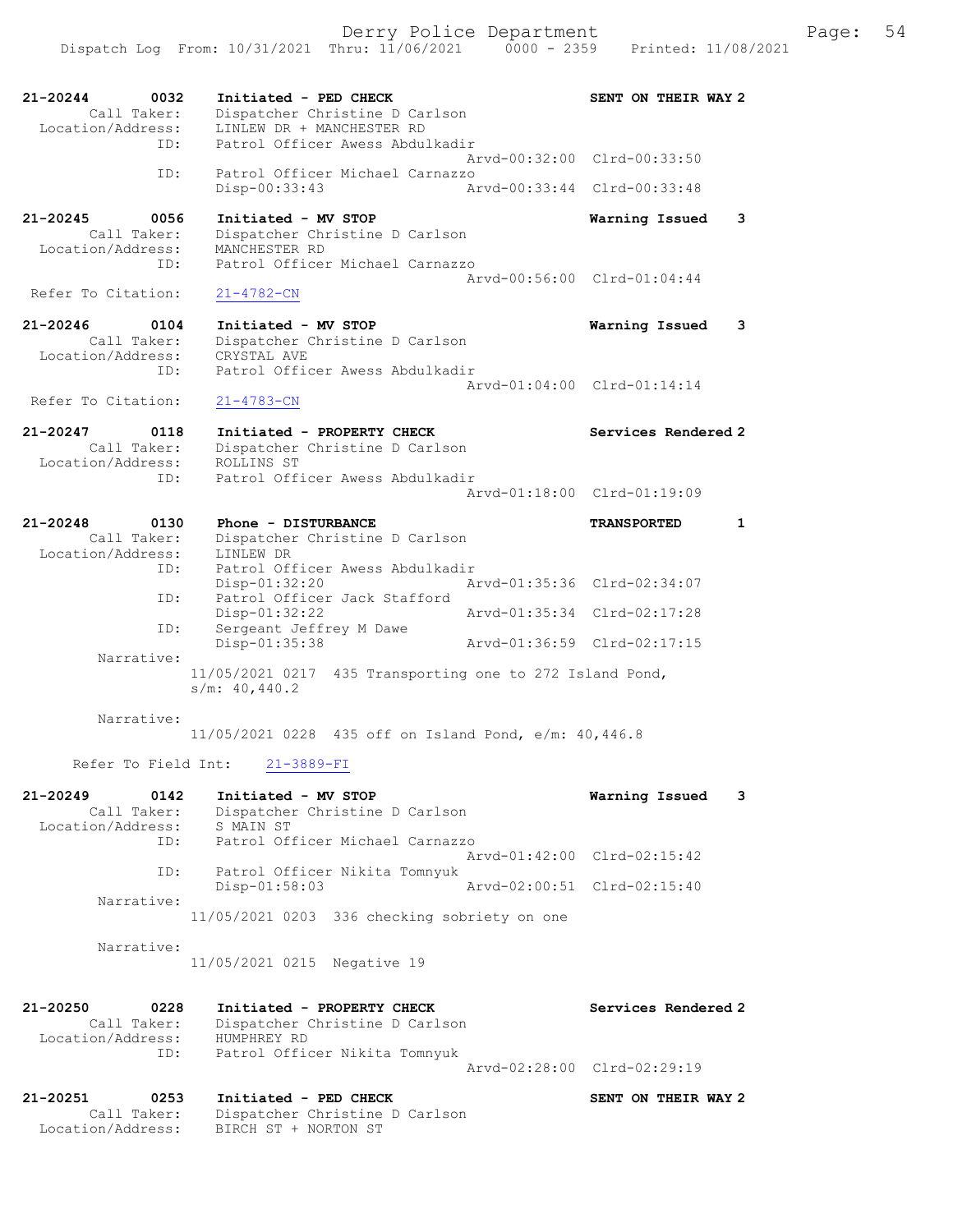|                                                                        | Derry Police Department<br>Dispatch Log From: 10/31/2021 Thru: 11/06/2021 0000 - 2359 Printed: 11/08/2021                                                            |                                                            |                | Page: | 55 |
|------------------------------------------------------------------------|----------------------------------------------------------------------------------------------------------------------------------------------------------------------|------------------------------------------------------------|----------------|-------|----|
| ID:                                                                    | Patrol Officer Michael Carnazzo                                                                                                                                      | Arvd-02:53:00 Clrd-02:59:22                                |                |       |    |
| 21-20252<br>0307<br>Call Taker:<br>Location/Address:<br>ID:            | Initiated - MV STOP<br>Dispatcher Christine D Carlson<br>KENDALL POND RD + WOOD AVE<br>Patrol Officer Michael Carnazzo                                               | Warning Issued                                             | 3              |       |    |
| Refer To Citation:                                                     | $21 - 4784 - CN$                                                                                                                                                     | Arvd-03:07:00 Clrd-03:16:48                                |                |       |    |
| $21 - 20253$<br>0352<br>Call Taker:<br>Location/Address:<br>ID:        | Initiated - MV STOP<br>Dispatcher Christine D Carlson<br>S MAIN ST + W RUNNING BROOK LN<br>Patrol Officer Nikita Tomnyuk                                             | Warning Issued                                             | 3              |       |    |
| Refer To Citation:                                                     | $21 - 4785 - CN$                                                                                                                                                     | Arvd-03:52:00 Clrd-04:01:42                                |                |       |    |
| 21-20254<br>0607<br>Call Taker:<br>Location/Address:<br>ID:            | Initiated - MV STOP<br>Dispatcher Christine D Carlson<br>FORDWAY ST<br>Patrol Officer Michael Carnazzo                                                               | Warning Issued                                             | 3              |       |    |
| Refer To Citation:                                                     | $21 - 4787 - CN$                                                                                                                                                     | Arvd-06:07:00 Clrd-06:13:44                                |                |       |    |
| 21-20255<br>0608<br>Call Taker:<br>Location/Address:<br>ID:            | Initiated - MV STOP<br>Dispatcher Christine D Carlson<br>[DY 1198] BYPASS 28<br>Patrol Officer Jack Stafford                                                         | Warning Issued                                             | 3              |       |    |
| Refer To Citation:                                                     | $21 - 4788 - CN$                                                                                                                                                     | Arvd-06:08:00 Clrd-06:13:24                                |                |       |    |
| 21-20256<br>0745<br>Call Taker:<br>Location/Address: FAIRWAY DR<br>ID: | Initiated - SUBPOENA DELIVERY<br>Dispatcher Jonathon S Pickering<br>Patrol Officer Nikita Tomnyuk                                                                    | Cleared<br>Arvd-07:45:00 Clrd-07:54:43                     | $\mathbf{1}$   |       |    |
| 21-20257<br>0749<br>Call Taker:<br>Location/Address:                   | Initiated - MV STOP<br>Dispatcher Jonathon S Pickering<br>BYPASS 28 + LONDON RD                                                                                      | Warning Issued                                             | 3              |       |    |
| ID:<br>Refer To Citation:                                              | Sergeant James M Belanger<br>$21 - 4789 - CN$                                                                                                                        | Arvd-07:49:00 Clrd-07:55:19                                |                |       |    |
| $21 - 20258$<br>0842<br>Call Taker:<br>Location/Address:<br>ID:        | Initiated - Wildlife Complaint<br>Dispatcher Jonathon S Pickering<br>FAIRWAY DR<br>Civilian Robin Bordonaro                                                          | Services Rendered 2                                        |                |       |    |
| Narrative:                                                             | 11/05/2021 0843 injured hawk                                                                                                                                         | Arvd-08:42:00 Clrd-09:11:20                                |                |       |    |
| 21-20259<br>0901<br>Call Taker:<br>Location/Address:<br>ID:            | Phone - SUSPICIOUS ACTIVITY<br>Dispatcher Jonathon S Pickering<br>SILVESTRI CIR<br>Patrol Officer Blake A Martineau                                                  | SENT ON THEIR WAY 2                                        |                |       |    |
| ID:                                                                    | $Disp-09:02:01$<br>Patrol Officer Timothy J Underhill                                                                                                                | Arvd-09:07:49 Clrd-09:07:51                                |                |       |    |
| ID:                                                                    | $Disp-09:02:04$<br>Patrol Officer Nikita Tomnyuk<br>Disp-09:02:07                                                                                                    | Arvd-09:07:49 Clrd-09:07:51<br>Arvd-09:07:48 Clrd-09:07:52 |                |       |    |
| 21-20260<br>0905                                                       | Phone - HIT AND RUN                                                                                                                                                  | Report Taken                                               | $\overline{2}$ |       |    |
| Call Taker:<br>Location/Address:<br>ID:<br>Arrived By:<br>Cleared By:  | Lieutenant Robert F Smith<br>W BROADWAY<br>Patrol Officer Blake A Martineau<br>$Disp-09:08:05$<br>Dispatcher Jonathon S Pickering<br>Dispatcher Jonathon S Pickering | Arvd-09:14:45 Clrd-09:33:59                                |                |       |    |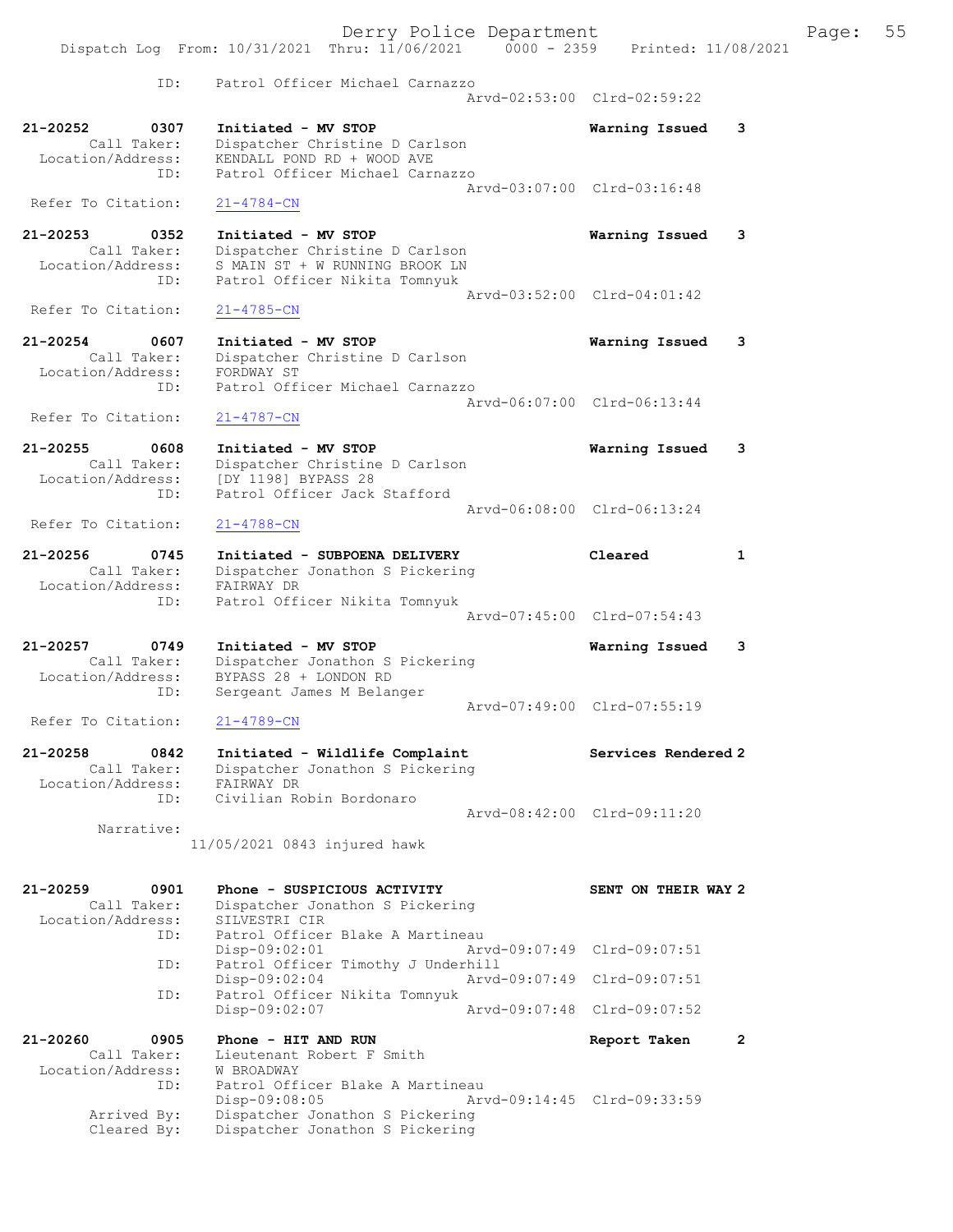Narrative:

Past tense.

Location/Address: [DY 250] PINKERTON ST

ID: Patrol Officer Brian J Landry

Cleared By: Dispatcher Jonathon S Pickering

Refer To Field Int: 21-3891-FI

Refer To Incident: 21-1985-OF

| 21-20261 0927<br>Call Taker:<br>Location/Address: RAILROAD AVE | Phone - SUSPICIOUS ACTIVITY<br>Dispatcher Jonathon S Pickering<br>ID: Patrol Officer Scott M Beegan | Services Rendered 2         |
|----------------------------------------------------------------|-----------------------------------------------------------------------------------------------------|-----------------------------|
|                                                                | Disp-09:27:54                                                                                       | Arvd-09:37:39 Clrd-09:55:03 |
| ID:                                                            | Patrol Officer Blake A Martineau                                                                    |                             |
|                                                                | $Disp-09:37:41$                                                                                     | Arvd-09:37:41 Clrd-09:55:04 |
| Narrative:                                                     |                                                                                                     |                             |
|                                                                | 11/05/2021 0927 suspicious car, NH 4889475                                                          |                             |
|                                                                | Refer To Field Int: 21-3918-FI                                                                      |                             |
| 21-20262 1005                                                  | Initiated - HIT AND RUN                                                                             | Report Taken<br>2           |
|                                                                | Call Taker: Dispatcher Jonathon S Pickering                                                         |                             |
|                                                                |                                                                                                     |                             |
| Location/Address: N MAIN ST                                    |                                                                                                     |                             |
|                                                                | ID: Patrol Officer Brian J Landry                                                                   |                             |
| Narrative:                                                     |                                                                                                     | Aryd-10:05:00 Clrd-10:05:47 |
|                                                                | 11/05/2021 1005 past tense report                                                                   |                             |
|                                                                | Refer To Incident: 21-1986-OF                                                                       |                             |

21-20264 1015 Initiated - PAPER SERVICE Services Rendered 3 Call Taker: Dispatcher Jonathon S Pickering Location/Address: [DY 250] PINKERTON ST ID: Patrol Officer Brian J Landry Arvd-10:15:00 Clrd-10:15:31

Arvd-10:14:00 Clrd-10:15:14

21-20265 1015 Initiated - PAPER SERVICE Served 3 Call Taker: Dispatcher Jonathon S Pickering Location/Address: [DY 250] PINKERTON ST ID: Patrol Officer Brian J Landry Arvd-10:15:00 Clrd-10:15:54

21-20266 1037 Phone - WELFARE CHECK Services Rendered 2 Call Taker: Sergeant James M Belanger Location/Address: ELM ST ID: Patrol Officer Blake A Martineau Disp-10:38:09 Arvd-10:47:32 Clrd-11:04:23 Arrived By: Dispatcher Jonathon S Pickering Cleared By: Dispatcher Jonathon S Pickering ID: Patrol Officer Charles L Doherty Disp-10:47:29 Clrd-10:47:31 Dispatched By: Dispatcher Jonathon S Pickering

21-20267 1054 Initiated - ATTEMPTED PAPER SERVICE Services Rendered 2 Call Taker: Dispatcher Jonathon S Pickering Location/Address: BRADFORD ST ID: Patrol Officer Timothy J Underhill Arvd-10:54:00 Clrd-10:57:45

21-20268 1102 Initiated - WARRANT ARREST Report Taken 2 Call Taker: Dispatcher Jonathon S Pickering Location/Address: [DY 2] MUNICIPAL DR ID: Patrol Officer Collin Kennedy Arvd-11:02:00 Clrd-11:11:38

Narrative: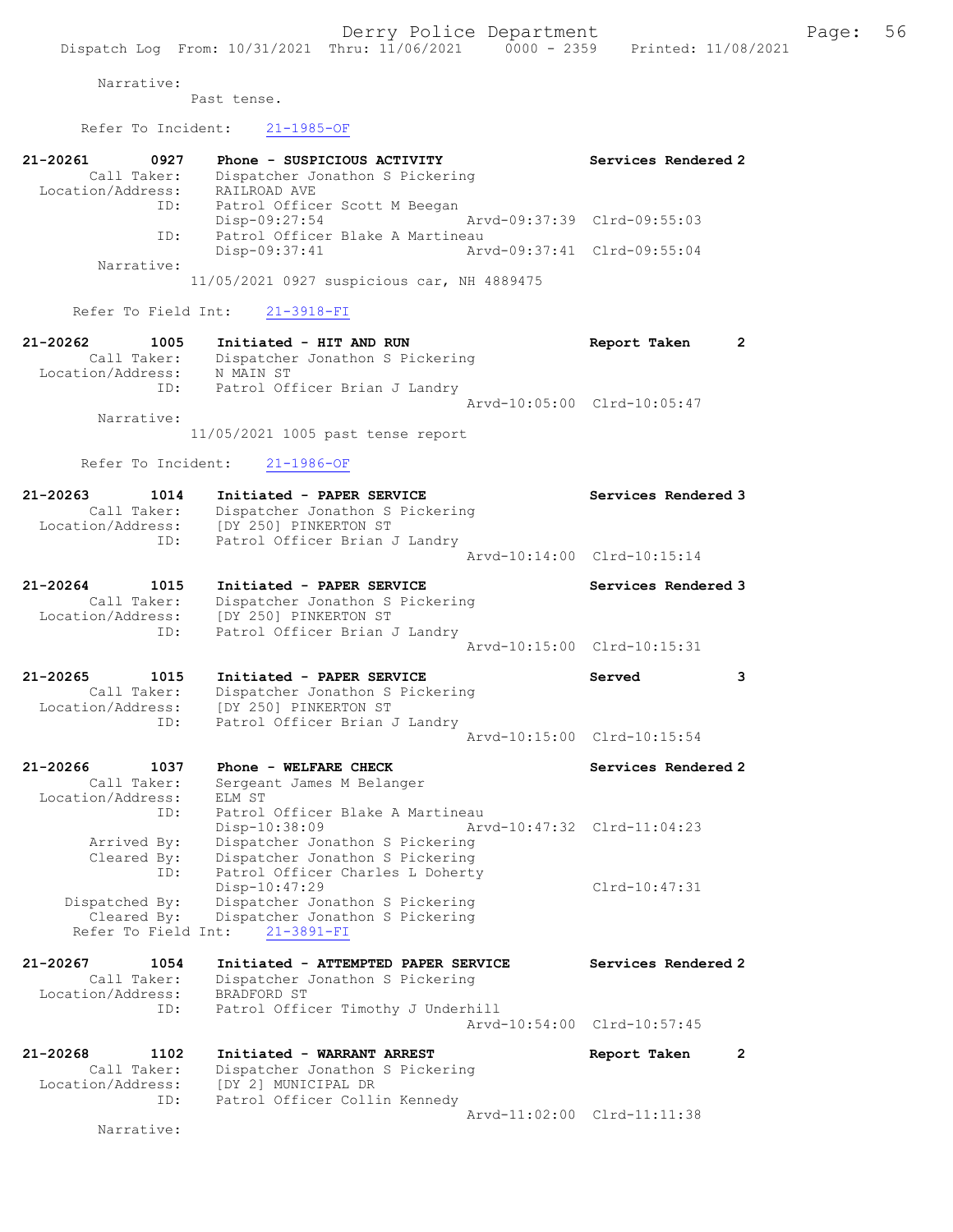Derry Police Department<br>
Page: 57<br>
Printed: 11/08/2021<br>
Printed: 11/08/2021 Dispatch Log From: 10/31/2021 Thru: 11/06/2021 0000 - 2359 11/05/2021 1105 Hudson PD has a subject in custody on a Derry warrant Narrative: 11/05/2021 1110 Subject Info: Mark Foster 99 North Rd Brentwood, NH DOB: 9/12/91 Arrested on a warrant for Willful Concealment Narrative: 11/05/2021 1110 Hudson PD issued a Derry summons, court date 2/17/22 (for medical reasons) Refer To Arrest: 21-1054-AR 21-20269 1103 Initiated - MV CHECK Vehicle checked 1 Call Taker: Dispatcher Jonathon S Pickering<br>ion/Address: HUMPHREY RD Location/Address: ID: Patrol Officer Scott M Beegan Arvd-11:03:00 Clrd-11:07:23 21-20270 1104 Initiated - FOLLOW-UP No Action Required 2 Call Taker: Dispatcher Jonathon S Pickering Location/Address: ELM ST<br>ID: Patrol Patrol Officer Blake A Martineau Arvd-11:04:00 Clrd-11:07:28 21-20271 1149 Phone - WARRANT ARREST TRANSPORTED 2 Call Taker: Dispatcher Jonathon S Pickering Location/Address: [BRE] NORTH RD ID: Patrol Officer Scott M Beegan Disp-13:23:28 Arvd-13:53:05 Clrd-14:48:27 ID: Patrol Officer Sara R Joyce<br>Disp-17:29:10 Disp-17:29:10 Arvd-17:29:13 Clrd-18:32:10 Patrol Officer Michael P Accorto<br>Dispatched By: Patrol Officer Robert Corwin Patrol Officer Robert Corwin Arrived By: Patrol Officer Robert Corwin Cleared By: Patrol Officer Robert Corwin Narrative: 11/05/2021 1402 119 has one in custody, transport to DPDHQ s/m: 32579.4 Narrative: 11/05/2021 1413 Subject Info: Luke Grosskreutz Homeless DOB: 9/25/84 Arrested on a warrant for Habitual Offender (felony), Unregistered MV, and Tail Lamp and Reflectors Narrative: 11/05/2021 1433 119 off at DPDHQ e/m: 32601.4 Narrative: 11/05/2021 1703 being transported to Brentwood s/m 13932.7 Narrative: 11/05/2021 1731 off at jail e/m 13954.2 Refer To Arrest: 21-1058-AR 21-20272 1157 Initiated - MV STOP Report Taken 3 Call Taker: Dispatcher Jonathon S Pickering<br>Location/Address: WINDHAM RD + WILLOW ST WINDHAM RD + WILLOW ST ID: Patrol Officer Timothy J Underhill Arvd-11:57:00 Clrd-12:39:42 Patrol Officer Scott M Beegan<br>Disp-12:07:09 Disp-12:07:09 Arvd-12:13:23 Clrd-12:33:42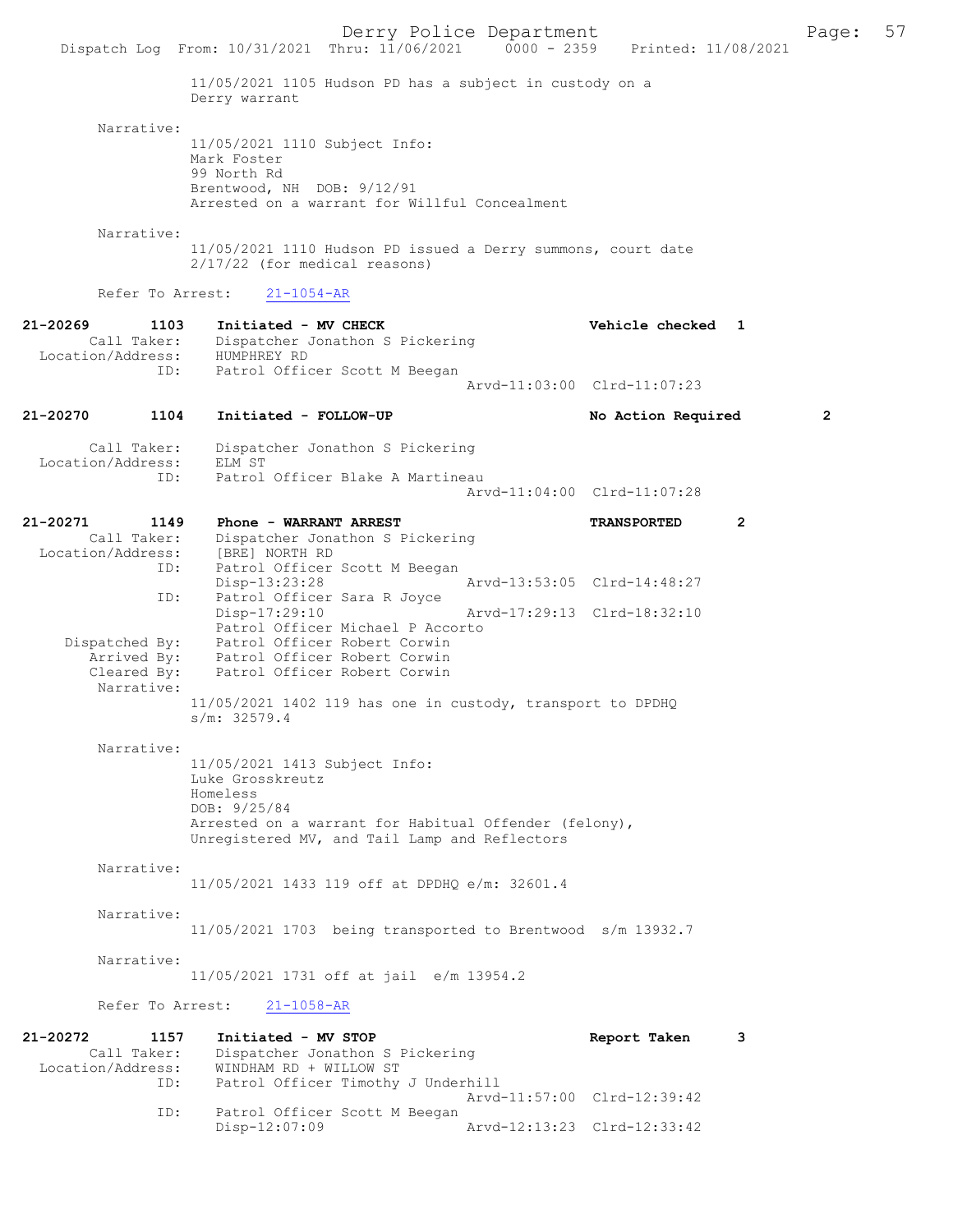| ID:<br>Refer To Incident:                                      | Sergeant James M Belanger<br>Disp-12:21:53<br>$21 - 1987 - OF$                                                                                                                                                                                                                | Arvd-12:21:54 Clrd-12:33:49 |              |
|----------------------------------------------------------------|-------------------------------------------------------------------------------------------------------------------------------------------------------------------------------------------------------------------------------------------------------------------------------|-----------------------------|--------------|
| 21-20273<br>1223                                               | Phone - VIN CHECK                                                                                                                                                                                                                                                             | Assistance Rendered         | 3            |
| Call Taker:<br>Location/Address:<br>ID:<br>Refer To Field Int: | Dispatcher Jonathon S Pickering<br>HOWARDS GRV<br>Patrol Officer Timothy J Underhill<br>Disp-15:27:20<br>Dispatched By: Patrol Officer Robert Corwin<br>Arrived By: Patrol Officer Robert Corwin<br>Cleared By: Patrol Officer Robert Corwin<br>$21 - 3907 - FI$              | Arvd-15:47:11 Clrd-16:04:14 |              |
| 21-20274<br>1233                                               | Phone - SUSPICIOUS ACTIVITY                                                                                                                                                                                                                                                   | Arrest(s) Made              | $\mathbf{2}$ |
| Call Taker:<br>Location/Address:<br>ID:<br>ID:                 | Dispatcher Jonathon S Pickering<br>HAMPSTEAD RD<br>Patrol Officer Scott M Beegan<br>$Disp-12:33:45$<br>Patrol Officer Charles L Doherty                                                                                                                                       | Arvd-12:42:07 Clrd-13:22:48 |              |
| ID:                                                            | Disp-12:33:48<br>Sergeant James M Belanger                                                                                                                                                                                                                                    | Arvd-12:41:31 Clrd-13:52:43 |              |
| ID:                                                            | Disp-12:33:53<br>Patrol Officer Timothy J Underhill                                                                                                                                                                                                                           | Arvd-12:42:07 Clrd-13:20:47 |              |
| Narrative:                                                     | Disp-12:54:18                                                                                                                                                                                                                                                                 | Arvd-13:04:30 Clrd-13:52:43 |              |
|                                                                | 11/05/2021 1235 report of a suspicious vehicle in driveway                                                                                                                                                                                                                    |                             |              |
| Narrative:                                                     | 11/05/2021 1252 one in custody                                                                                                                                                                                                                                                |                             |              |
| Narrative:                                                     | 11/05/2021 1252 second in custody                                                                                                                                                                                                                                             |                             |              |
| Narrative:                                                     | 11/05/2021 1301 119 transporting female to DPDHQ s/m:<br>32554.1                                                                                                                                                                                                              |                             |              |
| Narrative:                                                     | 11/05/2021 1306 418 transporting male subject to DPDHQ s/m:<br>40476.3                                                                                                                                                                                                        |                             |              |
| Narrative:                                                     | 11/05/2021 1309 119 off at DPDHQ e/m: 32557.8                                                                                                                                                                                                                                 |                             |              |
| Narrative:                                                     | 11/05/2021 1313 418 off at DPDHQ e/m: 40480.0                                                                                                                                                                                                                                 |                             |              |
| Narrative:                                                     | $11/05/2021$ 1316 Flores-Torres placed in cell #1                                                                                                                                                                                                                             |                             |              |
| Narrative:                                                     | 11/05/2021 1321 next on the list for a Nissam Maxima,<br>Recovery assigned and on scene                                                                                                                                                                                       |                             |              |
| Narrative:                                                     | 11/05/2021 1325 224 following Recovery Solutions to DPDHQ                                                                                                                                                                                                                     |                             |              |
| Narrative:                                                     | 11/05/2021 1334 224 off at DPDHQ with Recovery Solutions                                                                                                                                                                                                                      |                             |              |
| Narrative:                                                     | 11/05/2021 1420 Subject Info:<br>Joshua Fowler<br>61 Appleton St<br>Manchester, NH DOB:5/3/79<br>Arrested on a Probation and Parole No Bail warrant, a<br>warrant out of Hampstead for Fraudulent Use of a Credit<br>Card, and a Portsmouth warrant for Disobeying an Officer |                             |              |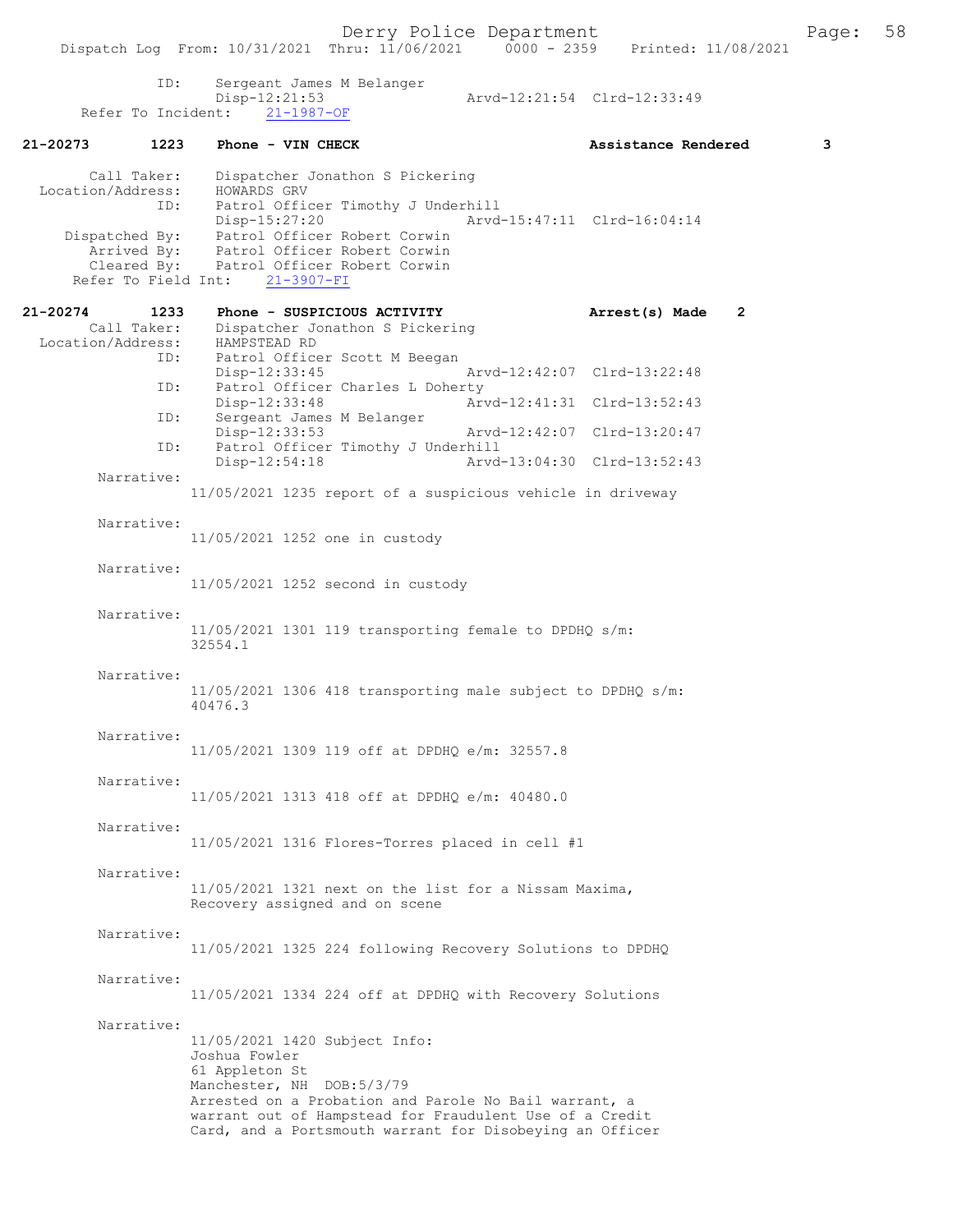|                                                                            |                                                                                                                                              |                                                                                                                   | Derry Police Department     |                     |   | Page: | 59 |
|----------------------------------------------------------------------------|----------------------------------------------------------------------------------------------------------------------------------------------|-------------------------------------------------------------------------------------------------------------------|-----------------------------|---------------------|---|-------|----|
|                                                                            | Dispatch Log From: 10/31/2021                                                                                                                | Thru: 11/06/2021                                                                                                  | $0000 - 2359$               | Printed: 11/08/2021 |   |       |    |
| Narrative:                                                                 | 11/05/2021 1424 Subject Info:<br>Alejandra Flores-Torres<br>750 Sommerville St #3<br>Manchester, NH DOB: 4/24/96<br>Controlled Drug (felony) | Arrested on a bench warrant out of Salem District Court for<br>Non-Appearance and also charged with Possession of |                             |                     |   |       |    |
| Narrative:                                                                 | Warrant w/PR Bail                                                                                                                            | 11/05/2021 1702 Flores-Torres released on PR Bail for Salem                                                       |                             |                     |   |       |    |
|                                                                            | TBD                                                                                                                                          | Also released on \$1,500 Unsecured Bond with court date to                                                        |                             |                     |   |       |    |
| Narrative:                                                                 | 13932.7                                                                                                                                      | 11/05/2021 1703 Fowler being transported to Brentwood                                                             |                             | s/m                 |   |       |    |
| Narrative:                                                                 |                                                                                                                                              | 11/05/2021 1731 off at jail e/m 13954.2                                                                           |                             |                     |   |       |    |
| Refer To Arrest:<br>Refer To Arrest:                                       | $21 - 1055 - AR$<br>$21 - 1056 - AR$                                                                                                         |                                                                                                                   |                             |                     |   |       |    |
| 21-20275<br>1238<br>Call Taker:<br>Location/Address:<br>ID:                | Phone - THEFT<br>TRANSFER LN                                                                                                                 | Dispatcher Jonathon S Pickering<br>Patrol Officer Blake A Martineau                                               |                             | Report Taken        | 2 |       |    |
| Refer To Incident:                                                         | $Disp-12:38:49$<br>$21 - 1989 - OF$                                                                                                          |                                                                                                                   | Arvd-12:56:17 Clrd-13:13:28 |                     |   |       |    |
| 21-20276<br>1243<br>Call Taker:<br>Location/Address:<br>Refer To Incident: | Phone - HIT AND RUN<br>[DY 2] MUNICIPAL DR<br>$21 - 1988 - OF$                                                                               | Dispatcher Jonathon S Pickering                                                                                   |                             | Report Taken        | 2 |       |    |
| 21-20278<br>1319<br>Call Taker:<br>Location/Address:<br>ID:                | Phone - ABANDONED MV<br>CRYSTAL AVE<br>$Disp-15:11:19$                                                                                       | Lieutenant Robert F Smith<br>Patrol Officer Casey J Noyes                                                         | Arvd-15:20:18 Clrd-15:25:27 | Matter Rectified 3  |   |       |    |
| Dispatched By:<br>Arrived By:<br>Cleared By:<br>Narrative:                 |                                                                                                                                              | Patrol Officer Robert Corwin<br>Patrol Officer Robert Corwin<br>Patrol Officer Robert Corwin                      |                             |                     |   |       |    |
|                                                                            |                                                                                                                                              | A black Nissan NH 449-3749. Been parked in front of Wrap<br>City for a few weeks with 2 flat back tires.          |                             |                     |   |       |    |
| Narrative:                                                                 |                                                                                                                                              | 11/05/2021 1525 owner contacted and will have vehicle towed                                                       |                             |                     |   |       |    |
| Refer To Field Int:                                                        | $21 - 3913 - FI$                                                                                                                             |                                                                                                                   |                             |                     |   |       |    |
| 21-20277<br>1320<br>Call Taker:<br>Location/Address:                       | FAIRWAY DR                                                                                                                                   | Phone - SUSPICIOUS ACTIVITY<br>Dispatcher Jonathon S Pickering                                                    |                             | Services Rendered 2 |   |       |    |

| TD: | Patrol Officer Blake A Martineau |                             |                             |
|-----|----------------------------------|-----------------------------|-----------------------------|
|     | Disp-13:20:46                    | Arvd-13:25:22 Clrd-13:28:34 |                             |
| ID: | Sergeant James M Belanger        |                             |                             |
|     | Disp-13:20:50                    |                             | Arvd-13:21:56 Clrd-13:28:32 |

## 21-20279 1330 Phone - WELFARE CHECK Transported to Hospital 2

 Call Taker: Dispatcher Jonathon S Pickering Location/Address: HAMPSTEAD RD ID: Patrol Officer Blake A Martineau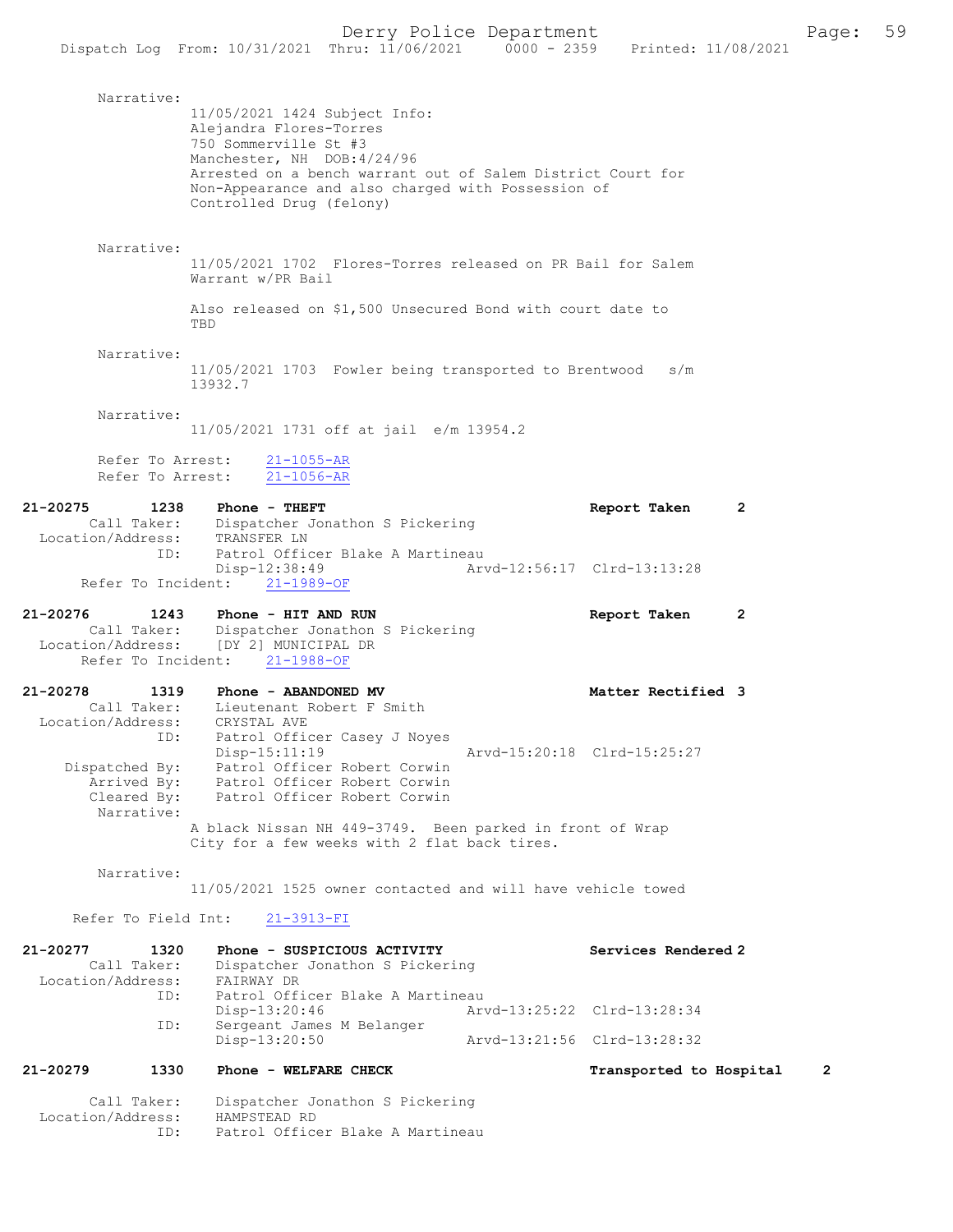Derry Police Department<br>
Page: 60<br>
Printed: 11/08/2021 0000 - 2359 Printed: 11/08/2021 Dispatch Log From: 10/31/2021 Thru: 11/06/2021 Disp-13:30:35 Arvd-13:38:48 Clrd-14:23:52 ID: Sergeant James M Belanger Disp-13:30:39 Arvd-13:38:46 Clrd-13:52:41 Narrative: 11/05/2021 1353 one in custody for IEA Narrative: 11/05/2021 1356 325 transporting to PMC s/m: 34838.9 Narrative: 11/05/2021 1403 325 off at PMC e/m: 34843.7 Refer To Arrest: 21-1057-AR 21-20280 1340 Phone - Criminal Contempt Report Taken 1 Call Taker: Lieutenant Robert F Smith Lieutenant Robert F Smith<br>ADAMS POND RD Location/Address:<br>ID: Patrol Officer Timothy J Underhill<br>Disp-13:52:50 Arvd Disp-13:52:50 Arvd-14:00:09 Clrd-14:31:42<br>Dispatched By: Dispatcher Jonathon S Pickering patched By: Dispatcher Jonathon S Pickering<br>Arrived By: Dispatcher Jonathon S Pickering Arrived By: Dispatcher Jonathon S Pickering Cleared By: Dispatcher Jonathon S Pickering ID: Patrol Officer Charles L Doherty Disp-13:52:53 Arvd-14:00:10 Clrd-14:23:52<br>Dispatched By: Dispatcher Jonathon S Pickering Dispatcher Jonathon S Pickering Arrived By: Dispatcher Jonathon S Pickering<br>Cleared By: Dispatcher Jonathon S Pickering Cleared By: Dispatcher Jonathon S Pickering<br>Compact Control Dispatcher Jonathon S Pickering ID: Sergeant James M Belanger Disp-13:52:56 Arvd-13:54:09 Clrd-14:19:17<br>Dispatched By: Dispatcher Jonathon S Pickering patched By: Dispatcher Jonathon S Pickering<br>Arrived By: Dispatcher Jonathon S Pickering Arrived By: Dispatcher Jonathon S Pickering<br>Cleared By: Dispatcher Jonathon S Pickering By: Dispatcher Jonathon S Pickering<br>ID: Captain Vernon L Thomas Captain Vernon L Thomas<br>Disp-13:54:07 Disp-13:54:07 Arvd-13:56:36 Clrd-14:17:20<br>Dispatched By: Dispatcher Jonathon S Pickering Dispatcher Jonathon S Pickering Arrived By: Dispatcher Jonathon S Pickering<br>Cleared By: Dispatcher Jonathon S Pickering Dispatcher Jonathon S Pickering

Glass smashed in driveway.

Narrative:

Narrative:

11/05/2021 1356 off with subject on Adams Pond Rd

Narrative:

11/05/2021 1417 224 transporting subject to Rite Aid s/m: 55246.2

Narrative:

11/05/2021 1431 clear the transport e/m: 55251.8

Refer To Incident: 21-1990-OF

# 21-20281 1416 Phone - VANDALISM 1999 120 No Action Required 3

| Call Taker:<br>Location/Address:<br>ID: | Lieutenant Robert F Smith<br>[DY 2270] CORWIN DR<br>Patrol Officer Sara R Joyce |                                  |                             |  |
|-----------------------------------------|---------------------------------------------------------------------------------|----------------------------------|-----------------------------|--|
|                                         | $Disp-15:27:45$                                                                 |                                  | Arvd-15:31:48 Clrd-15:41:57 |  |
|                                         |                                                                                 | Patrol Officer Michael P Accorto |                             |  |
| Dispatched By:                          | Patrol Officer Robert Corwin                                                    |                                  |                             |  |
| Arrived By:                             | Patrol Officer Robert Corwin                                                    |                                  |                             |  |
| Cleared By:                             | Patrol Officer Robert Corwin                                                    |                                  |                             |  |
| Narrative:                              |                                                                                 |                                  |                             |  |
|                                         | Lawn job.                                                                       |                                  |                             |  |

 Refer To Incident: 21-1994-OF Refer To Field Int: 21-3893-FI

#### 21-20282 1437 Phone - HIT AND RUN Report Taken 2<br>Call Taker: Dispatcher Jonathon S Pickering Dispatcher Jonathon S Pickering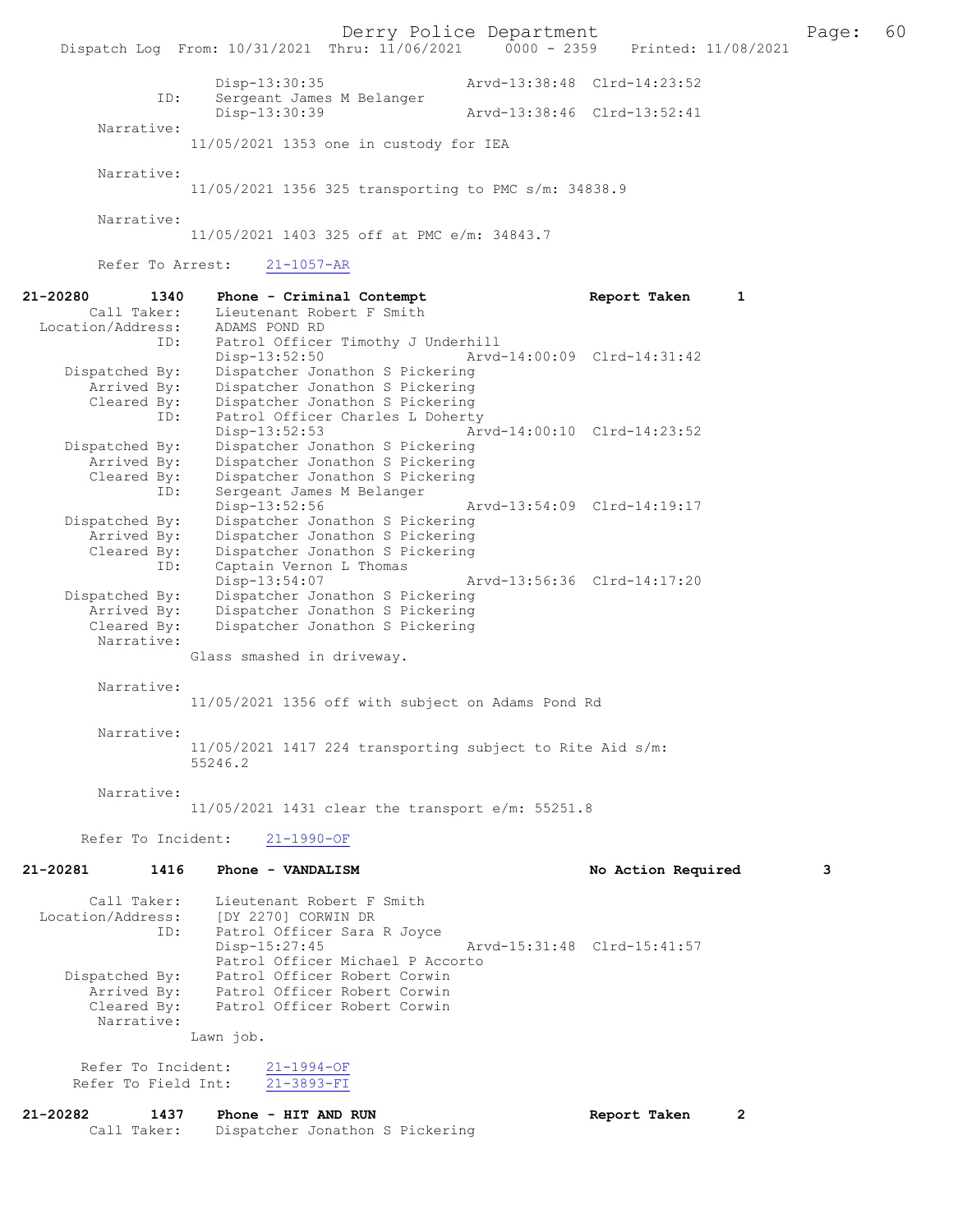Derry Police Department Fage: 61 Dispatch Log From: 10/31/2021 Thru: 11/06/2021 0000 - 2359 Printed: 11/08/2021 Location/Address: DEXTER ST ID: Patrol Officer Samuel J Troy Disp-15:11:43 Arvd-15:19:42 Clrd-15:31:58 Dispatched By: Patrol Officer Robert Corwin Arrived By: Patrol Officer Robert Corwin Cleared By: Patrol Officer Robert Corwin Narrative: 11/05/2021 1449 occurred at Applebees Refer To Incident: 21-1992-OF 21-20283 1447 Initiated - VANDALISM Report Taken 3 Call Taker: Dispatcher Jonathon S Pickering Location/Address: [DY 250] PINKERTON ST ID: Patrol Officer Brian J Landry Arvd-14:47:00 Clrd-14:47:59 Narrative: 11/05/2021 1447 soap dispenser broken Refer To Incident: 21-1991-OF 21-20284 1457 Initiated - FOLLOW-UP ADVICE GIVEN 2 Call Taker: Dispatcher Jonathon S Pickering Location/Address: BROOK ST ID: Detective Peter A Houlis Arvd-14:57:00 Clrd-15:06:41 Cleared By: Patrol Officer Robert Corwin 21-20285 1506 Walk-In - ASSIST CITIZEN Assistance Rendered 3 Call Taker: Patrol Officer Robert Corwin Location/Address: [DY 2] MUNICIPAL DR ID: Patrol Officer Timothy J Underhill<br>Disp-15:07:29 Arvd- Disp-15:07:29 Arvd-15:07:32 Clrd-15:07:36 Refer To Field Int: 21-3908-FI 21-20286 1520 911 - SUSPICIOUS ACTIVITY No Action Required 2 Call Taker: Patrol Officer Robert Corwin Location/Address: W BROADWAY ID: Patrol Officer Timothy J Underhill<br>Disp-15:23:21 Arvd- Disp-15:23:21 Arvd-15:23:35 Clrd-15:26:41 ID: Sergeant Jared Know<br>Disp-15:23:32<br>Communication Sara Disp-15:23:32 Arvd-15:23:38 Clrd-15:26:23 ID: Patrol Officer Sara R Joyce<br>Disp-15:23:42 Disp-15:23:42 Arvd-15:24:46 Clrd-15:26:47 Patrol Officer Michael P Accorto Narrative: male looking in vehicles Narrative: 11/05/2021 1526 EDP looking for cat Refer To Field Int: 21-3912-FI 21-20287 1531 Walk-In - THEFT Report Taken 2 Call Taker: Lieutenant Michael T Muncey Location/Address: [DY 2] MUNICIPAL DR ID: Patrol Officer Samuel J Troy Disp-15:33:02 Arvd-15:42:16 Clrd-16:25:50 Arrived By: Patrol Officer Robert Corwin Cleared By: Patrol Officer Robert Corwin Refer To Incident: 21-1993-OF 21-20288 1545 Phone - SUSPICIOUS ACTIVITY Gone on Arrival 2 Call Taker: Patrol Officer Robert Corwin Location/Address: HARVEST DR Patrol Officer Sara R Joyce<br>Disp-15:47:57 Arvd-15:56:06 Clrd-16:05:34 Patrol Officer Michael P Accorto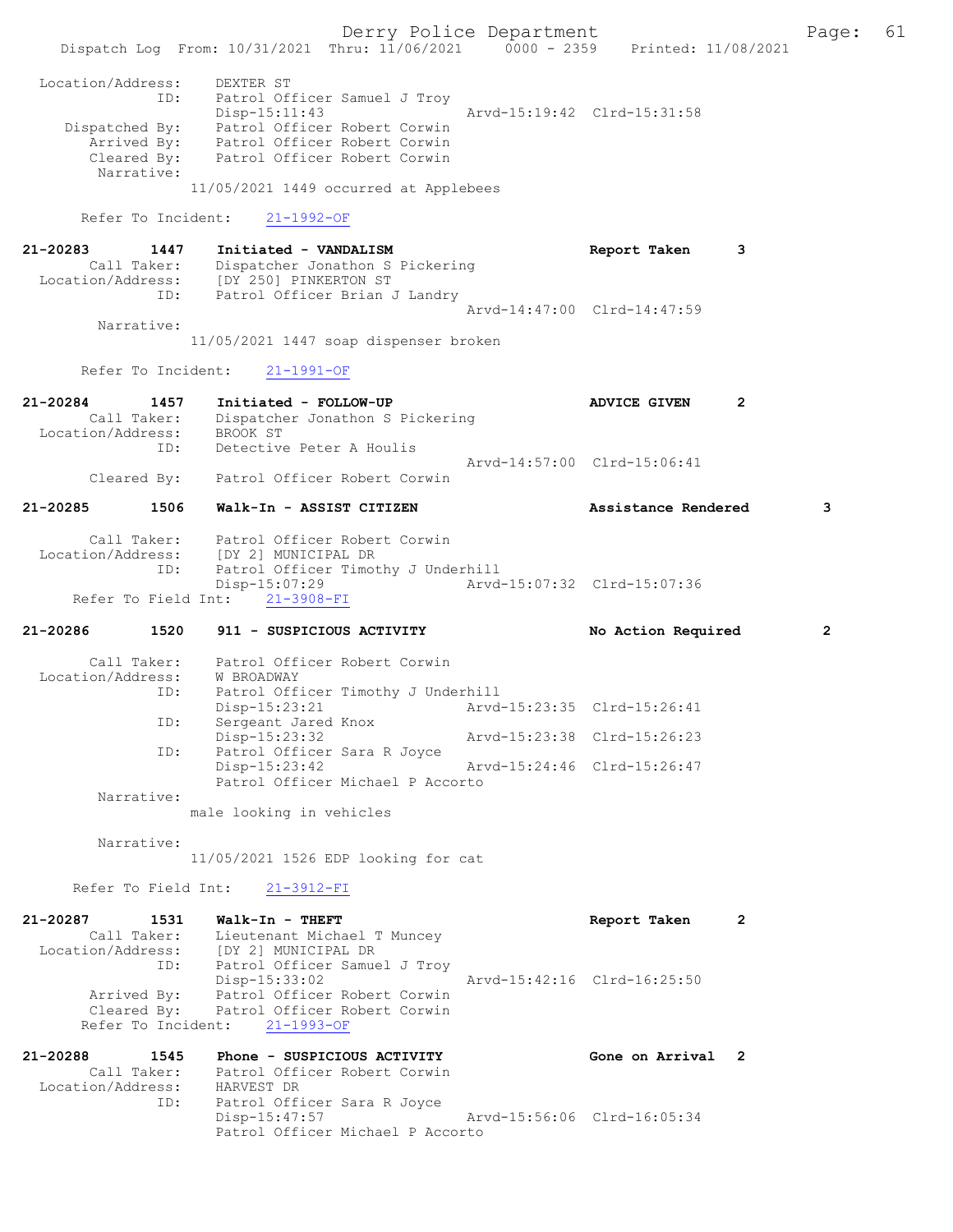Narrative:

tan Astro van w/MA plates

| 21-20289<br>1626<br>Call Taker:<br>Location/Address:<br>ID:               | Phone - PAPER SERVICE<br>Patrol Officer Robert Corwin<br>PINE TREE TER<br>Patrol Officer Casey J Noyes | Not Served                   | 3            |
|---------------------------------------------------------------------------|--------------------------------------------------------------------------------------------------------|------------------------------|--------------|
|                                                                           | Disp-16:26:34                                                                                          | Arvd-16:26:36 Clrd-16:28:59  |              |
| 21-20290<br>1632<br>Call Taker:<br>Location/Address: MANCHESTER RD<br>ID: | Initiated - FOLLOW-UP<br>Patrol Officer Robert Corwin<br>Patrol Officer Samuel J Troy                  | Cleared                      | $\mathbf{2}$ |
|                                                                           |                                                                                                        | Arvd-16:32:00 Clrd-16:40:12  |              |
| 21-20291<br>1638<br>Call Taker:                                           | 911 - MV ACCIDENT<br>Patrol Officer Robert Corwin                                                      | Report Taken                 | 1            |
| Location/Address: CRYSTAL AVE<br>ID:                                      | Patrol Officer Casey J Noyes                                                                           |                              |              |
| ID:                                                                       | Disp-16:39:34<br>Patrol Officer Timothy J Underhill                                                    | Arvd-16:39:45 Clrd-17:34:14  |              |
| ID:                                                                       | Disp-16:39:37<br>Sergeant Jared Knox                                                                   | Clrd-16:42:55                |              |
| Narrative:                                                                | Disp-16:39:42                                                                                          | Aryd-16:41:09 Clrd-16:58:03  |              |
|                                                                           | 11/05/2021 1658 off with NH #4488644 NH #4894874                                                       |                              |              |
| Narrative:                                                                | 11/05/2021 1700 LBP notified/responding                                                                |                              |              |
| Narrative:                                                                | 11/05/2021 1734 reportable philipone vs corredor                                                       |                              |              |
| Refer To Accident:                                                        | $21 - 555 - AC$                                                                                        |                              |              |
| 21-20292<br>1649                                                          | Other - MV ACCIDENT                                                                                    | Cancelled Prior to Arrival 1 |              |
|                                                                           | Call Taker: Patrol Officer Robert Corwin                                                               |                              |              |
| Location/Address: CRYSTAL AVE<br>ID:                                      | Patrol Officer Timothy J Underhill<br>Disp-16:50:19                                                    | $Clrd-16:50:35$              |              |
| $21 - 20293$<br>1714<br>Location/Address: FAIRWAY DR                      | Initiated - PAPER SERVICE<br>Call Taker: Patrol Officer Robert Corwin                                  | Served                       | 3            |
| ID:                                                                       | Patrol Officer Samuel J Troy                                                                           | Arvd-17:14:00 Clrd-17:28:57  |              |
| 21-20294<br>1741                                                          | Radio - MV CHECK                                                                                       | No Action Required           |              |
| Call Taker:                                                               | Patrol Officer Kevin L Davies                                                                          |                              |              |
| Location/Address:<br>ID:                                                  | ASHLEIGH DR<br>Sergeant Jared Knox                                                                     |                              |              |
|                                                                           | Disp-17:41:39                                                                                          | Arvd-17:41:41 Clrd-17:43:09  |              |
| $21 - 20295$<br>1800<br>Call Taker:<br>Location/Address: ASHLEIGH DR      | Initiated - MV CHECK<br>Patrol Officer Robert Corwin                                                   | Cleared                      | 1            |
| ID:                                                                       | Patrol Officer Samuel J Troy                                                                           | Arvd-18:00:00 Clrd-18:04:08  |              |
| Refer To Field Int:                                                       | 21-3920-FI                                                                                             |                              |              |
| 21-20296<br>1831<br>Call Taker:<br>Location/Address:                      | 911 - MV ACCIDENT<br>Patrol Officer Robert Corwin<br>N HIGH ST                                         | Report Taken                 | 1            |
| ID:                                                                       | Patrol Officer Casey J Noyes                                                                           |                              |              |
| Cleared By:                                                               | Disp-18:32:00                                                                                          | Arvd-18:32:17 Clrd-19:56:09  |              |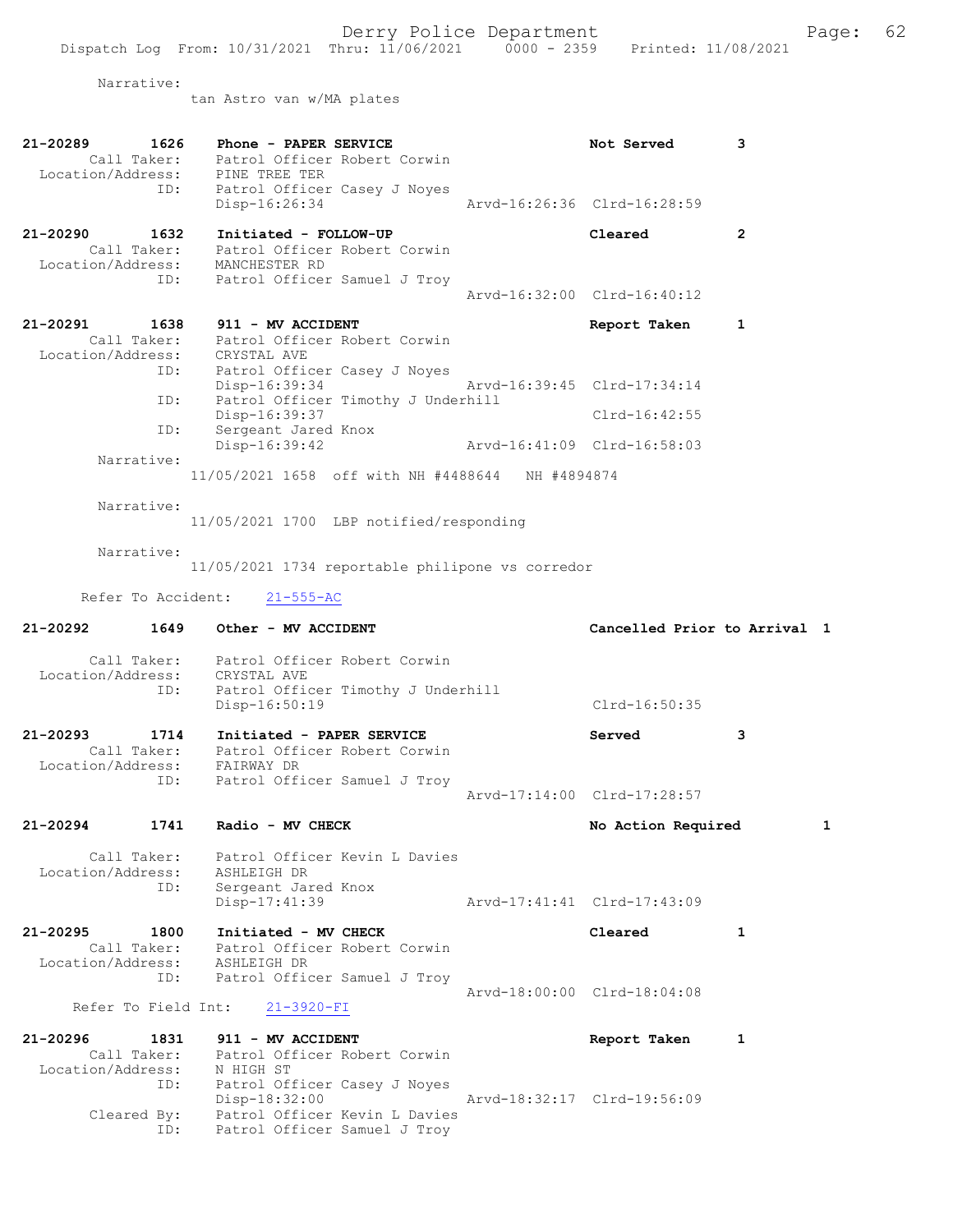Derry Police Department Page: 63 Dispatch Log From: 10/31/2021 Thru: 11/06/2021 0000 - 2359 Disp-18:32:05 Arvd-18:32:40 Clrd-20:52:31<br>ID: Patrol Officer Joshua Martin Patrol Officer Joshua Martin<br>Disp-18:32:08 Disp-18:32:08 Arvd-18:32:38 Clrd-19:56:05 Cleared By: Patrol Officer Kevin L Davies ID: Sergeant Jared Knox Disp-18:35:10 Arvd-18:35:15 Clrd-19:56:02 Cleared By: Patrol Officer Kevin L Davies Narrative: 11/05/2021 1836 DFD on scene Narrative: 11/05/2021 1838 off with NH #BUYBTC and MA MC #2F6188 Narrative: 11/05/2021 1926 S6 requested next on the list for MA 2F6188. Spacetown notified and responding Narrative: 11/05/2021 1941 spacetown on scene Narrative: spacetown has the vehicle. 423 en route to elliot hospital for follow up Narrative: 423 clear the elliot, en route back to town Refer To Accident: 21-556-AC 21-20297 1832 Phone - SUSPICIOUS ACTIVITY No Action Required 2 Call Taker: Patrol Officer Kevin L Davies Location/Address: [DY 1050] W BROADWAY ID: Patrol Officer Timothy J Underhill Disp-18:39:30 Arvd-18:47:32 Clrd-18:47:36 Arrived By: Patrol Officer Robert Corwin Cleared By: Patrol Officer Robert Corwin Narrative: group of people yelling and being beligerent towards people passing by 21-20298 1928 Phone - ERRATIC OPERATION Gone on Arrival 2 Call Taker: Patrol Officer Kevin L Davies Location/Address: ROCKINGHAM RD<br>ID: Patrol Officer Patrol Officer Timothy J Underhill<br>Disp-19:28:57 Arvd Disp-19:28:57 Arvd-19:29:01 Clrd-19:33:36 21-20299 1951 Phone - DISABLED MV No Action Required 3 Call Taker: Patrol Officer Kevin L Davies Location/Address: KENDALL POND RD ID: Patrol Officer Timothy J Underhill<br>Disp-19:52:16 Arvd Disp-19:52:16 Arvd-19:57:57 Clrd-20:10:09 Cleared By: Patrol Officer Robert Corwin Refer To Field Int: 21-3921-FI 21-20300 1953 Phone - CRIMINAL TRESPASS Report Taken 2 Call Taker: Lieutenant Michael T Muncey Location/Address: BOWERS RD ID: Patrol Officer Timothy J Underhill Disp-20:16:47 Arvd-20:21:43 Clrd-20:39:07 Dispatched By: Patrol Officer Kevin L Davies Arrived By: Patrol Officer Robert Corwin Cleared By: Patrol Officer Robert Corwin Refer To Incident: 21-1995-OF 21-20301 2026 Phone - SUSPICIOUS ACTIVITY Report Taken 2 Call Taker: Patrol Officer Kevin L Davies Location/Address: ADAMS POND RD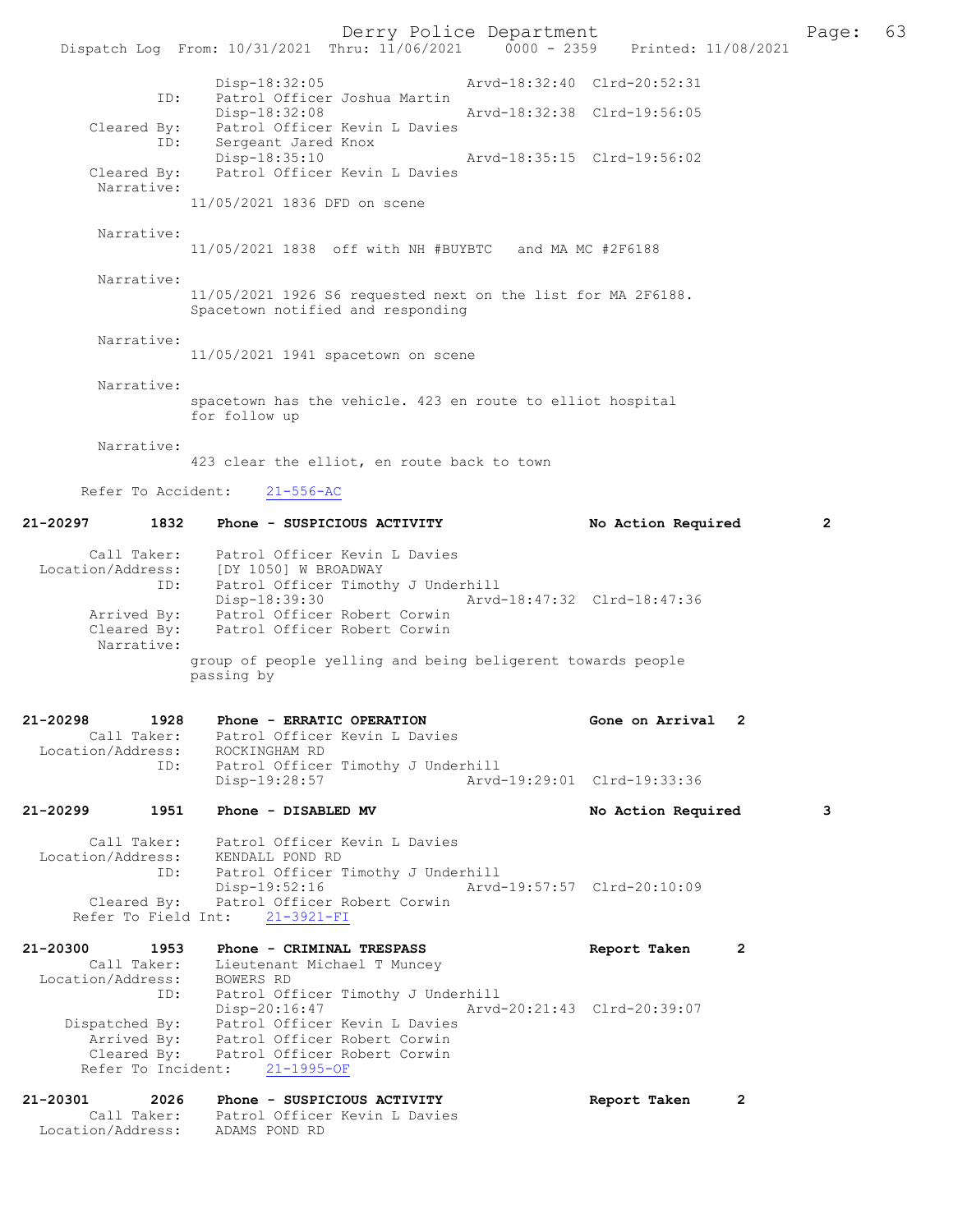Derry Police Department The Page: 64 Dispatch Log From: 10/31/2021 Thru: 11/06/2021 0000 - 2359 Printed: 11/08/2021 ID: Patrol Officer Sara R Joyce Disp-20:29:10 Arvd-20:39:50 Clrd-20:51:49 Patrol Officer Michael P Accorto<br>Cleared By: Patrol Officer Robert Corwin Patrol Officer Robert Corwin ID: Patrol Officer Joshua Martin Disp-20:29:14 Arvd-20:35:36 Clrd-20:51:36 Arrived By: Patrol Officer Robert Corwin Cleared By: Patrol Officer Robert Corwin ID: Sergeant Jared Knox Disp-20:35:43 Arvd-20:42:47 Clrd-20:51:32<br>Dispatched By: Patrol Officer Robert Corwin Dispatched By: Patrol Officer Robert Corwin Arrived By: Patrol Officer Robert Corwin Cleared By: Patrol Officer Robert Corwin Refer To Incident: 21-1996-OF 21-20302 2041 911 - DISTURBANCE No Solid No Action Required 1 Call Taker: Patrol Officer Robert Corwin Location/Address: MANCHESTER RD Patrol Officer Timothy J Underhill Disp-20:42:40 Arvd-20:45:14 Clrd-21:07:51<br>Arrived By: Patrol Officer Kevin L Davies Patrol Officer Kevin L Davies ID: Patrol Officer Casey J Noyes<br>Disp-20:42:43 Disp-20:42:43 Arvd-20:44:14 Clrd-21:16:04<br>ID: Sergeant Jared Knox Sergeant Jared Knox<br>Disp-21:07:53 Disp-21:07:53 Arvd-21:07:55 Clrd-21:14:49 ID: Patrol Officer Joshua Martin<br>Disp-21:08:52 Disp-21:08:52 Arvd-21:09:05 Clrd-21:14:52<br>ID: Patrol Officer Timothy J Underhill Patrol Officer Timothy J Underhill<br>Disp-21:08:54 Arvd Disp-21:08:54 Arvd-21:09:02 Clrd-21:15:23 ID: Patrol Officer Samuel J Troy Disp-21:08:59 Arvd-21:09:07 Clrd-21:14:17 Narrative: woman screaming Refer To Field Int: 21-3894-FI 21-20303 2114 911 - MV ACCIDENT Report Taken 1 Call Taker: Patrol Officer Robert Corwin Call Taker: Patrol O:<br>Location/Address: BIRCH ST<br>ID: Patrol O: Patrol Officer Sara R Joyce<br>Disp-21:14:44 Arvd-21:16:15 Clrd-22:23:38 Patrol Officer Michael P Accorto<br>ID: Patrol Officer Samuel J Trov Patrol Officer Samuel J Troy<br>Disp-21:14:47 Arvd-21:16:16 Clrd-22:03:49 ID: Sergeant Jared Knox<br>Disp-21:16:13 Disp-21:16:13 Arvd-21:16:18 Clrd-22:03:32 ID: Patrol Officer Joshua Martin Disp-21:18:20 Arvd-21:18:23 Clrd-22:03:34 Refer To Citation: Narrative: 11/05/2021 2116 DFD on scene Narrative: 11/05/2021 2126 NH #441 7991 NH #487 6315 Narrative: 11/05/2021 2126 Both Birch St. and LBP called/responding Narrative: 11/05/2021 2137 LBP on scene Refer To Accident: 21-557-AC 21-20304 2219 Phone - SUSPICIOUS ACTIVITY Could Not Locate 2<br>Call Taker: Patrol Officer Robert Corwin Call Taker: Patrol Officer Robert Corwin Location/Address: W BROADWAY ID: Patrol Officer Casey J Noyes<br>Disp-22:20:48 Disp-22:20:48 Arvd-22:24:56 Clrd-22:38:48 Patrol Officer Joshua Martin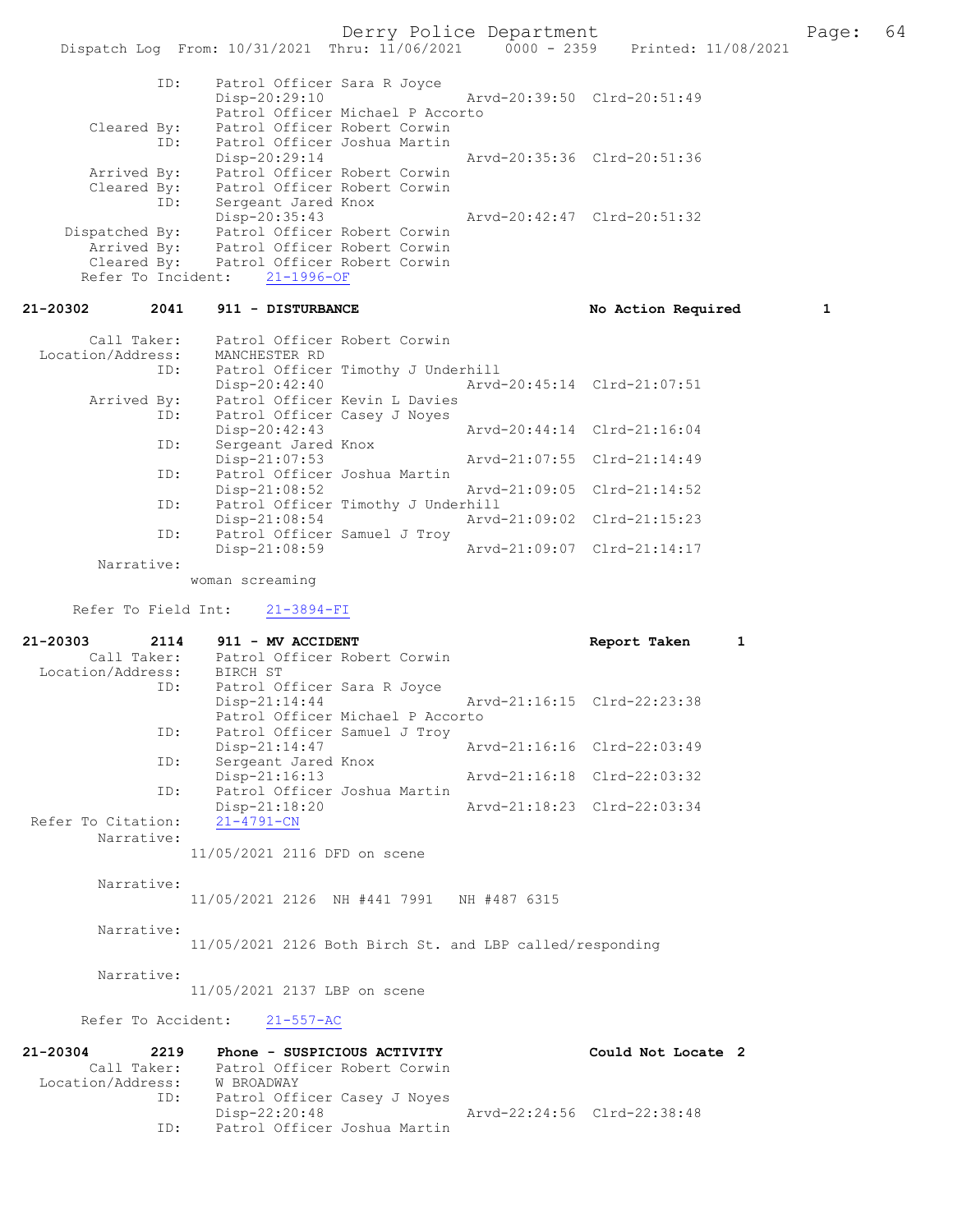Dispatch Log From: 10/31/2021 Thru: 11/06/2021 0000 - 2359 Printed: 11/08/2021 Disp-22:20:52 Arvd-22:24:58 Clrd-22:38:53 21-20305 2221 Phone - ERRATIC OPERATION Gone on Arrival 2 Call Taker: Patrol Officer Kevin L Davies Location/Address: [DY 146] ASHLEIGH DR ID: Patrol Officer Sara R Joyce Disp-22:24:38 Arvd-22:29:46 Clrd-22:35:17 Patrol Officer Michael P Accorto Dispatched By: Patrol Officer Robert Corwin Arrived By: Patrol Officer Robert Corwin Cleared By: Patrol Officer Robert Corwin Narrative: red kia suv driving eratically through the parking lot 21-20306 2235 Initiated - MV STOP Warning Issued 3 Call Taker: Patrol Officer Robert Corwin Location/Address: MANCHESTER RD ID: Patrol Officer Sara R Joyce Arvd-22:35:00 Clrd-22:39:01 Patrol Officer Michael P Accorto Refer To Citation: 21-4792-CN 21-20307 2317 Initiated - MV STOP Warning Issued 3 Call Taker: Dispatcher Christine D Carlson Location/Address: LINLEW DR ID: Patrol Officer Awess Abdulkadir Arvd-23:17:00 Clrd-23:32:03<br>21-4794-CN Refer To Citation: 21-20308 2323 Initiated - MV STOP Warning Issued 3 Call Taker: Dispatcher Christine D Carlson Location/Address: W BROADWAY ID: Patrol Officer Joshua Martin Arvd-23:23:00 Clrd-23:27:27 Refer To Citation: 21-4793-CN 21-20309 2333 Initiated - PROPERTY CHECK Services Rendered 2 Call Taker: Dispatcher Christine D Carlson Location/Address: PIERCE AVE ID: Patrol Officer Andrew R Kennedy Arvd-23:33:00 Clrd-23:33:44 21-20310 2334 Initiated - MV STOP Warning Issued 3 Call Taker: Dispatcher Christine D Carlson Location/Address: N MAIN ST ID: Patrol Officer Awess Abdulkadir Arvd-23:34:00 Clrd-23:39:56 Refer To Citation: 21-4795-CN

## For Date: 11/06/2021 - Saturday

21-20311 0000 Initiated - MV STOP Arrest(s) Made 3 Call Taker: Dispatcher Christine D Carlson Location/Address: FAIRWAY DR ID: Patrol Officer Jack Stafford Arvd-00:00:00 Clrd-02:05:00 ID: Patrol Officer Awess Abdulkadir<br>Disp-00:04:07 Mrvd-00:07:24 Clrd-00:43:13 Disp-00:04:07<br>TD: Detective Sergeant Ryan O Detective Sergeant Ryan O'Rourke<br>Disp-00:10:36 Ary Disp-00:10:36 Arvd-00:10:37 Clrd-00:15:59 Narrative: 11/06/2021 0010 435 advising one in custody at this time Narrative: 11/06/2021 0015 130 enroute to HQ w/ one, s/m: 55,319.1 Narrative: 11/06/2021 0015 Spacetown called for tow - enroute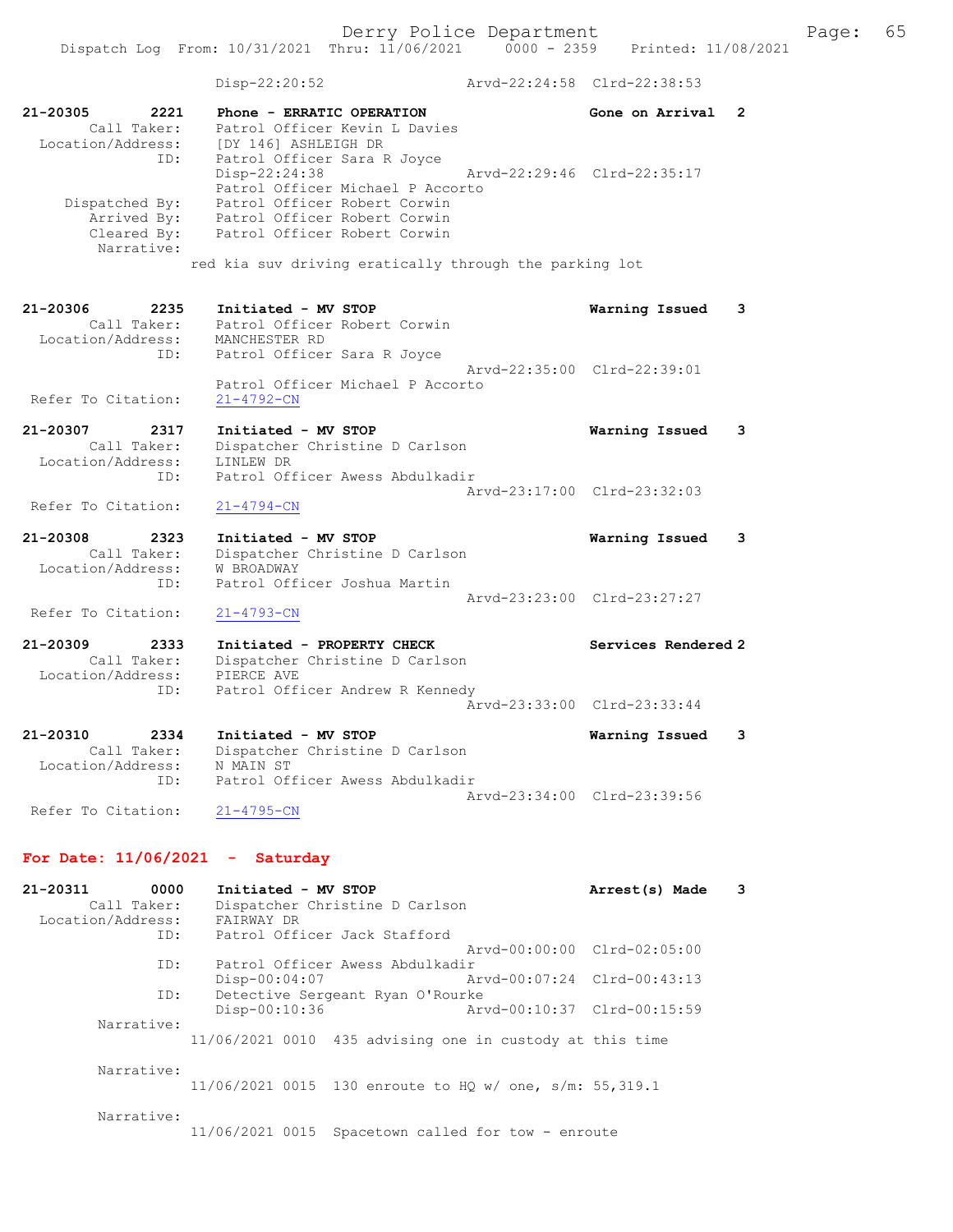Derry Police Department Fage: 66 Dispatch Log From: 10/31/2021 Thru: 11/06/2021 0000 - 2359 Printed: 11/08/2021 Narrative: 11/06/2021 0019 130 off at HQ, e/m: 55,320.9 Narrative: 11/06/2021 0024 Subject information (DWI, Op After Susp): William Rooney 31 Fairway Dr, 17 Derry NH DOB: 12/15/89 Narrative: 11/06/2021 0035 Wrecker on scene Narrative: 11/06/2021 0049 Subject placed in cell 3 at this time Narrative: 11/06/2021 0107 Subject checked Narrative: 11/06/2021 0115 Subject checked Narrative: 11/06/2021 0128 B/C Mencis off at HQ Narrative: 11/06/2021 0139 Subject given PR bail w/ court date of 2/17/22 as per b/c Mencis Narrative: 11/06/2021 0159 Subject released to sober party at this time Narrative: 11/06/2021 0200 Booking, AFIS and cell videos completed at this time Refer To Arrest: 21-1059-AR 21-20312 0005 Initiated - MV STOP Warning Issued 3 Call Taker: Dispatcher Christine D Carlson Location/Address: E DERRY RD ID: Patrol Officer Nikita Tomnyuk Arvd-00:05:00 Clrd-00:10:40<br>21-4796-CN Refer To Citation: 21-20313 0011 Initiated - MV CHECK Vehicle checked 1 Call Taker: Dispatcher Christine D Carlson Location/Address: CRYSTAL AVE ID: Patrol Officer Andrew R Kennedy Arvd-00:11:00 Clrd-00:13:58 21-20314 0026 Initiated - MV STOP Warning Issued 3 Call Taker: Dispatcher Christine D Carlson Location/Address: KENDALL POND RD + WOOD AVE ID: Patrol Officer Andrew R Kennedy Arvd-00:26:00 Clrd-00:33:26<br>21-4797-CN Refer To Citation: 21-20315 0031 Initiated - MV CHECK SENT ON THEIR WAY 1 Call Taker: Dispatcher Christine D Carlson Location/Address: ISLAND POND RD ID: Patrol Officer Nikita Tomnyuk Arvd-00:31:00 Clrd-00:36:06 21-20316 0042 Initiated - PROPERTY CHECK Services Rendered 2 Call Taker: Dispatcher Christine D Carlson Location/Address: HUMPHREY RD ID: Patrol Officer Nikita Tomnyuk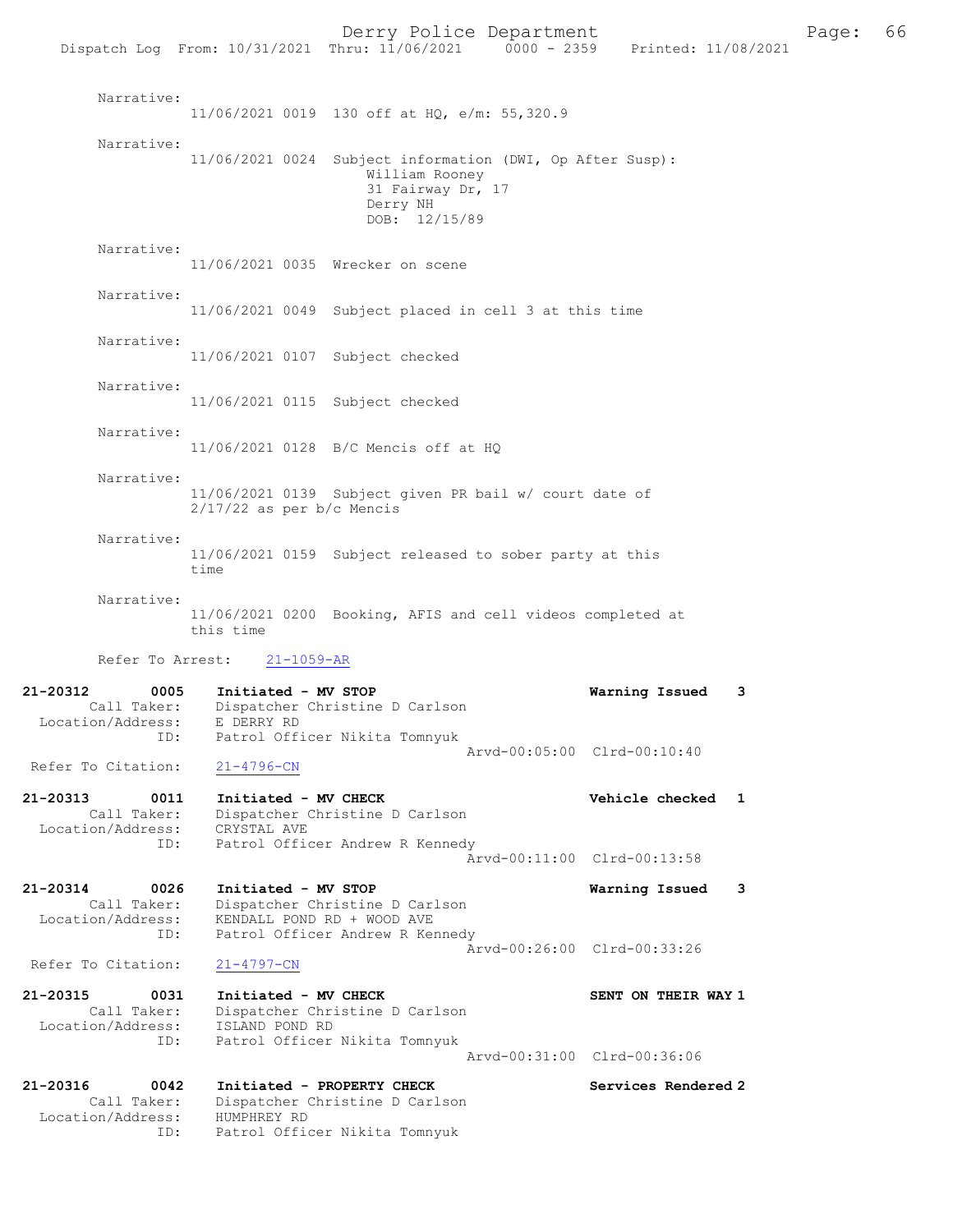Dispatch Log From: 10/31/2021 Thru: 11/06/2021 0000 - 2359 Printed: 11/08/2021

Arvd-00:42:00 Clrd-00:43:06

| 21-20317<br>0046<br>Call Taker:<br>Location/Address:            | Initiated - PROPERTY CHECK<br>Dispatcher Christine D Carlson<br>ROLLINS ST                                         | Services Rendered 2                           |   |
|-----------------------------------------------------------------|--------------------------------------------------------------------------------------------------------------------|-----------------------------------------------|---|
| ID:                                                             | Patrol Officer Andrew R Kennedy                                                                                    | Arvd-00:46:00 Clrd-00:46:55                   |   |
| 21-20318<br>0319<br>Call Taker:<br>Location/Address:<br>ID:     | Initiated - MV STOP<br>Dispatcher Christine D Carlson<br>PINKERTON ST<br>Patrol Officer Awess Abdulkadir           | Warning Issued                                | 3 |
| Refer To Citation:                                              | $21 - 4798 - CN$                                                                                                   | Arvd-03:19:00 Clrd-03:26:30                   |   |
| 21-20319<br>0508<br>Call Taker:<br>Location/Address:<br>ID:     | Initiated - MV STOP<br>Dispatcher Christine D Carlson<br>E BROADWAY<br>Patrol Officer Andrew R Kennedy             | Warning Issued<br>Arvd-05:08:00 Clrd-05:14:55 | 3 |
| Refer To Citation:                                              | $21 - 4799 - CN$                                                                                                   |                                               |   |
| $21 - 20320$<br>0526<br>Call Taker:<br>Location/Address:<br>ID: | Initiated - MV STOP<br>Dispatcher Christine D Carlson<br>S MAIN ST + FAIRWAY DR<br>Patrol Officer Andrew R Kennedy | Warning Issued                                | 3 |
| Refer To Citation:                                              | $21 - 4800 - CN$                                                                                                   | Arvd-05:26:00 Clrd-05:33:55                   |   |
| 21-20321<br>0614<br>Call Taker:<br>Location/Address:<br>ID:     | Initiated - MV CHECK<br>Dispatcher Christine D Carlson<br>KENDALL POND RD<br>Patrol Officer Andrew R Kennedy       | Vehicle checked                               | 1 |
| ID:                                                             | Arvd-06:14:00<br>Patrol Officer Nikita Tomnyuk                                                                     | $Clrd-06:16:14$                               |   |
| ID:                                                             | Disp-06:16:11<br>Arvd-06:16:12<br>Patrol Officer Andrew R Kennedy                                                  | $Clrd-06:19:10$                               |   |
|                                                                 | Disp-06:16:43<br>Arvd-06:16:44                                                                                     | Clrd-06:19:09                                 |   |
| 21-20322<br>0622<br>Call Taker:<br>Location/Address:<br>ID:     | Initiated - MV STOP<br>Dispatcher Christine D Carlson<br>KENDALL POND RD<br>Patrol Officer Andrew R Kennedy        | Warning Issued<br>Arvd-06:22:00 Clrd-06:26:44 | 3 |
| Refer To Citation:                                              | $21 - 4801 - CN$                                                                                                   |                                               |   |
| 21-20323<br>0718<br>Call Taker:<br>Location/Address:<br>ID:     | Initiated - MV STOP<br>Dispatcher Jonathon S Pickering<br>BIRCH ST<br>Patrol Officer Nicholas M Granville          | Warning Issued                                | 3 |
| Refer To Citation:                                              | $21 - 4802 - CN$                                                                                                   | Arvd-07:18:00 Clrd-07:24:36                   |   |
| 21-20324<br>0837<br>Call Taker:<br>Location/Address:            | Phone - COMPLAINT<br>Dispatcher Jonathon S Pickering<br>HAMPSHIRE DR                                               | Vehicle checked 3                             |   |
| ID:<br>Cleared By:<br>Narrative:                                | Patrol Officer Timothy J Underhill<br>Disp-08:37:50<br>Lieutenant Robert F Smith                                   | Arvd-08:51:18 Clrd-08:58:06                   |   |
|                                                                 | 11/06/2021 0837 complaint over large construction equipment<br>in the road                                         |                                               |   |
| Refer To Field Int:                                             | $21 - 3909 - FI$                                                                                                   |                                               |   |
| 21-20325<br>0903<br>Call Taker:<br>Location/Address:            | Initiated - PAPER SERVICE<br>Lieutenant Robert F Smith<br>FAIRWAY DR                                               | Not Served                                    | 3 |

 ID: Patrol Officer Charles L Doherty Arvd-09:03:00 Clrd-09:10:11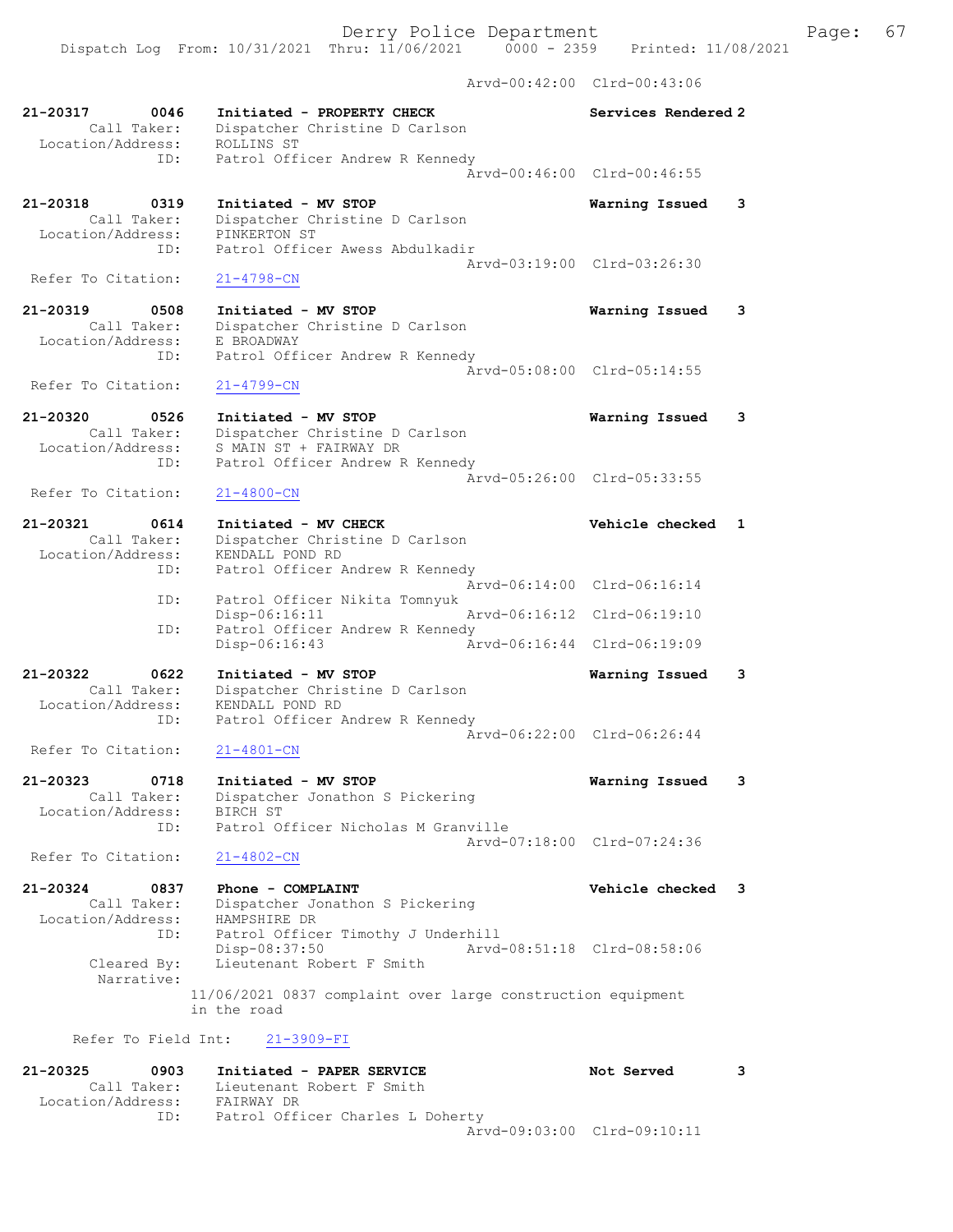Cleared By: Dispatcher Jonathon S Pickering 21-20326 0924 Phone - DISTURBANCE 21-20326 Arrest(s) Made 1<br>Call Taker: Dispatcher Jonathon S Pickering Dispatcher Jonathon S Pickering Location/Address: ADAMS POND RD ID: Patrol Officer Collin Kennedy<br>Disp-09:26:01 Disp-09:26:01 Arvd-09:34:07 Clrd-10:48:45<br>ID: Patrol Officer Charles L Doherty Patrol Officer Charles L Doherty<br>Disp-09:26:02 Ar Disp-09:26:02 <br>
Disp-09:26:02 <br>
Disposible Ratrol Officer Scott M Beegan<br>
Disposible Ratrol Officer Scott M Beegan Patrol Officer Scott M Beegan Disp-09:26:05 Arvd-09:34:34 Clrd-10:14:33<br>TD: Sergeant James M Belanger Sergeant James M Belanger<br>Disp-09:34:08 Disp-09:34:08 Arvd-09:34:09 Clrd-10:14:34 ID: Patrol Officer Timothy J Underhill Arvd-12:41:15 Clrd-13:49:32 Narrative: 11/06/2021 0945 contact made with subject Narrative: 11/06/2021 0953 S4 reports one in custody Narrative: 11/06/2021 1000 131 transporting to DPDHQ s/m: 55333.5 Narrative: 11/06/2021 1007 131 off at DPDHQ e/m: 55337.9 Narrative: 11/06/2021 1014 Subject Info: Christopher Ferrin Homeless DOB: 7/5/93 Arrested for Domestic Violence (criminal mischief) and Possession of Controlled Drug (felony) Narrative: 11/06/2021 1044 placed in cell #3 Narrative: 11/06/2021 1241 224 transporting to Brentwood s/m: 53680.5 Narrative: 11/06/2021 1312 off at Brentwood e/m: 53702.1 Refer To Arrest: 21-1060-AR 21-20327 1022 Phone - Loose Dog Complaint Services Rendered 2<br>Call Taker: Dispatcher Jonathon S Pickering Dispatcher Jonathon S Pickering<br>WENTWORTH LN Location/Address: ID: Patrol Officer Timothy J Underhill<br>Disp-10:29:59 Arvd Disp-10:29:59 Arvd-10:46:55 Clrd-10:59:09 Refer To Field Int: 21-20328 1028 Phone - WELFARE CHECK TRANSPORTED Transported to Hospital 2 Call Taker: Dispatcher Jonathon S Pickering<br>.on/Address: ASHLEIGH DR Location/Address:<br>ID: Patrol Officer Nicholas M Granville Disp-10:28:18 Arvd-10:33:19 Clrd-10:48:38<br>ID: Patrol Officer Scott M Beegan Patrol Officer Scott M Beegan<br>Disp-10:28:20 Disp-10:28:20 Arvd-10:33:18 Clrd-11:04:44 ID: Sergeant James M Belanger Disp-10:31:24 Arvd-10:31:25 Clrd-11:04:43 Narrative: 11/06/2021 1043 DFD requested and responding for elderly female

Narrative:

11/06/2021 1050 DFD on scene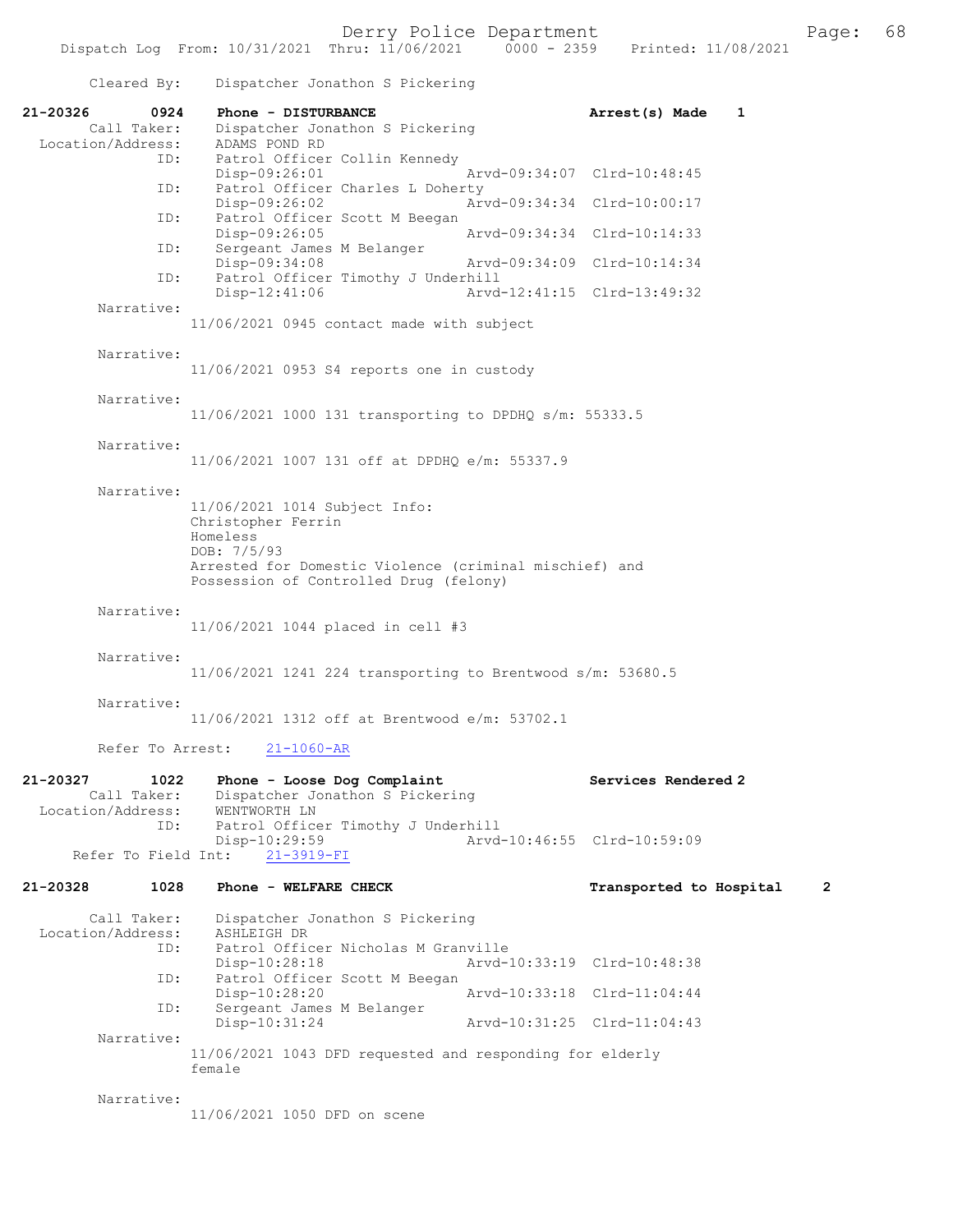#### Narrative:

11/06/2021 1104 transported to PMC and family on scene

Refer To Field Int: 21-3905-FI

| 21-20329          | 1136               | Initiated - WARRANT ARREST                                                   |                  |                                                             | Arrest(s) Made          | $\mathbf{2}$   |
|-------------------|--------------------|------------------------------------------------------------------------------|------------------|-------------------------------------------------------------|-------------------------|----------------|
|                   | Call Taker:        | Dispatcher Jonathon S Pickering                                              |                  |                                                             |                         |                |
|                   |                    | Location/Address: [DY 2] MUNICIPAL DR                                        |                  |                                                             |                         |                |
|                   |                    | ID: Patrol Officer Cody Johnson                                              |                  | Arvd-11:36:00 Clrd-12:41:33                                 |                         |                |
|                   | ID:                | Patrol Officer Timothy J Underhill                                           |                  |                                                             |                         |                |
|                   |                    | Disp-12:40:57                                                                |                  | Arvd-12:40:59 Clrd-12:41:02                                 |                         |                |
|                   | Narrative:         |                                                                              |                  |                                                             |                         |                |
|                   |                    |                                                                              |                  | 11/06/2021 1136 subject turning herself in on a warrant     |                         |                |
|                   | Narrative:         |                                                                              |                  |                                                             |                         |                |
|                   |                    | 11/06/2021 1138 Subject Info:                                                |                  |                                                             |                         |                |
|                   |                    | Lauren Gendreau                                                              |                  |                                                             |                         |                |
|                   |                    | 13 Barkland Dr                                                               |                  |                                                             |                         |                |
|                   |                    | Derry, NH DOB: 9/3/99                                                        |                  |                                                             |                         |                |
|                   |                    |                                                                              |                  | Arrested on a bench warrant out of Derry District Court for |                         |                |
|                   |                    | Non-Appearance                                                               |                  |                                                             |                         |                |
|                   | Narrative:         |                                                                              |                  |                                                             |                         |                |
|                   |                    |                                                                              |                  | 11/06/2021 1219 bail set at PR bail, court date 2/17/21 per |                         |                |
|                   |                    | BC Mencis                                                                    |                  |                                                             |                         |                |
|                   | Refer To Arrest:   |                                                                              |                  |                                                             |                         |                |
|                   |                    |                                                                              | $21 - 1061 - AR$ |                                                             |                         |                |
| 21-20330          | 1151               | Phone - WELFARE CHECK                                                        |                  |                                                             | No Action Required      | $\overline{2}$ |
|                   |                    |                                                                              |                  |                                                             |                         |                |
|                   | Call Taker:        | Dispatcher Jonathon S Pickering                                              |                  |                                                             |                         |                |
| Location/Address: | ID:                | LARAWAY CT<br>Patrol Officer Scott M Beegan                                  |                  |                                                             |                         |                |
|                   |                    | $Disp-11:52:26$                                                              |                  | Arvd-12:01:30 Clrd-12:19:03                                 |                         |                |
|                   |                    | Refer To Field Int:                                                          | $21 - 3910 - FI$ |                                                             |                         |                |
|                   |                    |                                                                              |                  |                                                             |                         |                |
| 21-20331          | 1258               | Phone - MV ACCIDENT                                                          |                  |                                                             | Report Taken            | $\mathbf{1}$   |
|                   |                    | Call Taker: Dispatcher Jonathon S Pickering<br>Location/Address: CRYSTAL AVE |                  |                                                             |                         |                |
|                   | ID:                | Patrol Officer Nicholas M Granville                                          |                  |                                                             |                         |                |
|                   |                    | $Disp-12:58:46$                                                              |                  | Arvd-12:59:51 Clrd-13:39:35                                 |                         |                |
|                   | ID:                | Patrol Officer Scott M Beegan                                                |                  |                                                             |                         |                |
|                   |                    | $Disp-12:58:49$                                                              |                  | Arvd-13:03:51 Clrd-13:34:05                                 |                         |                |
|                   | Narrative:         |                                                                              |                  |                                                             |                         |                |
|                   |                    |                                                                              |                  | $11/06/2021$ 1340 Christen v. Merrick - non reportable      |                         |                |
|                   |                    |                                                                              |                  |                                                             |                         |                |
|                   | Refer To Accident: |                                                                              | $21 - 558 - AC$  |                                                             |                         |                |
| 21-20332          | 1334               | Phone - INVOL EMERGENCY ADMISSION                                            |                  |                                                             | Transported to Hospital | 2              |
|                   |                    |                                                                              |                  |                                                             |                         |                |
|                   | Call Taker:        | Dispatcher Jonathon S Pickering                                              |                  |                                                             |                         |                |
| Location/Address: |                    | DIAMOND DR                                                                   |                  |                                                             |                         |                |
|                   | ID:                | Patrol Officer Nicholas M Granville                                          |                  |                                                             |                         |                |
|                   | ID:                | $Disp-13:40:26$<br>Patrol Officer Scott M Beegan                             |                  | Arvd-13:53:36 Clrd-14:25:31                                 |                         |                |
|                   |                    | Disp-13:40:28                                                                |                  | Arvd-13:50:02 Clrd-13:50:03                                 |                         |                |
|                   | ID:                | Sergeant James M Belanger                                                    |                  |                                                             |                         |                |
|                   |                    | Disp-13:40:30                                                                |                  | Arvd-13:53:37 Clrd-14:06:16                                 |                         |                |
|                   | Narrative:         |                                                                              |                  |                                                             |                         |                |
|                   |                    | 11/06/2021 1401 one in custody as an IEA                                     |                  |                                                             |                         |                |
|                   | Narrative:         |                                                                              |                  |                                                             |                         |                |
|                   |                    |                                                                              |                  | 11/06/2021 1405 309 transporting to PMC s/m: 34979.4        |                         |                |
|                   |                    |                                                                              |                  |                                                             |                         |                |
|                   | Narrative:         |                                                                              |                  |                                                             |                         |                |
|                   |                    | 11/06/2021 1413 309 off at PMC e/m: 34982.2                                  |                  |                                                             |                         |                |
|                   | Refer To Summons:  |                                                                              | $21 - 1064 - AR$ |                                                             |                         |                |
|                   |                    |                                                                              |                  |                                                             |                         |                |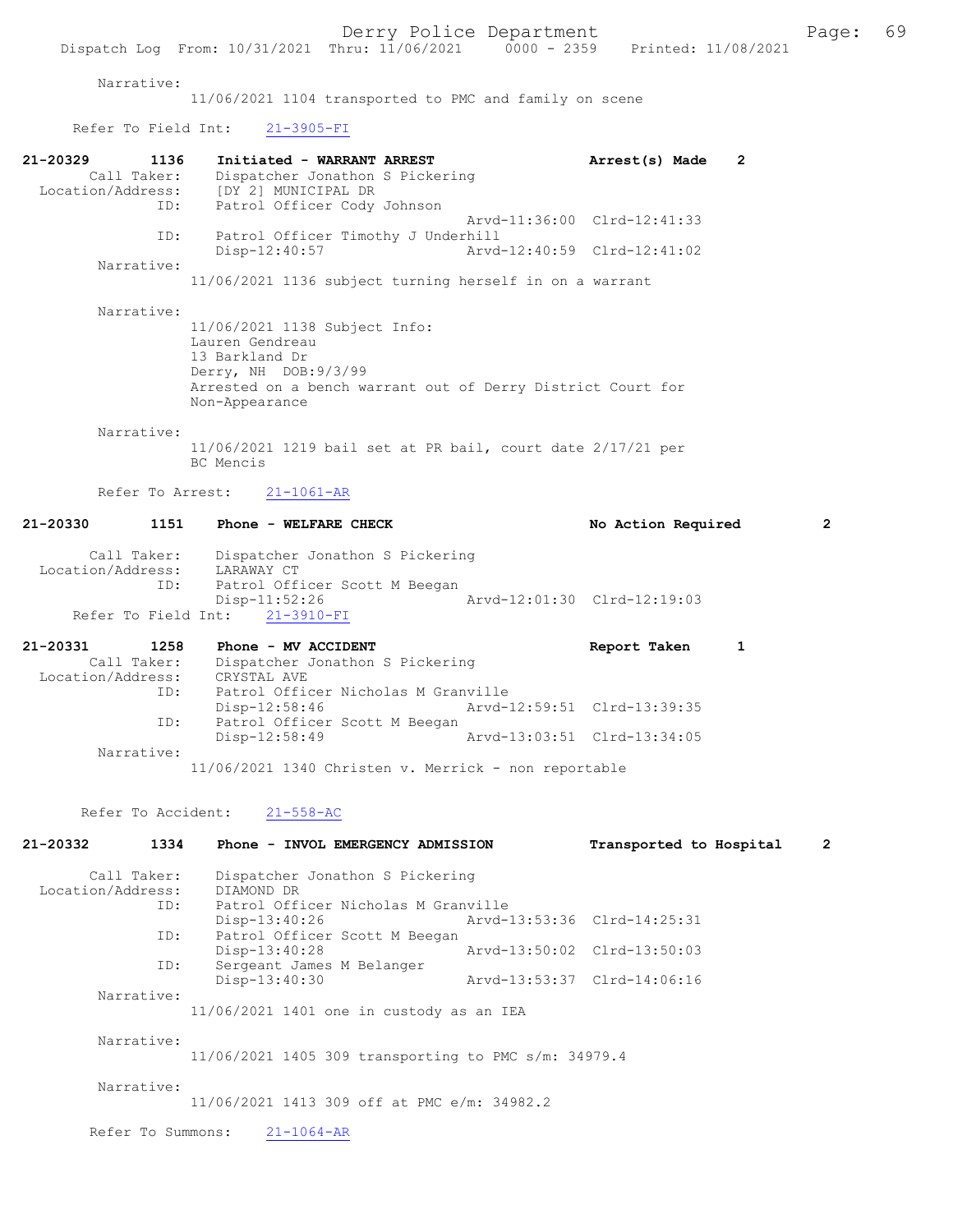| 21-20333<br>1349                 | Phone - DISTURBANCE                                        | Services Rendered 1          |
|----------------------------------|------------------------------------------------------------|------------------------------|
| Call Taker:<br>Location/Address: | Dispatcher Jonathon S Pickering                            |                              |
| ID:                              | [DY 997] PARKLAND DR<br>Patrol Officer Timothy J Underhill |                              |
|                                  | Disp-13:50:00                                              | Arvd-13:57:23 Clrd-14:24:32  |
| ID:                              | Patrol Officer Scott M Beegan                              |                              |
| Refer To Field Int:              | Disp-13:50:06<br>$21 - 3911 - FI$                          | Arvd-13:53:36 Clrd-14:24:35  |
|                                  |                                                            |                              |
| 21-20334<br>1350                 | Phone - THEFT                                              | $\mathbf{2}$<br>Report Taken |
| Call Taker:                      | Patrol Officer Cody Johnson                                |                              |
| Location/Address:<br>ID:         | LARAWAY CT<br>Patrol Officer Samuel J Troy                 |                              |
|                                  | Disp-14:58:48                                              | Arvd-15:08:15 Clrd-15:28:58  |
| Arrived By:                      | Detective Mark Borgatti                                    |                              |
| Cleared By:<br>Narrative:        | Detective Mark Borgatti                                    |                              |
|                                  | Theft of Amazon packages                                   |                              |
|                                  |                                                            |                              |
| Refer To Incident:               | $21 - 1997 - OF$                                           |                              |
| 21-20335<br>1414                 | Phone - STRUCK ANIMAL                                      | Services Rendered 2          |
| Call Taker:<br>Location/Address: | Patrol Officer Cody Johnson<br>LANE RD                     |                              |
| ID:                              | Patrol Officer Collin Kennedy                              |                              |
|                                  | Disp-14:15:20                                              | $Clrd-14:24:26$              |
| Cleared By:                      | Dispatcher Jonathon S Pickering                            |                              |
| ID:                              | Patrol Officer Awess Abdulkadir<br>$Disp-15:00:41$         | Arvd-15:05:44 Clrd-15:24:12  |
| Arrived By:                      | Detective Mark Borgatti                                    |                              |
| Cleared By:                      | Detective Mark Borgatti                                    |                              |
| 21-20336<br>1424                 | Phone - MV ACCIDENT                                        | Report Taken<br>1            |
| Call Taker:                      | Dispatcher Jonathon S Pickering                            |                              |
| Location/Address:                | HAMPSTEAD RD + ADAMS POND RD                               |                              |
| ID:                              | Patrol Officer Scott M Beegan<br>$Disp-14:24:42$           | Arvd-14:30:01 Clrd-15:11:22  |
| Arrived By:                      | Patrol Officer Cody Johnson                                |                              |
| Cleared By:                      | Detective Mark Borgatti                                    |                              |
| ID:                              | Patrol Officer Timothy J Underhill<br>$Disp-14:24:45$      | Arvd-14:29:59 Clrd-15:11:16  |
| Arrived By:                      | Patrol Officer Cody Johnson                                |                              |
| Cleared By:                      | Detective Mark Borgatti                                    |                              |
| ID:                              | Patrol Officer Collin Kennedy                              |                              |
| Cleared By:                      | Disp-14:24:48<br>Detective Mark Borgatti                   | Arvd-14:28:48 Clrd-16:18:45  |
| ID:                              | Sergeant Jared Knox                                        |                              |
|                                  | Disp-14:44:55                                              | Arvd-14:44:57 Clrd-15:10:22  |
| Cleared By:<br>Narrative:        | Detective Mark Borgatti                                    |                              |
|                                  | 11/06/2021 1432 road closed                                |                              |
|                                  |                                                            |                              |
| Narrative:                       |                                                            |                              |
|                                  | 11/06/2021 1434 off with NH 2785320 and MA T86870 (CO)     |                              |
| Narrative:                       |                                                            |                              |
|                                  | 11/06/2021 1443 next on the list for NH 2785320, Recovery  |                              |
|                                  | Solutions assigned                                         |                              |
| Narrative:                       |                                                            |                              |
|                                  | 11/06/2021 1444 next on the list for MA T86870 (CO), LBP   |                              |
|                                  | Towing assigned                                            |                              |
|                                  |                                                            |                              |
| Narrative:                       | 11/06/2021 1457 Recovery Solutions on scene.               |                              |
|                                  |                                                            |                              |
| Narrative:                       |                                                            |                              |
|                                  | 11/06/2021 1504 LBP on scene.                              |                              |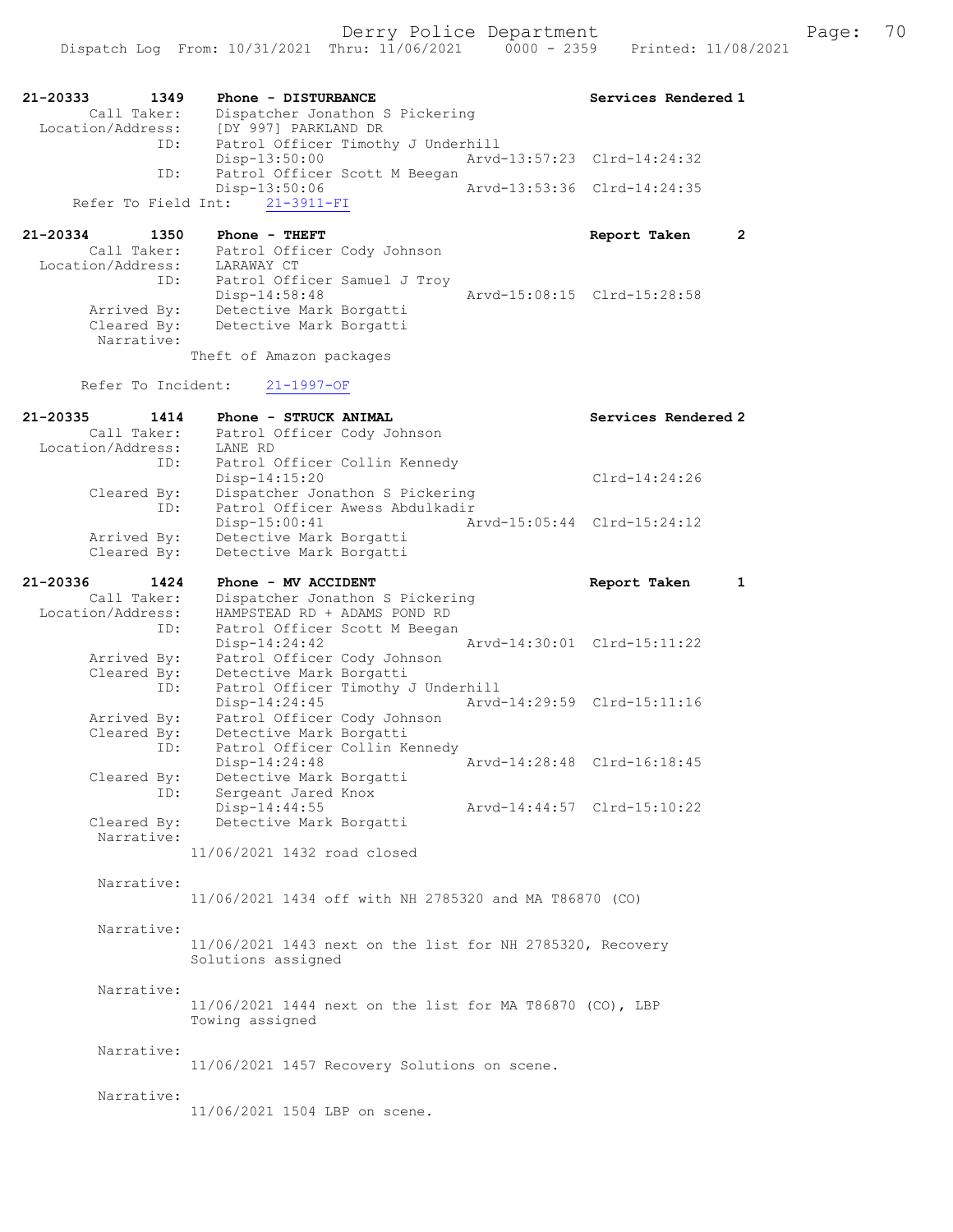Derry Police Department Fage: 71 Dispatch Log From: 10/31/2021 Thru: 11/06/2021 0000 - 2359 Printed: 11/08/2021 Narrative: 11/06/2021 1509 131 following MA T86870 to DPD HQ. LBP towing. Narrative: 11/06/2021 1528 131 and LBP off at DPD HQ. Narrative: 11/06/2021 1617 Develis V. Wilkstron .. reportable. Refer To Incident:  $\frac{21-1999-OF}{21-559-AC}$ Refer To Accident: 21-20337 1439 Phone - MV ACCIDENT 1999 21-20337 1439 Phone - MV ACCIDENT Call Taker: Patrol Officer Cody Johnson Location/Address: [DY 3059] MANCHESTER RD Narrative: MVA involving two vehicles Narrative: Kathy - 6034909737 21-20338 1459 Initiated - FOLLOW-UP Cleared 2 Call Taker: Detective Mark Borgatti Location/Address: [DY 19] W BROADWAY ID: Patrol Officer Sara R Joyce Arvd-14:59:00 Clrd-15:08:56 Patrol Officer Ryan M Panaro Refer To Field Int: 21-3927-FI 21-20339 1509 Initiated - SUBPOENA DELIVERY 1 Not Served 1 Call Taker: Detective Mark Borgatti Location/Address: HIGHLAND AVE ID: Patrol Officer Sara R Joyce Arvd-15:09:00 Clrd-15:13:07 Patrol Officer Ryan M Panaro 21-20340 1525 Phone - SUSPICIOUS ACTIVITY SENT ON THEIR WAY 2 Call Taker: Detective Mark Borgatti Location/Address: [DY 1060] MANCHESTER RD ID: Patrol Officer Melissa M Houde Disp-15:26:19 Arvd-15:31:56 Clrd-15:43:54 ID: Patrol Officer Sara R Joyce Disp-15:26:24 Arvd-15:34:11 Clrd-15:43:48 Patrol Officer Ryan M Panaro Refer To Field Int: 21-3922-FI 21-20341 1603 Phone - ALARM, BURGLAR 1988 False Alarm 1 Call Taker: Detective Mark Borgatti Location/Address: EVERETT ST ID: Patrol Officer Sara R Joyce<br>Disp-16:07:46 Disp-16:07:46 Arvd-16:14:30 Clrd-16:16:11 Patrol Officer Ryan M Panaro Patrol Officer Awess Abdulkadir ID: Factor Strategy of The Patrol Officer Awess Abdulkadir<br>Disp-16:07:51 Clrd-16:15:05 Narrative: 11/06/2021 1603 Side entrance entry/exit. Refer To Field Int: 21-3923-FI 21-20342 1617 Initiated - SUBPOENA DELIVERY Not Served 1 Call Taker: Detective Mark Borgatti Location/Address: LINLEW DR ID: Patrol Officer Melissa M Houde Arvd-16:17:00 Clrd-16:21:59 21-20343 1630 Initiated - SUBPOENA DELIVERY Not Served 1 Call Taker: Detective Mark Borgatti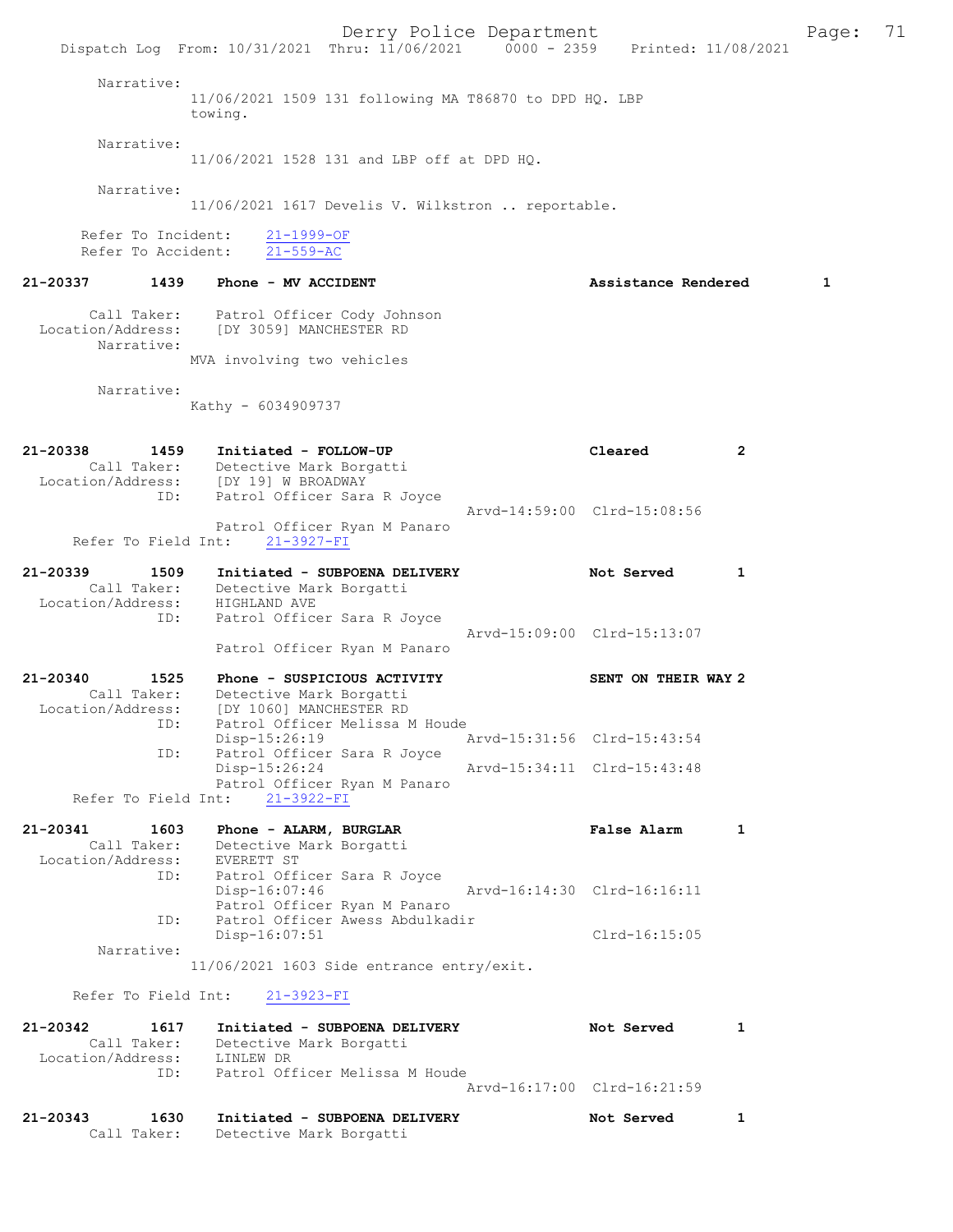Derry Police Department Fage: 72 Dispatch Log From: 10/31/2021 Thru: 11/06/2021 0000 - 2359 Printed: 11/08/2021 Location/Address: [DY 2783] HILDA AVE ID: Patrol Officer Melissa M Houde Arvd-16:30:00 Clrd-16:33:21 21-20344 1643 Initiated - MV STOP Warning Issued 3 Call Taker: Detective Mark Borgatti Location/Address: FOLSOM RD ID: Patrol Officer Melissa M Houde Arvd-16:43:00 Clrd-16:46:04 Refer To Citation: 21-4803-CN 21-20345 1644 Initiated - MV STOP Warning Issued 3 Call Taker: Detective Mark Borgatti Location/Address: RT 28<br>ID: Patro Patrol Officer Awess Abdulkadir Arvd-16:44:00 Clrd-16:49:29<br>
21-4804-CN Refer To Citation: 21-20346 1644 Phone - MV STOP Cleared 3 Call Taker: Detective Mark Borgatti<br>ion/Address: RT 28 Location/Address: Narrative: 11/06/2021 1645 Duplicate call for 21-20345 21-20347 1646 Phone - THEFT Report Taken 2 Call Taker: Detective Mark Borgatti Location/Address: FRANKLIN ST EXT ID: Sergeant Jared Knox Disp-17:00:42 Arvd-17:00:52 Clrd-17:59:28 ID: Patrol Officer Samuel J Troy<br>Disp-17:00:48 Arvd-17:00:50 Clrd-17:58:35 ID: Patrol Officer Scott M Beegan<br>Disp-17:26:11 Disp-17:26:11 Clrd-17:27:03 Dispatched By: Lieutenant Michael T Muncey Cleared By: Lieutenant Michael T Muncey ID: Patrol Officer Awess Abdulkadir Disp-17:27:52 Arvd-17:43:38 Clrd-17:58:32 Dispatched By: Lieutenant Michael T Muncey ID: Patrol Officer Awess Abdulkadir Disp-17:58:40 Arvd-17:58:42 Clrd-20:48:58 Narrative: 11/06/2021 1805 235 off on Grove St in Manchester Narrative: 11/06/2021 1820 Next on the list. Birch st called. No answer. Message left. Spacetown called and responeding. Narrative: 11/06/2021 1846 Spacetown on scene. Narrative: 11/06/2021 1929 235 Following m/v to DPD HQ. Narrative: 11/06/2021 1954 235 off at DPD HQ. Refer To Incident: 21-1998-OF 21-20348 1658 Initiated - MV STOP 120348 Call Taker: Detective Mark Borgatti Call Taker: Detective Mark Borgatti Location/Address: E DERRY RD ID: Patrol Officer Awess Abdulkadir Arvd-16:58:00 Clrd-17:07:11 Refer To Citation: 21-4805-CN 21-20349 1709 Initiated - MV STOP Warning Issued 3 Call Taker: Detective Mark Borgatti Location/Address: HAMPSTEAD RD ID: Patrol Officer Melissa M Houde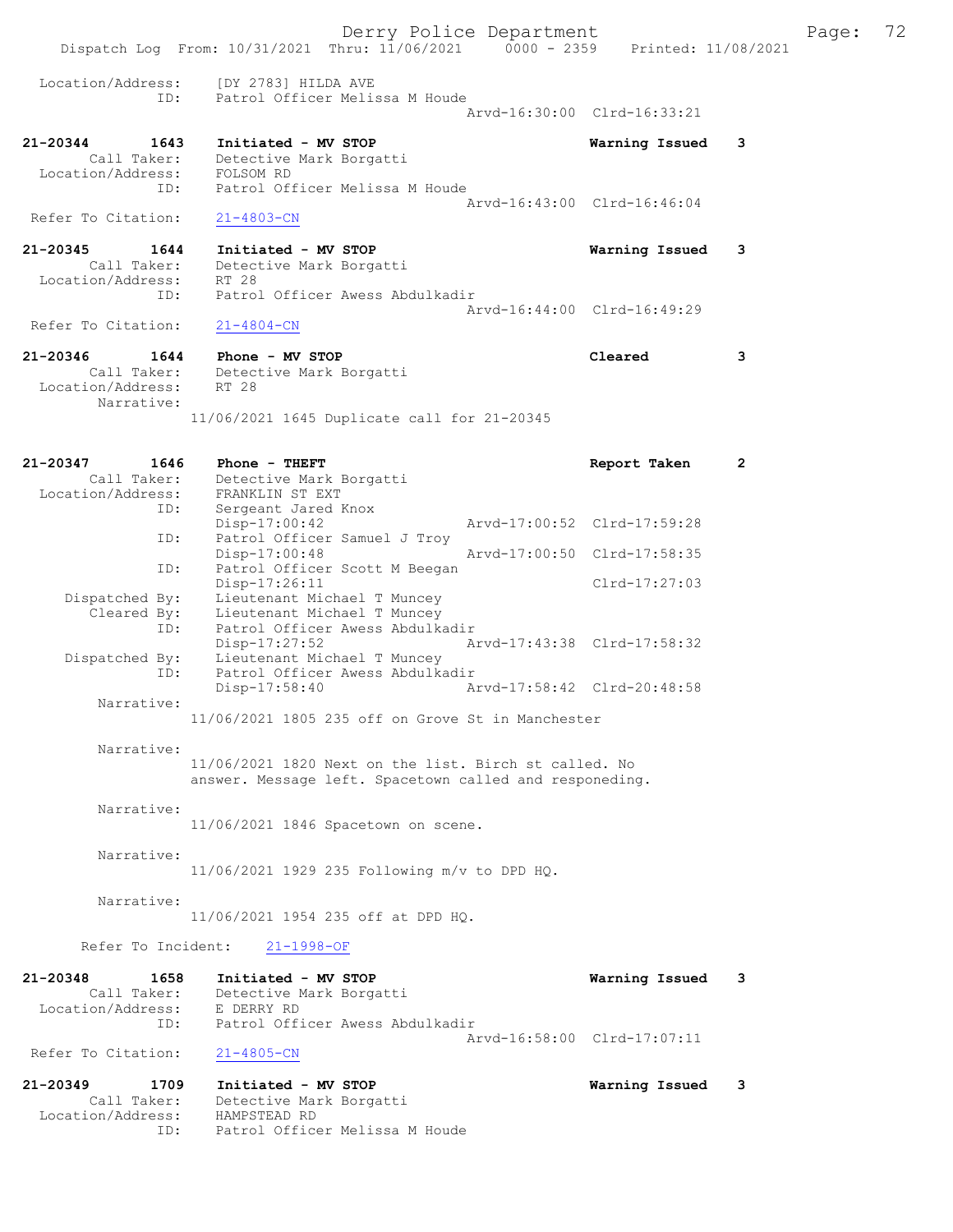Arvd-17:09:00 Clrd-17:19:56 Refer To Citation: 21-4806-CN 21-20350 1710 Initiated - MV STOP Warning Issued 3 Call Taker: Detective Mark Borgatti Location/Address: S MAIN ST ID: Patrol Officer Awess Abdulkadir Arvd-17:10:00 Clrd-17:16:35 Refer To Citation: 21-4807-CN 21-20351 1725 Radio - MV STOP Warning Issued 3 Call Taker: Patrol Officer Collin Kennedy Location/Address: HAMPSTEAD RD ID: Patrol Officer Melissa M Houde Disp-17:26:12 <br>21-4808-CN<br>21-4808-CN Refer To Citation: 21-20352 1741 Radio - MV STOP Warning Issued 3 Call Taker: Patrol Officer Collin Kennedy Location/Address: CRYSTAL AVE ID: Patrol Officer Sara R Joyce Disp-17:41:35 Arvd-17:41:37 Clrd-17:43:33 Patrol Officer Ryan M Panaro Refer To Citation: 21-4809-CN 21-20353 1819 Phone - ALARM, BURGLAR False Alarm 1 Call Taker: Detective Mark Borgatti Location/Address: [DY 3743] SHILAH DR ID: Patrol Officer Sara R Joyce Disp-18:22:54 Arvd-18:28:25 Clrd-18:31:15 Patrol Officer Ryan M Panaro ID: Patrol Officer Melissa M Houde Clrd-18:31:30 Narrative: 11/06/2021 1819 Side door entry/exit. 21-20354 1832 911 - DISTURBANCE Gone on Arrival 1 Call Taker: Detective Mark Borgatti Location/Address: FRANKLIN ST ID: Patrol Officer Melissa M Houde Disp-18:33:02 Arvd-18:43:25 Clrd-18:46:09 ID: Patrol Officer Sara R Joyce Disp-18:33:15 Arvd-18:36:04 Clrd-18:46:15 Patrol Officer Ryan M Panaro 21-20355 1857 Phone - ALARM, BURGLAR False Alarm 1 Call Taker: Detective Mark Borgatti Location/Address: [DY 1278] EASTGATE RD ID: Patrol Officer Melissa M Houde Disp-19:00:20 Arvd-19:06:43 Clrd-19:15:57 ID: Patrol Officer Samuel J Troy Disp-19:00:24 Arvd-19:06:45 Clrd-19:16:00 Narrative: 11/06/2021 1858 Guidance motion. 21-20356 2115 Initiated - Parking Enforcement Parking Ticket Issued 1 Call Taker: Detective Mark Borgatti Location/Address: E BROADWAY ID: Patrol Officer Sara R Joyce Arvd-21:15:00 Clrd-21:22:01 Patrol Officer Ryan M Panaro 21-20357 2146 Phone - SUSPICIOUS ACTIVITY Could Not Locate 2 Call Taker: Detective Mark Borgatti Location/Address: BIRCH ST ID: Patrol Officer Sara R Joyce<br>Disp-21:47:12

Disp-21:47:12 Arvd-21:47:23 Clrd-21:48:01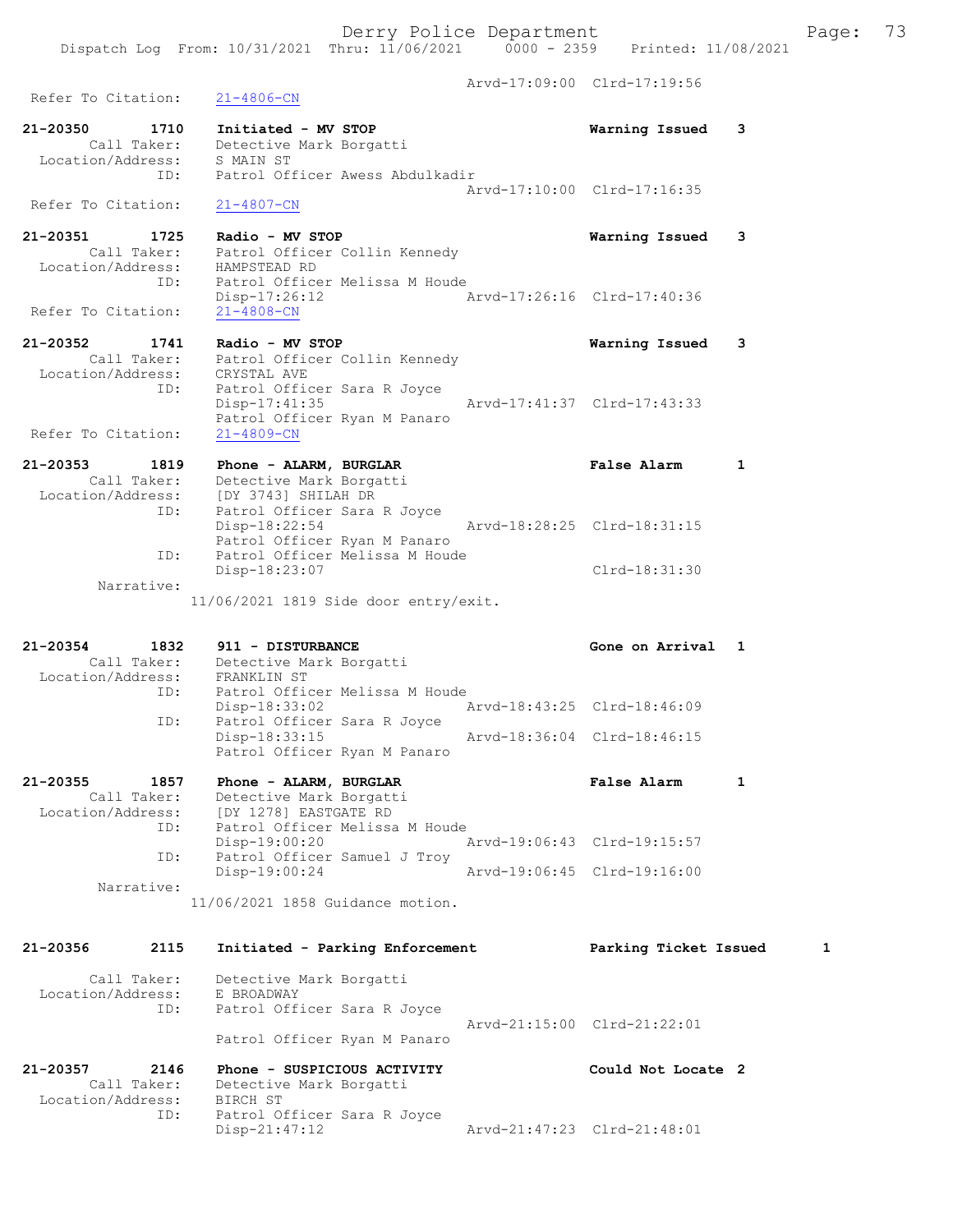Patrol Officer Ryan M Panaro

Narrative:

NH 4783254 21-20358 2203 Initiated - MV CHECK SENT ON THEIR WAY 1 Call Taker: Detective Mark Borgatti Location/Address: DREW RD ID: Patrol Officer Sara R Joyce Arvd-22:03:00 Clrd-22:18:44 Patrol Officer Ryan M Panaro<br>ID: Patrol Officer Awess Abdulkac Patrol Officer Awess Abdulkadir<br>Disp-22:04:18 Ar Disp-22:04:18 Arvd-22:04:21 Clrd-22:16:02 21-20359 2204 911 - SUSPICIOUS ACTIVITY No Action Required 2 Call Taker: Detective Mark Borgatti Location/Address: HEATHER LN ID: Patrol Officer Melissa M Houde Disp-22:04:57 Arvd-22:07:43 Clrd-22:24:01 Narrative: 11/06/2021 2219 Report of oversized bonfire. Narrative: 11/06/2021 2224 Handled by DFD. 21-20360 2216 Phone - SUSPICIOUS ACTIVITY Gone on Arrival 2 Call Taker: Detective Mark Borgatti Location/Address: E BROADWAY ID: Patrol Officer Samuel J Troy Arvd-22:17:15 Clrd-22:25:49 ID: Sergeant Jared Knox<br>Disp-22:17:04 Arvd-22:17:53 Clrd-22:25:51 Narrative: 11/06/2021 2216 Male walking in middle of the road. 21-20361 2231 Radio - MV STOP Warning Issued 3<br>Call Taker: Patrol Officer Collin Kennedy Call Taker: Patrol Officer Collin Kennedy Location/Address: N MAIN ST ID: Patrol Officer Melissa M Houde Disp-22:31:26 Arvd-22:31:27 Clrd-22:35:10 Cleared By: Detective Mark Borgatti Refer To Citation: 21-4810-CN 21-20362 2231 911 - DOMESTIC DISTURBANCE Arrest(s) Made 1 Call Taker: Detective Mark Borgatti Location/Address: SOUTH AVE ID: Patrol Officer Sara R Joyce<br>Disp-22:32:43 Arvd-22:32:58 Clrd-22:58:23 Patrol Officer Ryan M Panaro Cleared By: Dispatcher Christine D Carlson ID: Sergeant Jared Knox Disp-22:32:46 Arvd-22:32:59 Clrd-22:51:05<br>ID: Patrol Officer Awess Abdulkadir ID: Patrol Officer Awess Abdulkadir Disp-22:32:52 Arvd-22:32:56 Clrd-22:51:45 Narrative: 11/06/2021 2244 One juvenile in custody. Narrative:  $11/06/2021$  2246 338 transporting juvenile male to DPD HO s/m 17325.5 Narrative: 11/06/2021 2251 e/m 17326.7 Narrative: 11/06/2021 2316 Juvenile placed in cell 3 at this time